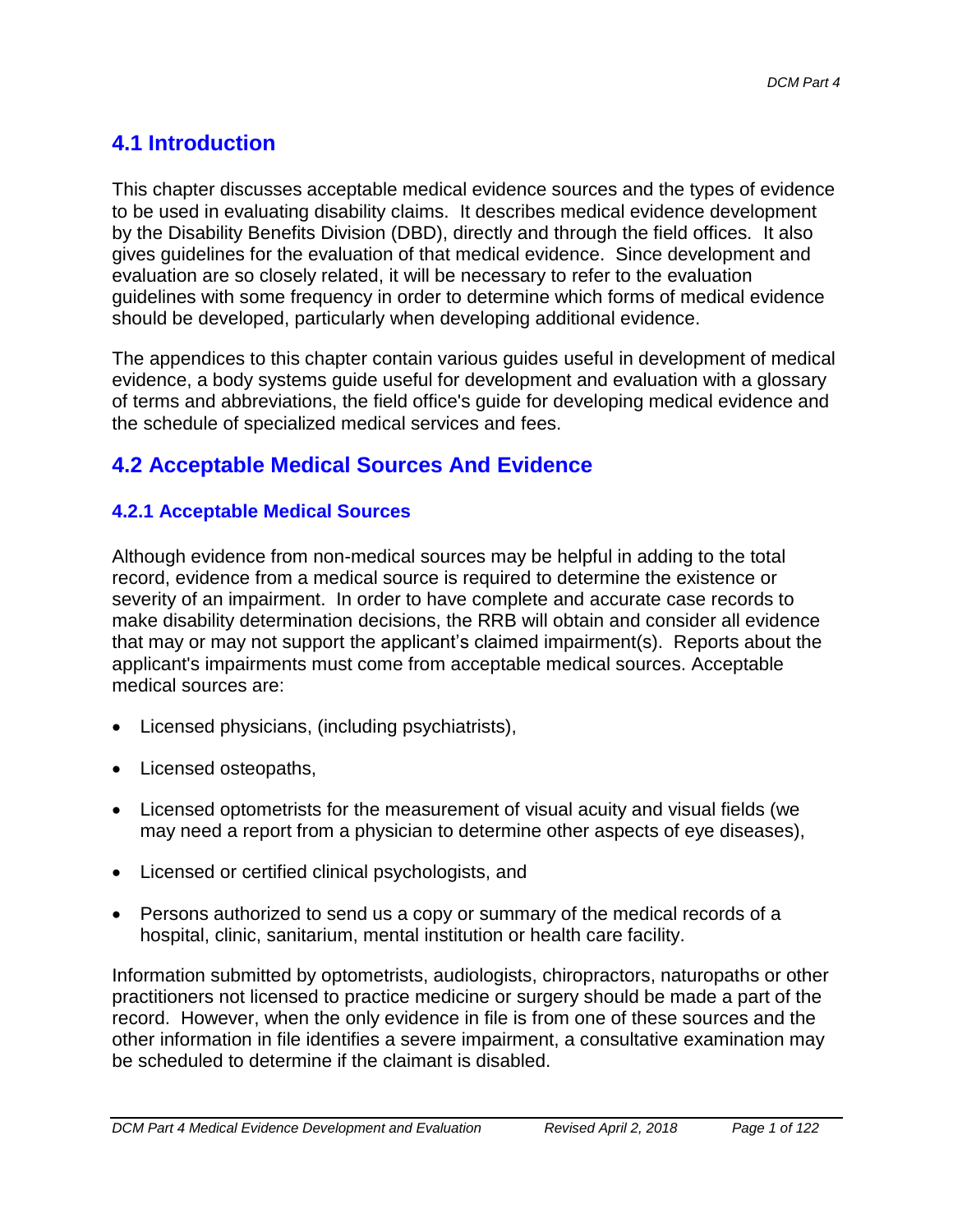Although a measurement of visual acuity and visual fields reported by an optometrist may be used, diagnosis, prognosis, or remediability of visual impairment can be evaluated only on the basis of a licensed physician's report.

Although the results of I.Q. tests administered by educational psychologists, vocational rehabilitation counselors, or specially trained school system personnel are acceptable as evidence of impairment, the severity of the impairment can only be evaluated on the basis of standardized tests administered by psychologists or psychiatrists qualified by training and experience to perform such tests.

### **4.2.2 Definition Of Treating (Personal) Physician**

A "treating (personal) physician" is a doctor to whom the claimant has been going for treatment on a continuing basis. A claimant may have more than one treating physician.

### **4.2.3 Definition Of Non-Treating (Consulting) Physician**

A "non treating" or "consulting" physician is a doctor (often a specialist) to whom the claimant is referred for an examination once or on a limited basis, at the expense of RRB or SSA.

# **4.3 Development**

#### **4.3.1 Nature Of Development**

Medical evidence consists of reports about the disability from acceptable medical sources. Usually only recent (last 12 months) medical evidence will be developed by the field. Older evidence will be developed for establishing that a child's disability began before age 22, for establishing that a widow's disability began within the prescribed period, for establishing the claimants alleged disability onset date, or at the request of DBD in other cases.

Medical evidence should be obtained from the treating physician whenever possible, since greater weight is given to the opinion of the treating physician who has treated a patient over a period of time. If there is medical evidence in file that indicates the claimant's condition meets/equals a SSA listing or the claimant is carrier disqualified, it is not necessary to develop additional medical evidence, such as the RL-11D1, Request for Medical Evidence from Employers. Adjudicate the disability case accordingly.

The main thrust of development action should be towards resolving questions about onset, severity, and duration of the impairment. In closed period disability cases, development should also aim at determining the date on which disability ceased.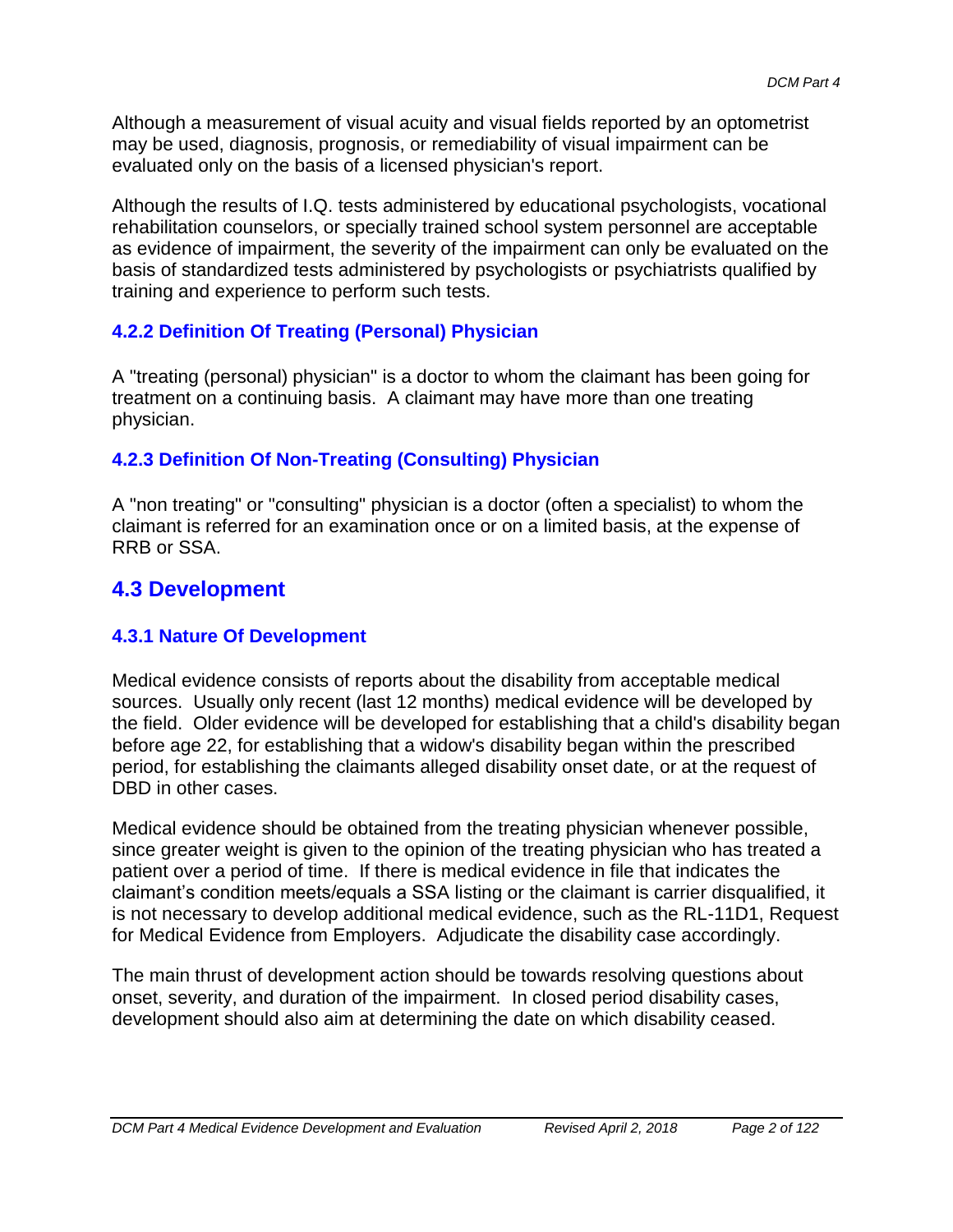### **4.3.2 Definitions Pertaining To Medical Evidence**

A. MEDICAL ASSESSMENT - A medical assessment describes a person's ability to do work related activities such as sitting, standing, walking, lifting, carrying, handling objects, hearing, and speaking.

In case of mental impairment, it describes the person's ability to reason or make occupational, personal, or social adjustments.

- B. MEDICAL EVIDENCE Medical evidence consists of reports from acceptable sources (see 4.2.1) about the disability. Substantial evidence is such relevant evidence as a reasonable person would accept as adequate to support a conclusion regarding disability.
- C. MEDICAL FINDINGS Medical findings consist of symptoms, signs and laboratory findings:
	- 1. Symptoms This is the claimant's own description of his(her) physical or mental impairment.
	- 2. Signs These are anatomical, physiological, or psychological abnormalities which can be observed, apart from his(her) symptoms. Signs must be shown by medically acceptable clinical diagnostic techniques. Psychiatric signs are medically demonstrable phenomenon which indicate specific abnormalities of behavior, affect, thought, memory, orientation, and contact with reality. They must also be shown by observable facts that can be medically described and evaluated.
	- 3. Differences Between Symptoms and Signs Although there are many instances in which a particular manifestation might be considered as a symptom in one context and as a sign in another, it is recognized that there are qualities that distinguish one from the other. First, signs are more difficult for the claimant to fashion or control. Second, there are distinctive, characteristic signs that clinicians repeatedly associate with particular symptoms. Third, signs can be observed by the clinician or can be elicited in response to a stimulus or action by the clinician. Fourth, they require professional skill and judgment to evaluate their presence and severity as opposed to the mere noting and reporting of a claimant's statements.
	- 4. Laboratory Finding These are anatomical, physiological, or psychological phenomena which can be shown by the use of medically acceptable laboratory diagnostic techniques. They include chemical tests, electrophysiological studies, (electrocardiogram, electroencephalogram, etc.), roentgenological studies (X-rays), and psychological tests.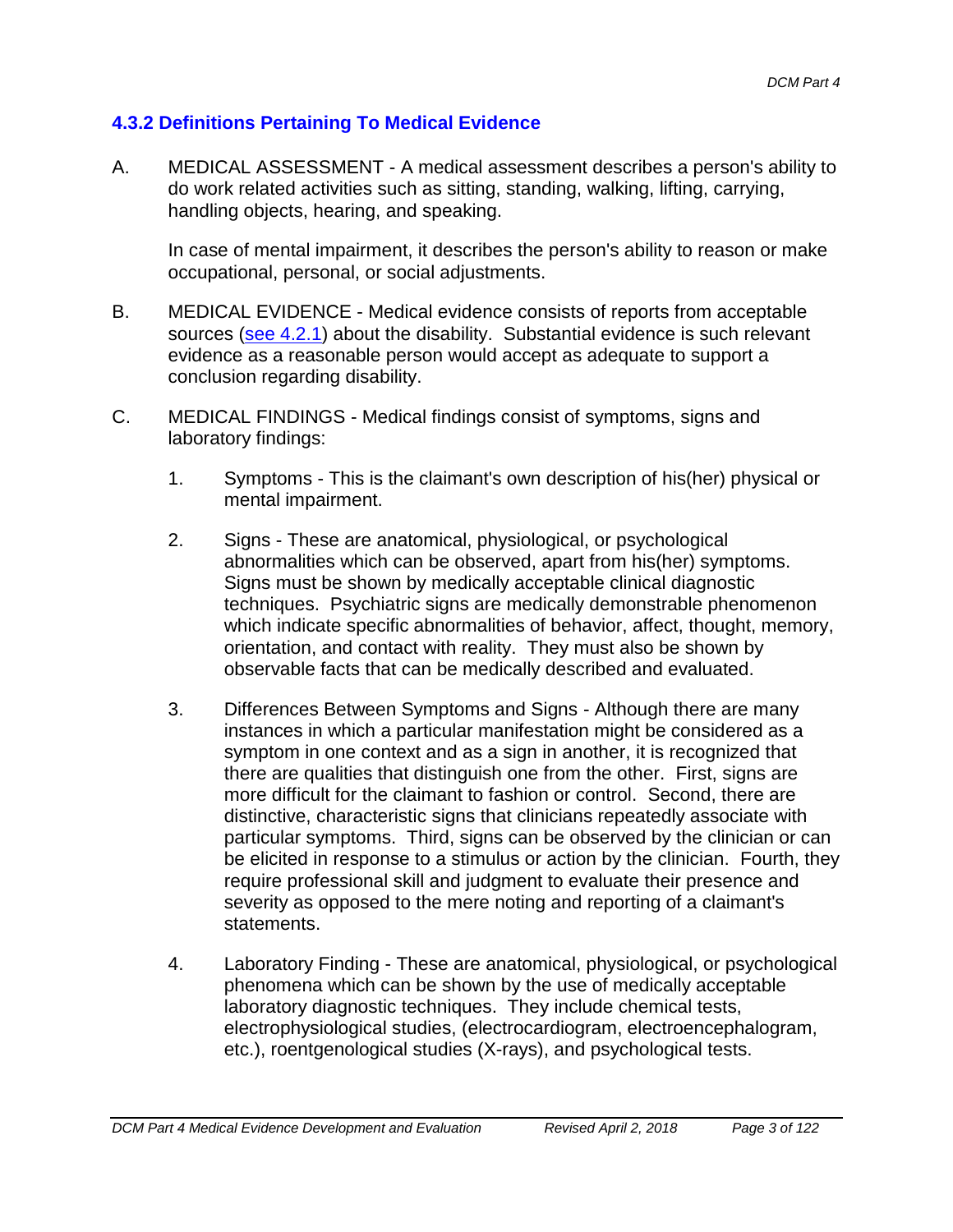# **4.3.3 Authorization To Release Medical Evidence**

Authorization to release medical evidence must be obtained from the applicant and enclosed with a request for medical evidence unless:

- DBD is paying for the medical services;
- the evidence request is a routine use under the Privacy Act, (i.e., SSA or OPM); or
- authorization was previously submitted to this medical source and DBD is requesting additional medical evidence.

NOTE: Requests to VA for medical evidence require authorization unless we are paying for the medical services.

RRB Form G-197 is used to secure authorization to release medical evidence.

# **4.3.4 Type Of Medical Evidence Development**

Development of medical evidence is usually initiated by the field office, but there are some cases where DBD initiates development. The following types of medical evidence should be considered in the development process.

A. Personal Physician Records - Whenever possible, personal physicians are to be contacted for evidence needed for evaluation because of their knowledge of the claimant's medical problems through diagnosis and treatment.

Greater weight is given to the opinions of personal physicians who have treated a patient over a period of time.

Because the personal physician is not always aware of the specific information necessary for our purposes, the clinical findings, as submitted, may not be sufficient to allow proper adjudication. If this is the case, it should not be assumed that the additional required information is not contained in the physician's records; rather, the needed information should be requested from the personal physician.

Medical evidence from the personal physician is acceptable in the following forms:

- Form G-250, Report of Examination,
- Form G-260, Report of Epilepsy convulsions,
- Narrative report on the physician's business stationery, and
- Copies of the physician's patient records.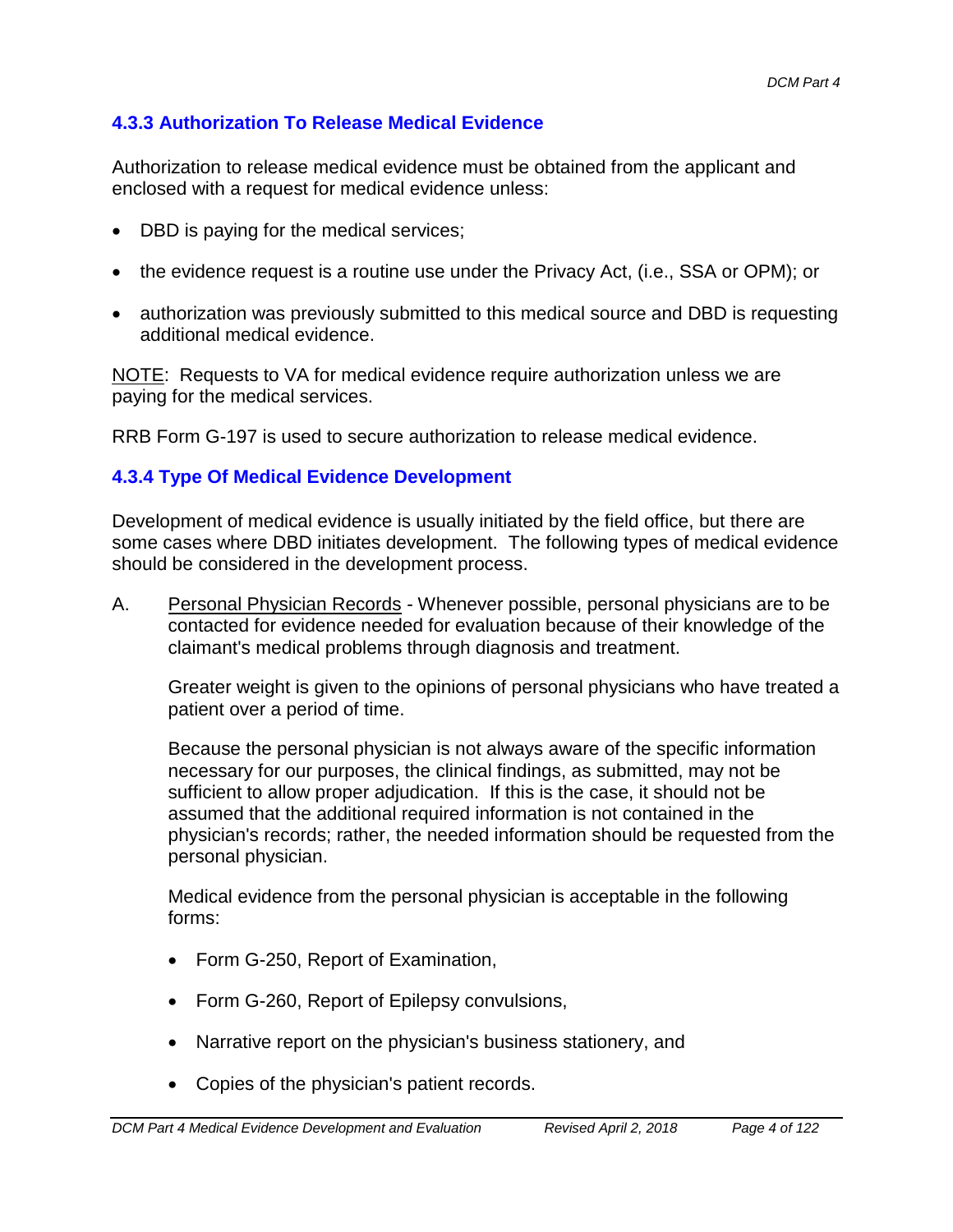- B. Records from Hospitals or Other Institutions The best hospital/institution record consist of a copy of the discharge summary or final report. If such a report is not available, a copy of admission history, physical findings, laboratory, and X-ray findings, as well as diagnosis, should be obtained. Field offices use a RL-11b letter to request these records.
- C. Employer Records Many employers can furnish valuable medical evidence through their medical departments or affiliated hospital association. An employer can also advise us whether the applicant was disqualified from service because of this physical condition.

Medical evidence should be requested from an applicant's railroad and nonrailroad employer by the field office with an RL-11D1, *Request for Medical Evidence from Employers,* letter to obtain any medical evidence of an employee's disability that they may have for the last 18 months. Form G-197, *Authorization to Disclose Information to the Railroad Retirement Board,* must be signed by the applicant or his/her authorized representative and attached to Form RL-11D1.

Medical evidence should be requested from an occupational disability applicant's railroad employer by the field office with an RL-11, *Letter For G-3EMP Disqualification Request for Medical Evidence from Railroad Employers*, letter if the applicant claims disqualification by his employer due to his physical condition. Some employers attach other forms or reports in lieu of completing some or all items of the G-3EMP. Accept these attachments as if the information had been entered on the Form G-3EMP.

**NOTE:** Form G-3EMP should not be release if the applicant does not meet the requirements for an occupational disability. (See [DCM 3.2.1\)](http://rrbsharepoint/sites/Pub/DisMan/DCM/Documents/DCM_Part_3.pdf#search=3.2.1)

Form G-197, *Authorization to Disclose Information to the Railroad Retirement Board,* must be signed by the applicant or his/her authorized representative and enclosed with the RL-11 and G-3EMP forms. The field office assumes in these cases that a specialized examination will not be necessary.

- D. Records from Other Agencies
	- 1. SSA The field office requests copies of medical evidence from SSA by releasing RR-5 to the Disability Review Section at Great Lakes Program Service Center.
	- 2. VA The Veterans Administration maintains records in its hospitals and its regional offices. VA sources of information include VA hospitals, outpatient clinics, physicians, military services, and other hospitals. The VA will provide medical evidence on record and, where a veteran is currently hospitalized, medical information about the veteran's current condition. The field office will request VA records by releasing Form RL-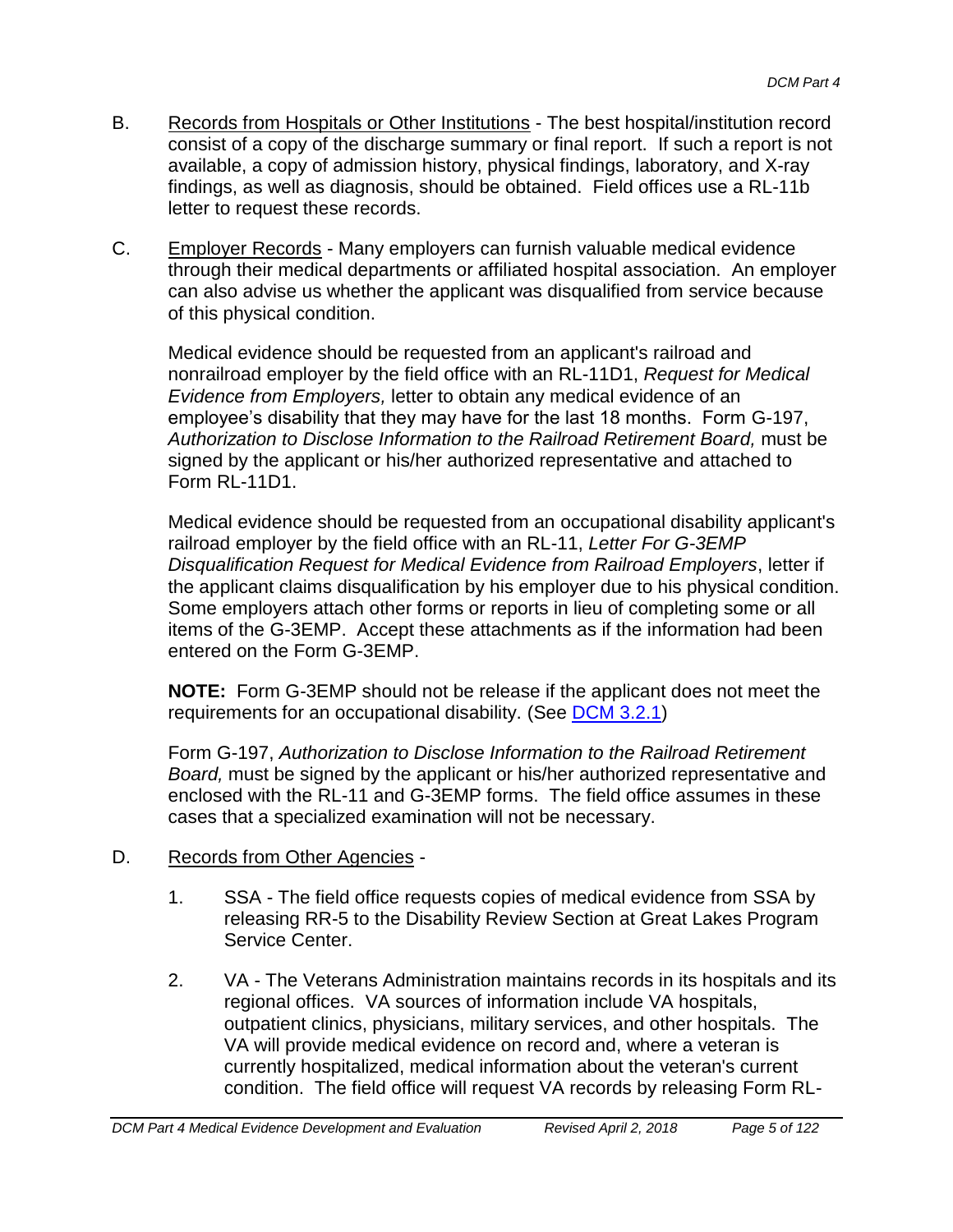11a. Before releasing Form RL-11a, the field office will evaluate the usefulness of VA medical evidence if it is not current.

3. Worker's Compensation/Public Disability Benefit - Medical evidence will be requested only if the agency is considered a "key" source. A key source is a hospital or clinic which has treated or examined the employee since or shortly before the earliest possible disability onset date.

The field office will not request medical evidence from the paying agency if the applicant has been rated by SSA, because SSA probably has the evidence in their records.

The field office releases an RL-11d letter to the address shown on form G-214 (Worker's Compensation and Public Disability Benefit Questionnaire). All requests for federal civil service records will be sent to OPM.

OPM will provide medical evidence for a former civil service employee who has filed for a civil service disability benefit. Their records often include evidence from a claimant's physician, a Certificate of Medical Examination together with a detailed report of clinical and laboratory findings, and a report from the employing agency describing the claimant's job duties and ability to perform them.

- 4. Supplemental Security Income (SSI) or Other Income Maintenance The field office will request medical evidence by releasing an RL-11d to the paying agency.
- E. Specialized Examination If medical evidence obtained from the previous listed records does not appear sufficient for disability rating purposes, the field office will schedule a specialized examination.

# **4.3.5 DBD Requests To Field Offices For Development**

Medical evidence for an applicant living in the United States (including Alaska and Hawaii), Puerto Rico, Mexico, or Canada should be developed through the servicing RRB field office. (The Chicago field office is responsible for all claims for an individual living in Puerto Rico. See **FOM1** Article 1, Appendix H for list of the RRB field office assignments to Canada and FOM1 Article 1, Appendix I for the list of RRB field office assignments to Mexico.)

- A. If a disability application is received and no medical evidence is being developed, release a memo or electronic mail requesting the field office to develop the necessary data.
- B. Release a memo or electronic mail message requesting the field office to contact the personal physician if additional medical data is necessary and you believe the personal physician may have the necessary data. However, the disability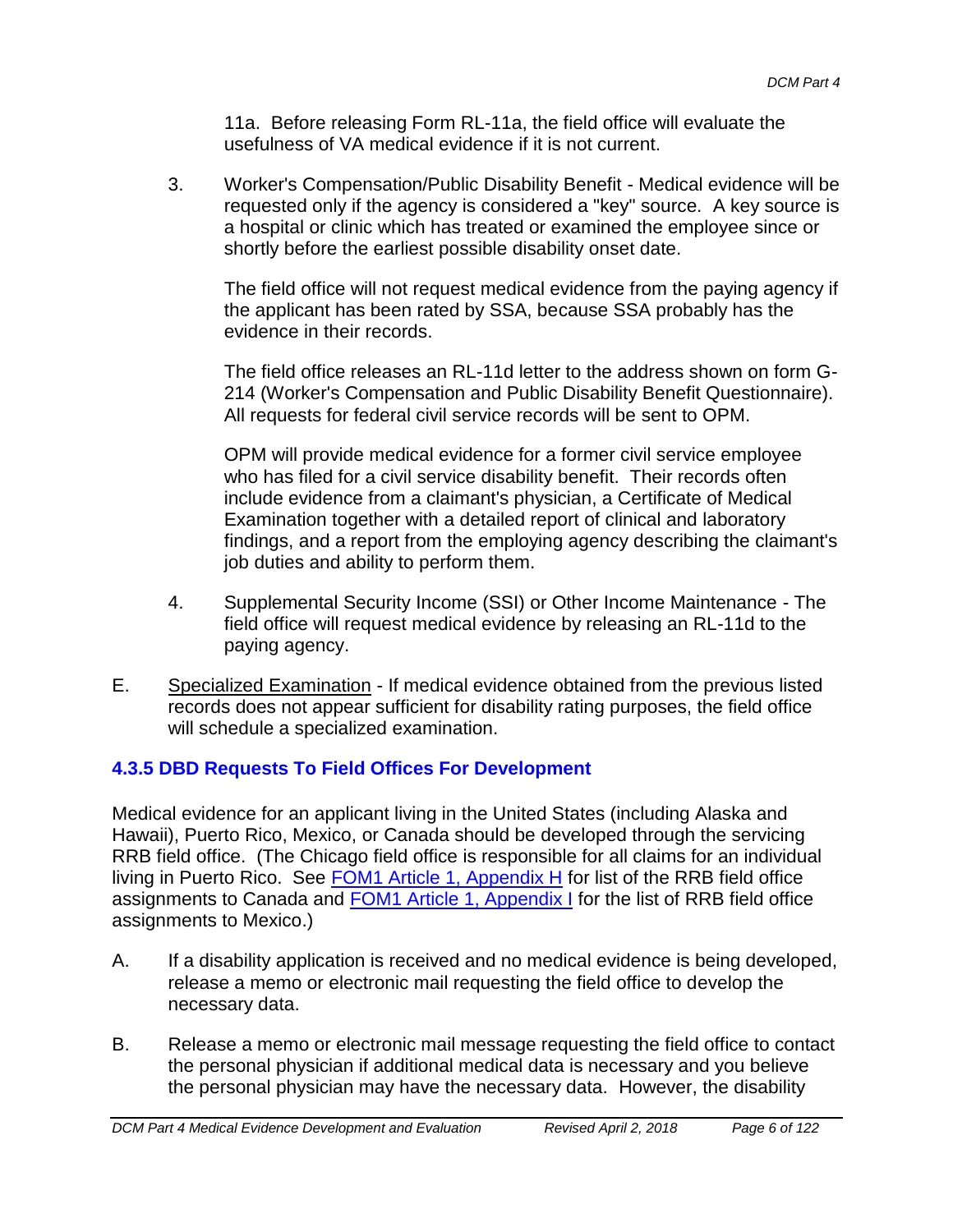examiner will only request the field office to obtain additional medical evidence from the treating physician if the medical evidence is not too technical, such as a request for a copy of a particular record. In most cases, the disability examiner should request the additional medical evidence directly from the treating physician by releasing a letter of by a phone call to the physician.

- C. Schedule specialized examinations when information in file indicates the personal physician does not have the necessary data and
	- the data previously obtained is insufficient for a disability rating; or
	- the information is received indicating the disability annuitant may have recovered; or
	- a disability freeze denial letter was never released and it has been more than a year since the disability rating was done. The medical condition of the applicant should be reevaluated.

Copies of medical evidence in file should be sent with all requests to schedule examination No. 12 (neurological examination) or No. 13 (psychiatric examination). If both examinations are scheduled at the same time, send two copies of the medical evidence. When there is no medical evidence in file, state "no medical evidence in file."

Specialized examinations should not be scheduled less than 3 months after the claimant had a cerebral vascular accident, surgery or hospitalization.

- D. Request the field office by memo or electronic mail to request any necessary medical records from hospitals, employers, or other agencies (see exceptions in DCM 4.3.6).
- E. If an AA-1d (alone or with an AA-1) and medical evidence are needed, release G-239 to field office.
- F. If the AA-1d indicates that the employee has been disqualified by the railroad and the applicant meets the requirements for an occupational disability annuity (See [DCM 3.2.1\)](http://rrbsharepoint/sites/Pub/DisMan/DCM/Documents/DCM_Part_3.pdf#search=3.2.1), instruct the field office to obtain a Form G-3EMP or a disqualification notice.
- G. Deferred development may be necessary when the evidence is too current to determine if the condition will meet the duration requirement and establish severity for disability. If the AA-1D or medical evidence indicates the applicant has had recent surgery (within 3 months) or has an impairment that requires evaluation after a certain period of time (i.e. cardiac exacerbation/stroke), examiners can request additional medical evidence through the field office or contact the claimant directly for the necessary evidence for the specific timeframe.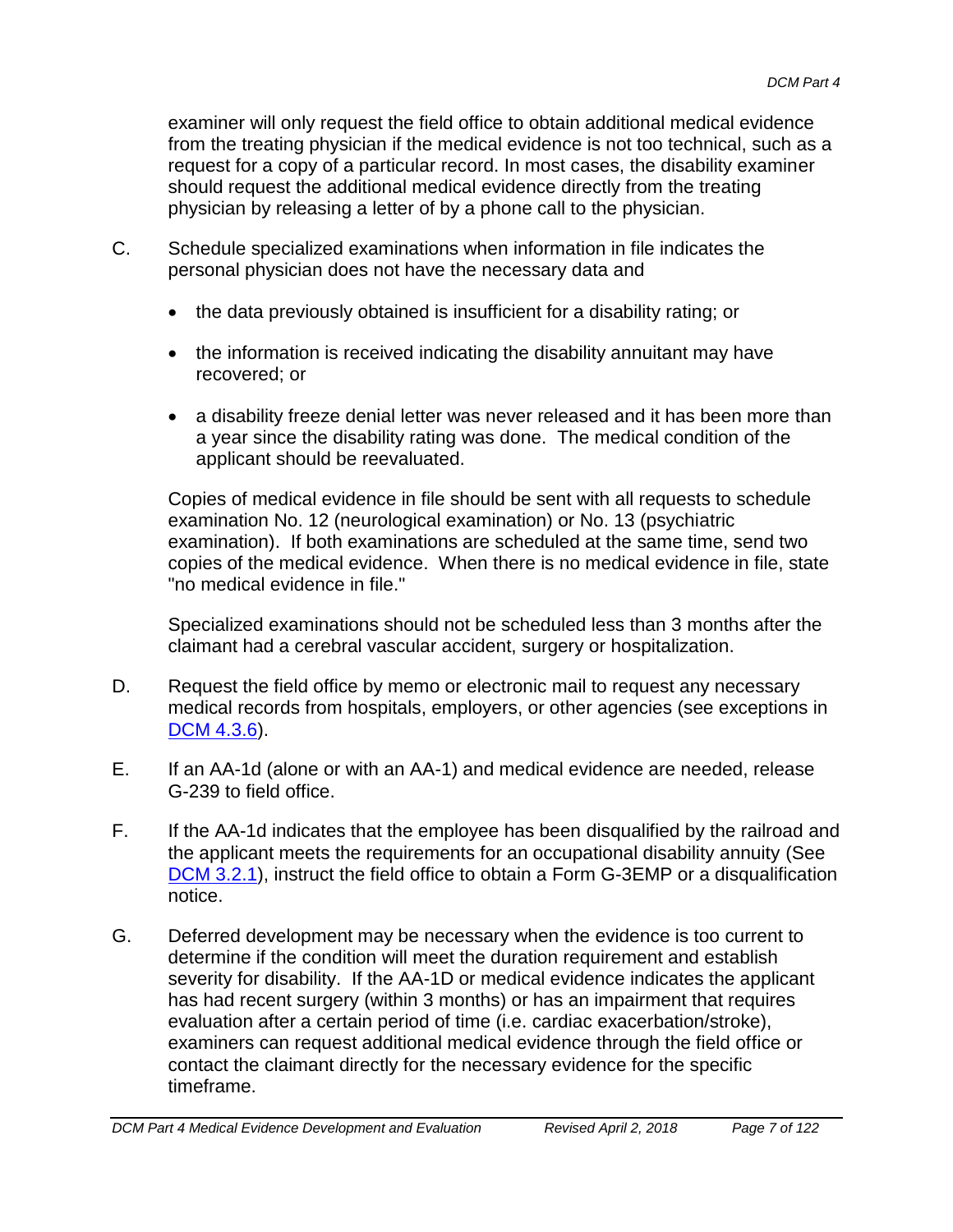### **4.3.6 DBD Development Directly From The Source**

- A. If additional data is necessary from the personal physician and the request is very technical and difficult to explain to the field office, the disability examiner may release a letter or call the physician to request the necessary data. If the disability examiner receives the medical evidence from the physician over the phone, the disability examiner must send a copy of the phone conversation (Form G-94b) to the physician for the physician's signature.
- B. If an application for Social Security disability benefits (Title II [Disability Insurance Benefits; DIB] or Title XVI [Supplemental Security Income; SSI]) has been filed, the Social Security Administration (SSA) has not furnished their evidence, and the field office has not requested it, request SSA's evidence and decision by Form RR-5 from Great Lakes Program Service Center. When the case needs to be expedited, the examiner should request the medical evidence by phone or by email. See **DCM 11, RR-5** for details on how to request evidence from SSA. See **DCM 4.3.8C2** for details on how to trace for evidence from SSA.
- C. When the applicant indicated he has applied for or is receiving a disability benefit from the Office of Personnel Management, request OPM's evidence and decision by special letter. Employee authorization is not required as this request is a routine use under the Privacy Act.
- D. When a disability application is submitted by a resident of a foreign country:
	- 1. If no medical evidence is submitted, request the necessary medical data by releasing a letter to the applicant.
	- 2. If insufficient medical data is submitted, request additional data from the personal physician if medical evidence submitted was current and it appears the physician would still be treating the applicant.
	- 3. If insufficient medical data is submitted or if medical evidence received was not current or other information in file indicates the personal physician does not have the necessary data, schedule specialized medical examinations through the American Embassy or Consulate if the individual resides in a country other than Canada or Mexico. Refer the case to P&S – RAC for necessary information pertaining to the American Embassy or Consulate. Form RL-259 is used to request a medical examination through an American Embassy or Consulate after P&S - RAC returns the case. (See DCM 11 RL-259 for specific information about the form.)

If the individual lives in Canada or Mexico, attempt to order specialized examinations with the RRB medical examination provider, QTC Medical Services, Inc. through FMIS.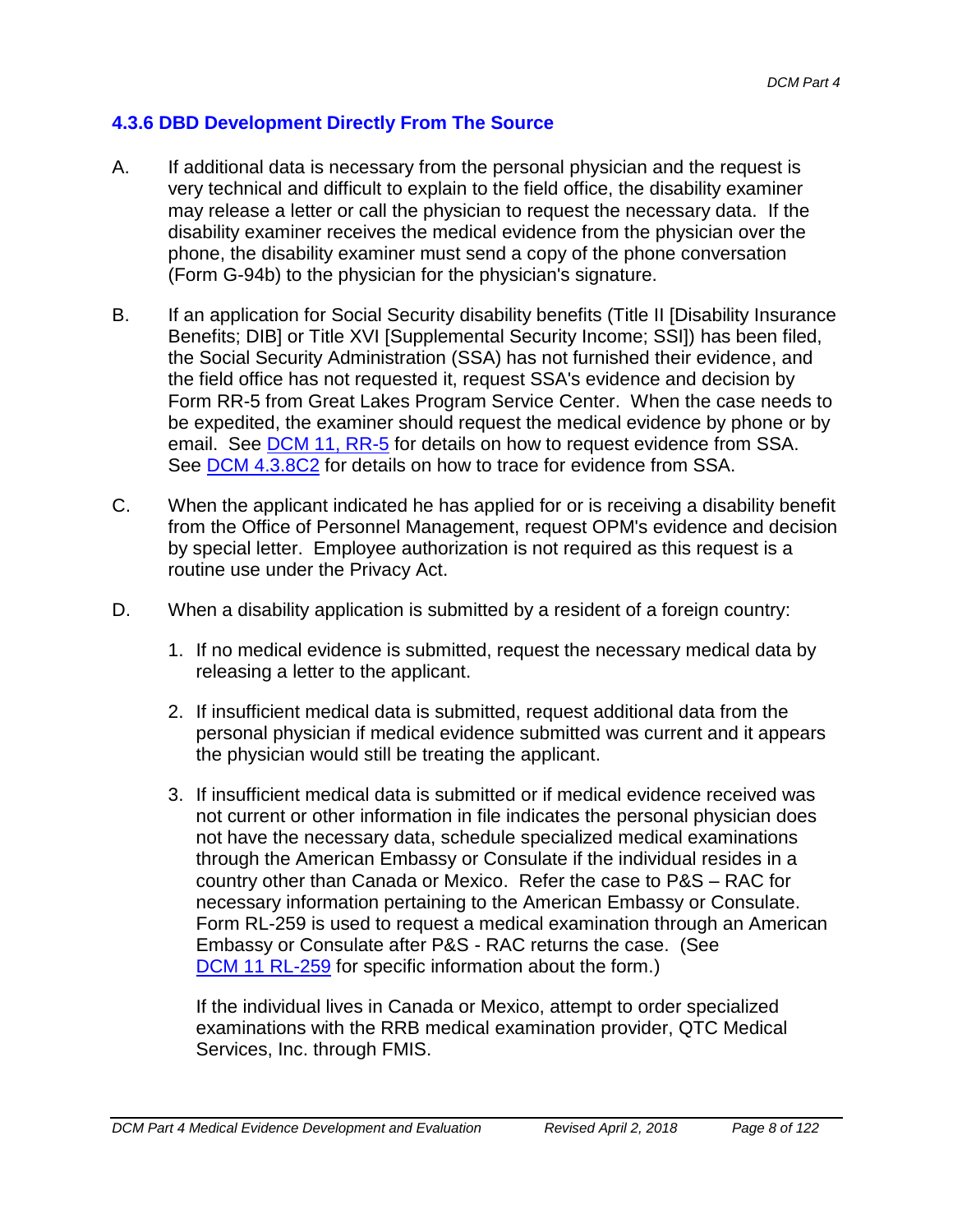If QTC's attempt to schedule a specialized examination for an individual residing in Mexico is unsuccessful, refer the case to P&S - RAC for necessary information pertaining to the American Embassy or Consulate. Use Form RL-259 after P&S - RAC returns the case.

If QTC's attempt to schedule a specialized examination for an individual residing in Canada is unsuccessful, contact the assigned field office to obtain the name, telephone number, and fax number of a current or past treating physician and/or psychologist who may be willing to perform the examinations following RRB examination protocol. Fax the examination protocol (and, if necessary, a cover letter) to the physician and/or psychologist once that information is obtained. Complete the disability rating using the available evidence in file if it is not possible to schedule a specialized examination and no other evidence is expected.

**NOTE:** Development of a disability application from an individual residing in Canada or Mexico is handled by an assigned RRB field office. See FOM1 Article 1, Appendix H for list of the RRB field office assignments to Canada and FOM1, Article 1, Appendix I for the list of RRB field office assignments to Mexico.

- E. When an application is submitted from a resident of an American possession or Puerto Rico:
	- 1. Request the necessary medical evidence by releasing a letter to the applicant. (Exception: Do not follow this procedure if the personal physician lives in an area serviced by a field office. The Chicago field office is responsible for development involving individuals living in Puerto Rico.)
	- 2. If medical evidence submitted is insufficient and the personal physician does not have the necessary medical data, attempt to order specialized examinations with the RRB medical record provider, QTC Medical Services, Inc. through FMIS.

# **4.3.7 Determining When To Develop Medical Evidence**

Medical evidence should be developed from the earliest date following the alleged onset of disability. Certain pertinent evidence (such as hospital records for a claimant who alleges a recent heart attack) should be developed as early as possible, even though it may be necessary to obtain additional information at a later date before final adjudication can take place.

Many claimants have impairments which are by nature either static or progressive and, therefore, significant improvement within 12 months is not expected. Since severity is the main issue in such cases, the case can be documented and evaluated immediately. Avoid unnecessary development. Also, if there is medical evidence in file that indicates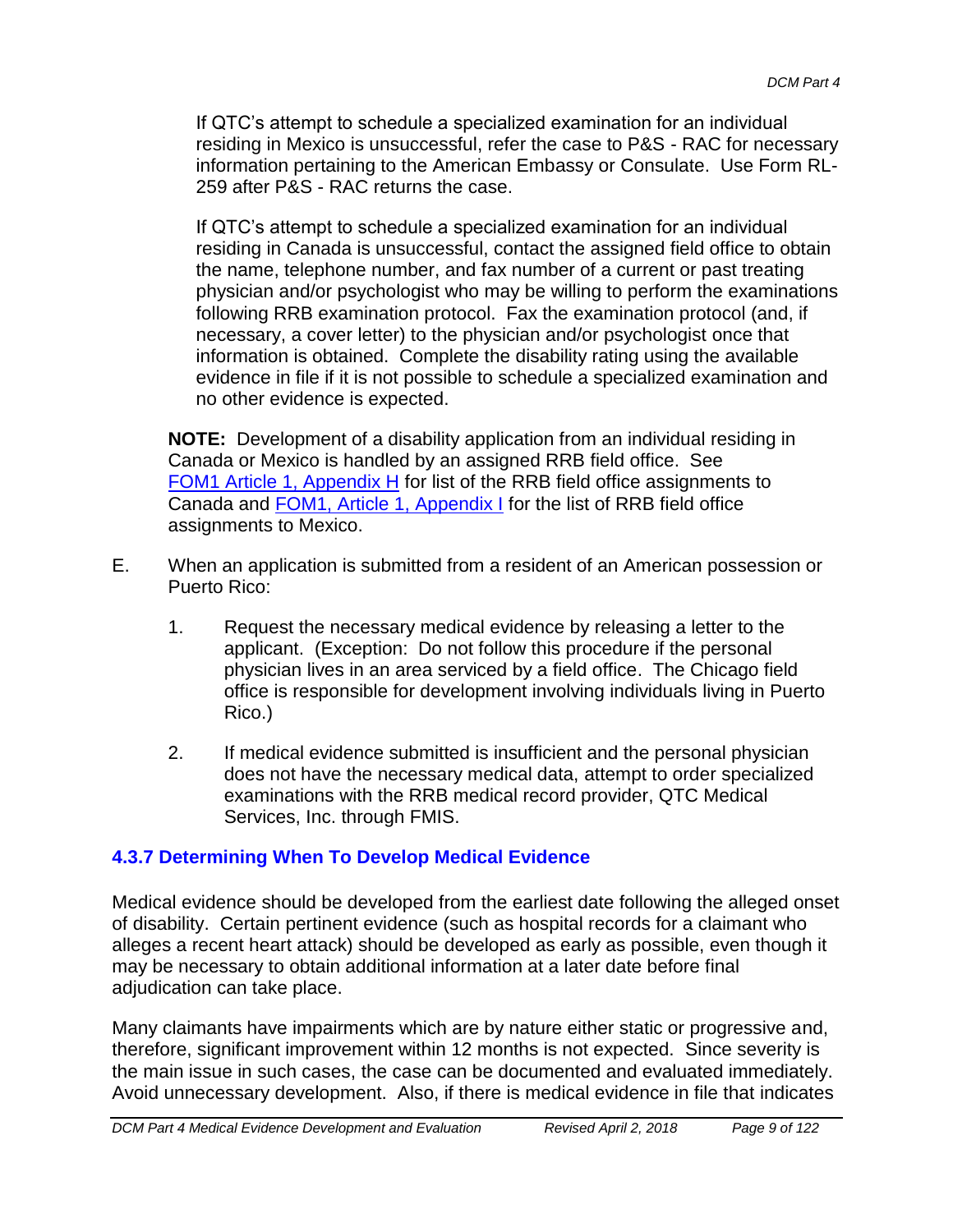the claimant's condition is severe enough to meet/equal a SSA listing or the claimant is carrier disqualified, it is not necessary to develop additional medical evidence. Adjudicate the disability case accordingly. For instance, if the impairment has already been found to be severe and it is of a chronic or progressive nature, additional evidence would be unnecessary. However, even if the impairment is static or progressive, care must be taken to establish that the duration requirement is met and the onset date is correct if it differs from the claimant's alleged onset date.

If the initial evidence indicates that the claimant is not currently disabled, a determination of "not disabled" can be made, unless there is a closed period of disability.

If initial evidence is not sufficient to establish that the claimant's impairment is currently disabling, develop additional medical evidence immediately.

If the claimant's condition is likely to improve but the initial evidence is not sufficient to establish that he or she could be expected to return to work within 12 months after onset, delay development until such time as the condition can be expected to have stabilized. The on-site medical consultants in DBD will provide advice regarding when development should be undertaken.

# **4.3.8 Tracing On Evidence Necessary To Make A Disability Determination**

## A. General

The following tracing schedule is intended as a general guide for normal handling of outstanding evidence. Since each case has different circumstances, use discretion in deciding when it is appropriate to trace, the method of tracing and how long to delay a determination while continuing to trace.

General information regarding tracing of necessary disability evidence is found in RRB regulation 20 CFR section 220.45(b).

### B. Abandonment

If the claimant cannot be contacted in person or by phone, the field office will send a letter to the claimant's last known address requesting they contact them within 2 weeks. If no response is received in that time, the field office will abandon development and contact DBD or Reconsideration Section (RECON). If the disability adjudicator notices that an applicant has not been in contact with the field office for an extended period, bring this to their attention and request an abandonment letter be released. If the claim is abandoned, DBD or RECON should then make a disability determination based on the information in file. See **DCM 4.4** for additional information regarding abandonment.

Field office managers shall determine that development of evidence should or should not be abandoned for lack of cooperation in accordance with FOM1 1325.15.3 and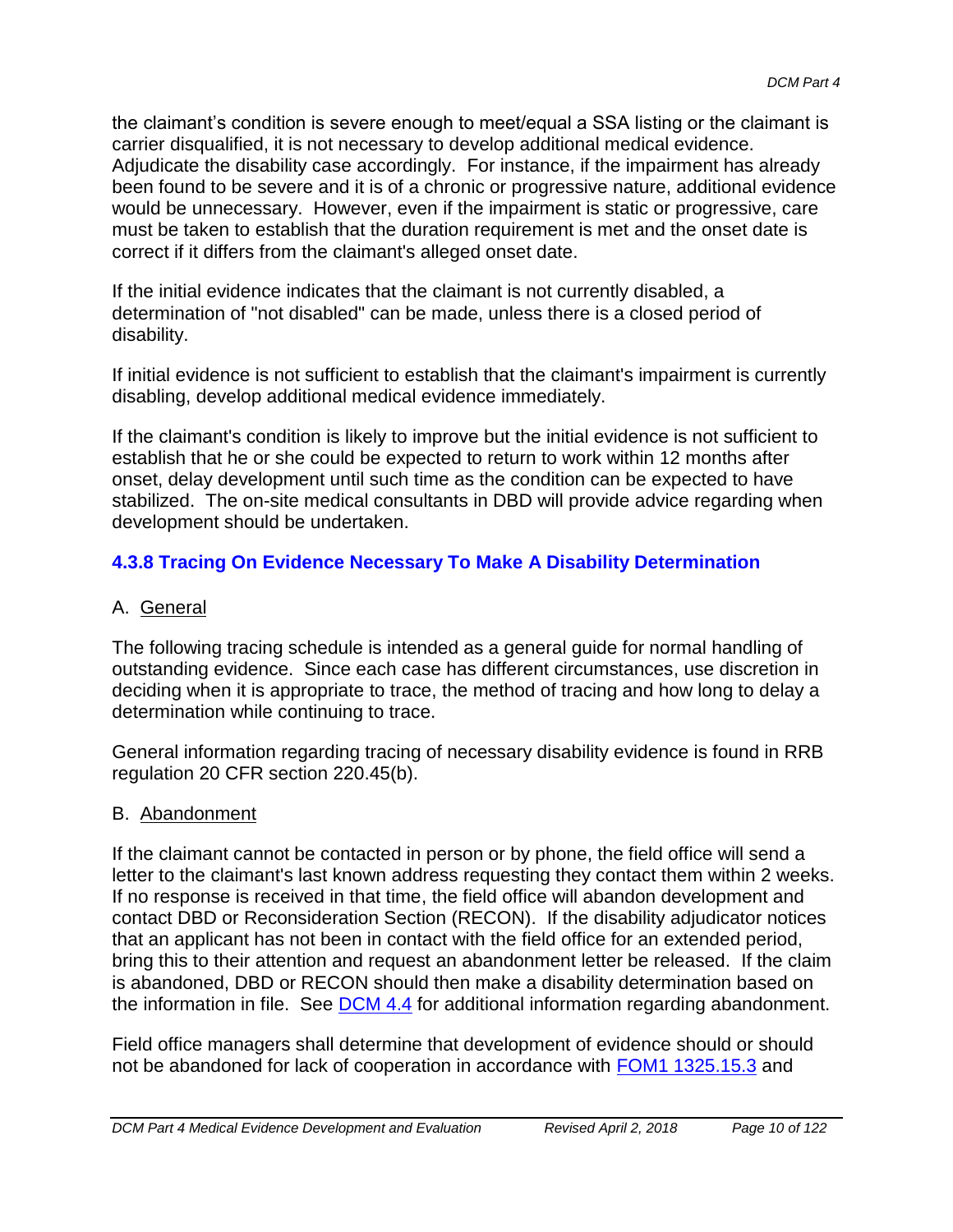FOM1 1325.20.7. When abandoning attempts to secure any information, the field office should provide the results of all attempted contacts that led to the abandonment.

- C. Tracing Schedule
	- 1. Medical Evidence Indicated on the G-626 as to be submitted or requested by DBD or RECON:

1st Tracer - 20 calendar days after the initial request. Send an electronic mail message to the manager of the field office involved. The electronic mail message should be identified as a tracer so as not to be confused with an initial assignment.

2nd Tracer - 10 calendar days after the first tracer, if no response is received, send the second tracer via electronic mail to the network manager (responsible for the field office that the first tracer was sent to) for the status. Identify the electronic mail message as a second tracer.

3rd Tracer - 10 calendar days after the second tracer, if no response is received, refer the case to your supervisor or senior examiner who will send any additional tracers via electronic mail to the Associate Director of Field Service if a response is still outstanding. Identify the electronic mail message as a third tracer.

2. SSA Evidence and Decisions - Whenever possible, SSA medical and vocational evidence and decisions should be developed for RRB disability determinations. However, claims adjudicators should not defer the processing and certification of RRB disability claims for a determination by SSA. If, at the time of filing, the claimant indicates he/she has filed at SSA, the field office should release a RR-5. If, after filing, the claimant informs RRB that he/she has filed with SSA, DBD or RECON should release a RR-5. See **DCM 11, RR-5** for guidance on how to request evidence from SSA.

Trace as follows (also use this tracing procedure for the G-26F):

RR-5/G-26F

- a) If DBD or RECON has received no response to an RR-5/G-26F request within 30 days, email (Form G-460) to GLPSC-DPB (formerly DRS). The email address is: [CHI.ARC.PCO.DPB.RRB@ssa.gov.](mailto:CHI.ARC.PCO.DPB.RRB@ssa.gov) The e-mail subject line should include "Tracing on the RR-5".
- b) GLPSC-DPB will respond to status requests to DBD or RECON either by fax at 312-751-7167 or by email.
- c) If the medical evidence or a status report has not been received within 15 days of the email follow-up, DBD or RECON should contact the SSA GLPSC-DPB main line at 312-575-4700.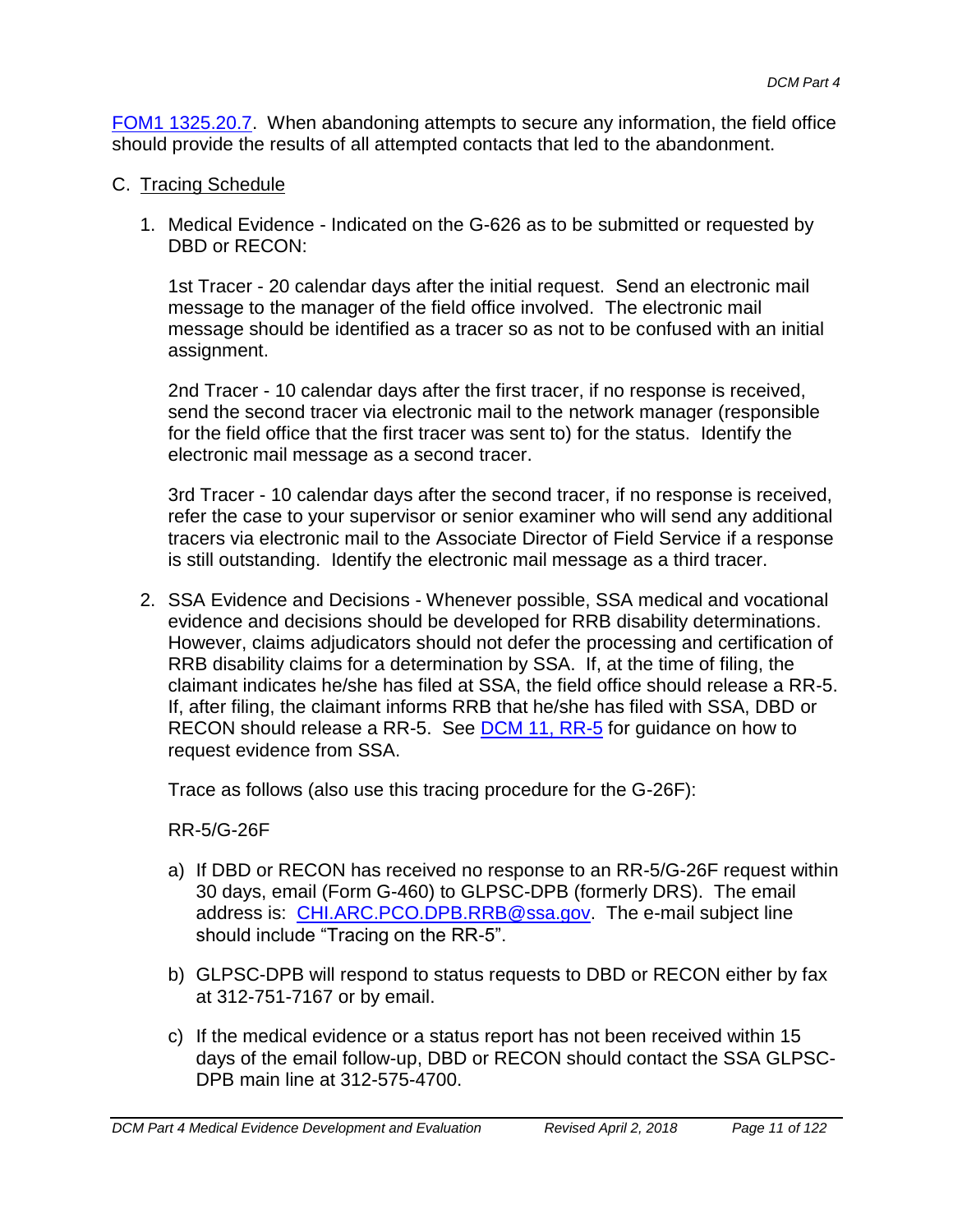- d) If no status or response is received at this point, the DBD Initial or Post Section Supervisory Claims Examiner or Chief of RECON will contact the DPB Section Chief at 312-575-6295 within 5 working days.
- e) If issues still cannot be resolved at this level, the DBD supervisor or Chief of RECON should make any further referrals through RRB's SSA coordinator (x4396).
- f) If the request involves a critical or sensitive case, e.g., Congressional or Board member interest, RRB will alert SSA to this fact when making the initial RR-5/G-26F or follow-up request. While referral though the SSA coordinator is always available with critical or sensitive cases, every effort should be made to obtain the needed evidence through the established procedures.
- g) If GLPSC-DPB encounters problems with DBD or RECON requests for or receipt of medical evidence, they should contact the DBDInitial or Post Section Supervisory Claims Examiner or Chief of RECON.
- h) If issues still cannot be resolved, GLPSC-DPB will make any further referrals though its RRB coordinator.

**NOTE:** GLPSC-DPB will make every effort to obtain needed medical evidence as expeditiously as possible. However, there are circumstances over which GLPSC-DPB has no control. Delays can be encountered in retrieving files from certain locations, folders can be lost or mis-filed, and certain components will not release the folder until its actions have been completed. GLPSC-DPB will advise DBD or RECON when delays are encountered or a folder cannot be located. The fact that GLPSC-DPB indicates that a folder cannot be located should not by itself be a reason to refer the issue to the SSA coordinator.

3. Evidence from Other Government Agencies (except evidence through an American Embassy or Consulate) - If the application indicates medical evidence, or any other information, may be available from other government agencies (i.e., VA, State agencies, etc.,) examiners should attempt to obtain it. See RCM 10.6 for what forms need to be completed or for the address to send a letter to request information.

1st Tracer - 30 calendar days from the date the form or letter were released, send another copy marked "Second Request."

2nd Tracer - 10 calendar days after the first tracer release another tracer indicating this is the third request. If the information is not received after the second tracer, abandon efforts to obtain it and make a disability determination based on all other evidence that is developed.

4. Evidence from an American Embassy or Consulate - If evidence was previously requested through an American Embassy or Consulate but no information has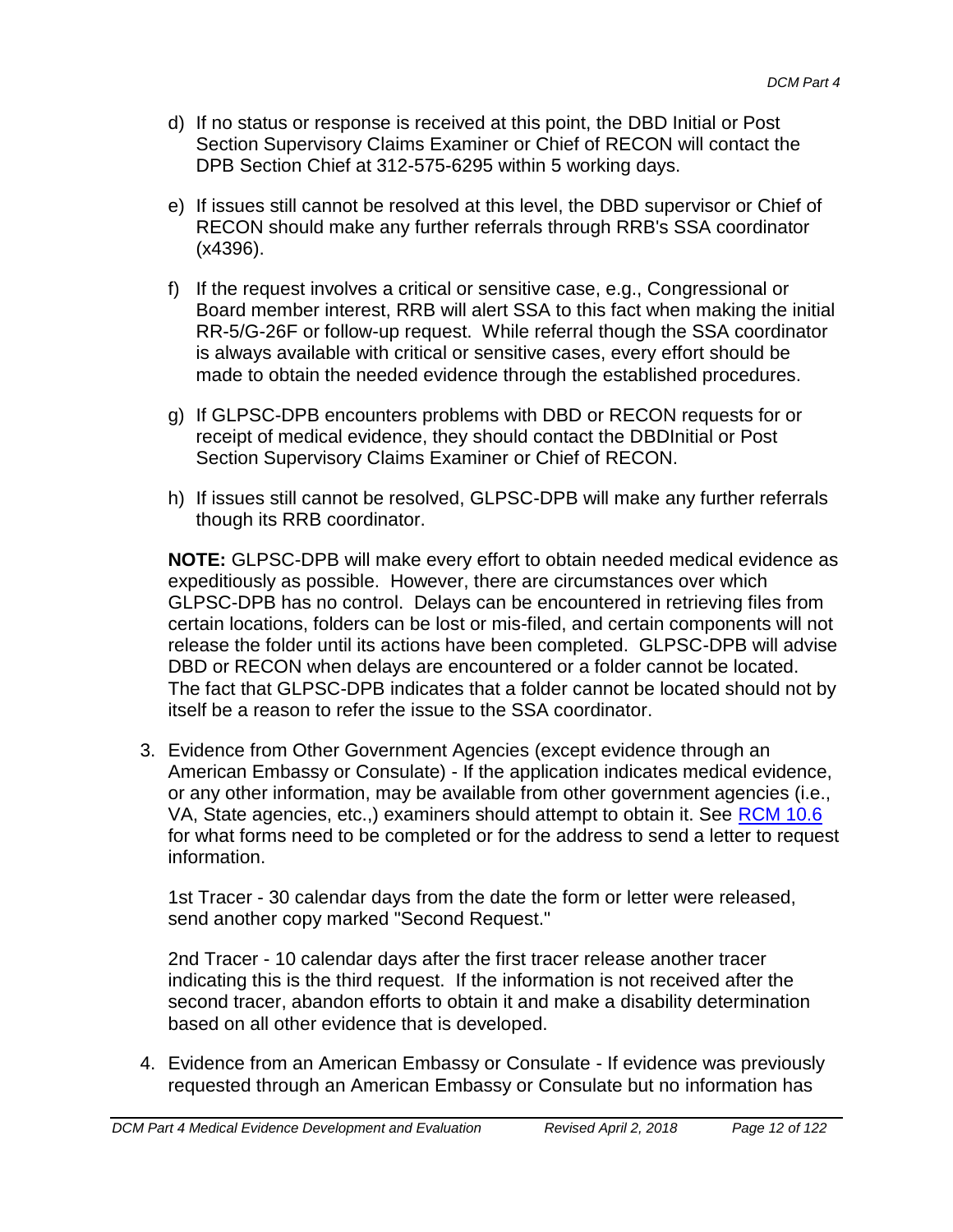been received within 90 days of the date that Form RL-259 was released, refer the case to P&S - RAC for further guidance.

5. Railroad Employer Information - Material to be obtained from a railroad employer (i.e., G-88a, G-3EMP, medical evidence, etc.,) is traced through the field office that is in the railroad contact official's area. The Contact Official Book shows who the railroad contact official is and his/her location.

1st Tracer - 30 calendar days from the initial request. Send an electronic mail message to the manager of the field office involved. The electronic mail should be identified as a tracer so as not to be confused with an initial assignment.

2nd Tracer - 10 calendar days after the first tracer, if no response is received, send the second tracer via electronic mail to the network manager (responsible for the field office that the first tracer was sent to) for the status. Identify the electronic mail message as a second tracer.

If the information is not received after a second tracer abandon efforts to obtain it and make a disability determination based on all other evidence that is developed.

6. Other Data Requested, Not Covered Above - Any other evidence requested, but not covered in the above, should be traced as follows:

1st Tracer - 30 calendar days after the initial request. Send an electronic mail to the network manager who is responsible for the field office for the status. The electronic mail message should be identified as a tracer so as not to be confused with an initial assignment.

2nd Tracer - 10 calendar days after the first tracer, if no response is received, send a second tracer via electronic mail to the network manager (responsible for the field office that the first tracer was sent to) for the status. Identify the electronic mail message as a second tracer.

3rd Tracer - 10 calendar days after the second tracer, if no response is received , consult with your supervisor or senior examiner before abandoning efforts to obtain it and making a disability determination based on all other evidence that is developed. If an additional tracer is necessary, send it via electronic mail to the Associate Director of Field Service. Identify the electronic mail message as a third tracer.

#### **4.3.9 Guidelines For The Inclusion/Exclusion Of Cases From Processing Statistics**

At times, extenuating circumstances, beyond the control of the Disability Section or the RRB Medical Contractor exist that delay a disability decision. It is essential to exclude these cases from the timeliness statistics in order to accurately reflect the agency's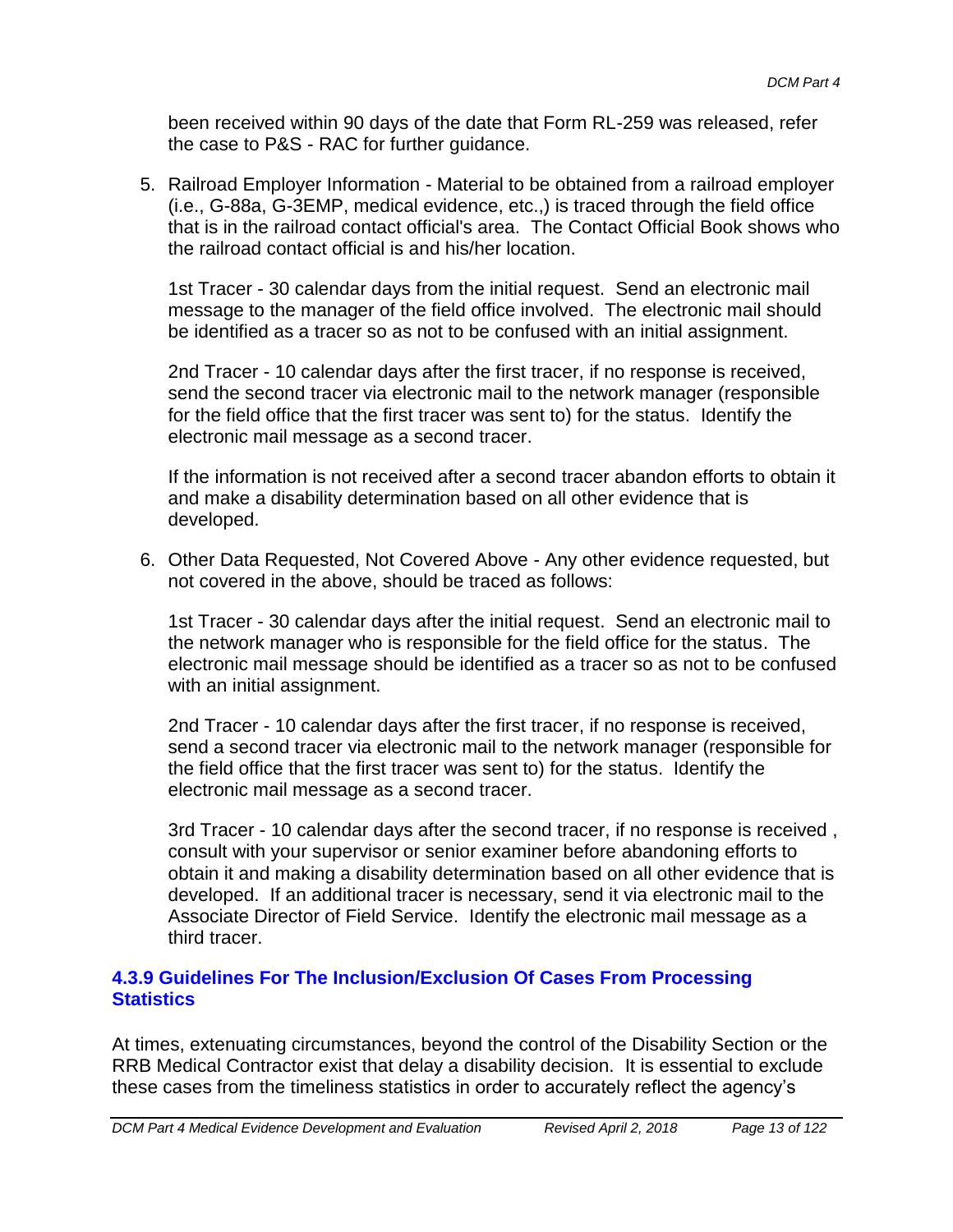performance in rating disability cases. However, it is very important that cases be excluded from timeliness statistics only when warranted by circumstances. Therefore, the following sections provide a guidelines and individual responsibilities for excluding cases from processing statistics.

#### **4.3.9.1 Examples for timeliness exclusions:**

Use the following examples for guidelines when cases are allowed to be excluded from processing statistics.

A. Claimant Delay - The claimant causes a consultative examination to be delayed.

**Example:** The claimant is a no-show for an examination, requests a later date for an examination, or requests a different location for the examination; or the medical provider, through no fault of their own was unable to contact the claimant timely.

**NOTE:** The examiner must have ordered the exam within a timely manner from when the application was filed.

**Example:** The application was filed November 12, 2014. The examiner was assigned the case on November 20, 2014. All information was submitted from the field office by January 01, 2015. The examiner does not order the exam until January 07, 2016. When the contractor attempts to schedule the claimant for exam, the claimant needs the date of appointment to be changed. This case should not be excluded from timeliness because examiner failed to order the exam timely.

B. Recovery Delay - The claimant has an impairment that requires a recovery period or has undergone a medical treatment that may improve his/her condition, and a reassessment of the condition must be conducted after the recovery period.

**Example 1:** A 40 year old claimant files on February 13, 2016, for a Total and Permanent disability due to a herniated intervertebral disc in the lumbar spine. On April 20, 2016, s/he undergoes a discectomy. An assessment of his/her condition, to see if the condition has improved from surgery, should be conducted 3 months after surgery. This case should be excluded from the timeliness reports.

**Example 2:** Claimant underwent surgery July 2, 2016 (discectomy and fusion) and files a disability application July 24, 2016. The examiner pends the case for October 2, 2016, to see if the claimant's condition improved from surgery. Examiner traces for follow-up medical evidence and is told claimant has an appointment scheduled with his/her surgeon for October 8, 2016. Follow-up medical evidence is received or scanned into imaging October 24, 2016. Since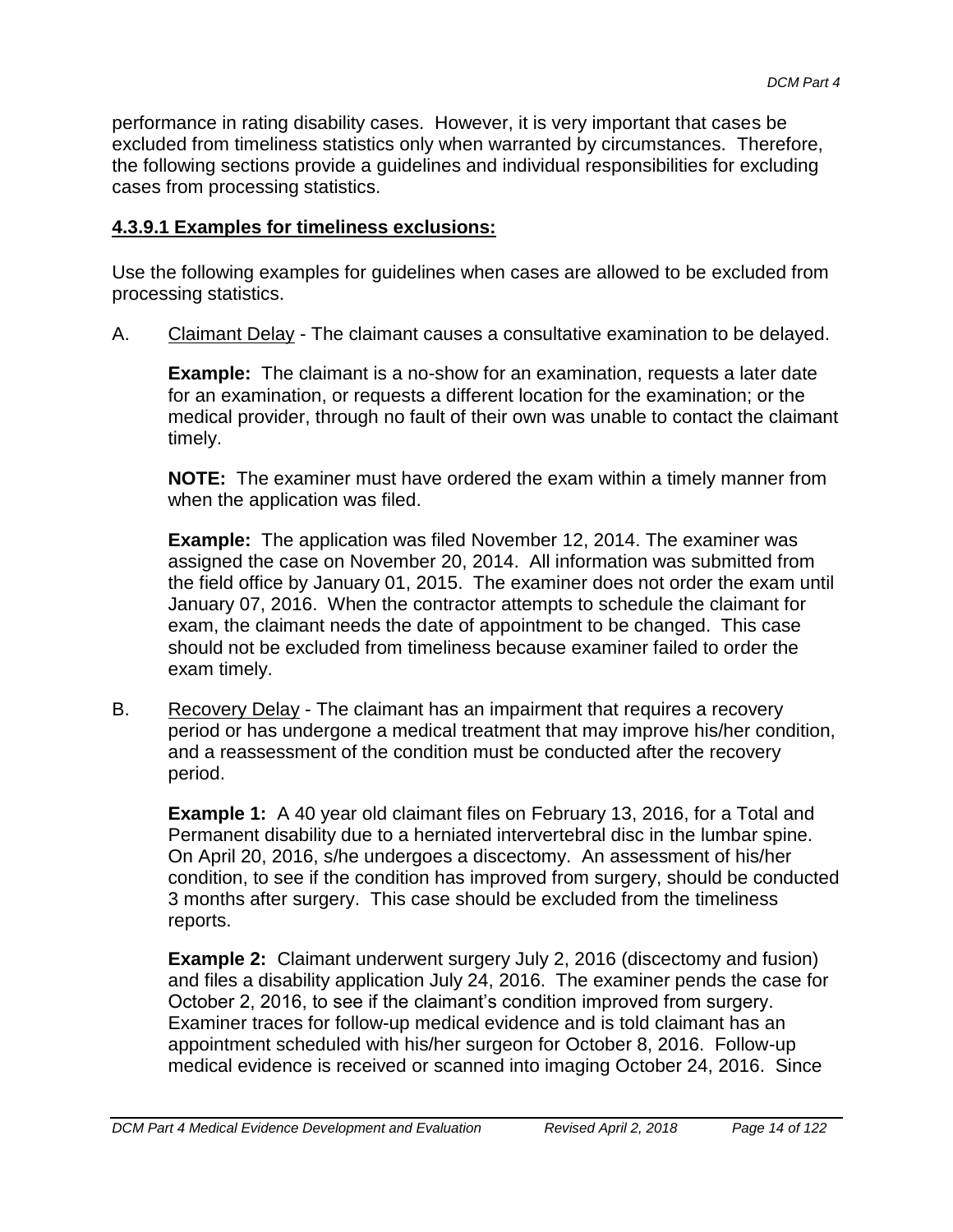development was suspended pending follow-up medical evidence, the case should be excluded from the timeliness reports.

C. Evidence Delay - Medical or non-medical evidence which (in the examiner's judgment) is vital to a proper disability determination has been requested from a specific source (i.e., hospital, doctor, government agency, etc.). The claimant, field office, and Disability have all tried to obtain this evidence, but the source has not responded. Depending on the nature of the delay, this evidence should be abandoned as cited in DCM 4.3.8B and the claim may be excluded from timeliness reports if the delay is justified.

**Example 1:** The claimant has been a patient in a mental institution for a year prior to a representative payee filing an application at the Railroad Retirement Board. The representative payee has signed all releases for medical evidence from the institution, but, due to confidentiality, the institution will not release any information from the past year without a court order. This type of a claim should be excluded from timeliness reports since a legal issue that may take an extended amount of time must be decided.

**Example 2:** An applicant files an application for disability on August 1, 2016, based on coronary artery disease. The field office indicates medical records are to be submitted. On August 25, 2016, Disability receives some of the medical records (some examinations and hospital records). An examiner reviews the file September 2, 2016, and pends the file until September 30, 2016, for the additional evidence. An examiner reviews the file on October 3, 2016 and emails the field office for the outstanding evidence. The field office e-mails Disability on October 6, 2016, stating they are having difficulty obtaining the applicant's treadmill stress test and catherization report but hope to get it soon. The examiner determines this medical evidence is vital to the rating and opts to wait for this evidence rather than order examinations. On October 29, the field office e-mails Disability stating the doctor will provide the reports soon. On November 14, 2016, final medical records are received or scanned into imaging. This case should be excluded from the timeliness report.

**Example 3:** The claimant states on his/her AA-1d that his/her personal physician has treating notes, examination reports, X-rays, etc. The examiner believes this medical evidence is vital to a proper disability determination. However, the physician does not release the medical records timely, despite tracing from Disability/Field Office. This case should be excluded, even if additional medical evidence still needs to be developed. However, if the disability examiner is informed at the time of filing that the personal physician refuses to release medical evidence due to situations such as an unpaid past due bill, law suits, etc. then the case should not be excluded since the disability examiner should have begun developing the necessary information from another source.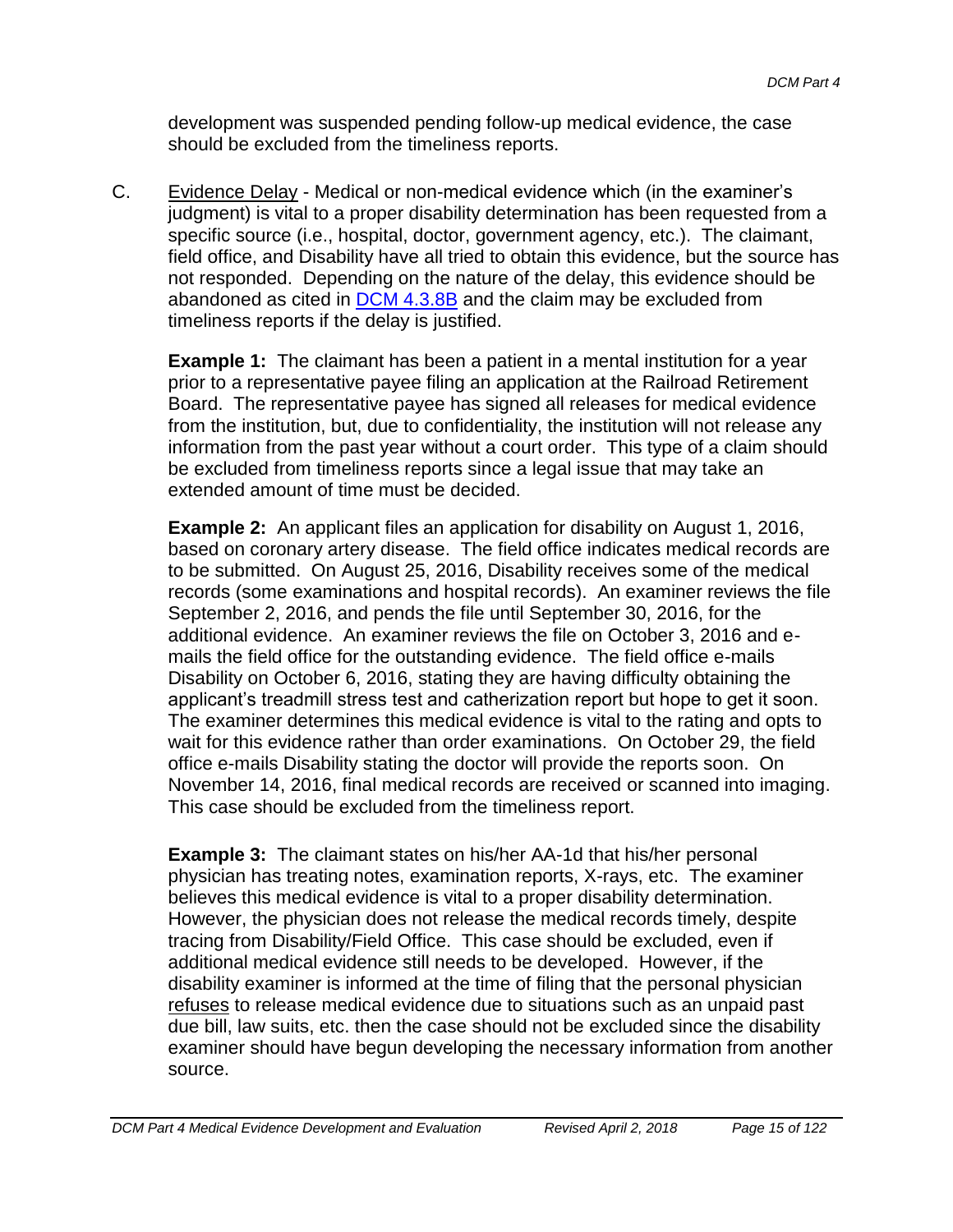**Example 4:** The claimant filed an application on August 1, 2016. The SSA DEQY revealed self-employment earnings. An AA-4, *Self-employment and Substantial Service Questionnaire,* and a G-252, *Self-Employment/Corporate Office Work and Earnings Monitoring*, were released to the claimant. A copy of the client's federal tax returns was also requested. Medical development continued while pending the outstanding self-employment forms. The claimant did not submit the AA-4/G252 or the copy of the Federal tax returns was delayed until December 1, 2016. This case should be excluded from the timeliness report due a non-medical evidence delay.

- D. Filing Delay The filing date is prior to the date the application is submitted and one of the following circumstances exists:
	- The claimant was deterred from filing an application; or
	- A protected filing date is to be used as the official filing date;

**NOTE**: The field office does not always indicate that a protected filing date is involved. Check the application filing date, the date the paper file is received or the application is scanned into imaging, and the date the application is signed. In addition, you should check the remarks of the G-626, contact log and APPLE Summary Screen PF24 to see it the field office indicated that there was a protected filing date.

**Example:** An application is received in Disability December 15, 2016. The filing date is October 31, 2016, and the examiner notes the application was not signed until November 28, 2016. This case should be excluded from the timeliness report.

- The claimant previously filed at SSA and SSA's filing date will be used.
- E. Confinement Delay The claimant files an application for a disability and, at any time during development, is confined to a correctional institution.
- F. Other Delay Some other reasons for time lapse exclusions are:
	- The claimant does not reside in a field office area and development of medical evidence is conducted through an American Embassy, the State Department, or other agency.
	- The file containing an active disability application is requested by another bureau, which has a higher priority action.

**Example:** A spouse files an application for an annuity based on a disabled child while the Reconsideration Section is working on a reconsideration request for an earlier onset date from the employee.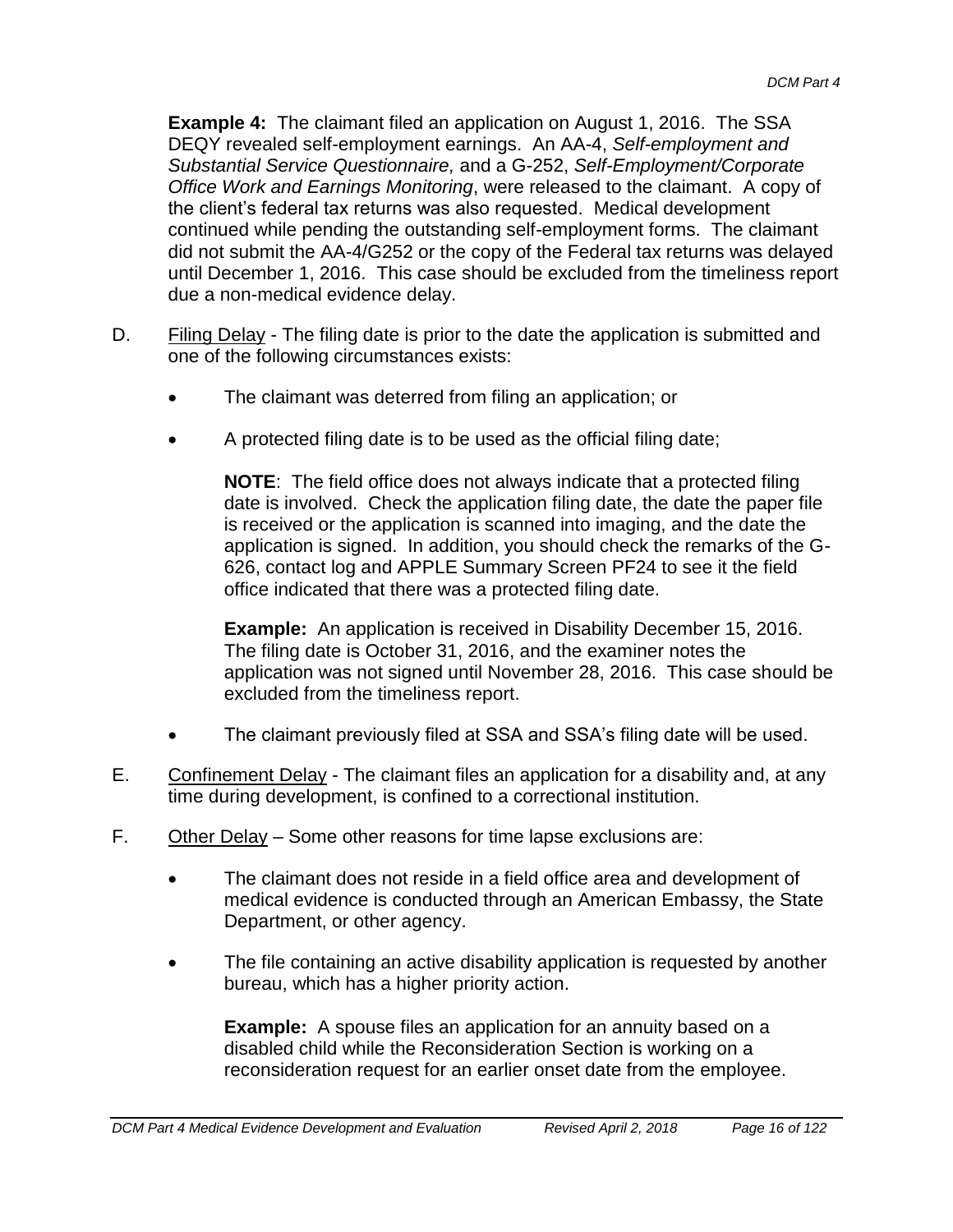Since this file may be in Reconsideration for an indeterminate amount of time, it should be excluded from timeliness reports.

- The claimant files an application for a disability and a previous disability decision is in the appeals process, at any level. No action can be taken on the new application until the appeal has been completed.
- Another unit mishandles a file or mistakenly sends the file to Claim Files and causes a delay in making a determination.

### **4.3.9.2 Responsibilities**

These guidelines should be used in determining the inclusion/exclusion of timeliness statistics *in initial disability cases only*. There may be other situations beyond Disability's or the RRB Medical Contractor's control that are not covered by the guidelines that could cause a delay in rating.

### **A. Examiner Action:**

If an examiner feels that a case should be excluded because it meets the guidelines or for any other reason not covered by the guidelines, they should:

- Complete D-Brief, or the OLDDS screen (if D-Brief is not being completed) with the correct exclusion code (See DCM 12.5.6.7).
- Complete Form G-226, *Time Lapse Exclusion Case*, and send it to the Disability Initial Authorization folder.

**NOTE:** The G-226 form must be completed by the initial examiner prior to sending the case to authorization.

- After the G-226 is sent to the Disability Initial Authorization folder, send an email to the Disability Initial supervisor with a cc to the Disability post supervisor,Disability Director, lead examiners, and individual(s) designated by a management official to review and sign off on the form. In this email, indicate that there is a G-226 in the Disability Authorization folder for claim number xxx-xx-xxxx which needs to be reviewed and approved.
- If exclusion is approved Once the examiner receives an email back from the authorized individual, as indicated above, that the form was approved and imaged from RRAILS, the case can be sent to the authorization folder.
- If exclusion is denied Once the examiner receives email notification from the authorized individual, as indicated above, that the exclusion was denied, the examiner is to update DBrief and/or OLDDS to reflect that the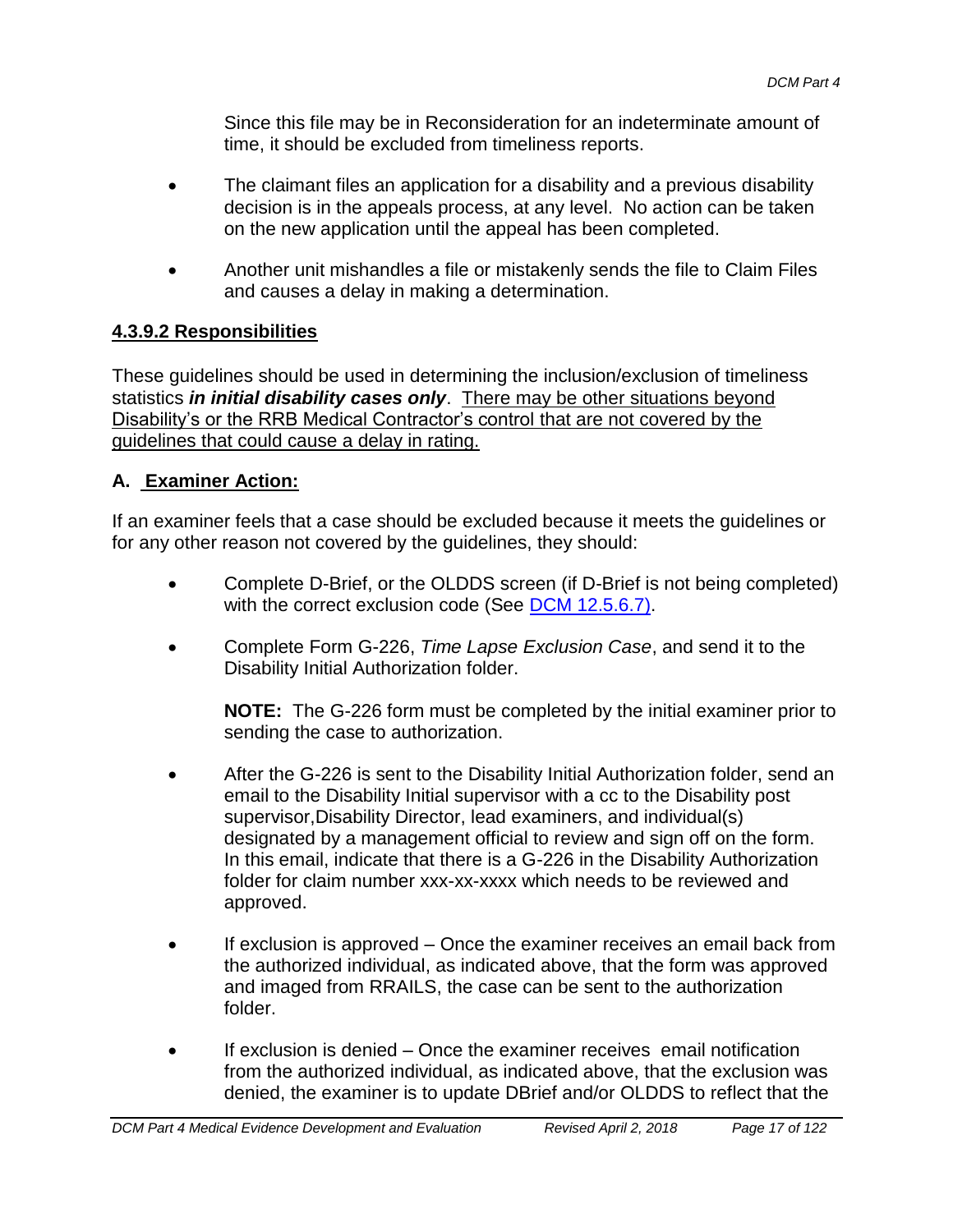case was not excluded from timeliness When that action is complete, the case can then be sent to the authorization folder for review.

#### **B. Action By Authorized Individual Reviewing Form G-226 for Approval or Denial:**

Only the individuals identified above in Part A of this section are authorized to sign off on the form. After receiving an email from an examiner that a G-226 is in the Disability Initial Authorization folder, the individual responsible for reviewing the form will indicate the outcome of the review by indicating it is approved or denied:

• Approval – The authorized individual will review the form and if they agree with the exclusion, will approve it and release the form to imaging through RRAILS. Once the form is sent to imaging, the individual who is authorized to review Form G-226 will send an email back to the examiner advising that the exclusion was approved and the form is imaged.

**NOTE**: The exclusion must be reviewed, approved or denied, and imaged by an authorized individual prior to sending the case to authorization.

 Denial - If the authorized individual responsible for reviewing Form G-226 disagrees with the exclusion, they will send an email to the examiner with the reason for the disagreement.

See DCM 11.2 G-226 for form completion instructions.

# **4.4 Abandonment**

# **4.4.1 Responsibility For Development**

Although the field office has the main responsibility for developing medical evidence, it is the claimant's responsibility to cooperate with and assist the field office in obtaining existing evidence and to provide information as to his/her condition and treatment.

The claimant, in most cases, can be expected to provide records from the personal physician. The field office will provide any assistance the claimant may need in obtaining such records.

### **4.4.2 Abandoning Development For A Specific Report**

While a claim is being developed, the field office will generally pend a request for medical evidence for 30 days, at which time a tracer or second request will be made, generally in addition to a follow-up phone call. If no response is received after 15 days, efforts to obtain that piece of medical evidence will be abandoned, unless it is known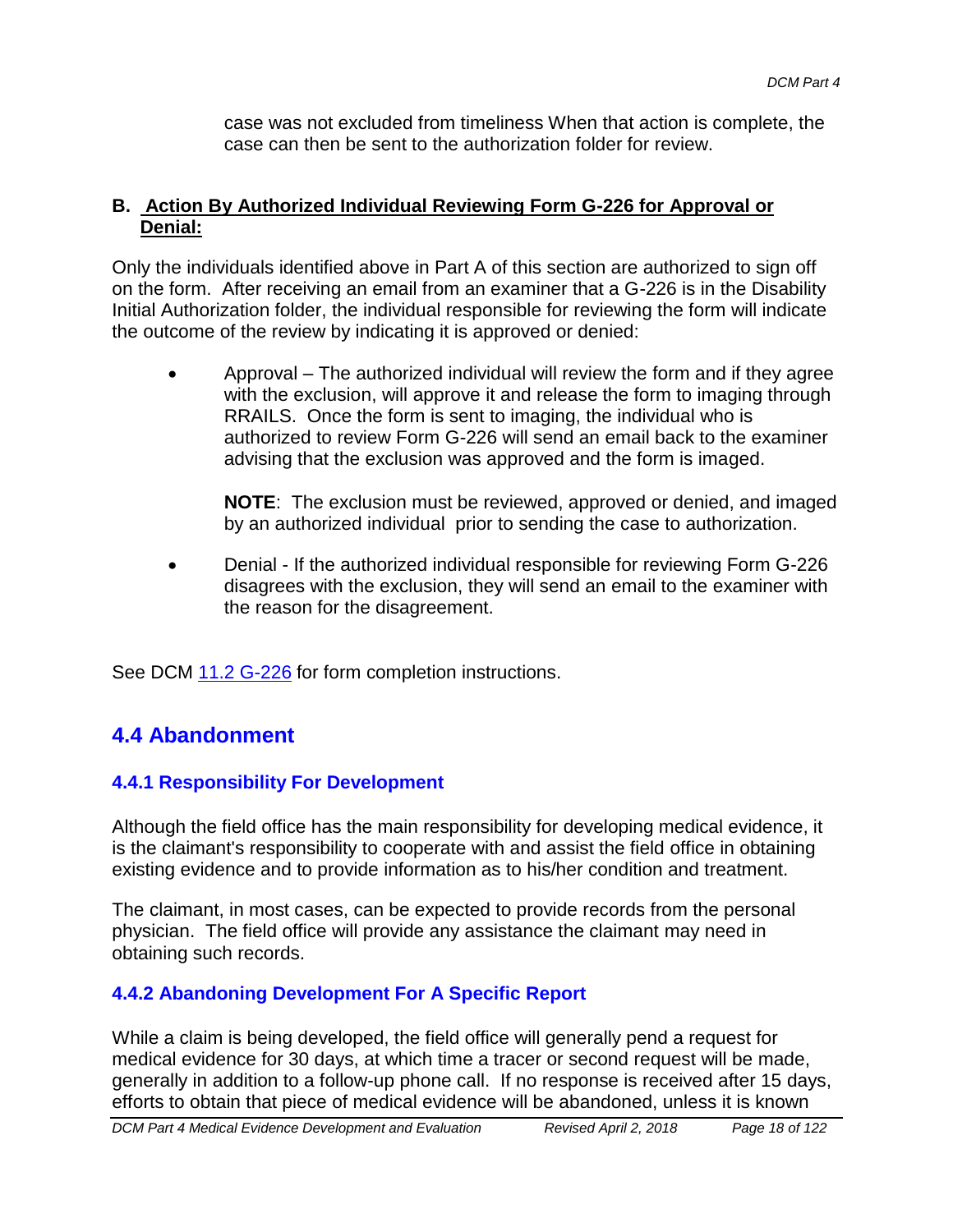that the evidence can be obtained within a reasonable period. The field office will advise DBD or RECON of their action. (See **FOM1 1325.15.3** and **FOM1 1325.20.7**)

### **4.4.3 Abandoning A Request For Specialized Examination, Laboratory Test Or X-Ray**

If a claimant fails to report for a specialized examination, laboratory test or X-ray, the field office will contact the claimant. If the claimant is willing to submit to the examination or test, it will be rescheduled. If the claimant is unwilling, or, without good cause, fails to report for the second appointment, the field office will abandon efforts to secure such medical evidence. The field office will advise DBD or RECON of their action.

# **4.4.4 Abandonment For Lack Of Cooperation**

The field office will abandon medical evidence development for lack of cooperation by the claimant after it has been determined by the field office manager that the claimant was contacted in person or by phone, the importance of the claimant's cooperation was explained, the lack of cooperation is willful and future cooperation is unlikely.

If the claimant cannot be contacted in person or by phone, the field office will send a letter to the claimant's last known address requesting him/her to contact the field office within two weeks because the claim is still pending and the claimant's cooperation is needed. Field Service will send a copy of all tracer letters to imaging and update Contact Log documenting all tracing actions. If no response is received within two weeks, the field office will abandon development.

When the field office abandons for lack of claimant cooperation, a report will be submitted via E-mail to the DBD Group Mailbox or, if known, the personal E-mail inbox of the Reconsideration Section disability adjudicator covering the actions taken and the reason for abandonment. (See FOM1 1325.15.3 and FOM1 1325.20.7)

### **4.4.5 Action By Disability Benefits Division When Medical Evidence Cannot Be Obtained**

If development of medical evidence is abandoned, it does not necessarily follow that the claim must be denied. Make a disability determination based on whatever evidence is available. If no medical evidence was submitted, a determination should be made based on non-medical evidence in file.

If the field office reports that efforts to obtain medical evidence have been unsuccessful, but there is non-medical evidence or reports from practitioners who are not licensed to practice medicine, the claim may be denied without further development, provided the evidence in file indicates there is not a severe impairment (an RFC must be obtained based on what is in file). The denial letter should cite the failure to submit medical evidence and the efforts to secure it as well as the factors contained in the existing evidence which support a finding of "not disabled."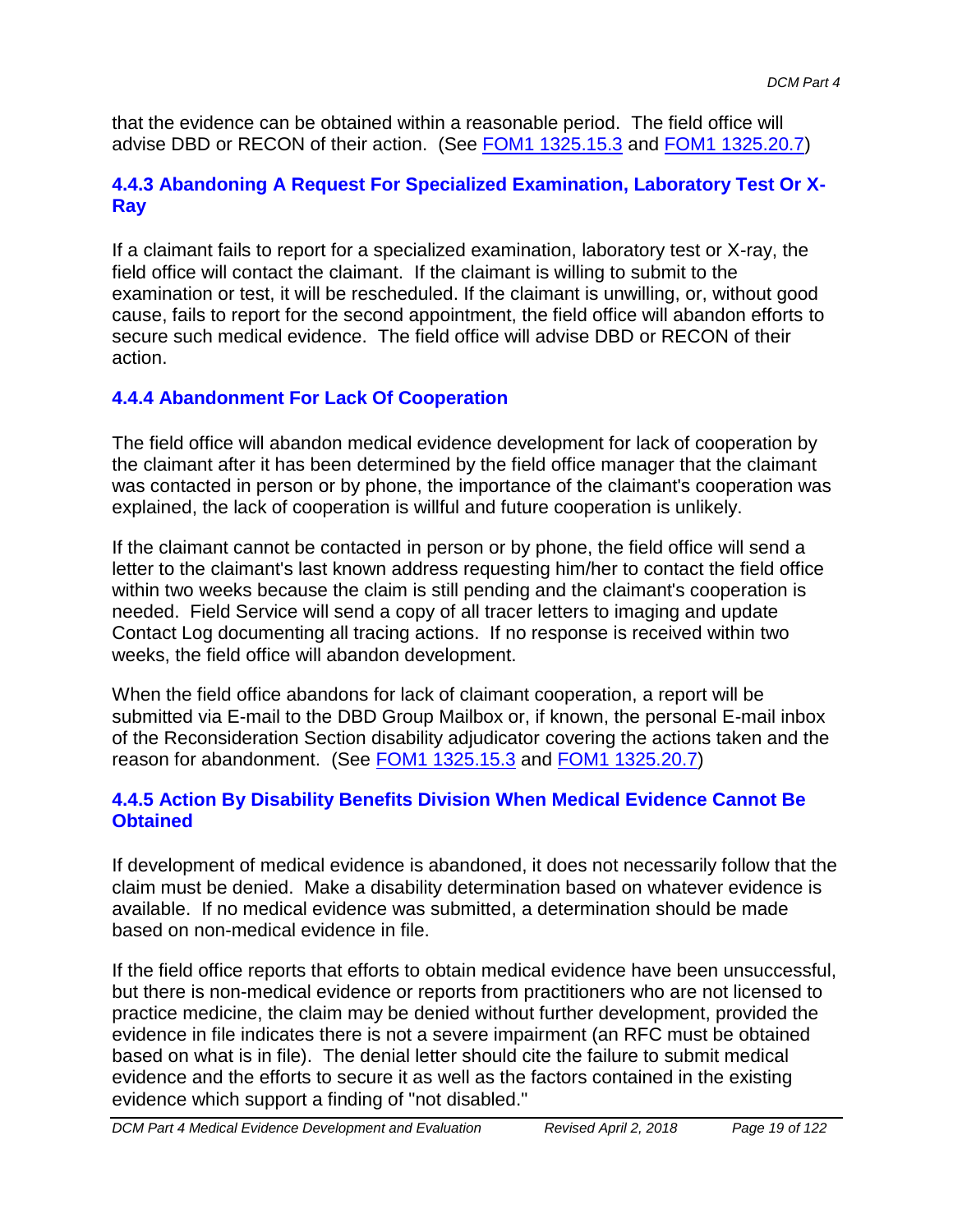If there is reason to believe that a claimant's lack of cooperation is due to incompetence, have the field office seek a representative to act in the claimant's behalf for medical evidence development.

If the claimant is unable to cooperate with requests for medical evidence or specialized examination because of illness or some other valid reason, and a favorable determination cannot be made without such evidence, the case should be pended and the field office should make arrangements to obtain the evidence at a later date.

NOTE: In single freeze cases where a case is being denied due to abandonment, the examiner is to deny the case on OLDDS without having it authorized by another claims examiner. For this situation the examiner can submit and review the case on OLDDS themselves. This is done by entering a "Y" in the SUBMIT field and then entering the date and a "Y" in the REVIEW field.

# **4.5 Transmittal Of Medical Evidence**

# **4.5.1 Application For Monthly Disability Annuity**

- A. The field office will submit medical evidence with the application even if all the medical evidence is not available for submission. Any medical evidence the field office has will be submitted since DBD may be able to make a favorable disability determination without all the medical evidence available.
- B. After the application is transmitted, the field office will submit any additional medical evidence received via Form G-26b. The G-26b will indicate:
	- what medical evidence is attached.
	- what medical evidence is still being developed, and
	- the expected date the outstanding evidence will be submitted.

# **4.5.2 Medical Evidence Submitted on a CD**

In some instances DBD may receive medical evidence from other governmental agencies, hospitals, doctors, etc. on a CD. In these cases examiners will need to open the CD to determine exactly what is being submitted. Disability claims examiners need to take the following action:

- A. Medical Evidence Received on CD from a Treating Source
	- 1. CDs that can be opened and have:
		- a. Medical Evidence that has images only In cases where the CD is opened and shows that it contains images only, check the file to see if a corresponding written report has been already placed in the file. If a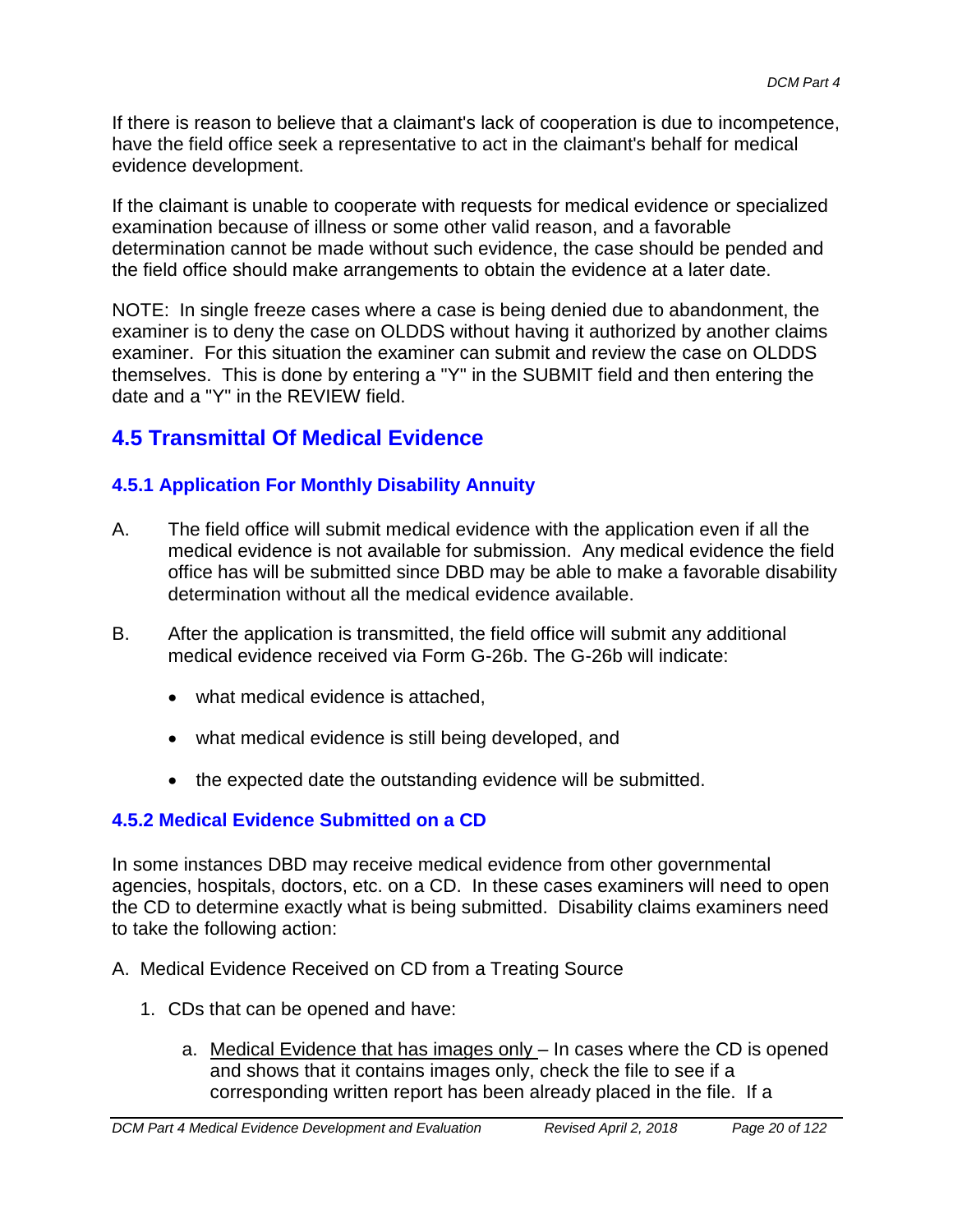corresponding report is in file, enter a note to file that only images appear on the CD, but that a corresponding written report is in the file. If there is no corresponding written report, contact the field office to obtain the report.

- b. Medical evidence that has images and reports Make the determination that the written report corresponds to the images being shown. When the images and reports correspond print the report out for the file. In the cases where the images and reports do not correspond, it will be necessary for the examiner to contact the field office to obtain the report that corresponds with the images.
- c. Medical evidence that has written reports only Print out a copy of all reports that are on the CD. Place a note in file to indicate that all medical evidence on the CD has been printed out and is in the file.

In all cases in which a CD is present, the CD along with all written reports are to be matched to the file.

- 2. If the CD cannot be opened, place the CD in an envelope with a note stating that the CD cannot be opened and place it in the file. Contact the field office and ask them to have the applicant obtain the information on the CD in another format. Instruct the field to tell the employee that if the information on the CD is images only, those images are not needed for our file. Instead the employee will need to obtain the report based on the images on the CD.
- B. Medical Received on CD from SSA

These CDs are to be opened and the information contained on the CD is to be printed out. A note to file indicating that an action has been taken is to be created and dated (For example, "All M/E on the CD has been printed out and matched to the file."). The printed reports and CD are then matched to file.

In some instances the amount of medical evidence on the CD may be very large. In those cases do not print out the large sources of data. Rather indicate on the note to file that all medical evidence has been printed out on the CD except for the noted medical evidence. You would then note the medical evidence you did not print out (this would be the medical evidence that involved large volumes of paper). For example, "All M/E on the SSA CD has been printed out and attached except for the 350 pages of VA records. If upon review of the file it is determined that these records are needed, contact the disability Quality Analyst."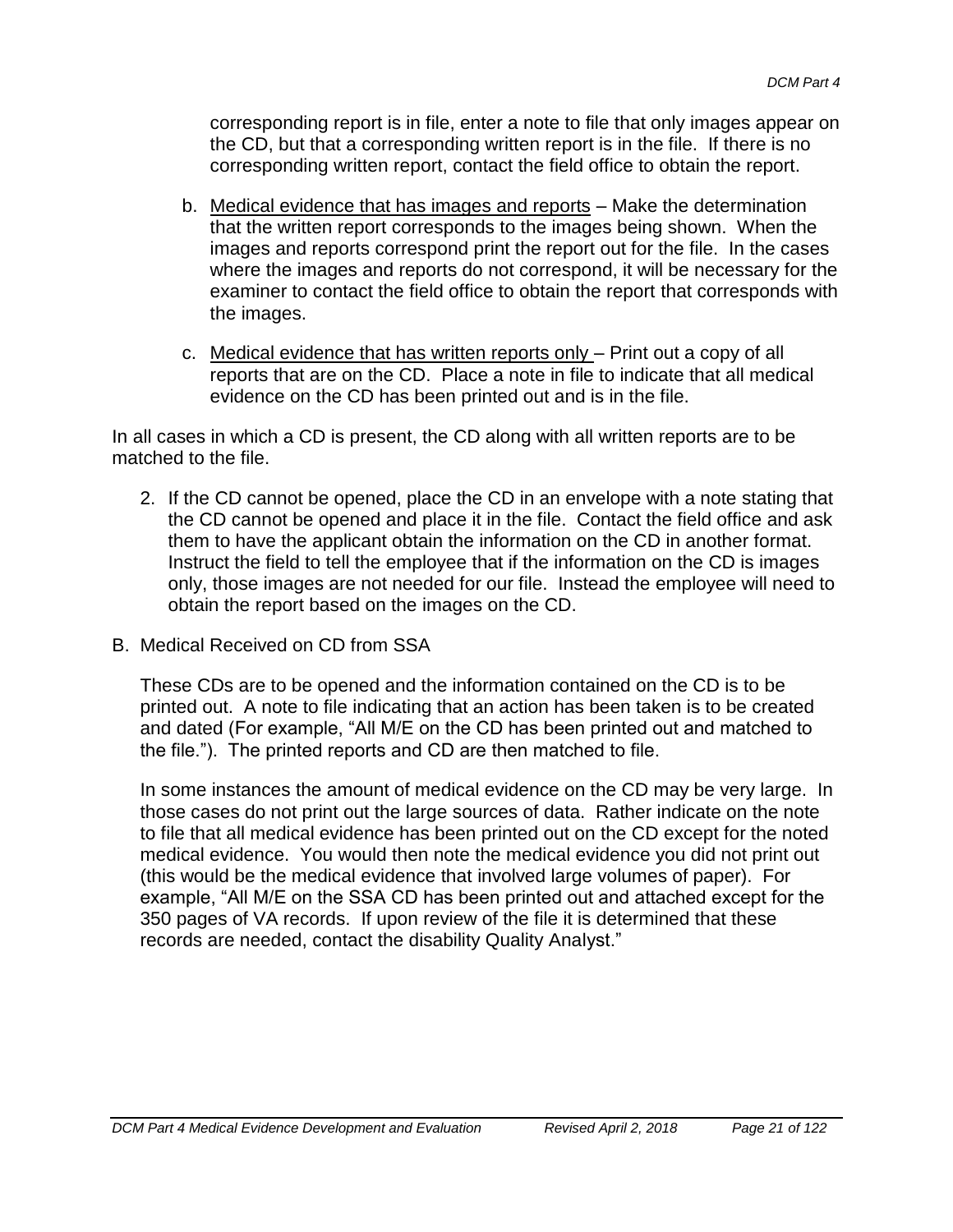# **4.6 Specialized Examinations, Laboratory Tests And X-Rays**

### **4.6.1 Authority To Schedule Specialized Examinations**

All field office are authorized to request and schedule most specialized examinations, laboratory tests, and X-rays listed in DCM 4, Appendix C without prior approval from the Disability Benefits Division.

### **4.6.2 When Specialized Examinations Should Not Be Scheduled**

Before taking action to schedule specialized examinations, consider if the information needed may be available from the records of the claimant's personal physician. Further, specialized examinations should not be contracted under the following circumstances:

- A. Applicant is confined to a hospital or institution or was hospitalized within the last three months. Secure the hospital report.
- B. Applicant is confined to his home because of his disability.
- C. The applicant's disability is based solely on an obvious condition such as a loss of a limb. Schedule specialized examinations if employer or applicant source medical evidence is not sufficient for rating purposes.
- D. Employer or railroad hospital association is expected to submit medical evidence, and that employer's source's evidence is usually adequate for rating purposes.
- E. Applicant's personal physician is the only doctor in the area, and the applicant cannot travel.

# **4.6.3 When Specialized Examinations Should Be Scheduled**

Take action to schedule specialized services for the following purposes:

- A. clarification of clinical findings and diagnosis,
- B. acquisition of highly technical or specialized medical information otherwise unavailable,
- C. resolution of a pertinent conflict or contradiction in the evidence,
- D. determination of current severity in continuance cases.

### **4.6.4 Field Office Determination Of Special Examinations To Schedule**

The field office will use DCM 4 Appendix B to determine which specialized examinations to schedule.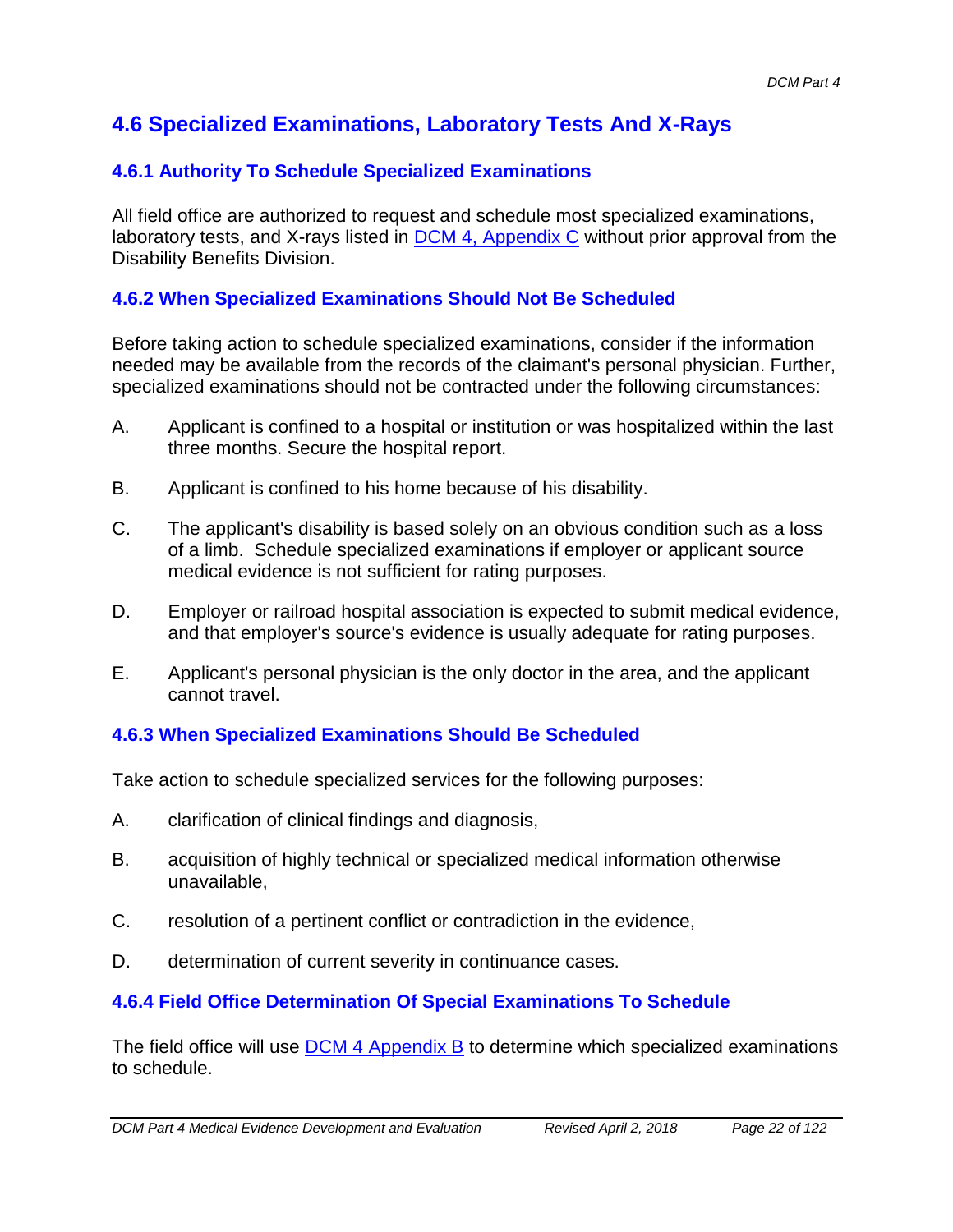The field office may call DBD if further assistance is necessary to determine which examinations should be obtained.

## **4.6.5 Processing Payment For Medical Examinations And Services**

Payments for medical examinations and services are processed on the Financial Management Information System (FMIS). This system provides the necessary database for budgetary planning and assures compliance with provisions of the Prompt Payment Act which requires payment to providers within 30 days. There are essentially two steps to processing medical fee payments on FMIS. First, appropriated funds are obligated by completing a **M**edical **E**xam Order (ME) entry when services are scheduled with the provider. Upon receipt of requested services, a **M**edical Exam **P**ayment **V**oucher (MPV) entry is completed to set up payment. Both ME and MPV entries are centrally processed by the Disability Benefits Division (DBD). A copy of the MPV screens that verify payment and specify what exam(s) is being paid for should be put in the file for documentation purposes. The Bureau of Fiscal Operations (BFO) authorizes entries and payments are disbursed promptly to the provider.

## **4.6.6 Field Office Responsibility For Scheduling Special Examinations**

The field office will schedule special examinations with the RRB medical record provider, QTC Medical Services, Inc. Medical examinations can be ordered through FMIS.

### **4.6.7 DBD Handling Of Claims For Payment**

The data entry for both MOs and PVs required to effect payments to medical providers is centrally processed in the DBD-Support Section. The accuracy of data entered is the responsibility of the field office. Our responsibility is to assure that HSL messages sent by field offices are promptly retrieved from the HSL mailbox and entered immediately.

The field office is also responsible for submitting hospital or institution bills for copies or transcripts of records with Form G-370 (See Exhibit 13).

# **4.7 Disability Standards And Guides**

### **4.7.1 Published Medical Guides**

Disability claims adjudicators routinely refer to published medical reference information to assist in making sound disability determinations. The Railroad Retirement Board recognizes the need to allow disability claims adjudicators to access both print and electronic sources of medical reference as a legitimate business need for our customers. Therefore any online reference source may be accessed presuming that:

• It is necessary in the performance of the adjudicator's duties;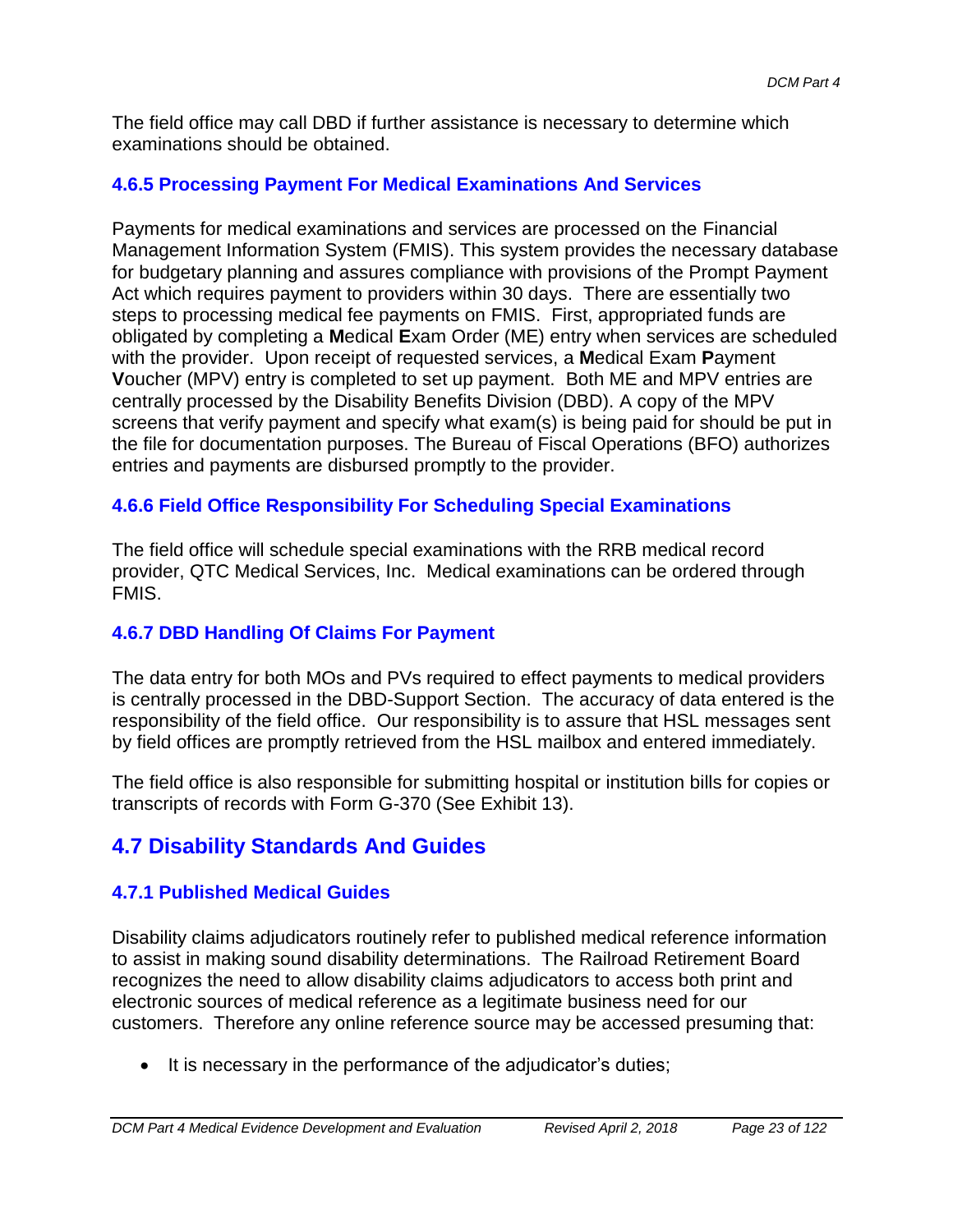- No personally identifiable information (PII) pertaining to a Railroad Retirement applicant or annuitant is transmitted;
- No personal medical information is transmitted; and
- It is reasonably certain that the website does not host malicious software or is not otherwise inappropriate.

Click here for an Excel spreadsheet containing a list of some medical references available to disability adjudicators. If a reference is available online, hyperlinks are provided. Note the tabs at the bottom of the spreadsheet. Disability adjudicators needing to register at a website may do so with a personal logon.

There may be other websites which are not recognized but may also provide information useful to disability adjudicators. Requests to add other medical reference websites to the list may be referred through proper supervisory channels to Policy & Systems - RAC.

**NOTE:** Downloading software in order to obtain access to or view a website is not permitted without proper authorization.

Notify Policy & Systems - RAC of obsolete website addresses in the list through supervisory channels.

# **4.7.2 Additional Aids**

Additional aids to reaching legal, just and equitable disability decisions are as follows:

- A. Advanced training sessions These sessions are tape recorded, and the tapes are available for reference or review.
- B. Individual counseling by the section chief or on-site medical consultants.
- C. Policy decisions and internal office memoranda.
- D. Three-member Board decisions in appealed cases.
- E. Legislative enactments, court decision summaries and legal opinions (L).
- F. Audit Review Guide For Body Systems prepared by Consultative Examinations, Inc.
- G. Social Security Rulings Disability (SSR).
- H. SSA's Instructor Manual for DDS Disability Examiner basic Training Program (includes SSA's Listing of Impairments).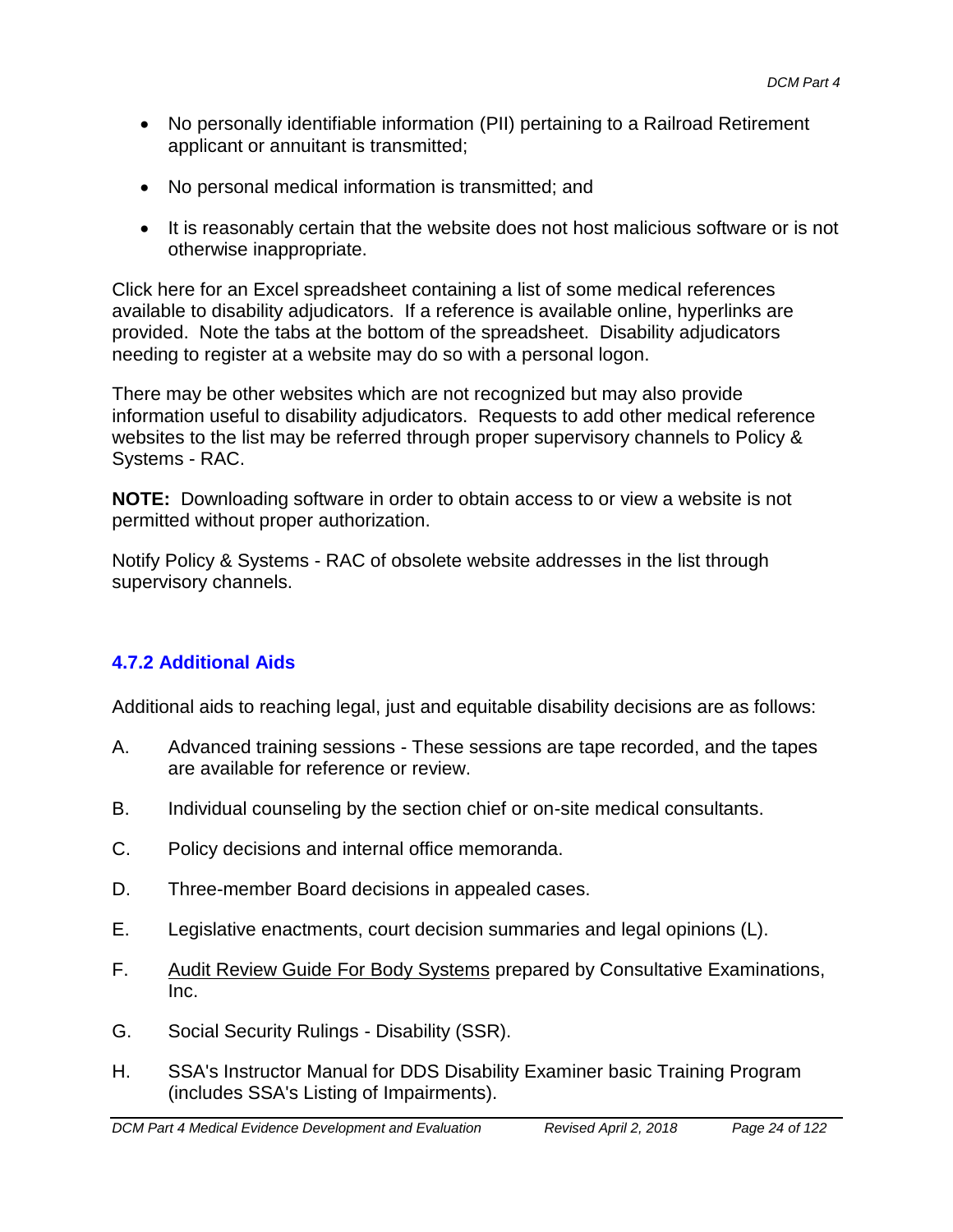- I. Railroad Retirement Board Regulations.
- J. Social Security Administration Regulations.
- K. Provisional Occupational Disability Rating Schedule.
- L. Law she Studies.

## **4.7.3 Mental Residual Functional Capacity Assessment**

When evaluating an applicant's mental residual functional capacity (RFC), RRB medical consultant's complete Form SSA-4734. On this form each mental activity is to be evaluated within the context of the individual's capacity to sustain that activity over a normal workday and workweek, on an ongoing basis. Any mental activity that indicates a limitation must be documented in the medical consultant's rationale.

As a general guide, in mental cases when an applicant is markedly limited in any of the following activities an allowance may be warranted and the examiner may want to consider if a listing is met or equaled:

- The ability to remember locations and work-like procedures;
- The ability to make simple work-related decisions;
- The ability to ask simple questions or request assistance; and/or
- The ability to be aware of normal hazards and take appropriate precautions.

In addition, if the applicant is markedly limited in any of the following activities an allowance may be warranted:

- The ability to understand and remember detailed instructions;
- The ability to carry out very short and simple instructions;
- The ability to maintain attention and concentration for extended periods;
- The ability to perform activities within a schedule, maintain regular attendance, and be punctual within customary tolerances;
- The ability to sustain an ordinary routine without special supervision;
- The ability to complete a normal; workday and workweek without interruptions from psychologically based symptoms and to perform at a consistent pace without an unreasonable number and length of rest periods;
- The ability to accept instructions and respond appropriately to criticism from supervisors;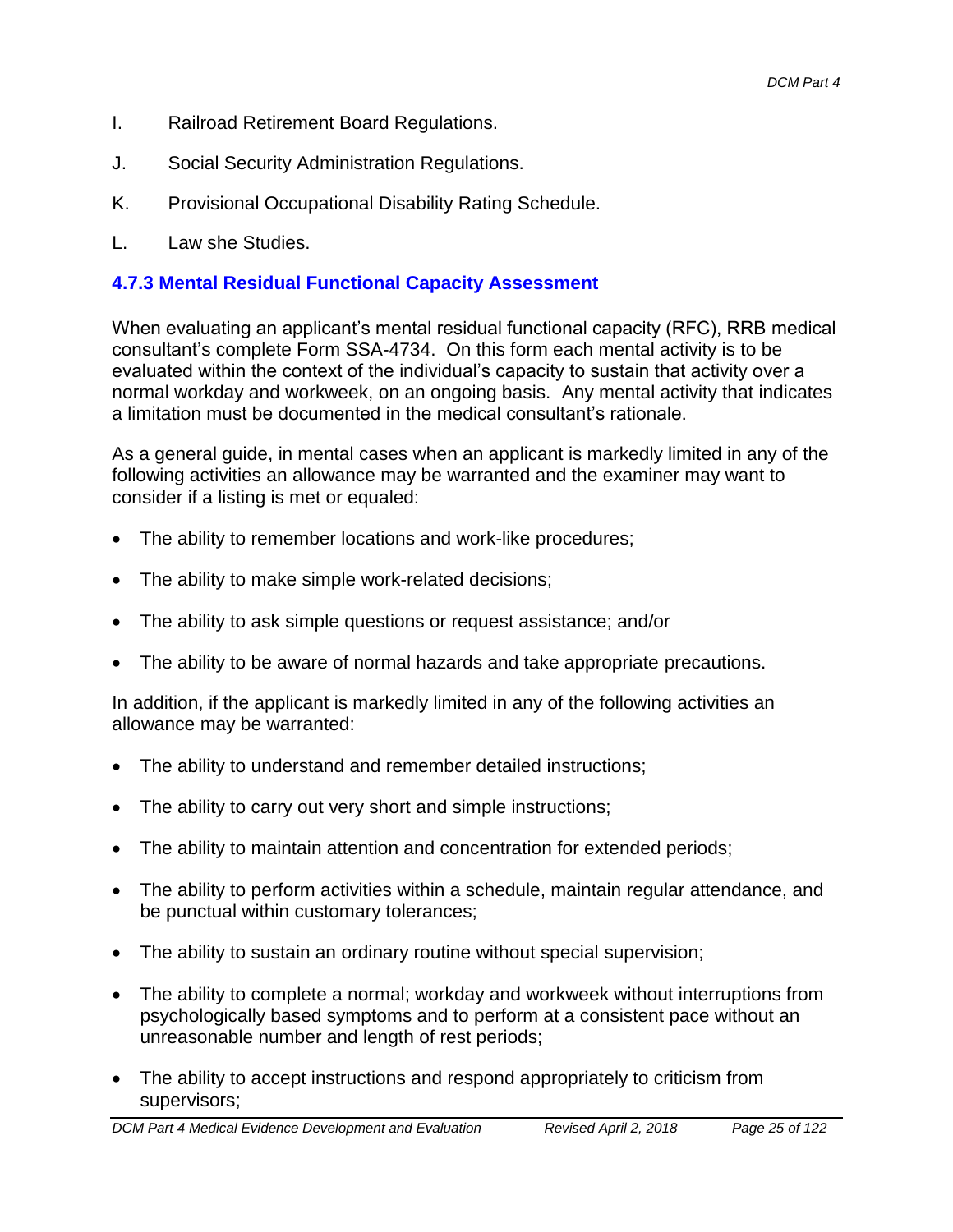- The ability to get along with coworkers or peers without distracting them or exhibiting behavioral extremes; and
- The ability to respond appropriately to changes in the work setting.

The rationale provided by the medical consultant must support the markedly limited restriction.

# **4.7.4 Manipulative Limitation Chart**

The following describes the impact of bilateral restrictions of handling and/or fingering on the remaining occupational base. **This chart provides guidance for decisionmaking. The general conclusions in the chart do not direct any decisions and each case must be evaluated on its own merits. Consultation with a medical consultant is recommended.**

| <b>MANIPULATIVE</b><br><b>LIMITATION</b> | <b>SEDENTARY</b><br><b>UNSKILLED</b><br><b>OCCUPATIONAL</b><br><b>BASE</b> | <b>LIGHT UNSKILLED</b><br><b>OCCUPATIONAL</b><br><b>BASE</b> | <b>MEDIUM</b><br><b>UNSKILLED</b><br><b>OCCUPATION</b><br><b>BASE</b> |
|------------------------------------------|----------------------------------------------------------------------------|--------------------------------------------------------------|-----------------------------------------------------------------------|
| Occasional                               | Less than                                                                  | Light Framework (856)                                        | <b>Light Framework</b>                                                |
| Fingering                                | Sedentary (38)                                                             |                                                              | (1510)                                                                |
| Occasional                               | Less than                                                                  | Less than                                                    | Less than Sedentary                                                   |
| Handling                                 | Sedentary (3)                                                              | Sedentary (40)                                               | (48)                                                                  |
| Occasional<br>Handling and<br>Fingering  | Less than<br>Sedentary (3)                                                 | Less than<br>Sedentary (35)                                  | Less than Sedentary<br>(42)                                           |
| Frequent                                 | Sedentary                                                                  | <b>Light Framework</b>                                       | <b>Medium Framework</b>                                               |
| Fingering                                | Framework (113)                                                            | (1579)                                                       | (2518)                                                                |
| Frequent                                 | Sedentary                                                                  | <b>Light Framework</b>                                       | <b>Medium Framework</b>                                               |
| Handling                                 | Framework (95)                                                             | (1357)                                                       | (2181)                                                                |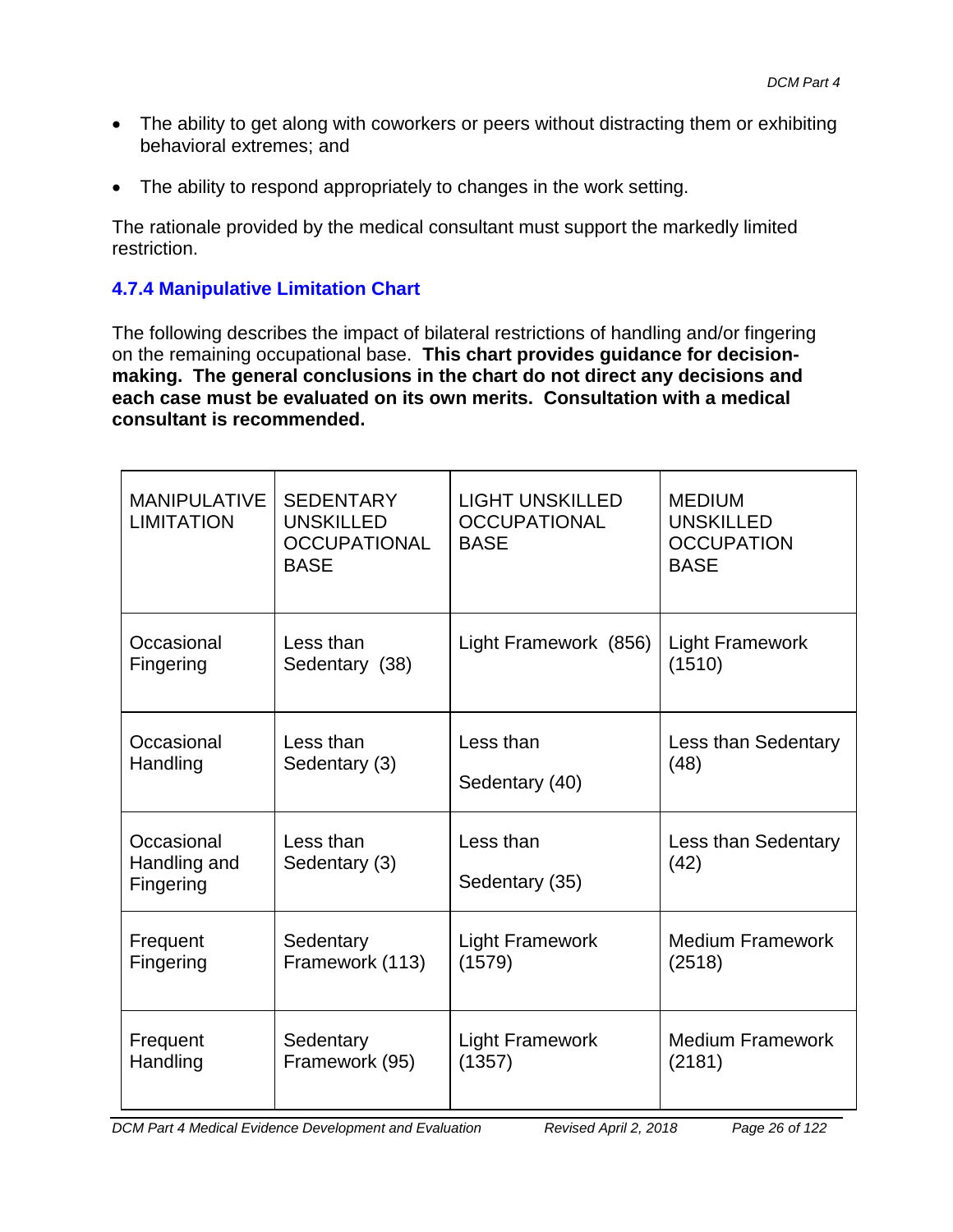| Frequent<br>Handling and<br>Fingering | Sedentary<br>Framework (95) | <b>Light Framework</b><br>(1356) | <b>Medium Framework</b><br>(2180) |
|---------------------------------------|-----------------------------|----------------------------------|-----------------------------------|
|---------------------------------------|-----------------------------|----------------------------------|-----------------------------------|

- 1. This chart assumes no other non-exertional limitations than those described in the chart.
- 2. The chart assumes the manipulative limitations are bilateral.
- 3. The term "fingering " refers to fine manipulation, while the term "handling" refers to gross manipulation.
- 4. The numbers in ( ) are the numbers of DOT occupational titles remaining at each occupational base, considering the manipulative limitation noted (based on Denver DOT).

# **4.8 Types Of Impairments**

#### **4.8.1 Exertional Impairments**

These are impairments which manifest themselves by limitations in meeting the physical strength requirements (e.g., lifting, carrying, walking, etc.).

#### **4.8.2 Non-Exertional Impairments**

These are mental, sensory or skin impairments (e.g. alcoholism, pain which is attributable to a psychiatric disorder, loss of hearing, loss of sight); or impairments which impose environmental restrictions (e.g. inability to tolerate dust or fumes.)

#### **4.8.3 Non-Severe Impairment**

An impairment is non-severe if it does not significantly limit the person's physical or mental abilities to do basic work activities. Basic work activities are the abilities and aptitudes needed to do most jobs, such as walking standing, sitting, lifting, seeing, hearing, speaking, understanding, carrying out and remembering simple instructions.

#### **4.8.4 Alcoholism**

The effects of alcoholism on a disability determination are explained in L79-232 and in the excerpt from the OHA Law Reporter Judicial Survey - Disability Based on Alcoholism and in L-2008-6 and L-2008-6.1.

If an individual is permanently addicted to alcohol and his addiction prevents him from engaging in regular employment, he is disabled within the meaning of the Railroad Retirement Act regardless of whether there exists any end organ damage. For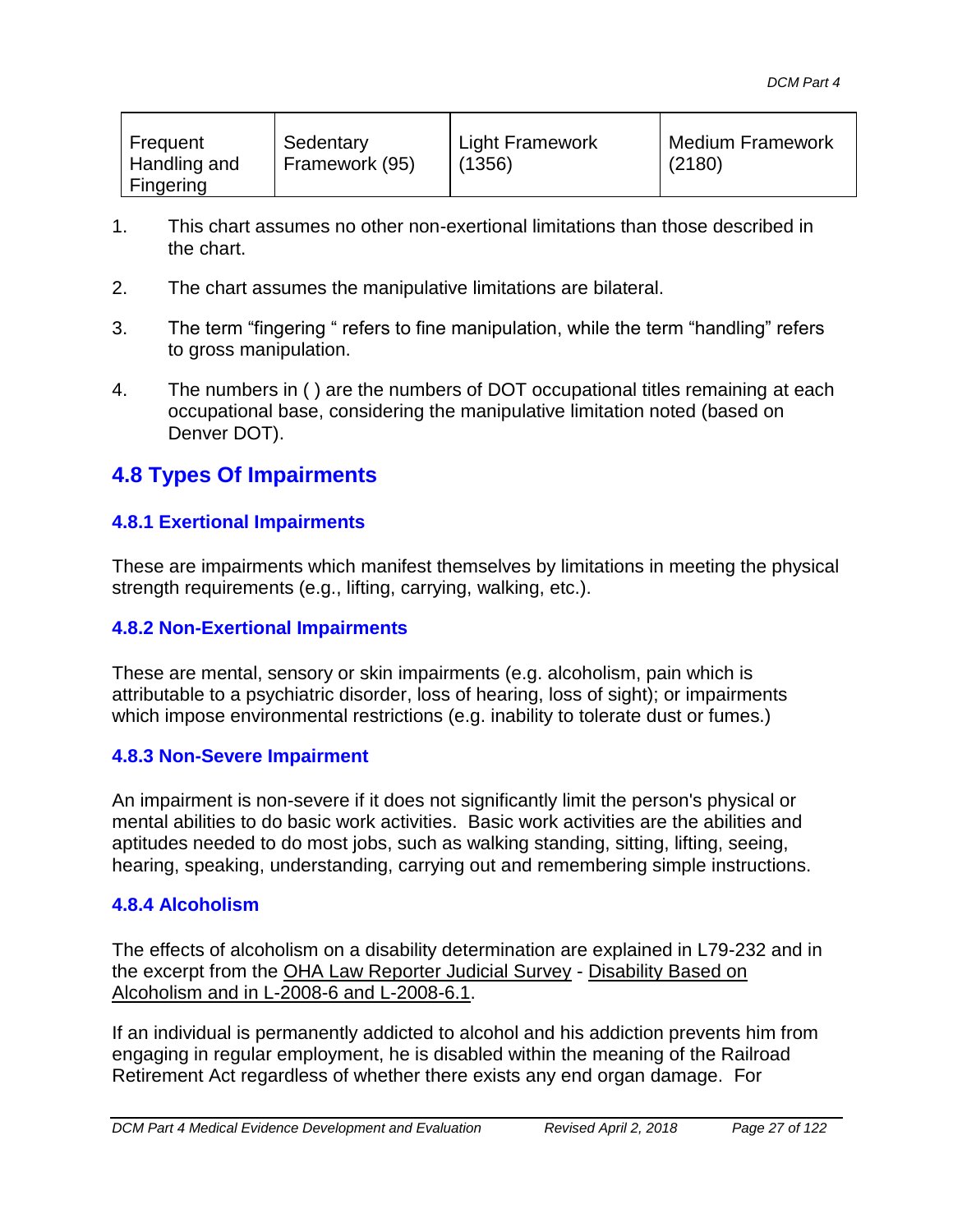purposes of this section, end organ damage is defined as damage to an organ, such as brain, liver, or pancreas that is caused by the addiction.

When alcohol or drug addiction is indicated, the answers to the following questions will determine whether entitlement to railroad retirement disability benefits exists:

- 1. Is the impairment permanent (that is: has it lasted, or can it be expected to last, for a continuous period of not less than 12 months)?
- 2. If the answer to the above is "yes," has it prevented the applicant from performing work duties in a regular and customary manner for substantial wages?

The criteria used for alcoholism can also be used for other types of drug addiction. It can always be applied to both occupational and total and permanent annuities, including decisions regarding survivor disability annuities and spouse annuities based on a disabled child. However, per L-2008-06, the date the application is filed will determine whether or not these criteria can be applied to a disability freeze or the SSA portion of a disability decision for survivors and IPI cases.

#### **Applications Filed Before January 1, 2008**

For cases in which the application was filed prior to January 1, 2008, L79-232 may be used in disability freeze decisions and the SSA portion of survivor disability annuity and IPI child disability decisions, however, it should only be used if all other means of favorably rating the case have been exhausted.

#### **Applications Filed January 1, 2008 or Later**

Per L-2008-6 and L-2008-6.1, effective with cases in which the disability application is filed on January 1, 2008 or later, L79-232 cannot be applied to disability freeze decisions, or the SSA portion of any other disability decision. Therefore you must determine whether the claim can be allowed based on end organ damage or other impairments that are independent of the addiction. It may be difficult to determine whether an impairment, especially a mental impairment, is severe enough to be permanently disabling independent of the addiction. In such cases, a medical opinion must be requested. The consulting physician must be asked to provide an opinion as to which impairments, if any, would continue to exist, and the severity of the impairment(s) if the claimant were to maintain sobriety for 1 month. If the impairment(s) would not continue to be severe after one month of sobriety, that impairment(s) cannot be considered in the disability freeze decision for a case in which the application was filed January 1, 2008 or later. If there is no end organ damage or any other impairment upon which an allowance can be made independent of the addiction, the disability freeze or SSA portion of a disability decision must be denied.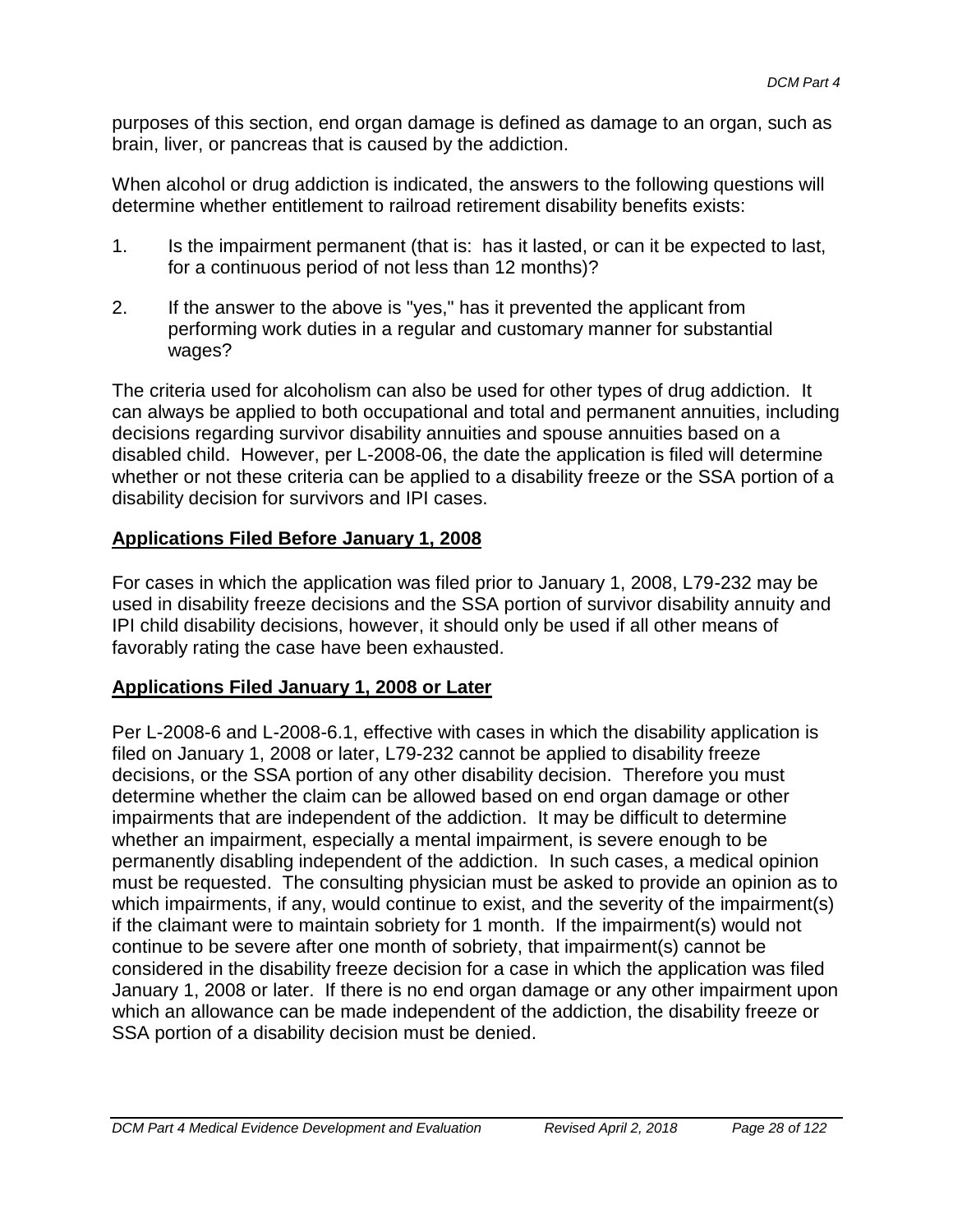However, per L-2008-6.1, an employee VDB may be payable from the ABD even if the DF is denied. Refer cases in which the annuity is granted based on L-79-232 and the DF is denied based on L-2008-6 and L-2008-6.1 to P&S to determine vesting status.

NOTE: A joint disability freeze case should be sent to SSA as usual. If RRB determines that the claimant would be disabled even without considering the addiction, and SSA disagrees, refer the case to the post lead examiner with a request to handle as a unilateral freeze.

A widow or survivor or child would not be entitled to Medicare or SSEB status in this situation. An IPI child cannot be included in the O/M in this situation. An IPI child can qualify a spouse for an annuity, but the child would not be entitled to Medicare and the spouse would not be entitled to SSEB tax status. Survivor cases of this type cannot be done on D-BRIEF, as it would not pre-fill the third page of OLDDS properly.

Use the following means of notification to annuitants in these decisions:

For employee DF denial decisions,

- use RL-260d as a notification letter if a total and permanent disability annuity has been granted;
- use RL-260 for occupational disability annuities.

For other annuity types, include the appropriate code paragraphs on the RL-121f letter to explain the Medicare denial and non-SSEB tax status. The text of these code paragraphs (2828-2831) can be found in RCM 10.5.180. A new question has been added to the dialogue box on the RL-121f letter: *Is the disability decision based solely on drug or alcohol addiction?* If the question is answered yes, one of the following paragraphs will be included in the letter:

- code paragraph 2828 for spouse with disabled child,
- code paragraph 2830 for disabled widow(er)s, and
- code paragraph 2831 for survivor disabled children.

Do not re-adjudicate cases filed before January 1, 2008.

NOTE: Do not use diagnostic codes 30505 or 30605 on cases in which an annuity or a freeze is being allowed based on end organ damage or impairments other than addiction. Instead, use the diagnostic code associated with the end organ damage or other impairment, such as the codes for liver disease, depression, or organic mental disorder. Only use codes 30505 or 30605 in cases in which the decision is based solely on the addiction itself.

In summary, the types of cases that are affected by L-2008-6 and L-2008-6.1 are:

• Disabled employees,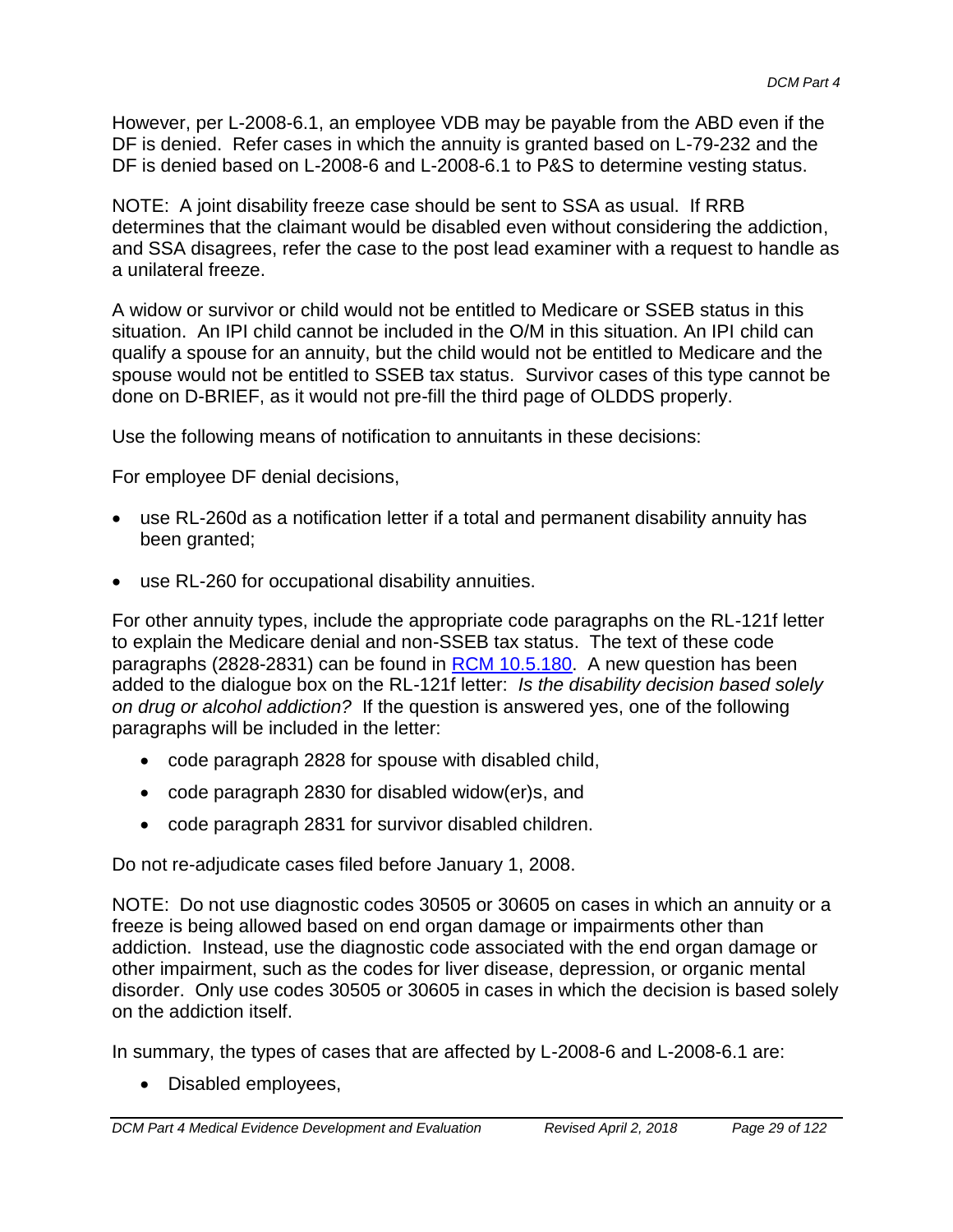- Disabled widow(er)s,
- Remarried disabled widow(er)s,
- Disabled surviving divorced spouses,
- Disabled children, and
- Young mothers, fathers, widows, and widowers with a qualifying disabled child in care over the age of 18 whose disability is based on drug or alcohol addiction.

Because these individuals do not meet SSA's criteria for disability, they are NOT entitled to the following considerations unless/until they meet criteria based on age:

- Medicare coverage,
- PIA 1 and PIA 9 increases and corresponding Tier 1 re-computations,
- Consideration for annuity increase under the O/M formula, and
- Tier 1 payments taxed as SSEB.

### **4.8.5 Statutory Blindness**

Statutory blindness is defined in law as central visual acuity of 20/200 or less in the better eye with the use of correcting lens. An eye which has a limitation in the field of vision so that the widest diameter of the visual field subtends an angle no greater than 20 degrees meets the definition of statutory blindness.

This type of impairment is not based on refractive error, retina detachment or inflammatory disease.

Further information concerning statutory blindness can be found in POMS DI 26000.000.

# **4.9 Duration Requirements**

### **4.9.1 Duration Of Impairment Defined**

The "duration of impairment" refers to that period of time during which an individual is continuously unable, because of a medically determinable physical or mental impairment(s), to:

- A. work in his regular railroad occupation for an RR Act 2(a)(1)(iv)
- B. perform regular employment for an RR Act  $2(a)(1)(v)$  disability case or RR a Act widow(er) or disabled child; or,
- C. engage in any substantial gainful activity (SGA) for SS Act determination for a DF: or,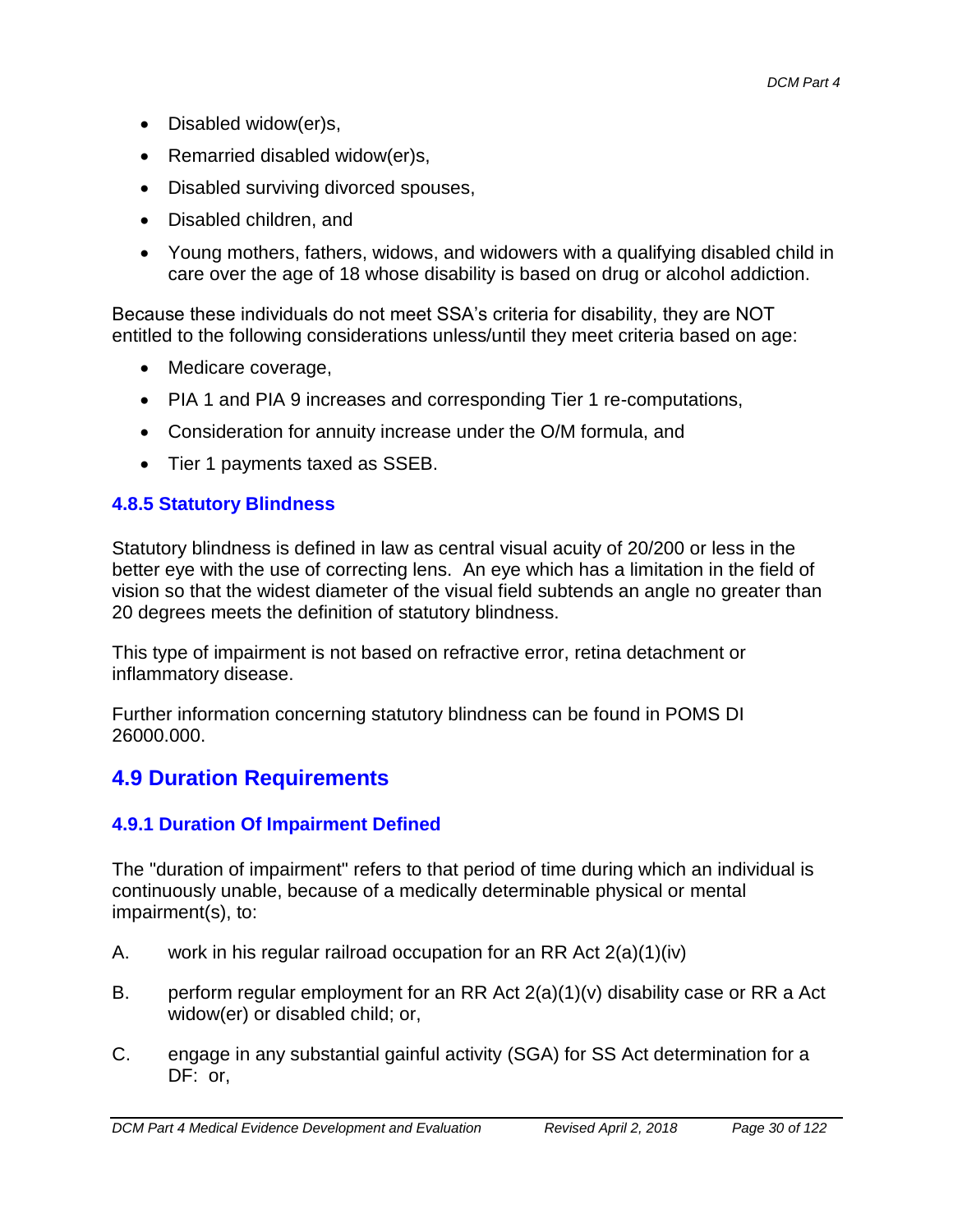D. perform any gainful activity in the case of a remarried widow(er) or surviving divorced spouse.

It extends from the date of onset of "disability" to the time the impairment(s) does not prevent the individual from performing his regular railroad occupation, regular employment, substantial gainful activity, or gainful activity, as appropriate, as demonstrated by medical evidence or the actual performance of such work.

## **4.9.2 Duration Requirement For A Disability Annuity And Freeze (5- Month Waiting Period)**

To meet this requirement, an individual must be permanently disabled for at least 5 full calendar months after the date the freeze earnings and disability requirements were met.

NOTE: A 5- month waiting period is not required if a previous period of disability ended within 5 years before the month the current disability began.

## **4.9.3 Permanently Disabled (The 12-Month Duration Requirement)**

- A. General To be permanently disabled, a claimant must have a medically determinable physical or mental impairment or condition that:
	- 1. has lasted, or is expected to last, for at least 12 consecutive calendar months, or, to result in death, and
	- 2. prevents SGA.
- B. Several Impairments Lasting Less Than 12 Months Each If the claimant had two consecutive unrelated incapacitating impairments, each lasting less than 12 months, they cannot be combined to meet the 12 month duration requirement. Disability onset cannot be extended back to the date of the first impairment if that impairment itself was disabling for less than 12 months.

EXAMPLE 1: The individual had two unrelated incapacitating impairments, one lasting for only 9 months and the other developing 6 months after onset of the first and lasting for only 7 months. The duration requirement is not met since neither impairment lasted at least 12 months even though the individual's inability to work lasted for a total of more than 12 months.

EXAMPLE 2: Same facts as above except the second incapacitating impairment lasted at least 12 months. Onset of disability is the first day that the second impairment became disabling.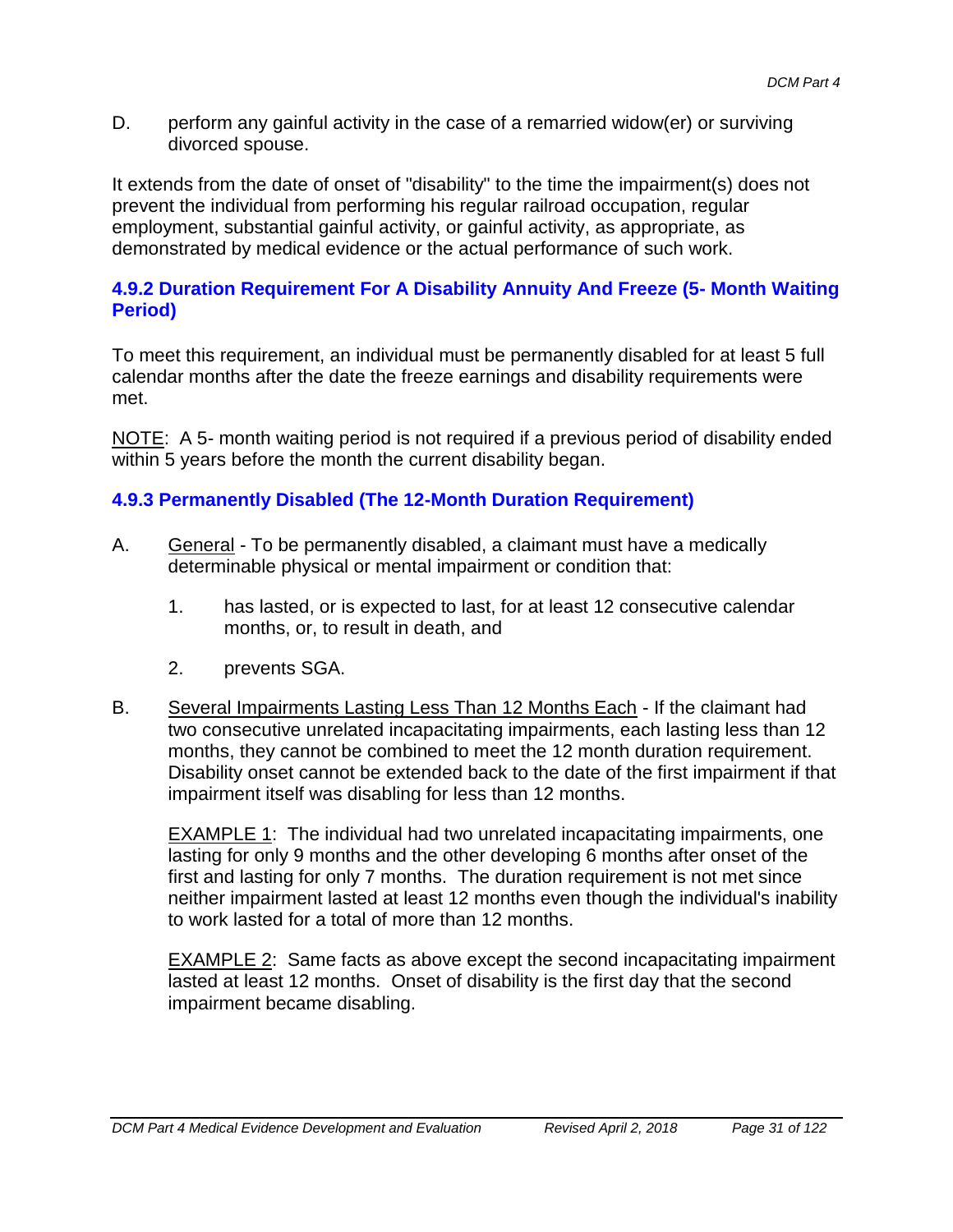# **4.10 Acceptability Of Medical Information**

## **4.10.1 Carrier Medical Information**

Each railroad develops, and may change at any time, the manner of internal handling of the RL-11 request for completion of Form G-3EMP. When the response reaches the Disability Benefits Division (DBD), it has passed through a railroad's company channels to the source authorized to respond to all parts of our request. The G-3EMP is completed by the contact official designated for medical matters for a particular railroad employer. Upon review, there may be some cases that require additional investigation by DBD staff (ex: no signature or title, incomplete form, or discrepant information).

Some employers attach other forms or reports in lieu of completing some or all items of the G-3EMP. Accept these attachments as if the information had been entered on the Form G-3EMP. Railroad employers may also use several terms in lieu of the word/term "disqualification". Provided it is clear that the employee has been held out of service for any medical reason that has lasted, or can be expected to last, for a continuous period of not less than 12 months, accept it as a carrier disqualification.

# **4.10.2 Definition Of Carrier (Employer) Disqualification**

For disability purposes, the term "carrier disqualification" means a railroad employer does not allow an employee to continue working, in his/her regular railroad occupation, for a medical reason.

### **4.10.3 General Carrier Medical Information**

The information needed from the carrier in connection with an employee's claim for a disability annuity is indicated on Form G-3EMP, "Report of Medical Condition by Employer." This includes (generally);

- A. Employee's name and address.
- B. RRB claim number.
- C. SSA number.
- D. A detailed description of the employee's adverse medical conditions of which the employer is aware or copies of relevant past or present medical evidence that the employee may have.
- E. The employer's opinion of whether the employee is able to work in his/her last occupation at present or in the future.
- F. The employer's opinion of whether the employee is able to perform some type of work at present or in the future and the job title of this work.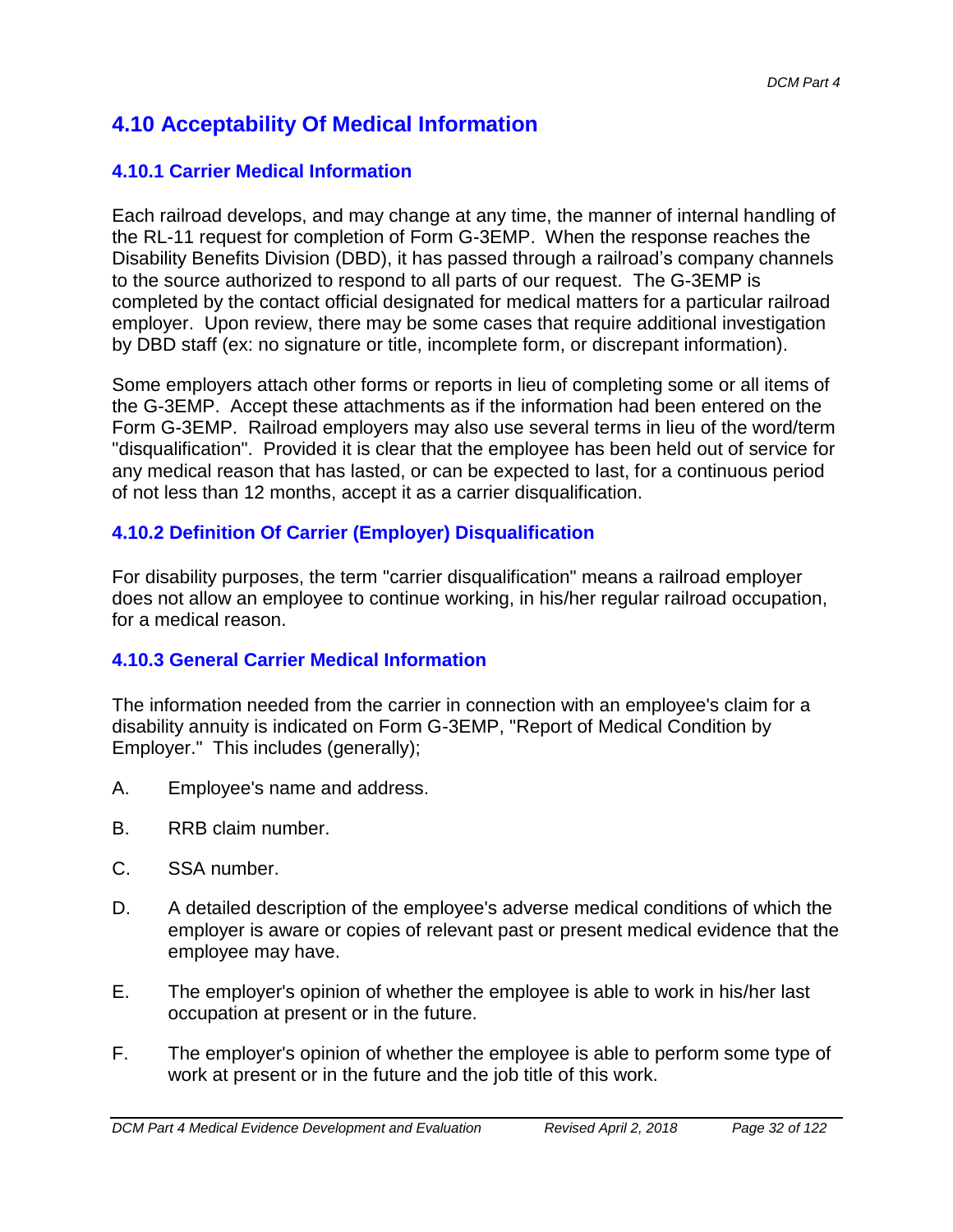- G. An indication of whether the employee was disqualified for service in his regular railroad occupation. Any disqualifications or restrictions should be explained.
- H. Certification by the appropriate employer officer that the above information is correct.

## **4.10.4 Medical Information From Illinois Central Gulf Railroad**

The Chief Medical Officer of the Illinois Central Gulf Railroad will order or approve the medical examination of an employee only when either:

- A. The case involves on-the-job injury; or,
- B. The report or credentials of the individual's physician cause question; or,
- C. The personal physician releases the employee to return to work and the medical department has question of the employee's ability.

Otherwise, the ICG accepts and acts according to the personal physician's opinion. They will not allow the man to work without his personal doctor's release and will not have him examined in order to make an independent decision concerning his qualification to perform his job. He is, for all intents and purposes, disqualified by his personal physician's statement.

The chief medical officer at ICG does not "disqualify" based on the personal physician's report, but places the employee on extended leave of absence. To avoid continued paperwork, after an employee has been on a leave of absence for 3-5 years, he may order an examination by a company examiner on the basis of which the employee's qualification for work will be officially determined for the company records.

In the ICG employee cases where an extended leave of absence based on a personal physician's report is involved (e.g. as indicated on G-271 or G-3EMP), generally consider a leave of absence as a disqualification when there is indication that the employee will be held out of service for medical reasons for 12 months or more.

# **4.10.5 Effect Of Carrier Disqualification On Disability Rating**

Refer to DCM 13, Section 7.

### **4.10.6 Physician Independence**

This depends on the relationship of the physician to the applicant.

A. Personal Physician - The applicant's personal physician may have a familial, financial or other relationship to the claimant, e.g., as an actual or potential representative payee. Conflicts of interest should be avoided as much as possible.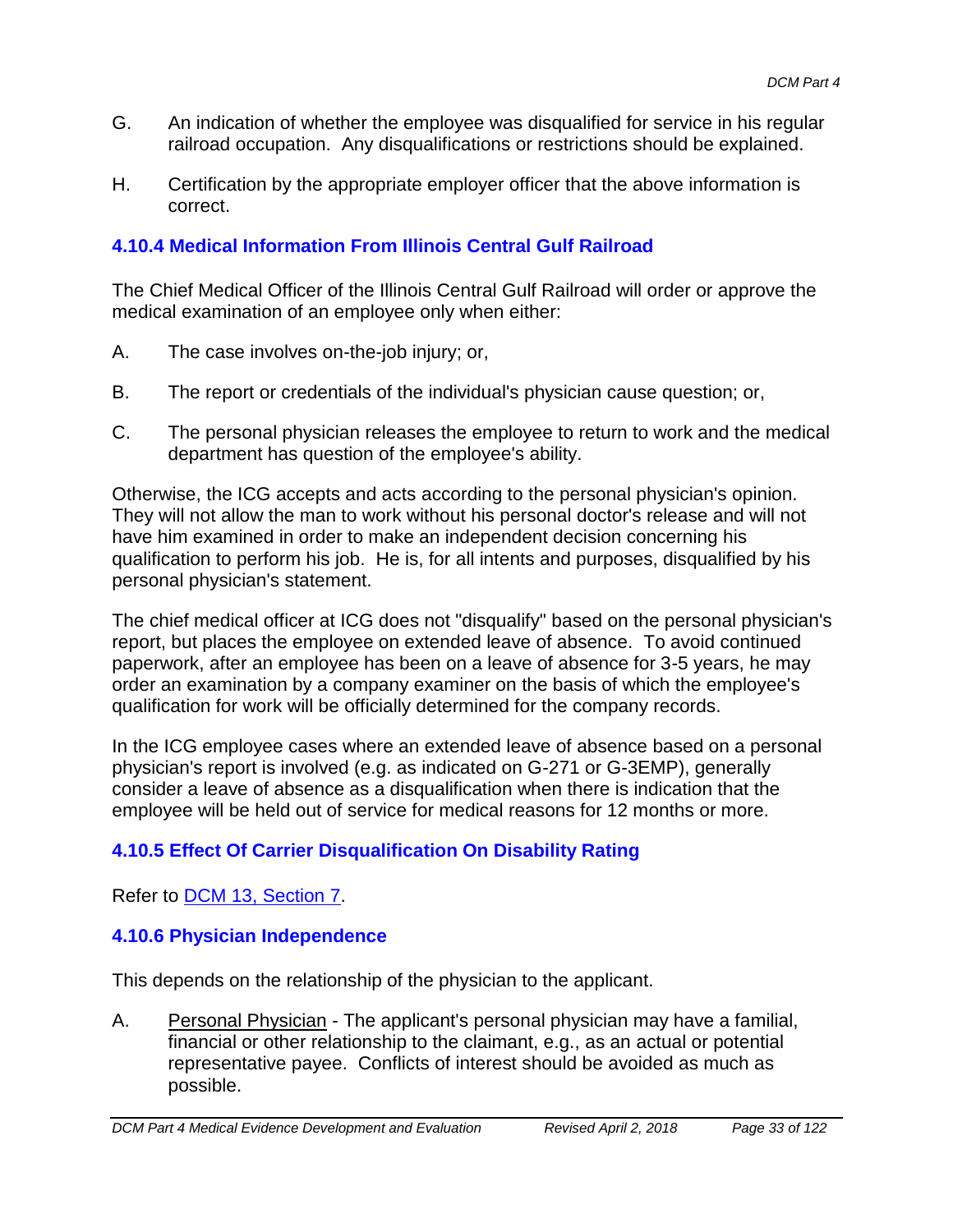B. Consulting Physician - All implications of possible conflicts of interest must be avoided. For example, the physician doing the examination or test must not be a full-time or part-time employee of the RRB or SSA, unless there is no other qualified medical resource available. In such instances, the physician cannot participate in the disability decision-making or review process on that claim. Also, the physician must not have any familial, financial, or other relationship to the claimant, e.g., as an actual or potential representative payee.

### **4.10.7 Content Of Medical Evidence**

An accurate disability decision requires medical evidence which shows the nature of the claimant's impairment(s) and the extent of the impairment(s) from the date disability is alleged to have occurred. The compilation of evidence in the file should be sufficient to allow the disability examiner to make an independent determination as to the nature and limiting extent of the claimant's impairment(s) and the probable duration.

In general, medical evidence should include the following information:

- A. A History of The Impairment Its origin and the course of the condition, dates of any confinement, type of treatment response to treatment.
- B. Current Objective Findings Which Support The Diagnosis and Document Any Physical or Mental Changes Which Have Occurred - Physical examination results, clinical and laboratory tests such as blood pressure, x-rays, EKG, blood test.
- C. The factual medical data upon which the diagnosis and prognosis are based.
- D. A Description of Objective Findings Regarding the Claimant's Functional Limitations and Remaining Functional Capabilities - Extent of movement in the affected areas, ability to reason, activities which cause shortness of breath, distance the claimant can walk, weight which claimant can lift, ability to handle objects and operate hand and foot controls, etc.
- E. Certification by the physician or physiologist submitting the medical report.

NOTE: Copies of a personal physician's notes and records do not require a signature by the physician. However, if the personal physician submits a report of Physical Examination (Form G-250) or a formal narrative report, a signature is required by the physician to attest to the fact that the physician is responsible for the report contents, explanations, and conclusions.

### **4.10.8 Reports Of Consultative Examinations And Tests**

Consultative examinations and tests purchased in connection with the adjudication of disability claims must be performed by qualified sources. The reports must provide as much information as possible to aid in the disability determination.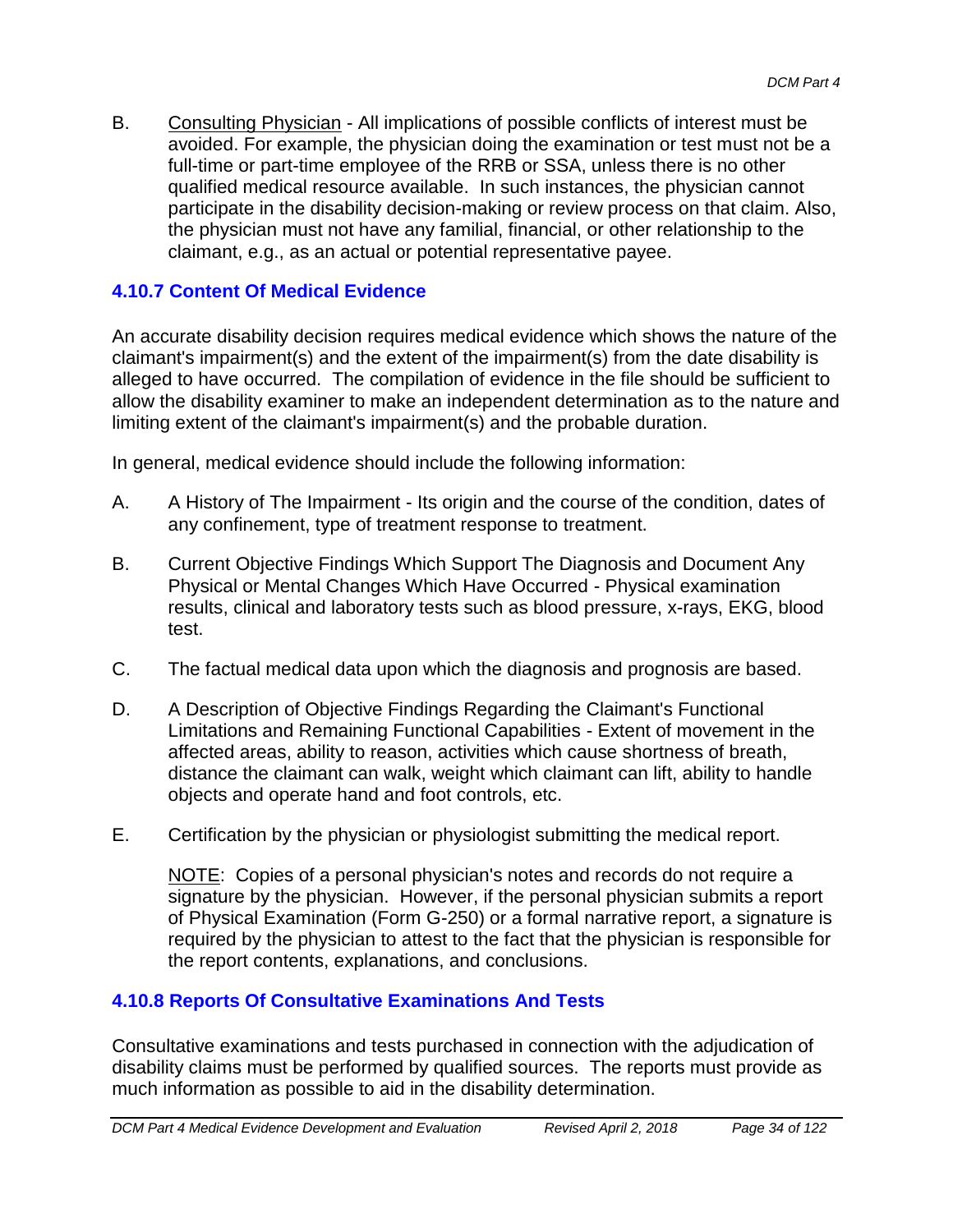- A. Physician Qualifications The physician (or psychologist, audiologists etc.) doing the examination or test must be competent to do so. While it is not required that the physician be a specialist in the medical field in which the examination or test is requested, the physician's qualifications must indicate that he or she is licensed and has the training and experience to perform the type of examination or test requested. The physician's professional conduct and reputation must be such as to avoid an unfavorable reflection upon the government and erosion of public confidence in the administration of the disability program.
- B. Report Content The reported results of the history, examinations, pertinent requested laboratory findings, discussions and conclusions must conform to accepted professional standards and practices in the medical field for a complete and competent examination. The detail and format for reporting the results of a purchased examination will vary depending upon the type of examination or testing requested.

Therefore, the extent and detail of information expected in a report of a general internal medicine examination will differ from that expected when a neurological, orthopedic, psychological, ophthalmological, otological or other examination is requested to address a specific issue. Moreover, the reporting of information will differ when the requested examination evidence relates to the performance of tests such as ventilatory function tests, treadmill exercise test, or audiological tests. When a complete examination is involved, the report should include:

- 1. The major or chief complaint(s) of the claimant.
- 2. Within the area of specialty of the examination, a detailed description of the history of the major complaint(s).
- 3. A description and disposition of pertinent "positive," as well as "negative", detailed findings based on the history, examination and laboratory tests related to the major complaint(s) and any other abnormalities reported or found during examination or laboratory testing.
- 4. The results of requested laboratory tests performed that are necessary as a result of the physician's examination.
- 5. Diagnosis and prognosis.
- 6. A medical assessment which shows the ability of an individual to do workrelated activities or to function in a work setting.

**EXCEPTION:** Do not request a medical assessment for statutory blindness.

In addition to the above, the consultative physician must consider, and provide some explanation or comment on, the major complaint(s) and any other abnormalities found during the history and examination or reported from the laboratory tests. The history, examination, examination, evaluation of laboratory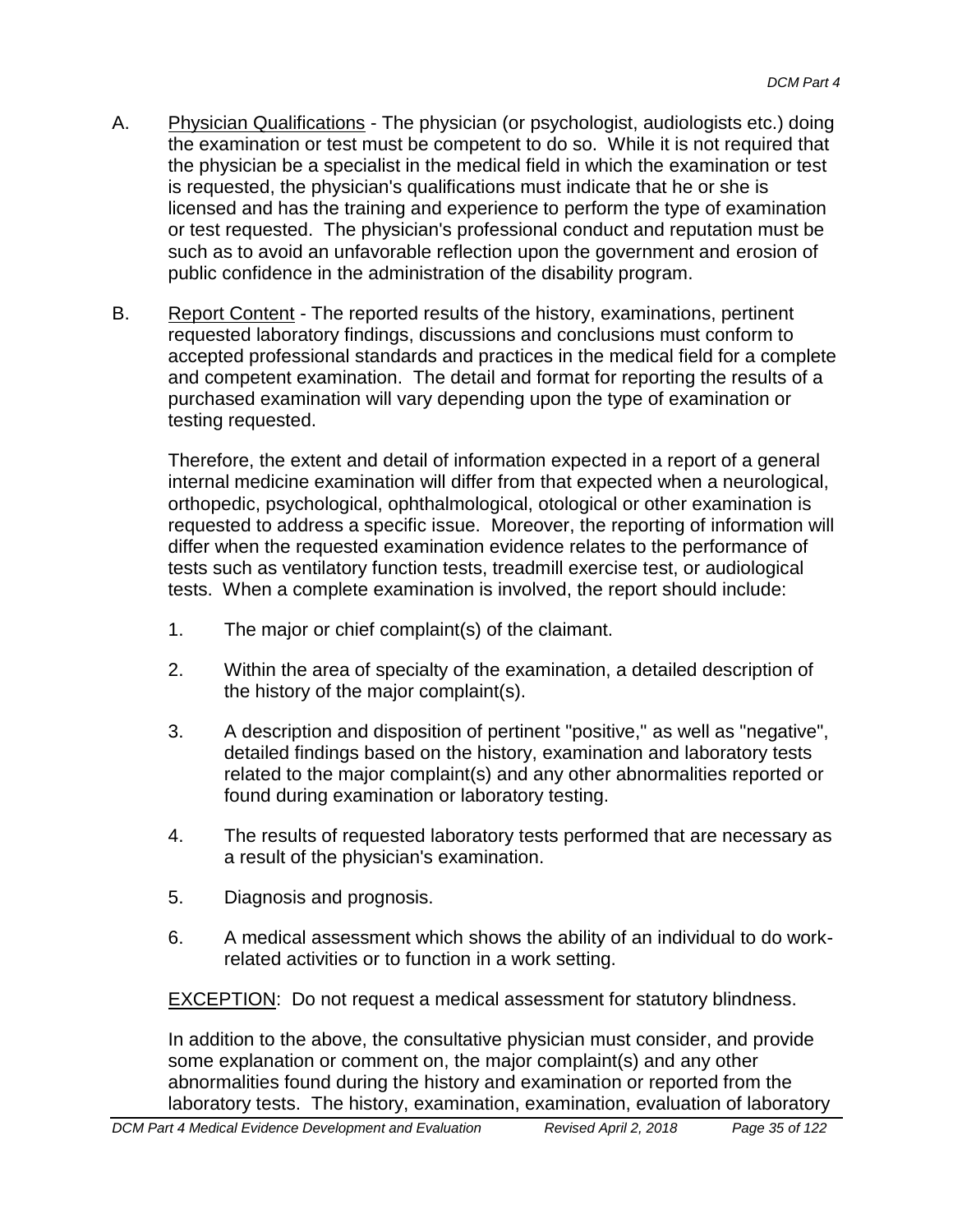tests results, and the conclusions must represent the information provided by the physician who signs the report.

C. Physician Signature - The physician actually performing the consultative examination or testing must personally review and sign the report; the signature of any other physician or person is not acceptable. This attests to the fact that the physician doing the examination or testing is solely responsible for the report of contents and for the conclusions, explanations or comments provided with respect to the history, examination and evaluation of laboratory tests results.

# **4.10.9 Action To Take When A Medical Provider Signature Is Required**

Do not hold up the award or denial of a disability application or a DF decision when a signature is required on a disqualification notice (Form G-3EMP), a Medical Assessment of Residual Functional Capacity (Form G-250a) or a consultative examination. Instead, send a memo with the document to the field office for the required signature and keep a copy of the document in file. While the field office is securing the signature, the disability determination can be processed. When the signed copy is returned, it should be filed down for documentation. If the signed medical evidence is altered or additional information is provided, review it and, if appropriate, reopen the case in accordance with RCM 6.2.

## **4.10.10 Report Content for Internal Medicine Examination**

Report content will, of course, vary according to the type of consultative examination or special service requested. Requirements for various examination reports are described in Appendix A under the specific body systems involved.

The reporting requirements for a general internal medicine examination are as follows:

- A. The report should state the major complaints alleged as the reason for inability to work.
- B. The history portion of the report should discuss in narrative form each major complaint, including a detailed longitudinal description of pertinent past history of the impairment as well as a detailed description of the current complaints. As much as possible, pertinent claimant statements, such as description of symptoms, should be in the claimant's own words. The description of current complaints should cite the factors which increase the problem, the factors which provide relief, and how the claimant believes the impairment limits his/her functional abilities.

In as much detail as possible the history should include the claimant's description of significant events related to the impairment such as changes in status of the complaint(s), hospitalization (name of hospital, hospitalization dates, findings and treatment) and ongoing treatment. The names and dosages of current medication should be mentioned.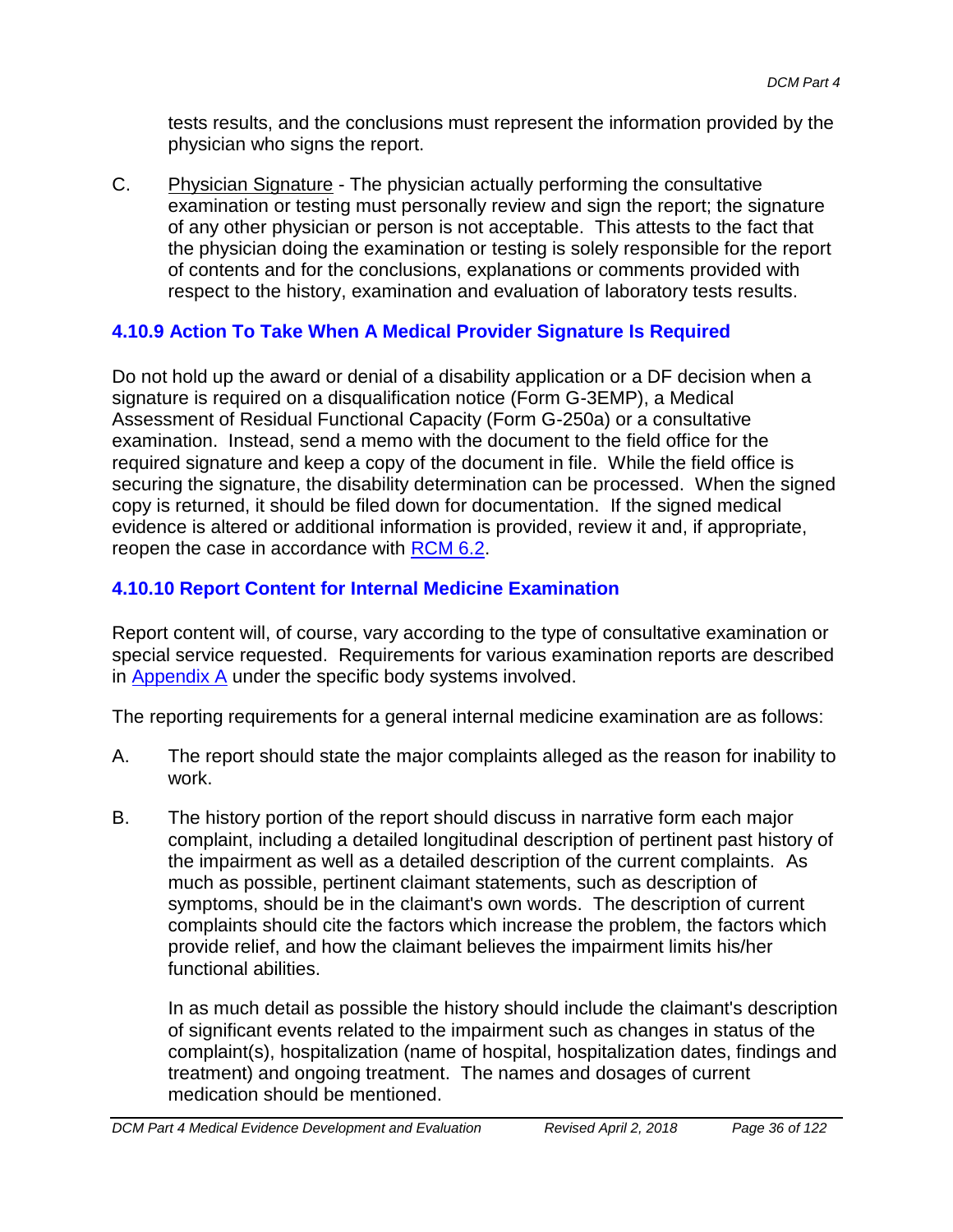The past history should also describe other previous illness, injuries, operations and hospitalization, including the dates of each event. A family history should also be part of the report.

The physician should state from whom the history was obtained and provide an estimate as to its reliability.

C. The physical examination narrative should describe the claimant's general appearance and actions pertinent to the complaint (e.g., if there is a complaint of musculoskeletal disease, how the claimant stool, walked, got on/off the examining table, etc.).

Parts of the examination which relate directly to the claimant's major complaints should be described in particular detail, noting both negative and positive findings.

If a joint is found to have no abnormality of range of motion, it should be so stated. Otherwise, the specific range of motion, in degrees, should be stated for joints in which there is significant limitation of motion.

The report should include the claimant's height and weight without shoes, pulse rate and blood pressure.

D. The actual values for laboratory tests must be given. The laboratory should provide the normal ranges of values for that laboratory for the tests which were performed. Electrocardiographic tracings and spirographic tracings must be provided when such tests are performed.

The interpretation of laboratory tests, such as EKG, X-rays, ventilatory function tests, must correlate with the history and physical examination findings. If the formal reading or interpretation of laboratory tests has been provided by a physician other than the physician signing the report, the name and address of the physician providing the formal interpretation must be given.

- E. Diagnosis and prognosis based on the clinical and laboratory findings must be supplied by the physician obtaining the history and performing the physical examination.
- F. The physician signing the report must review the reported history and physical examination findings. The conclusions stated in the report must be consistent with the findings from the history, physical examination and any laboratory tests obtained in conjunction with the examination. All abnormalities should be explained. If a definitive explanation cannot be made, the physician should comment on the abnormality.

## **4.10.11 Weight Given To Testimony Or Treating Or Non-Treating Physician**

Refer to L82-165, "Weight to be given testimony of treating physician."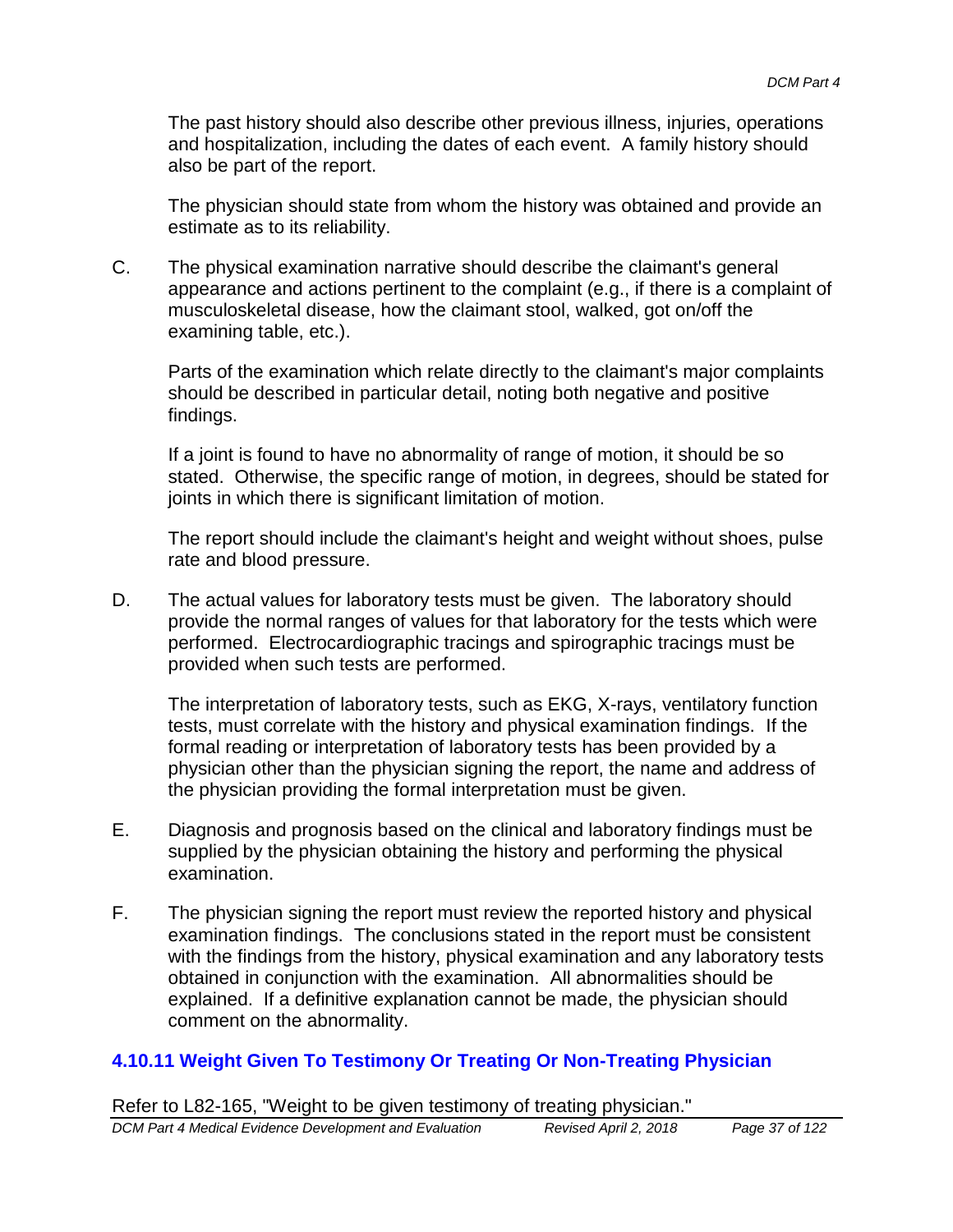## **4.10.12 Hearsay Evidence**

An acceptable medical opinion as to disability must contain more than merely a statement that the claimant is disabled. It must be supported by clinical or laboratory findings.

With the exception of the on-site medical consultants, medical evidence from physicians who have not examined the claimant should be avoided because such evidence is vulnerable on appeal as "hearsay" evidence.

This problem is discussed in SSR 71-53c - "Section 205IG, Disability Insurance Benefits, Hearsay Medical Evidence as substantial Evidence, Use of Medical Advisers."

## **4.10.13 Age of Medical Evidence**

It has been accepted practice in disability cases to require medical evidence that is less than a year old when making a disability determination. Historically, the only exception to this practice is in occupational disability cases where a disqualification notice was received. For these cases the required medical evidence needs to establish the disqualifying impairment. It is acceptable for this disqualifying medical evidence to be greater than a year old.

In addition, it is acceptable in single freeze cases only, to use medical evidence that is up to eighteen months old in cases where the medical evidence directs a disability grant. Medical evidence that is up to eighteen months old is considered current for these type ratings and makes it unnecessary to order new examinations or develop for additional medical evidence.

# **4.11 Use Of Medical Consultants**

Prior to requesting medical advice, disability examiners must verify the following:

- eligibility criteria is met;
- sequential evaluation process has been met; and
- there is sufficient medical evidence in the last 12 months to establish that the impairment exists. Note: medical evidence in file should also support the alleged onset date.

If a conflict exists after verifying the information, refer the case for medical advice using Form G-137, Medical Consult Opinion.

## **4.11.1 When To Request Advice**

The Disability and RECON examiners will refer any claim requiring medical advice to the medical consultant. The most common instances are: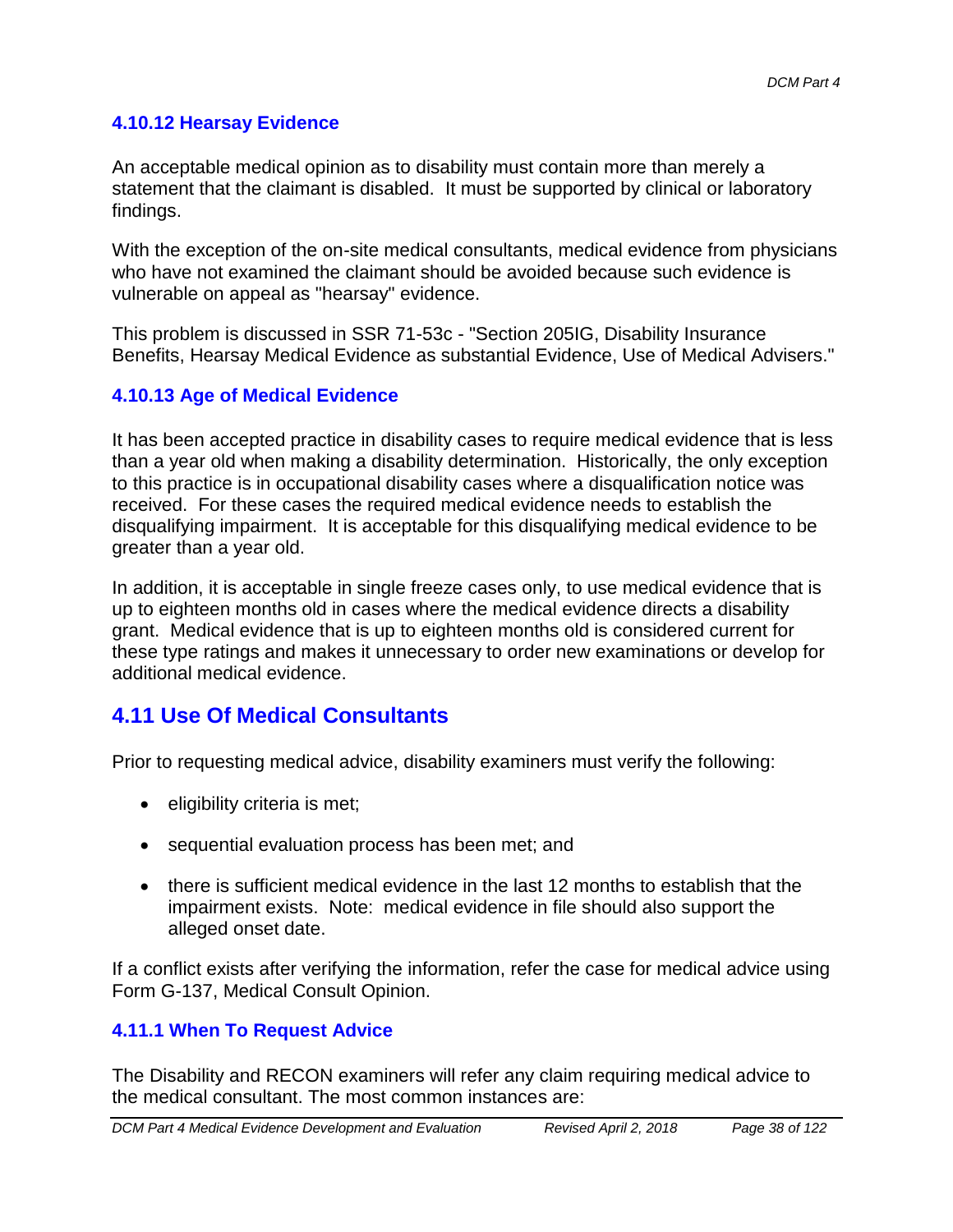- A. Advice is needed concerning an examination to be scheduled, or interpretation of medical report or test results; (See 4.11.3)
- B. Conflicting medical reports are contained in the evidence secured; (See 4.11.4)
- C. Limiting effects of the applicant's impairments are not specifically or completely addressed in the medical reports secured, and the disability examiner needs to request that the medical consultant provide the residual functional capacity (RFC) remaining to the claimant;  $(See 4.11.5)$
- D. The case involves a joint freeze determination on Form SSA- 831-U5;
- E. A protest of a denial, or a request for reconsideration has been made, and there is new evidence or a previous opinion is not in file; (See 4.11.6)
- F. In continuance cases, when a severity assessment is needed to determine if the disability should continue or terminate using the medical improvement standards; (See 4.11.7)
- G. To determine if the impairment(s) meets or equals the level of severity of impairments in the SSA Listing of Impairments. (See 4.11.8)

## **4.11.2 How To Request Advice**

When Disability or RECON examiners need to request advice from the medical consultant in order to make disability decisions, Form G-137, *Medical Consultant Opinion*, should be used in the instances described above in DCM 4.11.1, *When to Request Advice*. The medical consultant will respond to the Form G-137 by sending:

- Form G-137SUP, *Medical Consultant Determination Worksheet, (*for disability based on the physical impairments in the case)*.* A G-137a may be included and/or,
- Note to File, and/or,
- Form SSA-2506-BK, *Psychiatric Review Technique*, (based on psychological impairments) and/or,
- Form SSA-4734-F4-SUP, *Mental Residual Functional Capacity Assessment, (*based on psychological impairments*).*

**Form G-137:** Form G-137, *Medical Consultant Opinion*, is used by DBD and RECON examiners to refer a disability case to the medical consultant for a medical opinion. Form G-137 is completed by the examiner. Examples of when to use Form G-137 include but are not limited to the common instances described above in DCM 4.11.1, When to Request Advice, Items A through G.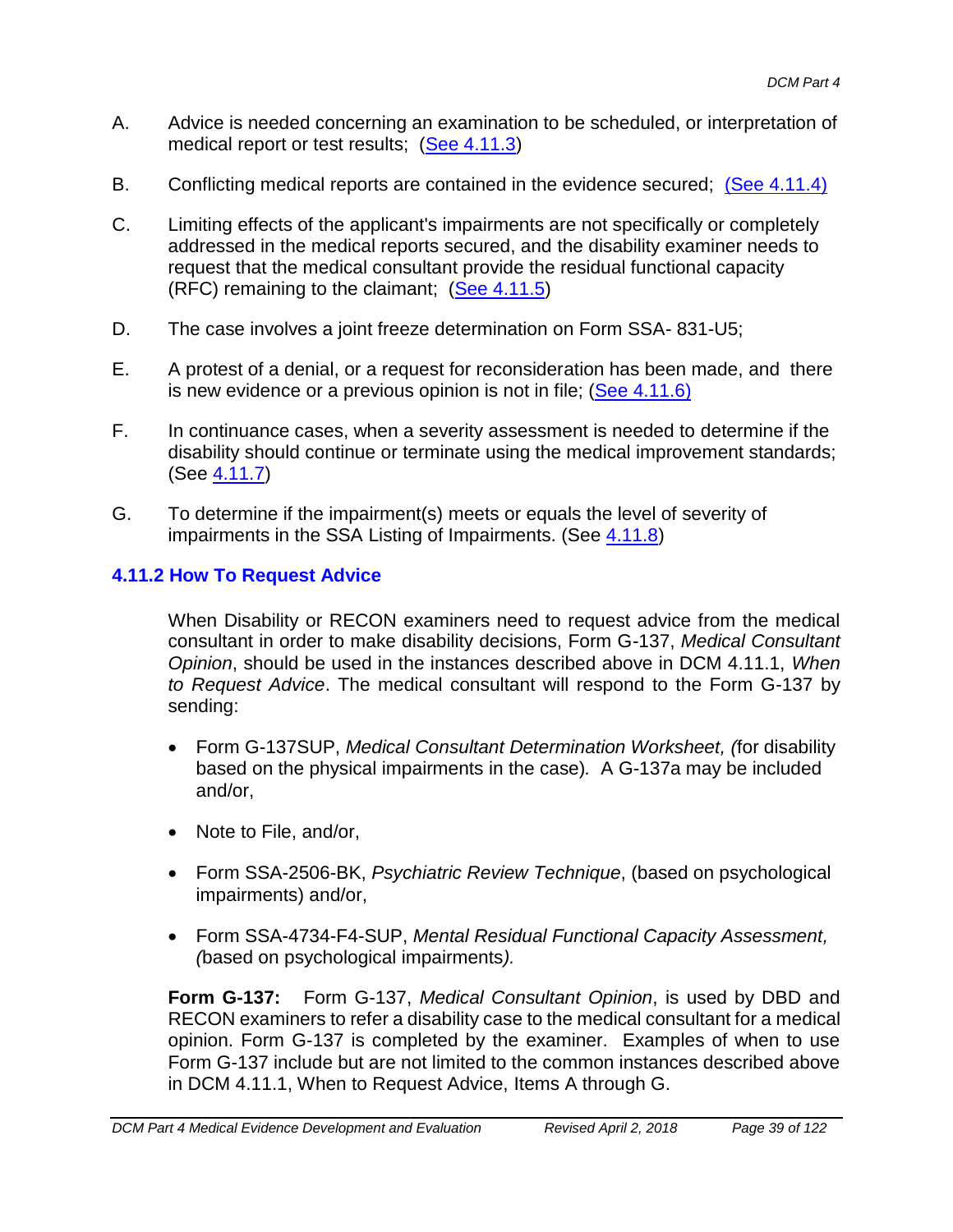**Form G-137a:** Form G-137a**,** *Medical Consultant Opinion - Continuation Sheet*. This form is used when the medical consultant needs additional pages for their opinion continuing from the G-137 SUP. On page 4 of the SUP, the box labeled "check if additional pages are included" should be checked). The G-137a is completed, signed, and dated by the medical consultant.

**Form G-137SUP:** Form G-137 SUP, *Medical Consultant Determination Worksheet*, is completed, signed, and dated by the medical consultant in response to the G-137 (in cases with physical impairments). The medical consultant completes Part 1 with the residual functional capacity (RFC) assessment and also completes Part II with comments and review of the medical records used to support the Part I RFC. The Form G-137 SUP may also be used by the medical consultant to advise the examiner when the medical records are not sufficient to provide a RFC and to recommend what medical records to obtain.

**Note to File**: A completed, signed, and dated note to file of the medical opinion from the onsite medical consultant during the bi-weekly visit between the consultant and DBD examiner staff.

See DCM 11.2 instructions on the use, access, and completion of the Forms G-137, G-137a and G-137SUP.

**Form SSA-2506-BK**, *Psychiatric Review Technique* (used for psychological medical opinions only), and/or,

**Form SSA-4734-F4-SUP**, *Mental Residual Functional Capacity Assessment*

#### **4.11.3 Advice Concerning Examination To Be Scheduled Or Interpretation Of Medical Evidence**

Complete Form G-137; file on right side of folder, and route to the medical consultant. If the medical opinion is being requested on an urgent basis, write the word "URGENT" in the top margin of the G-137 and in the top margin of the route slip.

## **4.11.4 Conflicting Medical Reports**

When conflicting medical reports are contained in the evidence secured, the disability examiner should resolve the conflict by requesting a medical consultant opinion. (See DCM 13.10.1.3) For example: Examiner should seek additional information to resolve conflicting medical reports between independent medical examinations and the claimant's treating physician, i.e. health care professional. The disability examiner should complete Form G-137, Medical Consultant Opinion. The medical consultant will respond by completing Form G-137SUP, Medical Consultant Determination Worksheet.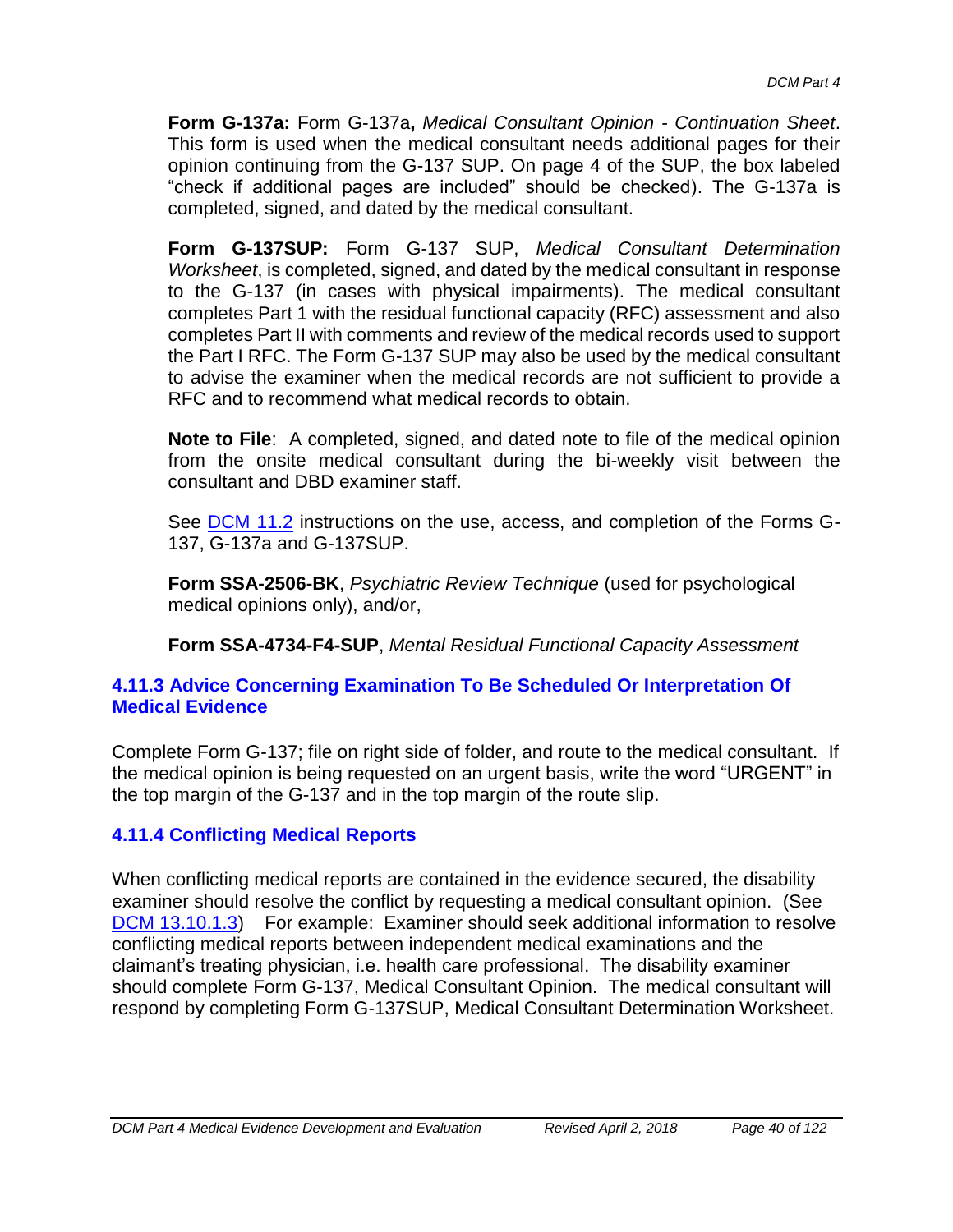## **4.11.5 Residual Functional Capacity (RFC)**

The claimant's impairment(s) may cause physical and mental limitations that affect what the claimant can do in a work setting. RFC is what the claimant can do despite his or her limitations. If the claimant has more than one impairment, DBD will consider all of his or her impairments of which DBD is aware.

DBD considers the claimant's capacity for various functions such as physical and mental abilities. RFC is a medical assessment. However, it may include descriptions of the limitations that go beyond the symptoms that are important in diagnosis and treatment of the claimant's medical impairment(s) and may include observations of the claimant's work limitations in addition to those usually made during formal medical examinations.

The descriptions and observations of the limitations, when used, must be considered along with the rest of the claimant's medical records to enable the disability examiner to decide to what extent the claimant's impairment(s) keeps him or her from performing particular work activities.

The assessment of the claimant's RFC for work is not a decision on whether the claimant is disabled, but is used as the basis for determining the particular types of work the claimant may be able to do despite his or her impairment(s). A claimant's vocational background is considered along with his or her residual functional capacity in arriving at a disability decision.

When DBD assesses the claimant's physical abilities, DBD assesses the severity of his or her impairment(s) and determines his or her RFC for work activity on a regular and continuing basis. DBD considers the claimant's ability to do physical activities such as walking, standing, lifting, carrying, pushing, pulling, reaching, handling, and the evaluation of other physical functions. A limited ability to do these things may reduce the claimant's ability to do work.

When DBD assesses a claimant's mental impairment(s), DBD considers factors, such as:

- his or her ability to understand, to carry out, and remember instruction; and
- his or her ability to respond appropriately to supervision, co-workers, and work pressures in a work setting.

Some medically determinable impairments, such as skin impairments, epilepsy, and impairments of vision, hearing or other senses, postural and manipulative limitations, and environmental restrictions do not limit physical exertion. If the claimant has this type of impairment in addition to one that affects physical exertion, DBD considers both in deciding his or her RFC.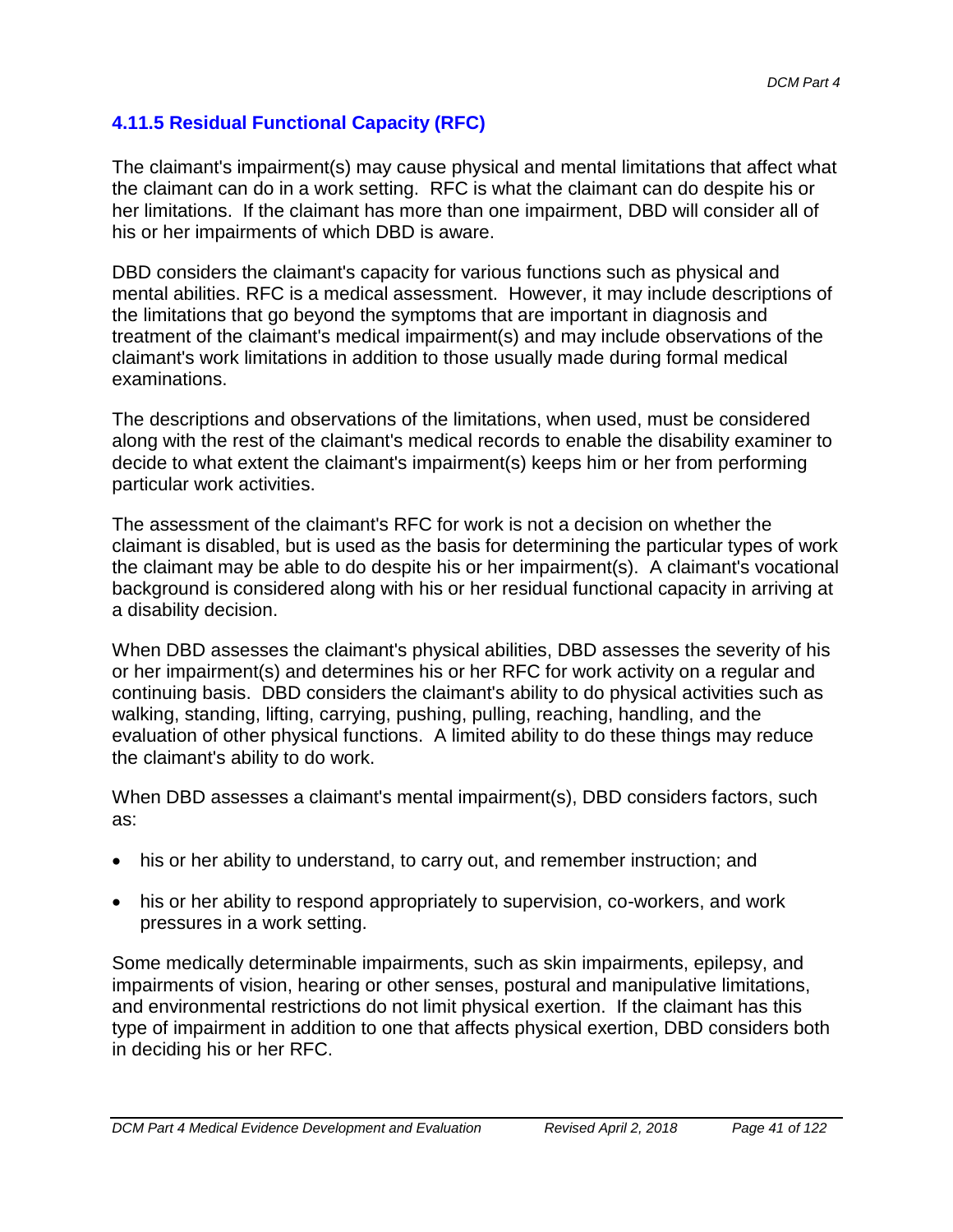If the limiting effects of the applicant's impairments are not specifically or completely addressed in the medical reports secured, the disability examiner should request a medical decision by completing Form G-137 and forwarding it with the folder to the medical consultant.

The medical consultant will complete Form G-137 SUP.

## **4.11.6 Protest Of Denial Or Request For Reconsideration**

When a protest of a denial or a request for reconsideration is received, a disability examiner, other than the disability examiner who initially handled the case, must review the case as follows:

- A. No New Information or Evidence Received If no additional information or evidence has been presented and a doctor's opinion concerning the evidence is already in file and the disability examiner reviewing the case is in full agreement with the previous decision of denial, it is not necessary to refer the case for medical opinion again;
- B. New Information or Evidence When the applicant has presented new information or evidence, the case must be referred with Form G-137 for a medical opinion. The claims specialist will place this category of case in the consultant's "special tray" because of the time limits related to these actions.

## **4.11.7 Termination Of Benefits**

When the disability examiner determines that termination of benefits is appropriate based on medical recovery of the annuitant, the case must be referred to the medical consultant.

This type of case is referred to the medical consultant to document the file in case of protest or appeal.

## **4.11.8 Finding Of Disability Is Based On SS Listing Of Impairments**

To determine if the impairments equal the level of severity in the SS Listing of Impairments, refer the case to the medical consultant.

# **4.12 Use Of RR and SS Listing Of Impairments**

## **4.12.1 Information Contained In The RR and SS Listing Of Impairments**

The SS Listing of Impairments is a listing which contains examples of medical conditions which generally prevent an individual from engaging in substantial gainful activity. This is the basic guide used by the Social Security Administration for medical evaluation of all disability claims. Its purpose is to identify those individuals who clearly have disabling impairments.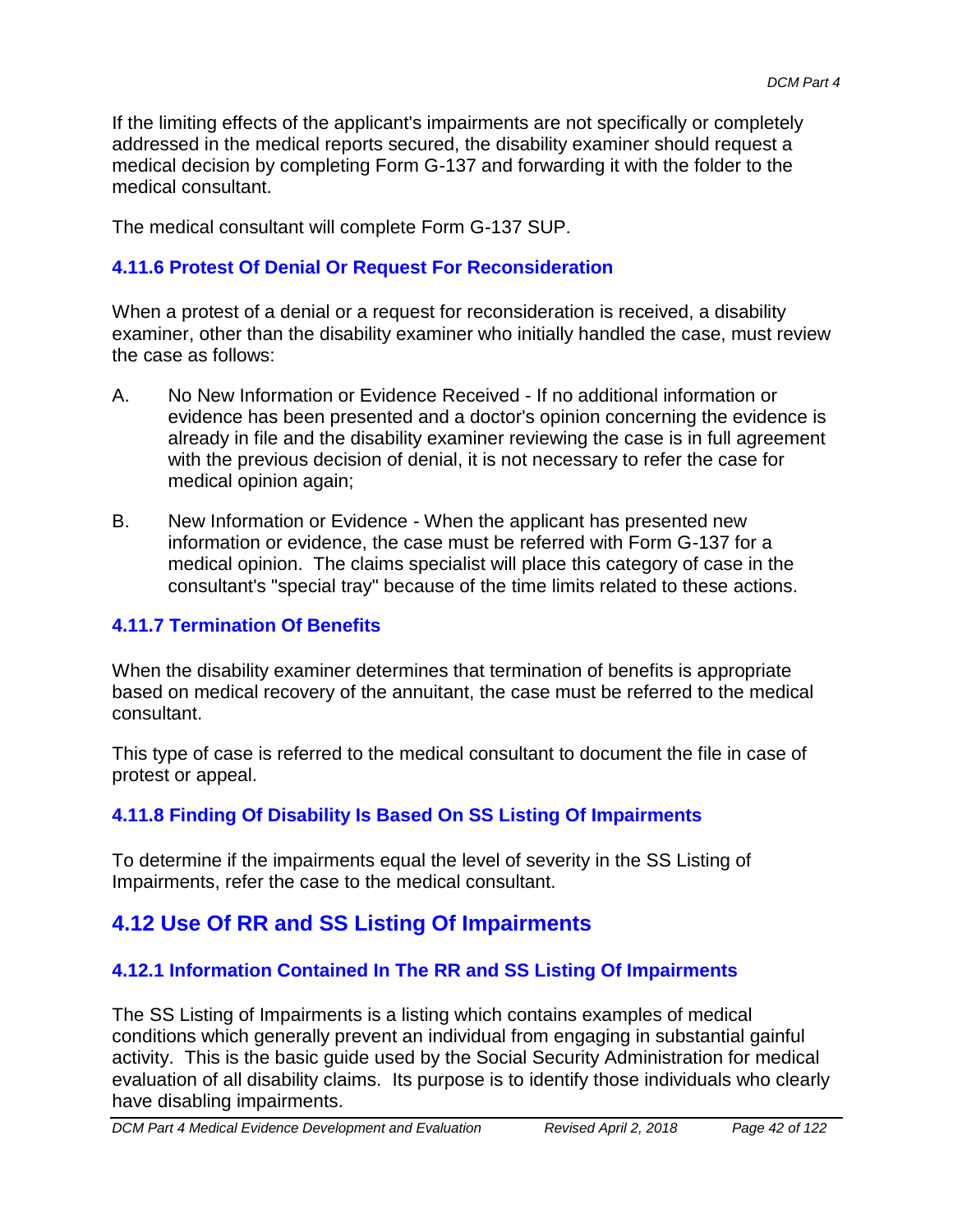If an applicant for social security benefits has a medical condition with the specific medical findings described in the listing or one that is the medical equivalent of any listed set of findings, a finding of disability is made on medical grounds alone. This is true provided the duration requirement is met, or is expected to be met, and there is no evidence to refute the finding (i.e., performance of substantial gainful activity or failure, without good reason, to follow prescribed treatment which could be expected to restore the ability to work.

The Railroad Retirement Board also uses the SS Listing of Impairments as the basis for the Listings of Impairments found in the Regulations [20 CFR Part 220 (Appendix 1 of Part 220)] under the Railroad Retirement Act. The majority of these Listings are essentially the same; however there are instances when the SS Listing of Impairments will differ from the Listings in the RRB Regulations. This occurs when SSA enacts new legislation changing their Listing of Impairments, before the RRB has the opportunity to update the Listing of Impairments found in the RRB Regulations.

## **4.12.2 Applying The RR and SS Listing Of Impairments To RRB Disability Decisions**

## A. Using the RRB Listing Of Impairments in a RRB Disability Decision

Disability claims examiners must use the Listings of Impairments found in the Regulations under the RR Act (Appendix 1 of Part 220) when making an initial disability annuity rating (decisions made on page 2 of OLDDS) under the RR Act. This would encompass any employee (either occupational or total and permanent), child, widow(er), remarried widow(er) or surviving divorced spouse disability decision.

## B. Using the SS Listing Of Impairments in a RRB Disability Decision

Disability claims examiners must use the Listing of Impairments found in the Regulations under the SS Act (Appendix 1 to Subpart P of Part 404) when making a period of disability (Disability Freeze) rating (decisions made on page 3 of OLDDS) under the SS Act. This would encompass any employee (either single or joint), child, widow(er), remarried widow(er) or surviving divorced spouse disability decision.

When a RRB disability claims examiner is making a disability decision in which a Listing is met or equaled, it is necessary for the examiner to review each Listing of Impairments (RRB and SSA) and cite the proper Listing under each Act.

For example, it is common practice that when an applicant indicates (s)he is receiving or has filed for disability at SSA, the RRB will make an effort to obtain any medical evidence and disability decision that has been made by SSA. In these cases when a decision from SSA is received and an allowance has been made by SSA that cites a Listing as the reason for the grant, the RRB examiner will need to review the RRB Listing of Impairment to determine if it corresponds with the SSA Listing of Impairments.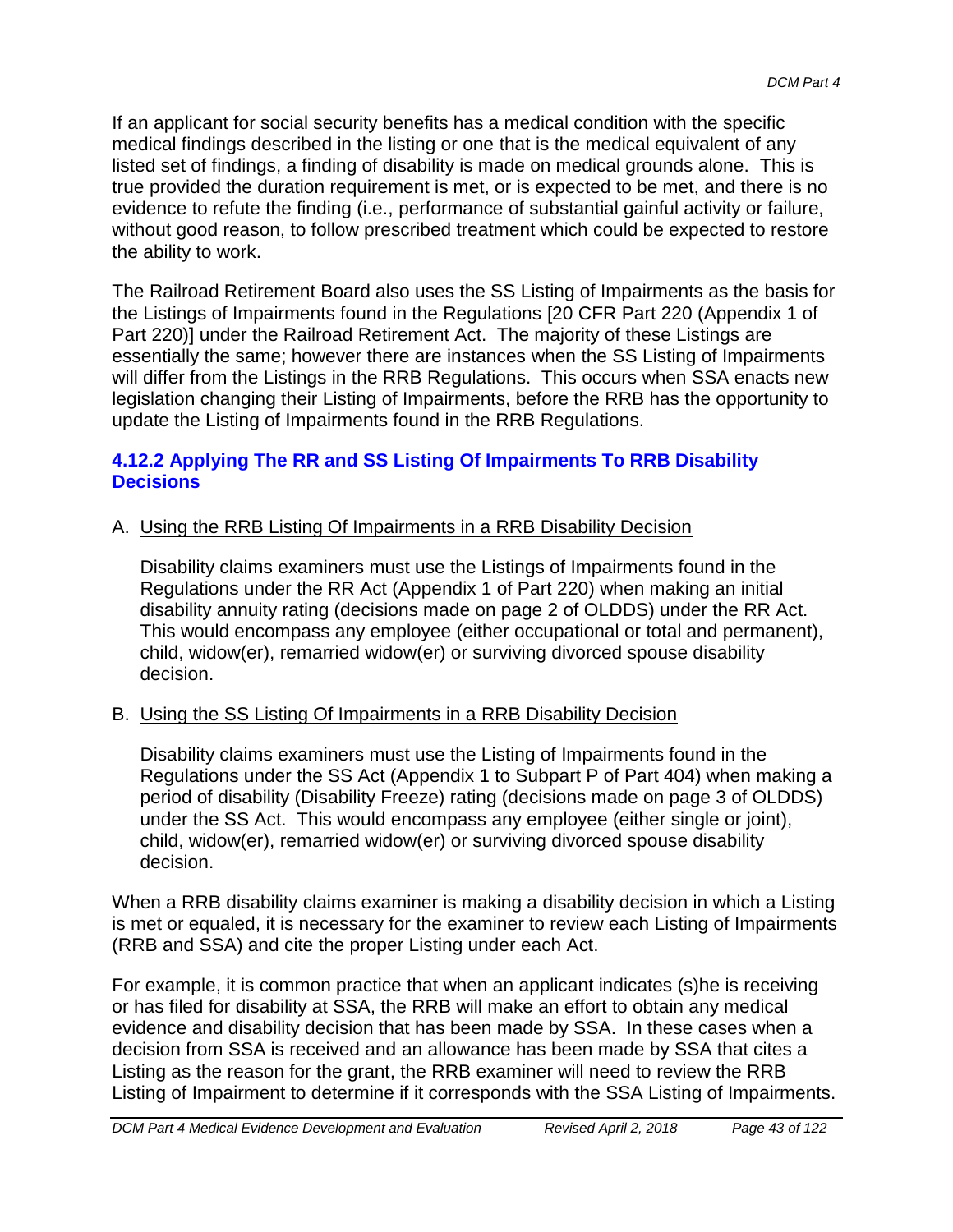When the Listings match, the examiner can proceed as usual. However, in cases in which the Listing cited by SSA does not exist in the RRB Listing it will be necessary for the RRB disability claims examiner to review the RR Listing to determine if another RR Listing may be met. If not, then the case should be sent to the RRB medical opinion provider to determine if another Listing can be met or equaled. In these cases, the applicant will still be found disabled, but the decision will need to cite the correct Listing citation under each Act.

## **4.12.3 Impairments Which Meet The Listing**

An impairment "meets" a listing only when it manifests the specific findings described in the set of medical criteria for that listed impairment. Such a finding cannot be based on diagnosis alone.

The "level of severity" in the Listing is not defined in terms of residual functional capacity. When certain functional limitations are specified for a listed impairment, they relate only to the degree of dysfunction for that particular listing section and only to the specific function identified.

## **4.12.4 Impairments Which Equal The Listing**

To determine if an impairment or combination of impairments "equals" the Listing a comparison must be made of the medical findings (the set of symptoms, signs and laboratory findings) in the claimant's medical evidence and the medical findings specified for the listed impairment most like the claimant's impairment(s). The claimant's impairment(s) can be considered "equal" to the Listing only if the medical findings are at least equivalent in severity to those specified in the Listing. A decision of equivalence can never be made based solely on symptoms.

Equivalence is established under the following three circumstances:

- A. an unlisted impairment where signs, symptoms and laboratory findings describe severity equal to the most closely related listed impairment;
- B. a listed impairment where the signs, symptoms and laboratory findings are not identical to those specified for that impairment, but reflect equivalent severity;
- C. combined impairments where the signs, symptoms and laboratory findings reflect severity equal to the listed impairment most like the claimant's most sever impairment.

As in determining whether a Listing is met, it is incorrect to consider whether the Listing equaled is on the basis of an assessment of overall functional impairment. If a disability examiner believes that a Listing is equaled, the case must be sent to the medical consultant.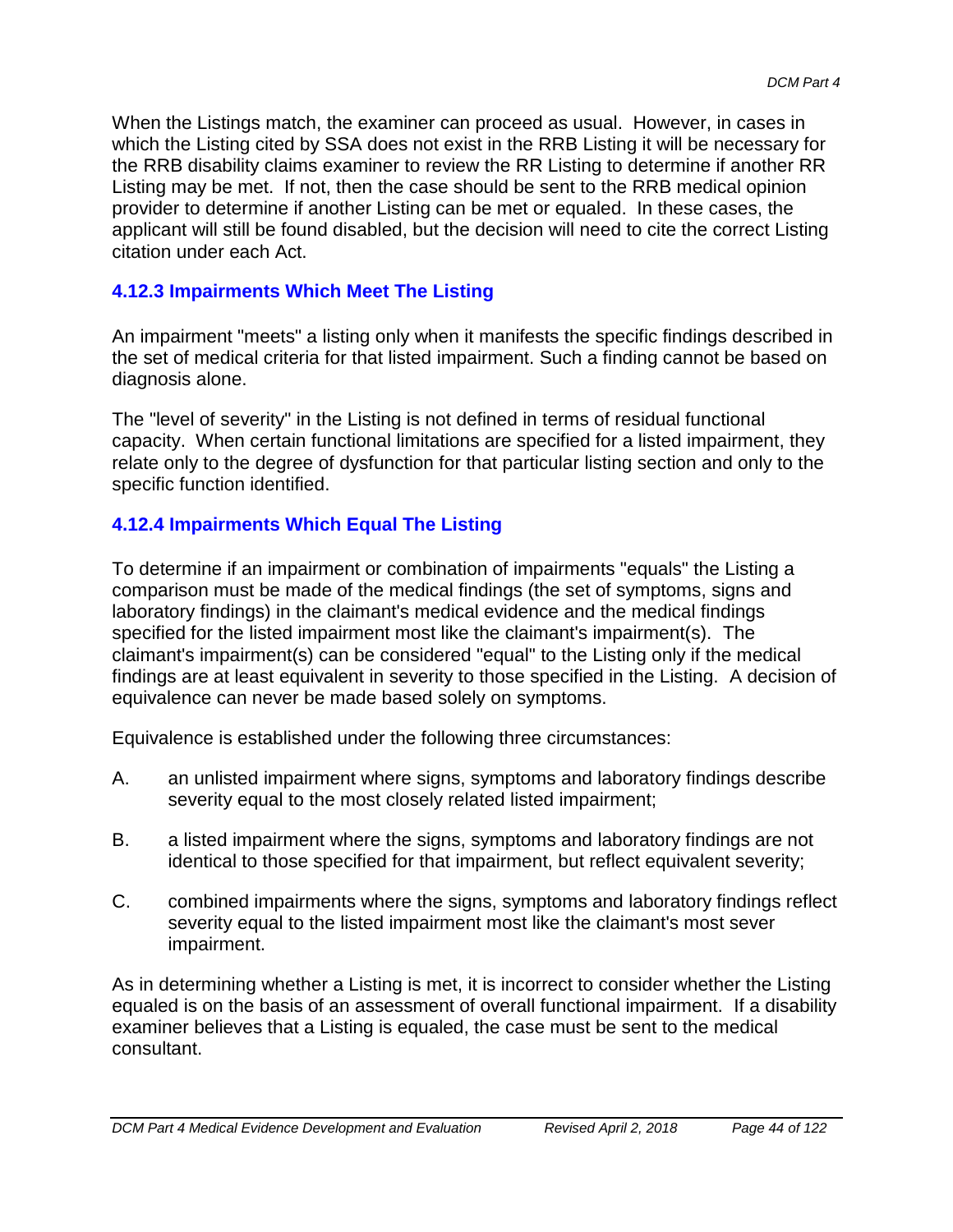## **4.12.5 Evaluation Of Symptoms**

Symptoms (e.g., pain, shortness of breath) are individual's own perception of the effect of a physical or mental impairment. Symptoms do not have a significant effect on a disability decision unless clinical and laboratory data and the medical history establish findings which can reasonably be expected to account for the symptoms. There must be objective evidence to justify the overall evaluation of severity.

When symptoms are alleged as a significant aspect of the impairment, but the criteria for a listed impairment are not met or equaled and severe impairment exists, the symptoms must be considered in evaluating disability. The following guide can be used in the consideration of symptoms.

A. Is there a medically determinable severe impairment? A finding of disability can only be based on a medically determinable severe impairment. "Medically determinable" means that the impairment has demonstrable anatomical, physiological or psychological abnormalities which manifest themselves through medical evidence consisting of symptoms, signs and laboratory findings.

If no medically determinable severe physical impairment can be found which would produce a symptom the claimant alleges limits the ability to work, it is possible that the symptom may be the result of a medically determinable severe mental impairment. If a severe impairment, either physical or mental, cannot be established based on clinical and laboratory findings, the claimant cannot be considered to be disabled, regardless of the intensity of, or limitations allegedly imposed by, the symptom. Symptoms alone cannot justify the findings of a medically determinable severe impairment.

B. Is the Listing met or equaled? Once a medically determinable severe impairment has been established, determine whether the impairment meets or equals an SS Listing. When determining whether the impairment meets a Listing which includes a symptom as one criterion, it is generally required only that the symptom be present in addition to the required clinical and laboratory findings. This is true unless the Listing specifically states that the symptom must be of a certain intensity or must cause certain functional limitations.

If a Listing is not met, consider whether the medically determinable severe impairment equals a Listing. The clinical and laboratory findings must be equal to or greater in severity than the requirements specified in the Listing, even though the intensity of the symptoms may exceed the Listing. The intensity of symptoms can never compensate for a missing clinical or laboratory finding.

C. What is the impact of the symptoms on residual functional capacity?

If there is a medically determinable severe impairment, but the SS Listing is not met or equaled, a RFC assessment should be made. In an RFC assessment, symptoms are considered in terms of any additional functional limitations they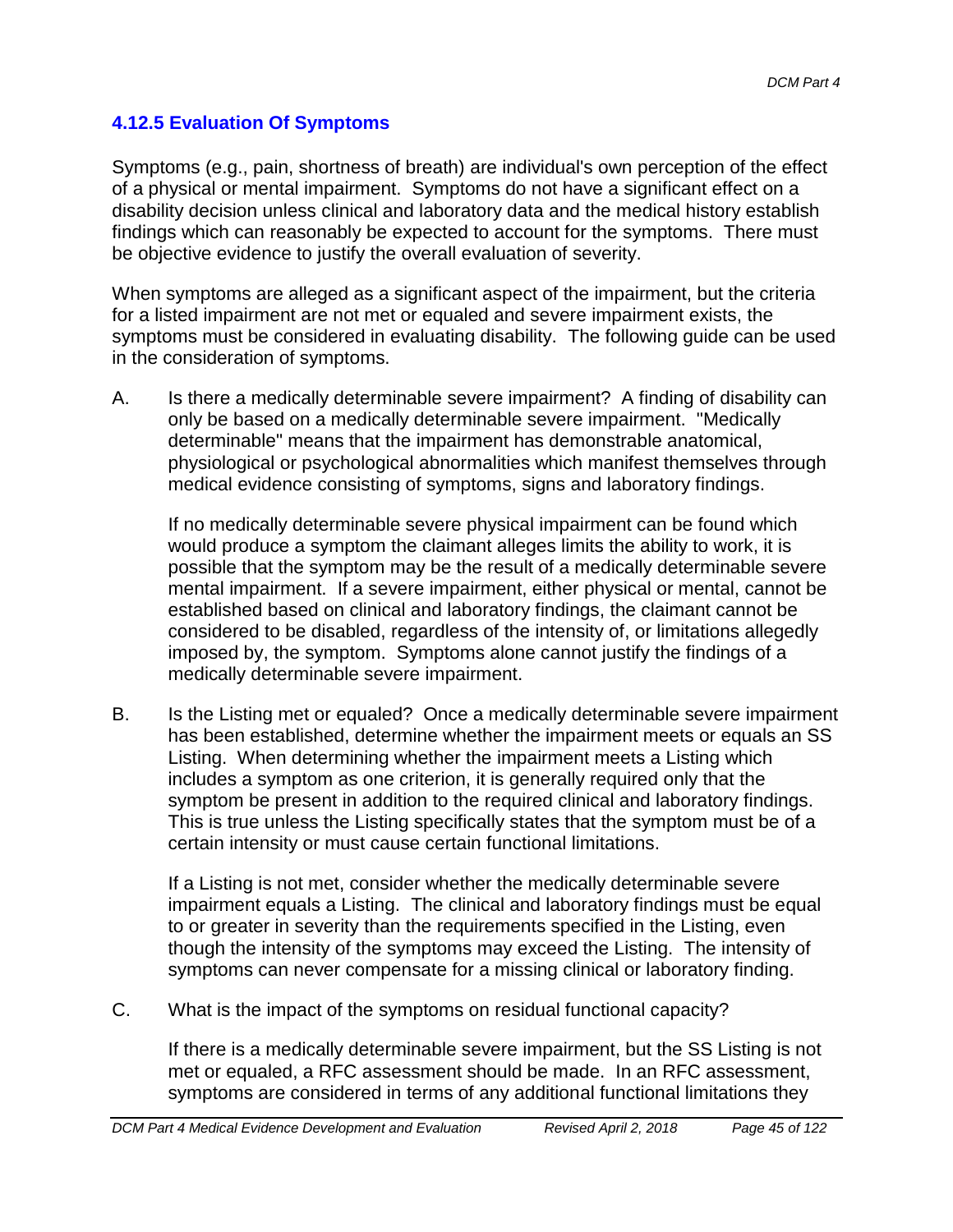impose beyond those clearly demonstrated by the objective medical finding alone. Since symptoms are subjective in nature and not reliably quantifiable, functional limitations imposed by symptoms must generally be inferred from the medical history, the objective (clinical and laboratory) physical findings, and a knowledge as to what symptom - related effects on functional capacity can reasonably be expected.

Conclusions about the presence and persistence of a symptom, its effects and any resulting reduction in RFC should be based on consideration of: alleged frequency and duration of the symptom, precipitating or aggravating factors; effect on daily activities; dosage effectiveness and side-effects of medication; recorded physician observations of the symptoms. Where pain is the symptom, its location and radiation must also be considered.

# **4.13 Death After Denial Or Cessation**

## **4.13.1 Evidence Required**

If a claimant dies within a year after denial of a disability claim or termination due to cessation of disability, secure a death certificate and examine the medical portion. The medical portion should show the cause of death and the underlying conditions which gave rise to the direct cause. The underlying cause (the disease or injury which initiated the train of events leading to death) is shown last. If the direct cause of death adequately describes the sequence of events, no underlying conditions need to be shown.

If the death certificate is not sufficient to determine whether the denial or cessation decision was correct, secure a copy of the hospital records if the claim died in a hospital. If hospital records are not available, obtain a medical report from the physician attending at death and any other available pertinent evidence.

## **4.13.2 Evaluating Evidence In Death Cases**

If the evidence indicates that death resulted from violence or accident, the previous disability determination need not be re-examined. If the evidence submitted after the claimant's death established that the impairment was more severe than shown by the evidence previously developed, or if an additional impairment existed which was not previously disclosed, reopen the case to consider the new evidence.

If the case was denied because the duration requirement was not met and the new evidence indicates that the impairment resulted in death and was continuously severe enough to prevent substantial gainful activity, reopen the case to make a finding of disability. (See RCM 6.2).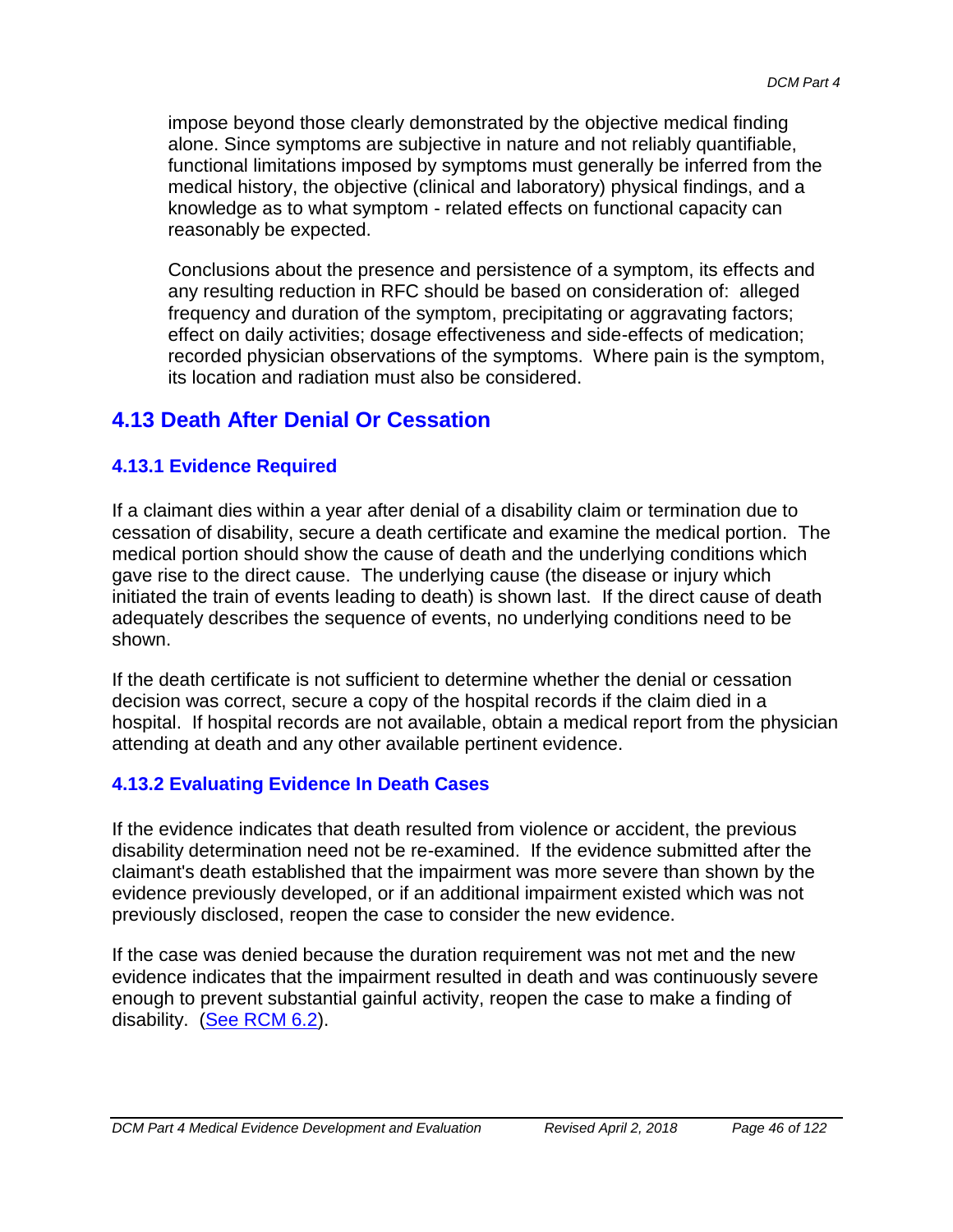# **Appendices**

## **Appendix A Body Systems Evaluation Guide**

## **A. GENERAL USE OF APPENDIX**

This appendix is based on the "Audit Review Guide" that was prepared by Consultative Examination, Inc. It provides general medical data to aid the disability examiner in reaching a determination of "disabled" or "not disabled."

The listing of examinations to schedule are contained in Appendix C.

## **B. MUSCULOSKELETAL IMPAIRMENTS**

#### 1. BASIC CONSIDERATIONS

Consideration of impairments of the Musculoskeletal System in general is somewhat unique in that pain is considered to be part of the origin of the impairment and allowance is made for such consideration.

Nonpainful but disabling conditions are found in this impairment category as well.

As with other conditions, the impairment must be a medically verifiable condition wherein applicable instances pain is generally considered as a substantial and serious problem.

Nevertheless, where pain is considered to be a factor, allegation of pain alone is never a sufficient criteria for finding disability. The basic diagnosis of medically determinable condition must be documented and some accepted objective finding that correlates closely with pain must be present on physical examination.

Proper documentation requires a medical history (a description of events to date from a medical source; M.D. or D.O.)

Objective findings of the alleged disorder on physical examination along with laboratory and x-ray findings in support of the basic diagnosis are all part of adequate documentation.

Statements or quotations from the records of an M.D. or D.O. by an acceptable source (medical records technician, medical librarian, nurse, etc.) are considered sufficient medical evidence. On the other hand, statements from a nurse's examination, nursing practitioner's examination, chiropractic examinations and treatment, observations by a psychologist and social worker may be helpful but are NOT considered medical evidence.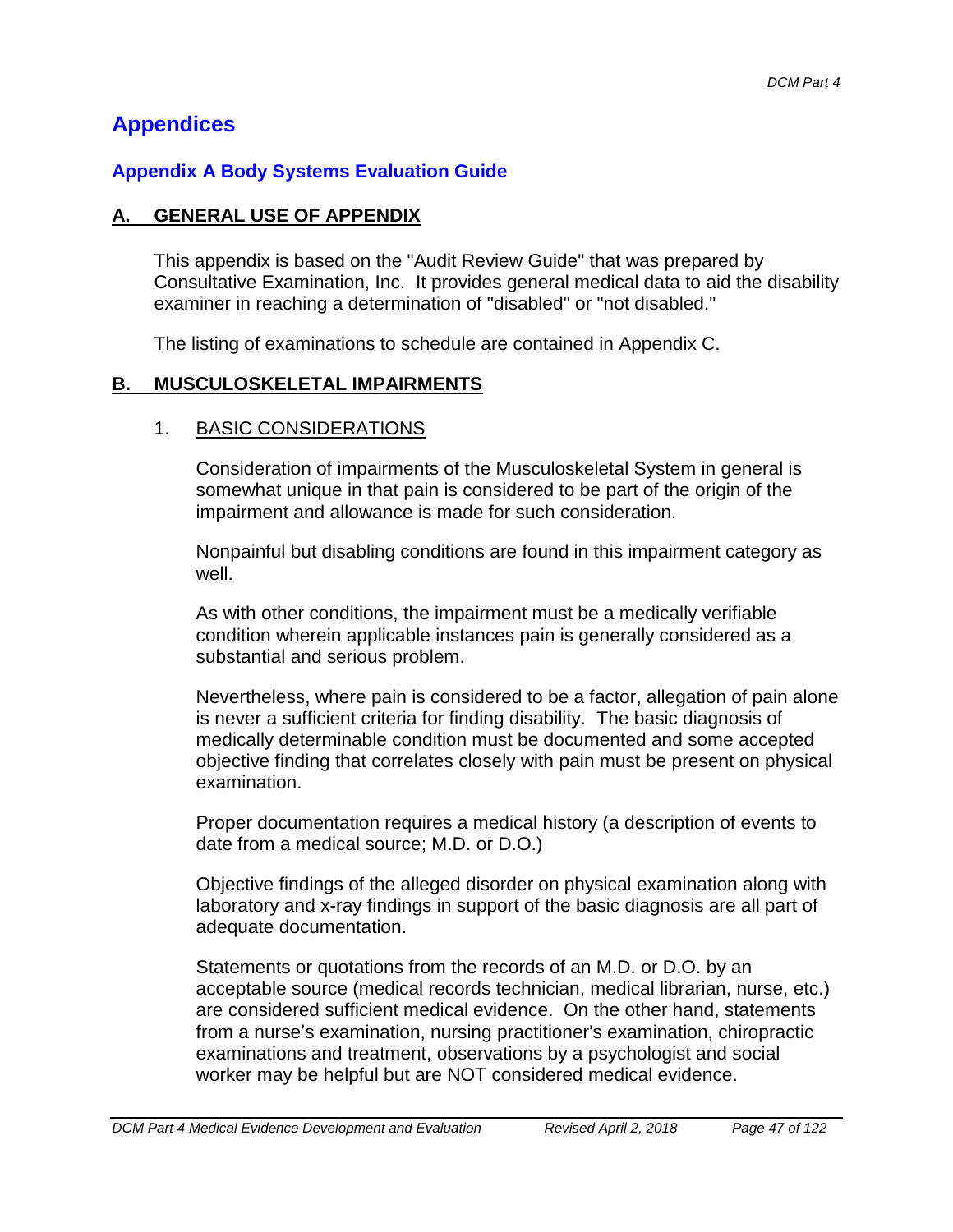Most conditions in this impairment category carry a durational requirement (the expectation that the impairment will last at least 12 months or longer.)

Only reasonable expectations are required, NOT actual duration as a condition of finding of disability.

Some conditions also require that claimant be under medical care and the condition be unresponsive to treatment.

medical care is defined as professional care rendered by a licensed M.D. or D.O.

#### 2. INFLAMMATORY ARTHRITIS

This diagnosis category includes impairments due to forms of arthritis that cause joint inflammation.

Documentation of disability requires the history of joint pain, swelling and tenderness. Outlining of applied therapy, medication taken and response to such therapy should also be included.

Physical examination must include signs of joint inflammation (swelling, redness, tenderness) and range of motion of the affected joint in degrees.

Proper documentation of the inflammatory arthritis should include laboratory tests indicating that the arthritis is active. Such a test is the erythrocyte sedimentation rate. Some other tests are also used to improve the accuracy and specificity of these non-specific tests. Rheumatoid factor test and antinuclear antibody test are the most widely used and acceptable ones for disability determination purposes.

#### 3. OSTEOARTHRITIS

Arthritis affecting the major joints of the upper and lower extremities are referred to by this diagnostic category. Major joints are: hip, knee, ankle, shoulder, elbow, and wrist.

Documentation should include the history indicating the onset of joint pain, the accompanying symptoms (such as stiffness), history of any surgeries done on the joint (such as surgical arthrodesis, joint replacement, etc.) The postsurgical status should be described, as well.

Physical examination of the affected joint should document signs of swelling or effusion, the range of motion in degrees, and the description of anatomical deformities in detail (subluxation, contracture, ankylosis, instability, etc.) If ankylosis is found, the position and degrees of the ankylosed joint must be described. Knee instabilities must be discussed in detail.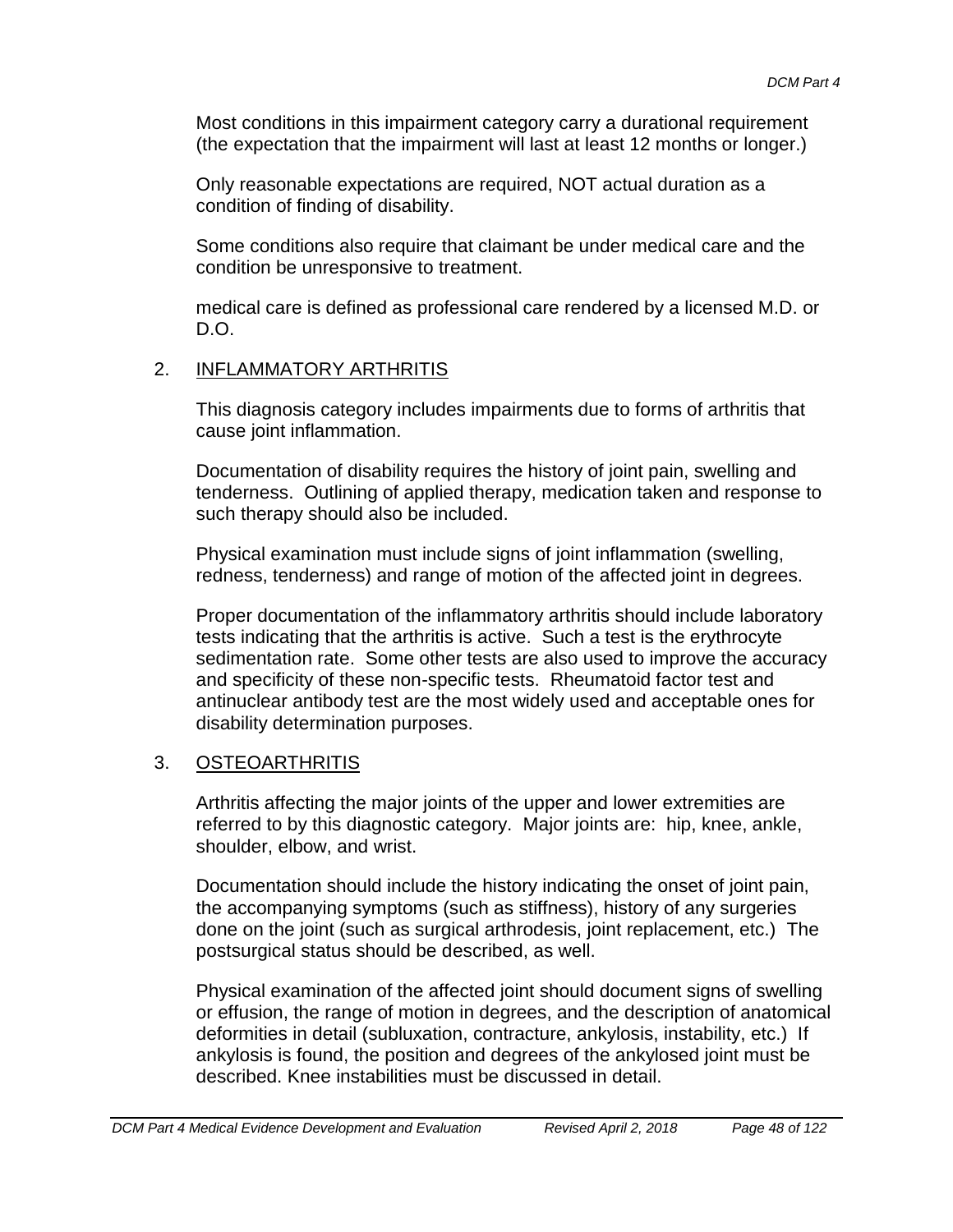Laboratory findings should include x-ray evidence of joint space narrowing, osteophyte formation and/or bony destruction.

## 4. DISORDERS OF THE SPINE

The history should include: exact location of the pain (usually it is neck or low back pain.) Any symptoms of nerve root compression should be listed in the history (i.e. sneezing or coughing will aggravate the pain) along with accompanying bladder or bowel incontinence.

History of fractures and clarification whether these fractures were traumatic or spontaneous are also important parts of documentation.

If surgery was done, the date and type of surgery should be elicited along with discussion of therapeutic results.

Physical examination should include: the presence of surgical scars, abnormal curvatures (such as kyphosis, scoliosis or lordosis) upon inspection. Visible muscle spasms and deformities of the spine should be noted, as well.

Other components of adequate documentation are muscle tenderness or paravertebral tenderness on palpation and range of motion (expressed in degrees) of both cervical and lumbosacral spine.

Neurological examination must include: a description of the claimant's gait and posture along with the ambulatory device if used. Discussion should be present as to the distance the claimant is capable of walking with and without the device.

Motor examination includes: muscle strength, size of muscle and abnormalities (such as atrophy or hypertrophy.) The muscle strength should be quantitated; the atrophy or hypertrophy should be documented by appropriate circumferential measurements expressed in inches or centimeters.

Sensory examination: should also be described in detail as to distribution. Reflexes (especially that of the Achilles and knee jerk) should be in file.

The straight leg raising test is helpful in determining the overall severity but it is to be correlated with other clinical findings particularly due to the fact that this test includes a great measure of subjectivity.

Laboratory examinations should include x-ray examinations. Calcified ligaments, ankylosis, compression fractures, osteoporosis, signs of arthritis, etc. are important findings in substantiating the presence of a musculoskeletal disorder.

#### 5. FRACTURES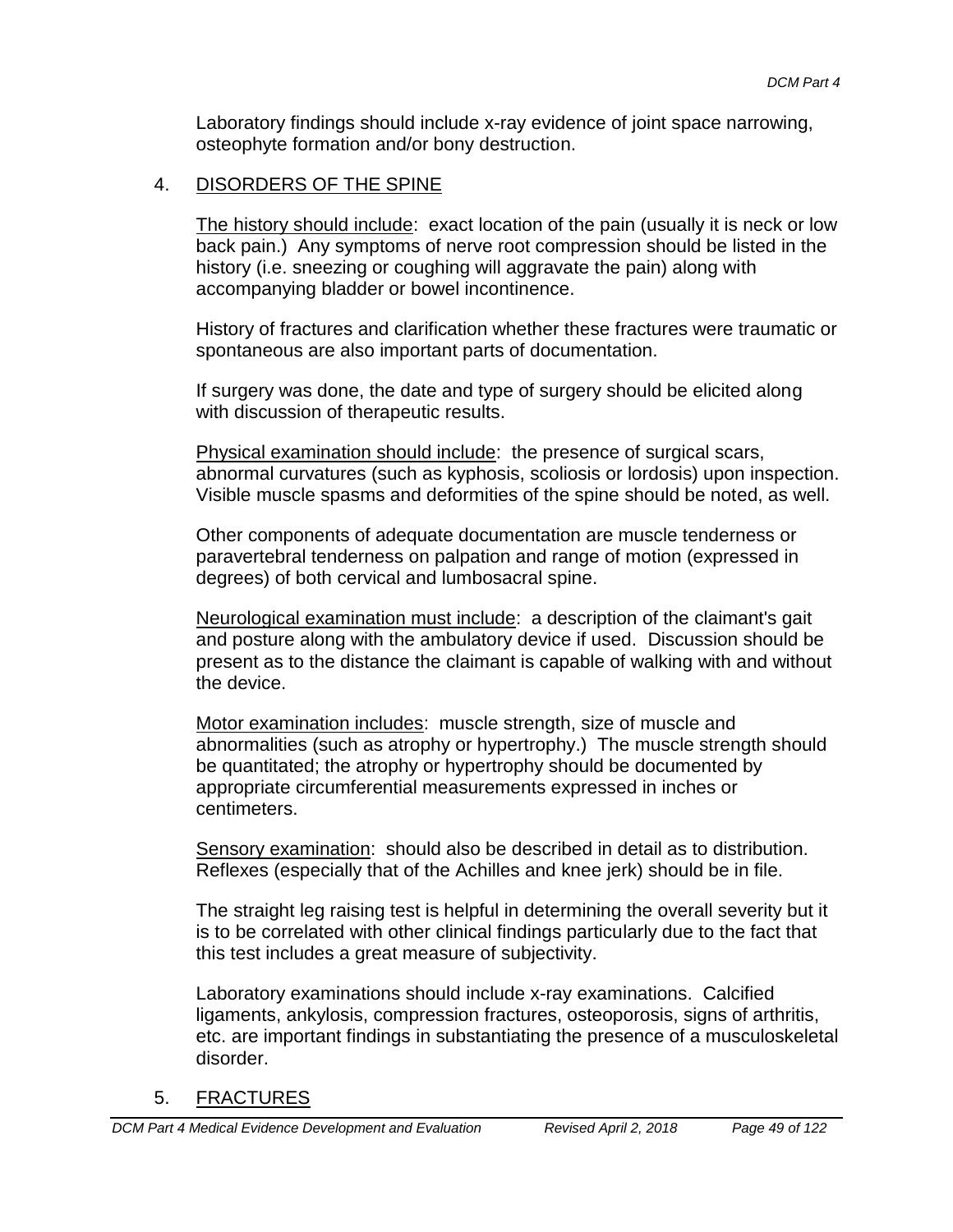Documentation of fractures: should include the date of injury to determine the duration of disability, if present. The treating physician's advice as to weight bearing should also be included in the history.

Physical examination findings should evidence complications if they are present (i.e., ulcers or nonunion) as well as findings as to whether any motion can be manually induced at the fracture site. The latter is direct evidence of clinical solidity versus nonunion.

If the fracture affects the upper extremity: a description of the claimant's ability to use the arms and hands for grasping, pinching, reaching, pushing, pulling and reaching overhead is required.

If the lower extremity is affected: a description of gait and posture should be included along with a description of ambulatory devices, if they are used.

#### 6. AMPUTATION

History of amputation should describe: which extremity is amputated, and the level of amputation must be specified. The reason for amputation must be clarified as the amputation might not be found disabling but the cause for the amputation (i.e., diabetes mellitus with gangrene) might reveal an additional underlying impairment.

In most cases of amputation, the history should also detail the potential use of prosthesis and its effectiveness.

Physical examination should describe the exact level of amputation (i.e., below the knee, above the knee, midthigh, etc.) The prosthesis should be described and how well the claimant uses it. The condition of the stump should be described with respect to erosions, ulcers and/or neurological complications.

In overall assessment of disability, the condition of the other extremity should also be taken into consideration.

## 7. OSTEOMYELITIS

Documentation of the history of this bone infection should include: the onset date, location, symptoms along with other local (i.e., drainage) or systemic (i.e., fever) manifestations. Evidence should be developed relative to therapy applied (i.e. surgery, antibiotics, etc.) and the response to therapy.

Physical examination should describe local findings, such as heat, redness or drainage as well as systemic findings such as fever.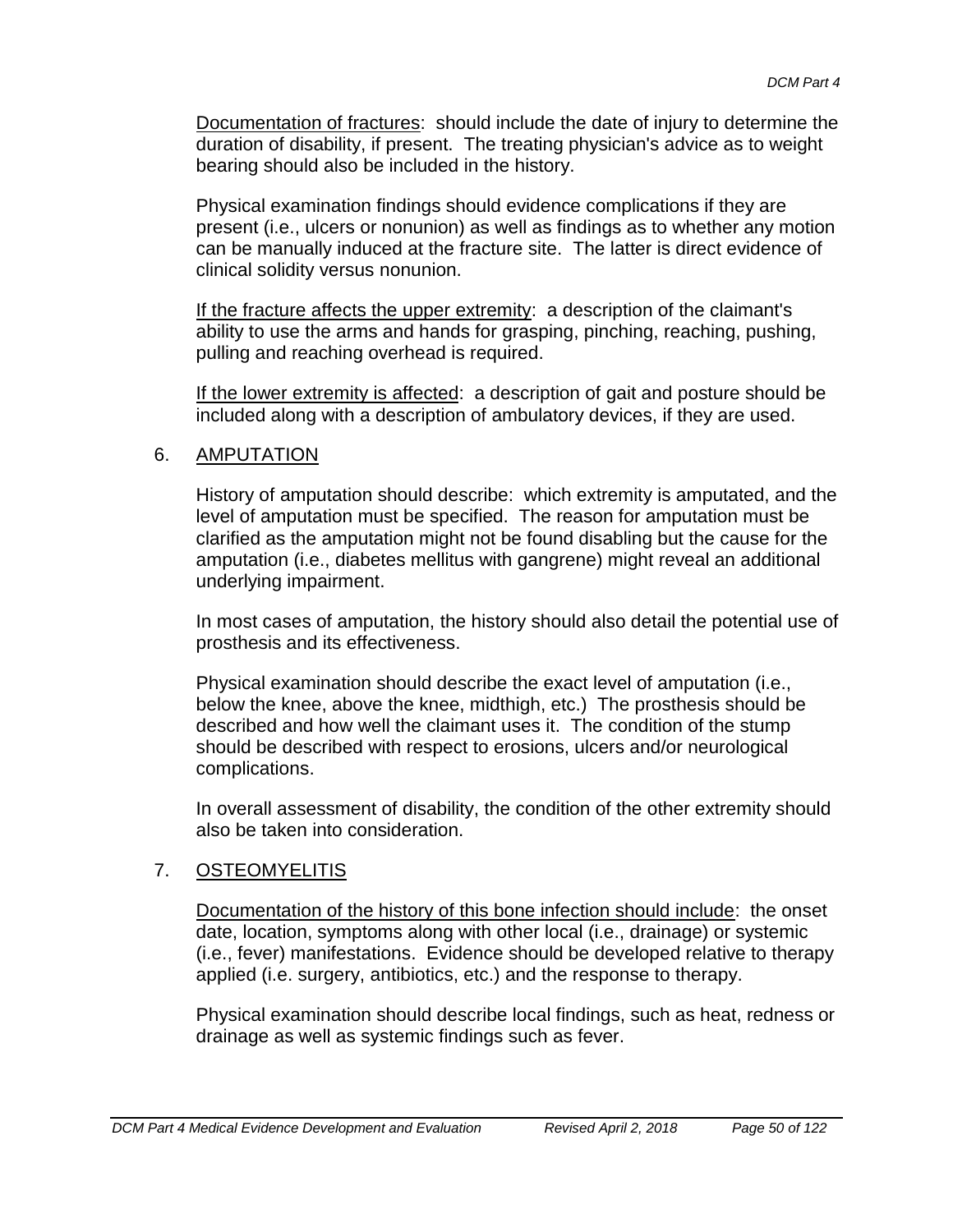Laboratory examinations needed to confirm the diagnosis include x-ray evidence of osteomyelitis, leukocytosis and elevated erythrocyte sedimentation rate.

#### 8. GLOSSARY OF MUSCULOSKELETAL TERMS, SYNONYMS, **ABBREVIATIONS**

| A/E         | Above the elbow amputation     |
|-------------|--------------------------------|
| A/K         | Above the knee amputation      |
| Amb         | Ambulatory                     |
| Amp         | Amputation                     |
| <b>ANA</b>  | Antinuclear antibody test      |
| AP and Lat. | Antero-posterior and lateral   |
| B/E         | Below the elbow amputation     |
| B/K         | Below the knee amputation      |
| <b>DIP</b>  | Distal interphalangeal joint   |
| <b>DJD</b>  | Degenerative joint disease     |
| <b>ESR</b>  | Erythrocyte sedimentation rate |
| Fx          | Fracture                       |
| <b>GSW</b>  | Gun shot wound                 |
| <b>HNP</b>  | Herniated nucleus pulposus     |
| 1 & D       | Incision and drainage          |
| jt.         | Joint                          |
| JRA         | Juvenile rheumatoid arthritis  |
| LLE         | Left lower extremity           |
| LUE         | Left upper extremity           |
| <b>MCP</b>  | Metacarpophalangeal joint      |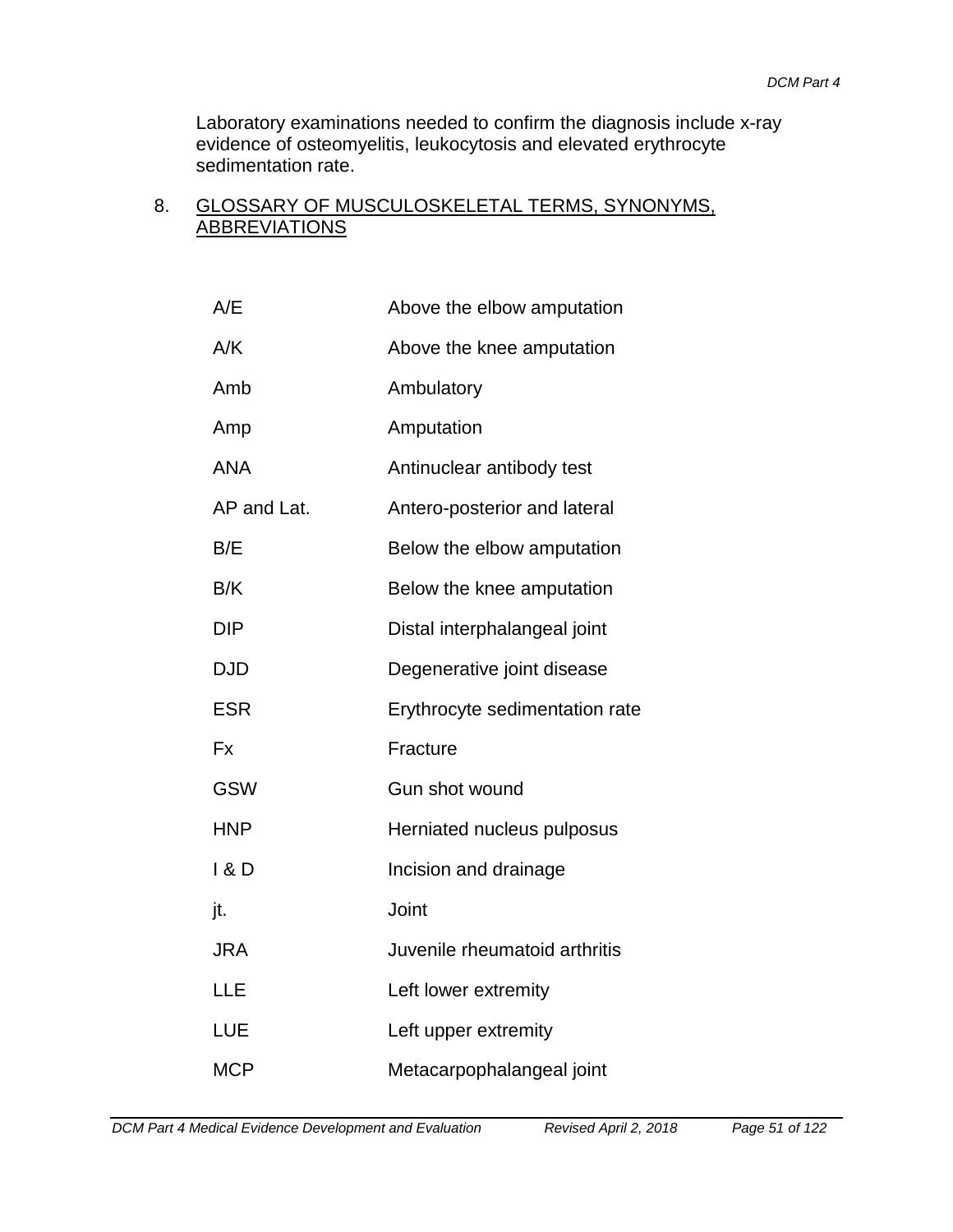| <b>MTP</b>  | Metatarsophalangeal joint            |
|-------------|--------------------------------------|
| <b>ORIF</b> | Open reduction and internal fixation |
| Ortho       | Orthopedics                          |
| OT          | Occupational therapy                 |
| <b>PA</b>   | Posterior-anterior                   |
| <b>PIP</b>  | Proximal interphalangeal joint       |
| PT          | Physical therapy                     |
| <b>RA</b>   | <b>Rheumatoid arthritis</b>          |
| <b>RF</b>   | Rheumatoid factor test               |
| <b>RLE</b>  | <b>Right lower extremity</b>         |
| <b>RUE</b>  | Right upper extremity                |
| <b>ROM</b>  | Range of motion                      |
| <b>Trx</b>  | Traction                             |
| <b>THR</b>  | Total hip replacement                |
| S/P         | Status post                          |

## **C. CARDIOVASCULAR IMPAIRMENTS**

1. BASIC CONSIDERATIONS - Appropriate documentation of impairments of the circulatory system generally requires three-dimensional structure which is found in many other body systems as well.

This three-pronged approach begins with a detailed medical history of the claimant's complaints, allegations, and description of symptoms.

This history is followed by a physical examination pertinent to the complaints and history supported by one or more ancillary objective tests to verify and quantitate, when possible, the severity of the impairment.

Objective tests, often called laboratory findings, are comprised of various impersonal modalities such as ordinary x-rays, electrocardiograms (ECG, EKG), or more sophisticated techniques such as those based on the Doppler effect.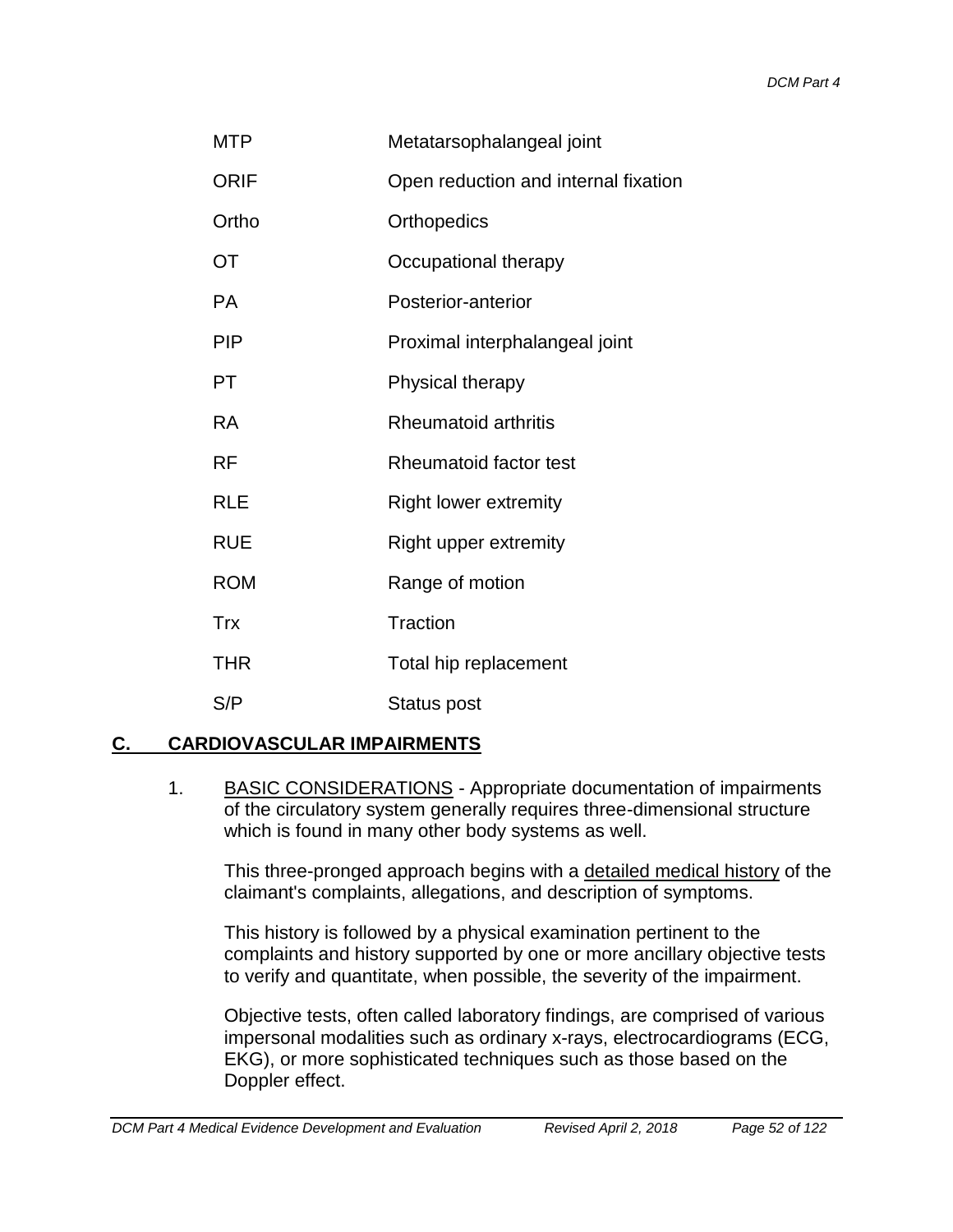Some of these procedures or tests may be ordered by the Railroad Retirement Board. Other invasive types of objective evidence, for instance the ones obtained through catheterization of the heart, may not be ordered as a consultative examination. The latter procedures carry a measure of risk and are ordered only by the treating physician. Objective evidence of this type is, of course, very valuable and should be obtained when they are available as evidence of record.

In disability claims, the primary emphasis is not on diagnostic classification, but, rather, identifying the functional disturbance which may interfere with substantial gainful activity.

Cardiac disability generally results from one of four types of heart disease:

- 1. Congestive heart failure,
- 2. Ischemic heart disease,
- 3. Conduction disturbances,
- 4. Miscellaneous other heart conditions.

#### 2. CONGESTIVE HEART FAILURE

A. In concert with the principles mentioned above, this circulatory system condition should be addressed with limited concern for the etiology (the cause of the disease-producing impairment of the heart function.) This will again be apparent when subsequent impairments refer back to this condition.

The first and usually the most obvious state of heart failure which causes significant functional interference is simply the persistent congestive heart failure which has been uncorrected by treatment. Documentary requirements for this condition consist primarily of proper medical history, physical examination, and clinical findings.

Evidence of physical examination, which is usually sought to establish the diagnosis of congestive heart failure, includes: signs of vascular congestion (such as hepatomegaly), peripheral or pulmonary edema, shortness of breath, enlargement of the heart, abnormalities of the jugular venous pulse, orthopnea etc.

Notice that proper documentation of this condition does not require any specific laboratory tests. The fact of prescribed treatment, however, must be documented in the evidence. The congestive heart failure must be found present in a relatively recent clinical examination.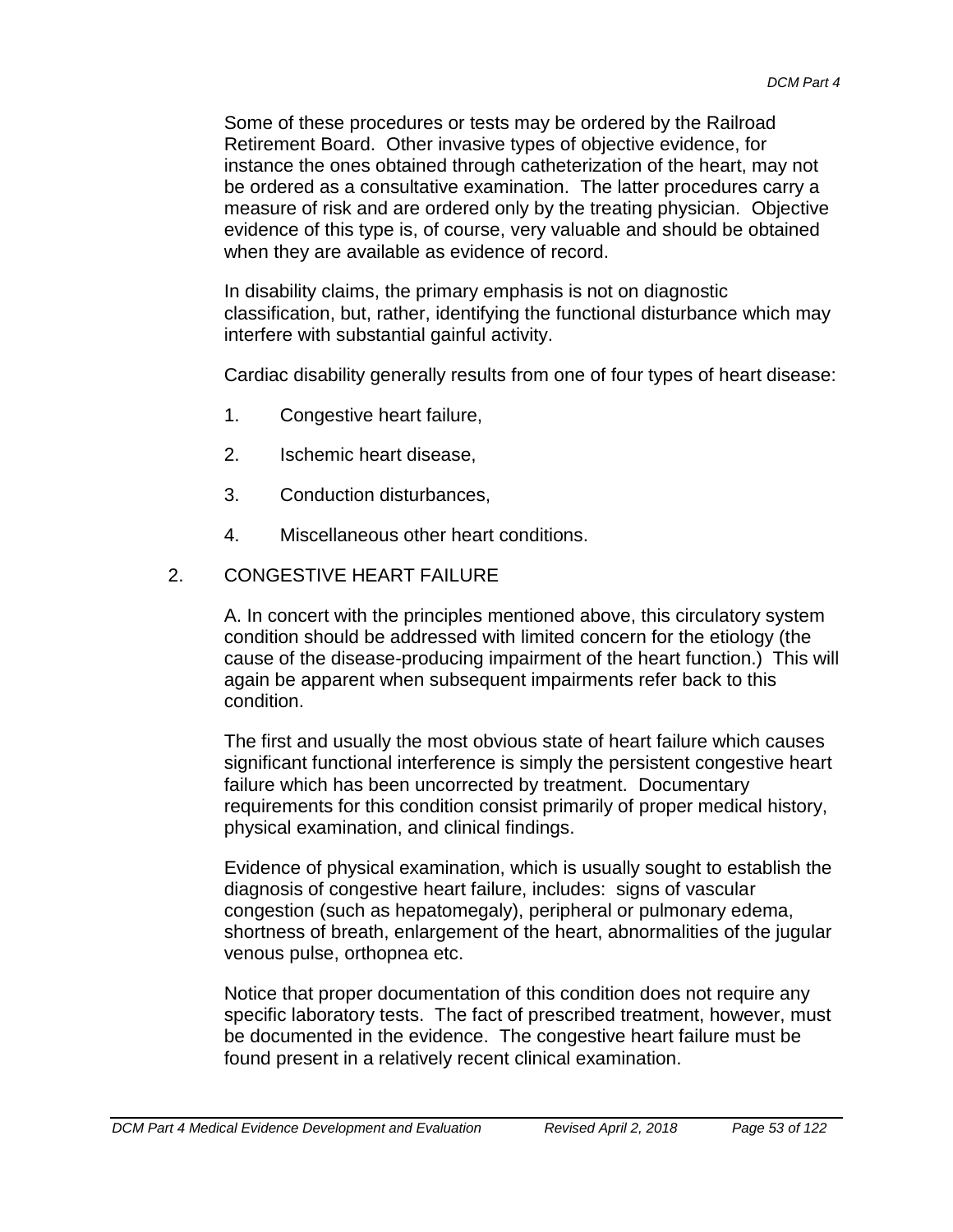There are situations in which there has been an improvement to the extent that congestive heart failure is not currently present, yet, the condition is of disabling severity because of advanced and persistent left ventricular enlargement and hypertrophy. In these instances, the claimant's history failure in spite of prescribed therapy at some point in the past and advanced and persistent left ventricular hypertrophy and enlargement is to be demonstrated by two objective tests:

- 1. Electrocardiogram, and
- 2. Chest x-ray.

The electrocardiogram must indicate ventricular enlargement and hypertrophy.

The chest x-ray must indicate significant extension of the cardiac shadow (left ventricle).

Certain valvular conditions and other types of cardiac disease along with congestive heart failure resultant of diseases of the lungs or the blood vessel can cause congestive heart failure as well. The required electrocardiographic and x-ray evidence should correspond with the underlying condition.

Whatever is the cause factor of congestive heart failure, if it is not currently present on clinical examination, it is an absolute requirement to have a history indicating the unquestionable presence of congestive heart failure at some point in the past in-spite of prescribed therapy. Current EKG findings and x-ray findings should be presently consistent with ventricular enlargement, hypertrophy, or other underlying cardiac (or pulmonary) conditions corresponding with the etiology of the heart failure.

## 3. ISCHEMIC HEART DISEASE

The establishment of this very complex and important heart condition is based upon a careful and detailed history. The cardinal symptom of this condition is chest pain. Multiple features of the alleged chest pain must conform to generally established criteria in order to attribute it to cardiac origin.

Since the possibility of chest pain arising from structures other than the heart muscle must be closely considered, a thorough description of the chest pain is an essential portion of the documentation. Documentation of the chest pain should cover nine characteristics:

- 1. Precipitating factors,
- 2. Location,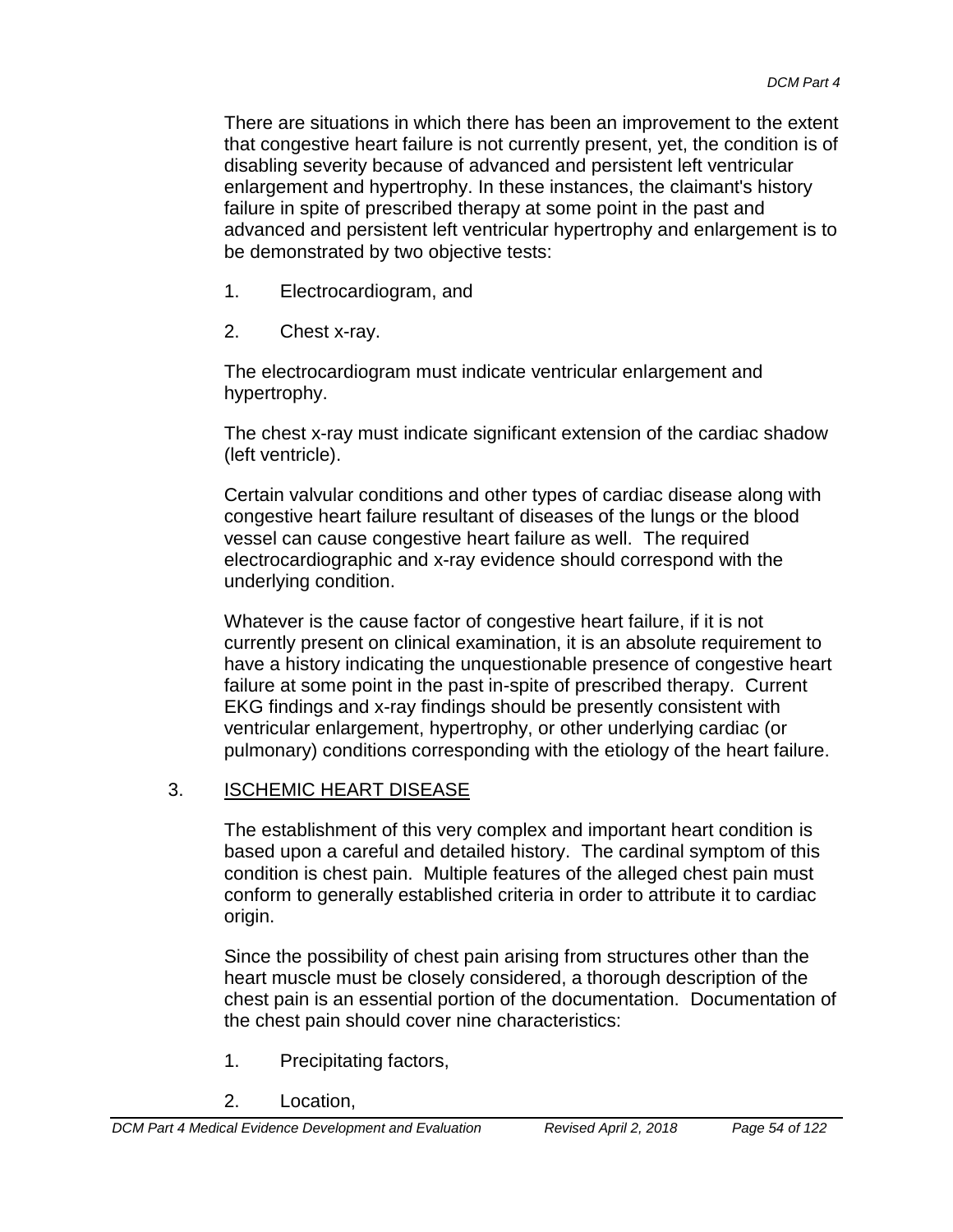- 3. Character,
- 4. Duration,
- 5. Relieving factors,
- 6. Radiation,
- 7. Frequency,
- 8. Associated symptoms,
- 9. Ancillary tests and medications.

Medical reports lacking one or more of these characteristics are not necessarily deficient or incomplete; however, an optimally documented claim should contain information as to all of these characteristics.

In order to consider chest pain to be of cardiac origin, the precipitating factor should be primarily effort that is a physical exertion. At times after meals, or due to extremes of emotional upset, chest pain of cardiac origin may arise. In the case of preinfarction or unstable angina, chest pain of cardiac origin can arise with little provocation or even at rest. When the diagnosis is Prinzmetal angina the pain is experienced usually at rest, often at night, at times during usual activity.

The location of the pain is always substernal.

The character of the pain is pressure-like, heavy, constrictive or oppressive, aching, or burning sensation.

The duration of the pain is somewhat unreliable, yet, it is most often between several and 15 minutes.

The pain might radiate in the arms and hands or the neck, lower jaw, epigastrium, or the back.

The pain is generally relieved by nitroglycerin, often times by rest.

The frequency of the pain is always intermittent and it is often associated by diaphoresis, apprehension, and fear of death.

On tests and medications the claimant is likely to report that he is receiving various nitroglycerin preparations, beta-blocker, calcium antagonists. The claimant is also likely to report to have undergone resting EKG, treadmill exercise test, various blood tests (enzyme tests), and possibly coronary arteriogram (angiogram).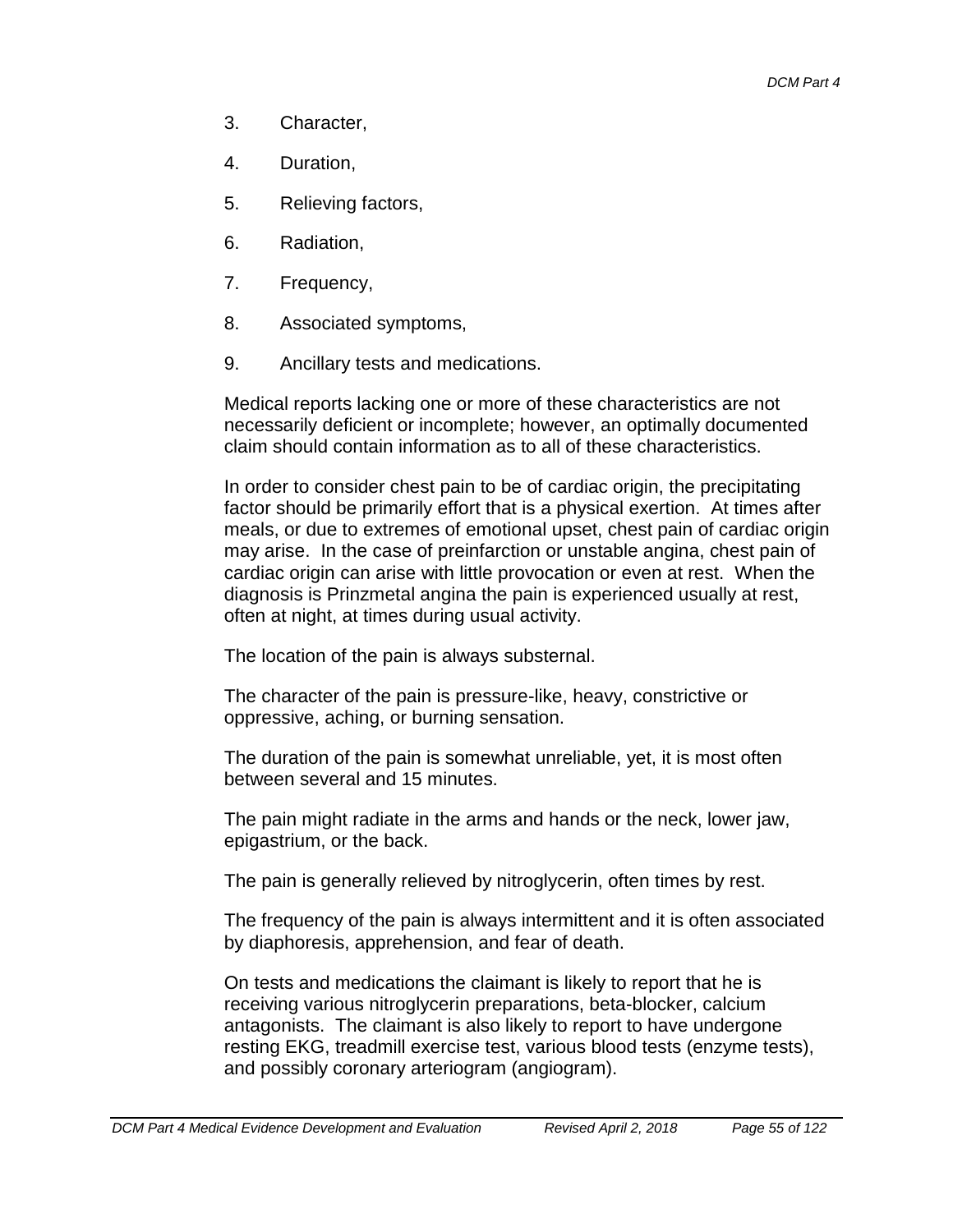For disability purposes, the preferred assessment of ischemic heart disease is a functional evaluation. The technique is that of a treadmill exercise test which combines constant electrocardiographic monitoring of the claimant while he is progressing from the resting state through a gradually increasing exercise load by walking on a treadmill. This is a non-invasive and reasonably safe way of quantitating the functional state of the coronary arteries with a relative high degree of accuracy. The workload on the treadmill is defined in units called METS. Depending on the speed of the treadmill, the grade of the slope against which the patient walks, and the duration of the exercise, various protocols have been developed which are correlated with various levels of workload (various MET levels). One of the most widely used protocols is the Bruce Protocol.

| <b>STAGE</b> | SPEED (MPH) GRADE (%) MINUTES |    |    | <b>METS</b> |
|--------------|-------------------------------|----|----|-------------|
|              | 1.7                           | 10 | 3  | 4.9         |
| Ш            | 2.5                           | 12 | 6  | 7.1         |
| Ш            | 3.4                           | 14 | 9  | 9.7         |
| IV           | 4.2                           | 16 | 12 | 12.6        |
|              | 5.0                           | 18 | 15 | $16*$       |

#### BRUCE PROTOCOL

#### \* Permits heavy labor

A positive test at the level of 5 METS or less is generally considered to indicate impairment severity precluding any substantial gainful activity on a sustained basis. Positive tests at higher MET levels may be used ot define the claimant's residual functional capacity, that is the type of work which the claimant might be able to do.

Since the graded treadmill exercise test is a reasonably safe procedure, it can be ordered by the Railroad Retirement Board to be performed at a competent facility as a consultative examination. It is essential to leave the judgment as to indication or contraindication of the treadmill exercise test to the consulting physician.

NOTE: A decision as to the possible contraindication to the test should never be made by the Railroad Retirement Board, the Board's medical staff or any other individual who is not directly examining the patient immediately prior to the scheduled test.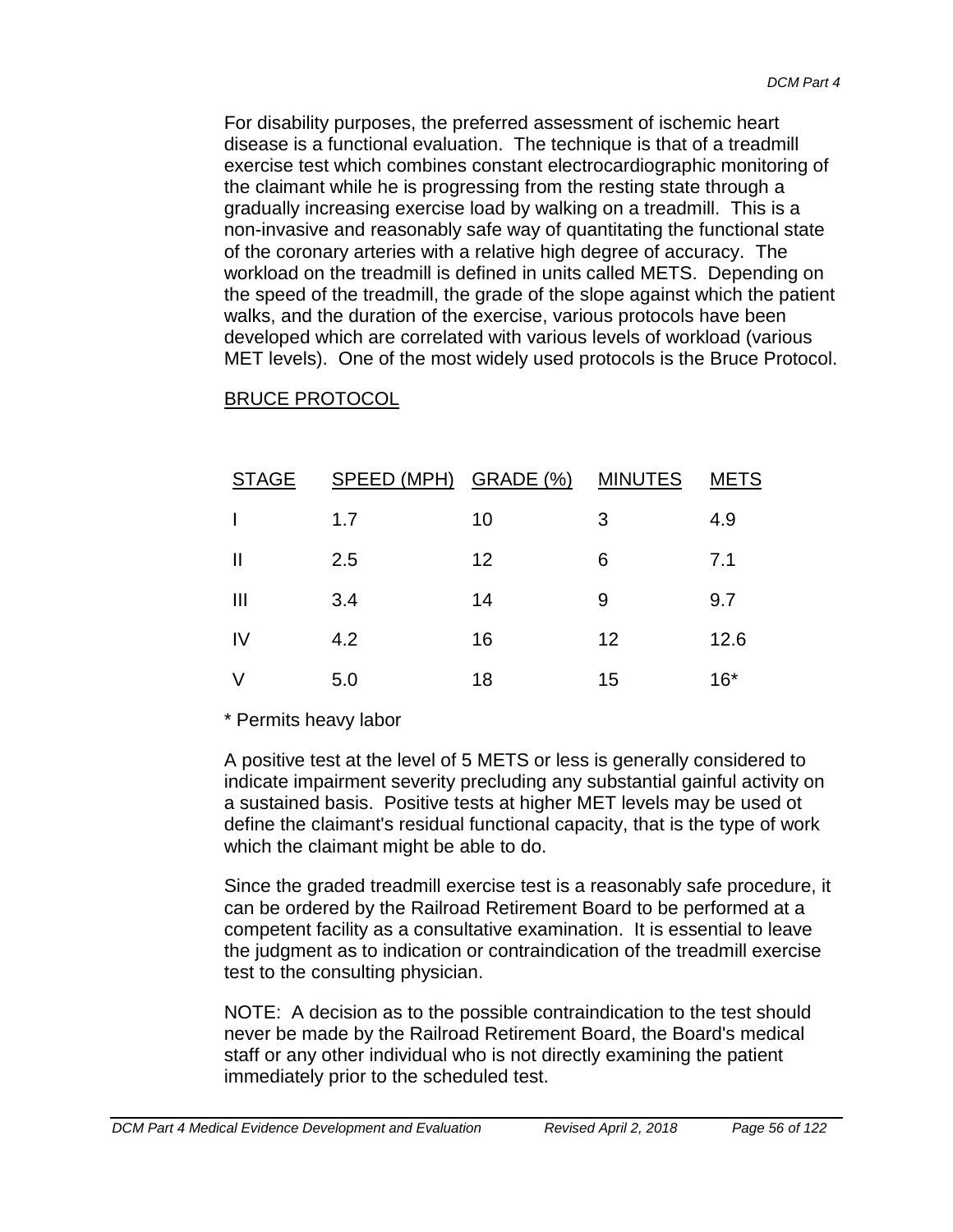There are alternative types of documentation which may be applicable in the absence of acceptable treadmill exercise test, or if the treadmill test is contraindicated. In fact, if the treadmill test is not available as evidence of record the examiner should not order treadmill test as a consultative examination if the claim can be adjudicated on some other basis. Such basis could be EKG abnormalities which establish that the claimant any time in the past experienced a transmural myocardial infarction. To document this fact, acute tracings of the infarction from the time when it occurred (as evidence of record) is the preferred evidence. Considering that most myocardial infarctions are treated in hospitals, as a rule these records should be available. In case the acute tracings are not available, remote tracings should be secured which are consistent with a history of past myocardial infarction. These remote tracings are EKG signs present on a current resting EKG consistent with past myocardial injury.

The resting EKG findings may show ischemic type changes which would constitute alternative documentation to graded exercise treadmill testing.

- 1. Master's two step exercise testing constitutes an alternative to graded exercise treadmill test. This test is less accurately standardized than the treadmill; therefore, clinicians prefer the latter. Before treadmill technology became widely available in the United States (in the 1970's) the Master's test was the test of choice.
- 2. If angiographic evidence (coronary arteriogram) is available as evidence of record indicating severe narrowing of main coronary arteries, this evidence constitutes an alternative to graded exercise treadmill test, as well.

A left bundle branch block generally prevents application of the graded exercise treadmill testing and the block itself commonly results from coronary artery disease. Accordingly, the presence of left bundle branch block may be considered indicative of coronary artery disease, per se, unless it is negated by a negative coronary arteriogram available as evidence of record.

Ejection fraction studies, if available as evidence of record, could also constitute an alternative to graded exercise treadmill test in documenting coronary artery disease.

## 4. CONDUCTION DISTURBANCES, ARRHYTHMIAS

Generally, the irregular heart beat must be objectively confirmed by Electrocardiogram either by ordinary resting EKG or the ambulatory tape recording (Holter monitoring), which device will monitor the rhythm of the heart over a multi-hour time span during customary activities.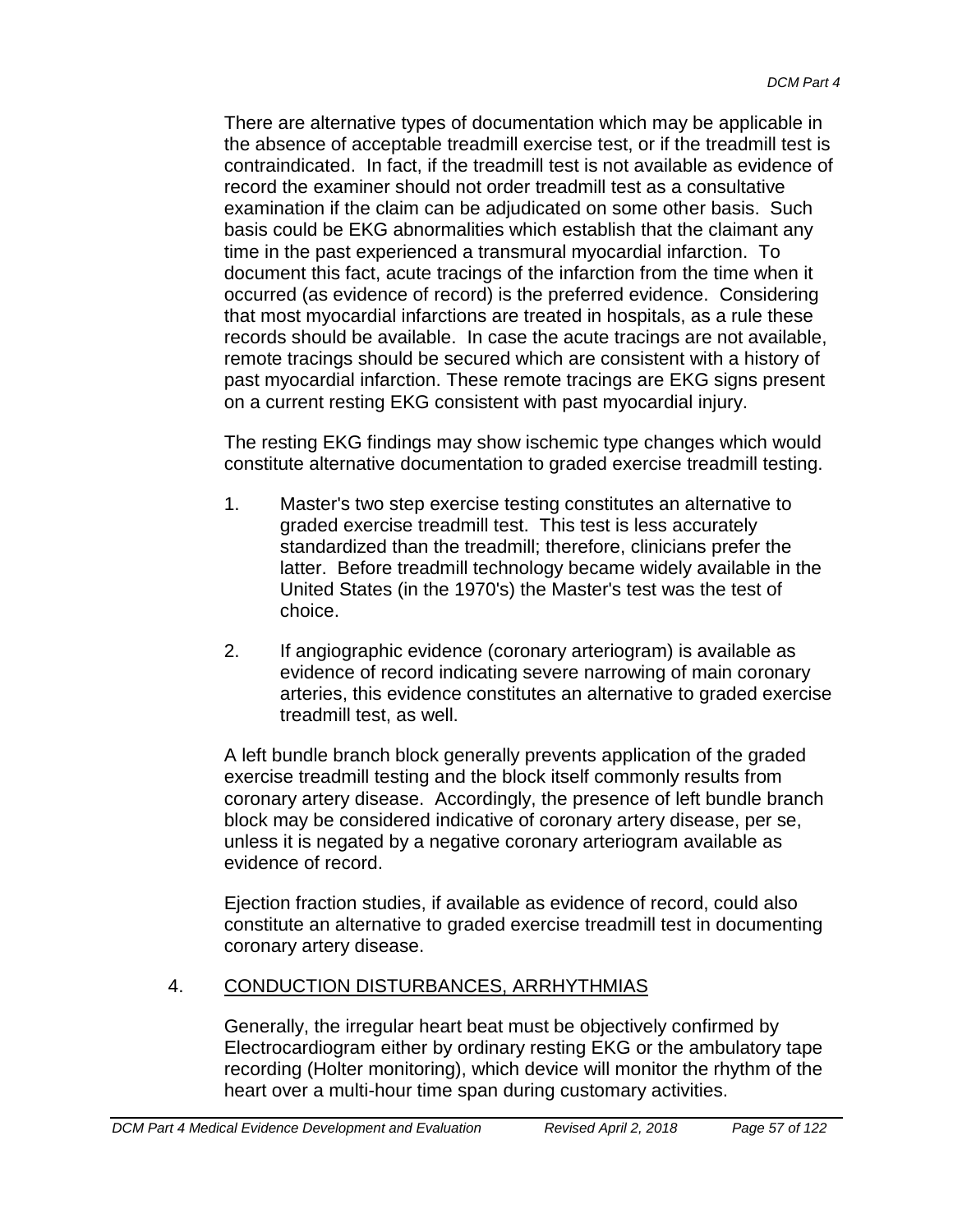Particular caution is to be used in assessing arrhythmias of the claimants who take digitalis because the medicine itself commonly produces arrhythmias.

Many arrhythmias are treated with pacemakers. The examiner should be conscious of the fact that the implantation of a pacemaker in not considered a major heart surgery and it does not automatically mean that the claimant is completely disabled. The degree of severity is to be assessed by documentation of the underlying condition and the extent of control achieved by the pacemaker and/or medication. Nevertheless, the presence of permanent pacemakers will restrict an individual's functional capacity to a considerable degree.

## 5. MISCELLANEOUS OTHER CARDIOVASCULAR CONDITIONS

- A. Hypertensive Vascular Disease High blood pressure produces impairment by its damaging action on major organs such as the heart. If symptoms are generated due to high blood pressure they should be evaluated according t the nature of the symptoms. In evaluating these symptoms the examiner should be conscious of the fact that some of these symptoms are subject to significant improvement once the high blood pressure has been brought under control.
- B. Aneurysms This bulging out of the blood vessel generally arises from either the aorta or one of its major branches. The presence of the condition is to be documented by x-ray studies as objective evidence. Severity evaluation then is base on various complications caused by the aneurysm. These complications maybe unique to the condition or may fall under previously described categories, such as congestive heart failure. Occasionally, the aneurysm causes recurrent attacks of sudden temporary loss of consciousness. The claims of recurrent syncopal attacks due to aneurysm should be documented by x-ray findings of the presence of the aneurysm. Also, documentation should include a description of the interference these syncopal episodes represent with respect to normal daily activities.
- C. Chronic Venous Insufficiency of the Lower Extremity
	- 1. Arteriosclerosis Obliterans and Thrombo-angiitis The first of these two entities is the common chronic arterio occlusive disease of the extremities, usually the lower extremities. The second condition in this group is a rare affliction call Buerger's disease. Unlike arteriosclerosis obliterans this condition is an inflammatory disorder involving both the arteries and the veins. It is peculiar to young male smokers.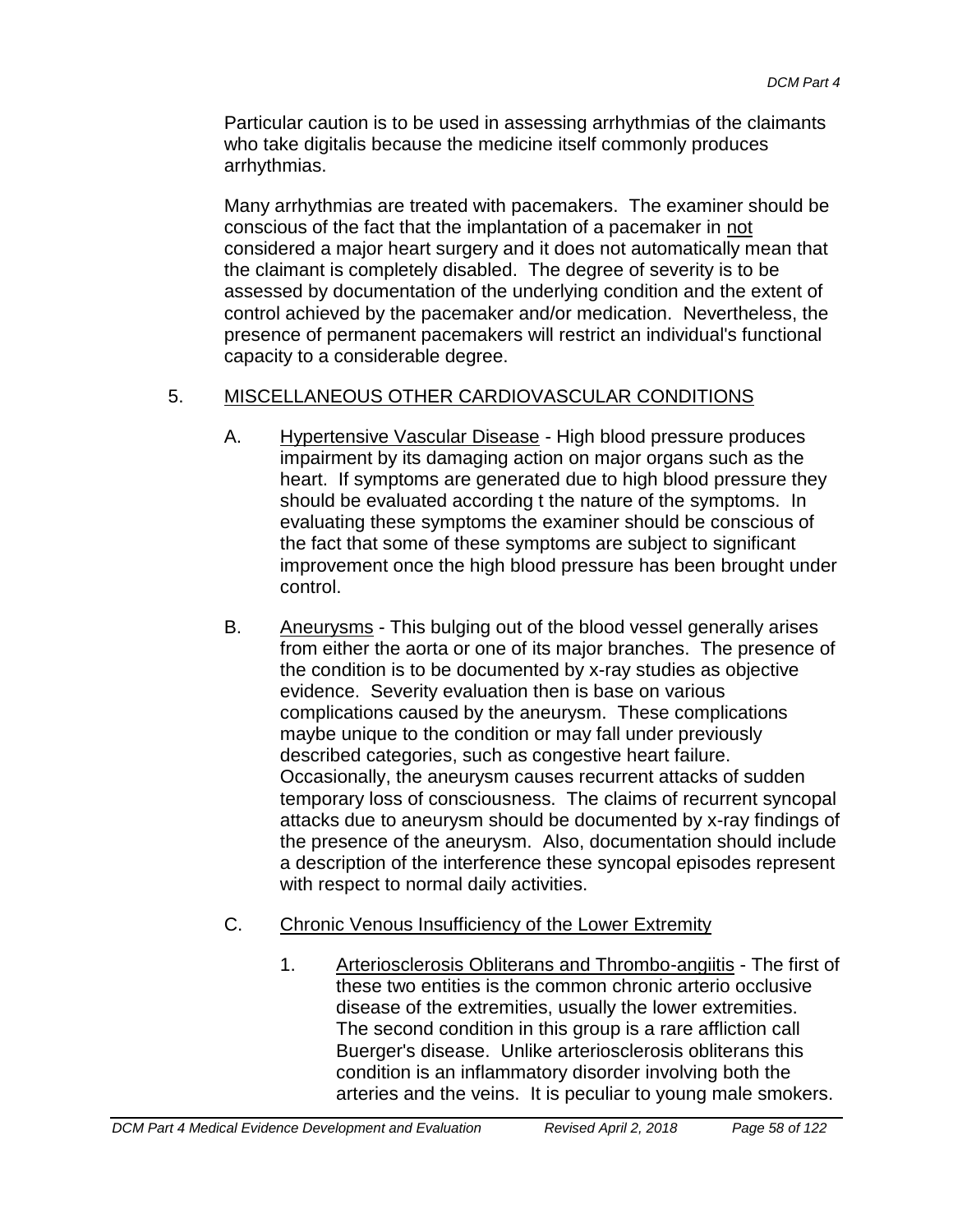There must be a detailed history and physical examination demonstrating two key points:

- a. Malfunction of the deep venous return of the limb, and
- b. Persistent or recurrent ulceration of the skin which is resistant to therapy. Laboratory evidence of record such as Doppler studies or venograms are useful in assisting the adjudication.

The cardinal requirement of documentation of these conditions is the clinical presence of intermittent claudication which must be established by history. The symptom complex is characterized by pain in the muscles f the extremity which is brought on by use of the limb and relieved by rest. Objective documentation may be provided by arteriography showing obstruction of the common femoral or the deep femoral artery.

As in other situations of invasive procedures it is to be noted that the Railroad Retirement Board must not order such arteriograms as consultative examination but when it is available as evidence of record it is always to be secured.

An alternate form of documentation which is absolutely noninvasive, (thus, it could be ordered as consultative examination) is the Doppler's ultrasound blood flow study. This noninvasive technique offers confirmation of arterial obstruction by showing impaired pulsation. This study is a simple means of measuring the blood pressure in specified arteries with great precision thus demonstrating obstruction.

Plethysmography is a more cumbersome means toward the same end utilizing an electrical impedance technique.

2. Transient Ischemic Attacks - Transient ischemic attack are transient episodes of ischemia of the brain, the area of involvement in turn producing symptoms depending on the function of the involved area. Symptoms range from weakness of one extremity through unilateral blindness homonymous hemianopsia, weakness in face, arms, or legs, or simply a sensation of numbness or tingling in certain areas of the body. Recent studies indicate that these attacks are linked almost exclusively to arteriosclerotic thrombosis. This is the first stage of developing stroke which may progress to a completed stroke or regress without any permanent damage.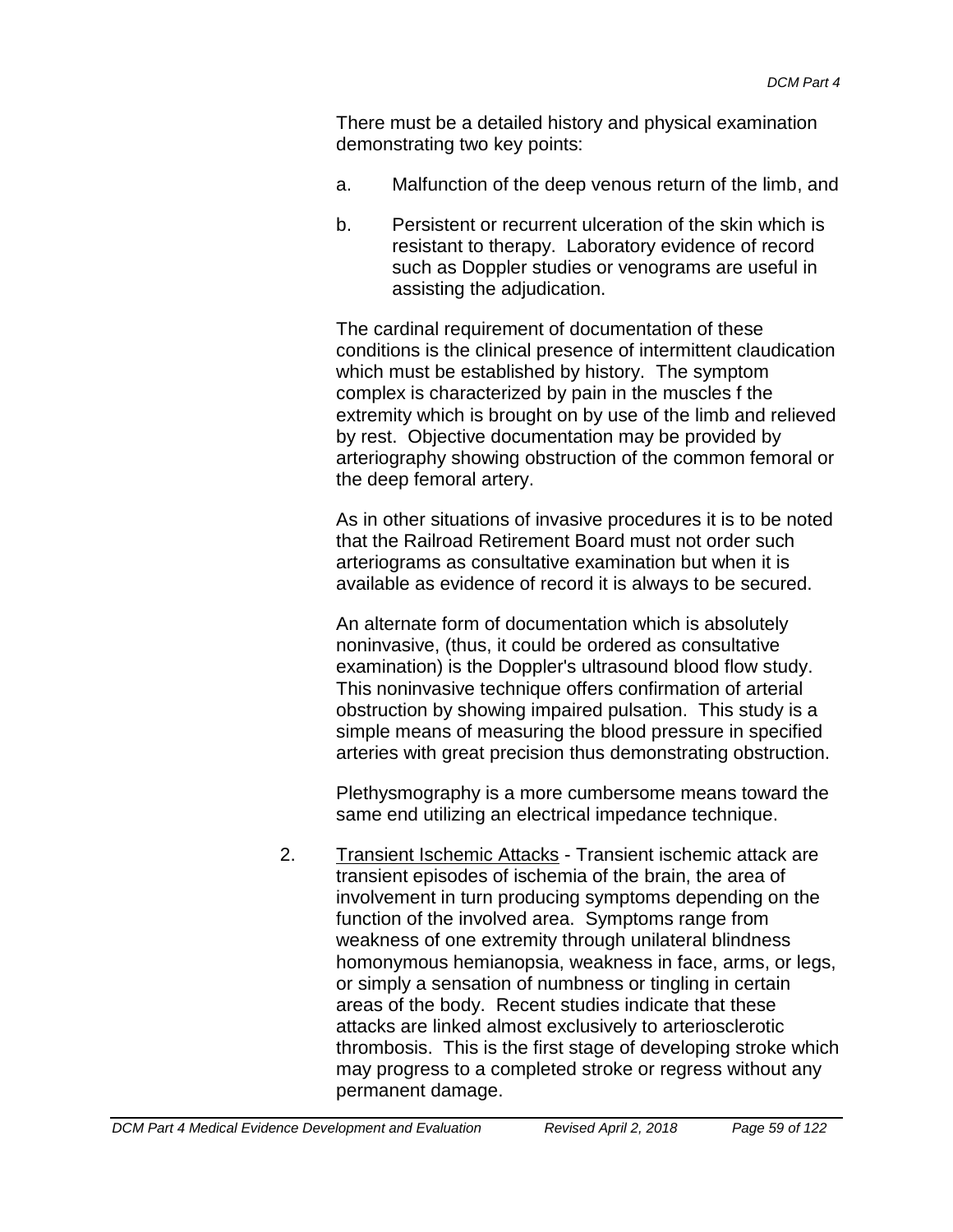In documenting transient ischemic attacks, arteriograms are of great value. As in other invasive techniques, such arteriograms are to be obtained if they are available as evidence of record but never ordered as a consultative examination by the Railroad Retirement Board. In assessing impairment severity resultant of transient ischemic attacks, one should document the actual functional impairment caused by the condition. Because of the variety of symptoms produced by this condition, a highly individualized approach is recommended. In addition to the nature of the symptoms, their precipitating factors and frequency, longitudinal evidence relative to their progression is also to be developed.

## 6. GLOSSARY OF CARDIOVASCULAR TERMS, SYNONYMS, ABBREVIATIONS

| AG           | Angiogram                               |
|--------------|-----------------------------------------|
| Al           | Aortic insufficiency                    |
| AMI          | Acute myocardial infarction             |
| A/S          | Aortic stenosis                         |
| <b>ASCVD</b> | Arteriosclerotic cardiovascular disease |
| <b>ASD</b>   | Atrio-septal defect                     |
| <b>ASHD</b>  | Arteriosclerotic heart disease          |
| AF           | <b>Atrial fibrillation</b>              |
| AV           | Atrioventricular                        |
| <b>BBB</b>   | Bundle branch block                     |
| CAD          | Coronary artery disease                 |
| <b>CHF</b>   | Congestive heart failure                |
| CV           | Cardiovascular                          |
| <b>ECG</b>   | Electrocardiogram                       |
| <b>EKG</b>   | Electrocardiogram                       |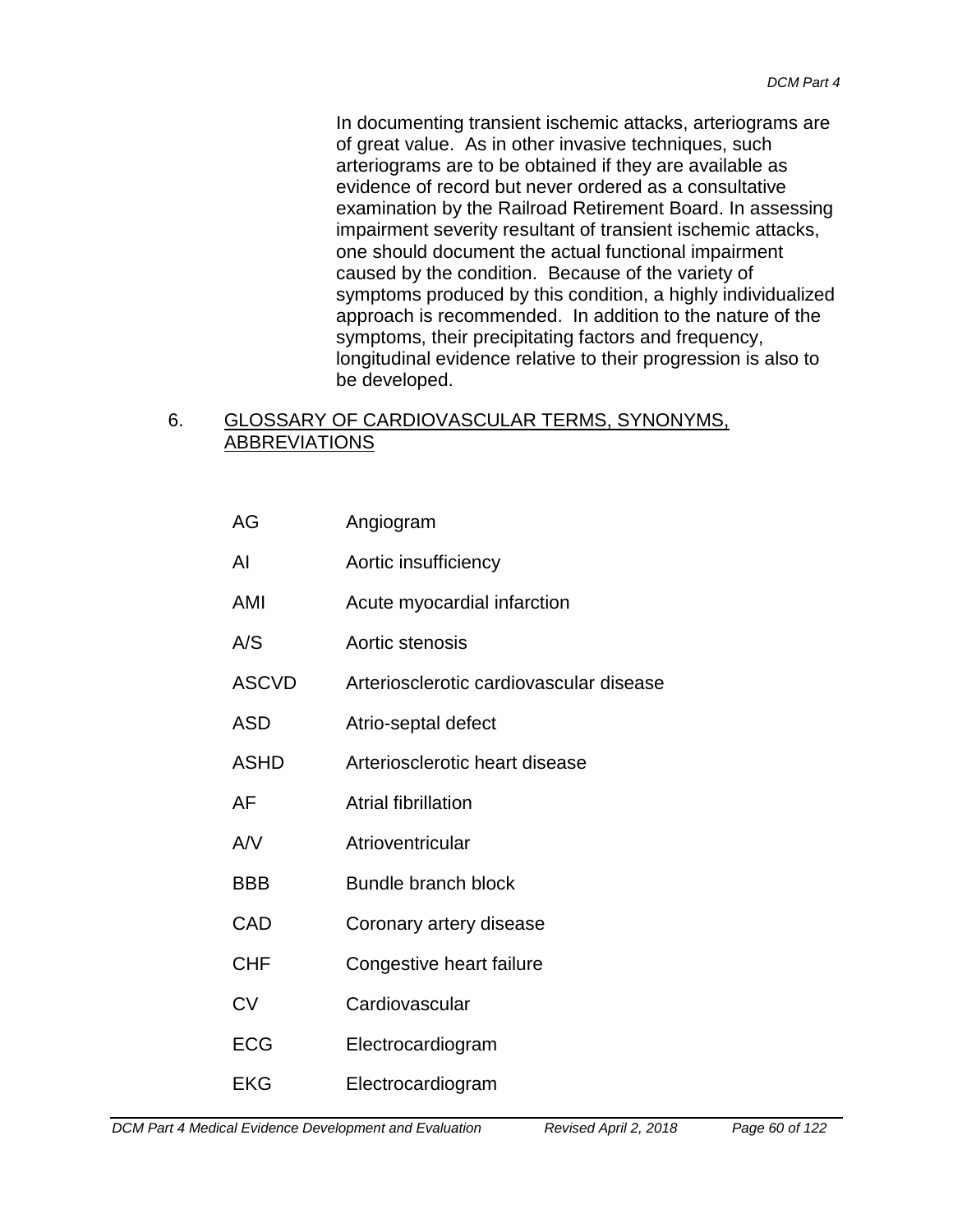| HCM | Hypertrophic cardiomyopathy |
|-----|-----------------------------|
|-----|-----------------------------|

- HCVD Hypertensive cardiovascular disease
- HHD Hypertensive heart disease
- HOCM Hypertrophic obstructive cardiomyopathy
- IHD Ischemic heart disease
- IHSS Idiopathic hypertrophic subaortic stenosis
- LBBB Left bundle branch block
- LVH Left ventricular hypertrophy
- MI Myocardial infarction
- NSR Normal sinus rhythm
- NTG Nitroglycerine
- PAC Premature atrial contraction
- PAT Paroxysmal atrial tachycardia
- PSVT Paroxysmal supraventricular tachycardia
- SVT Supraventricular tachycardia
- TIA Transient ischemic attack
- V.FIB Ventricular fibrillation
- VSD Ventricular septal defect

## **D. SENSORY SYSTEM IMPAIRMENTS**

#### 1. BASIC CONSIDERATIONS

In determining impairment severity of visual or hearing deficit, remaining vision or hearing in the better eye or ear after best correction is taken into consideration.

#### 2. VISUAL DISORDERS

History should include the onset of visual loss, the cause and diagnosis, if known, the treatment received and the therapeutic response. If surgery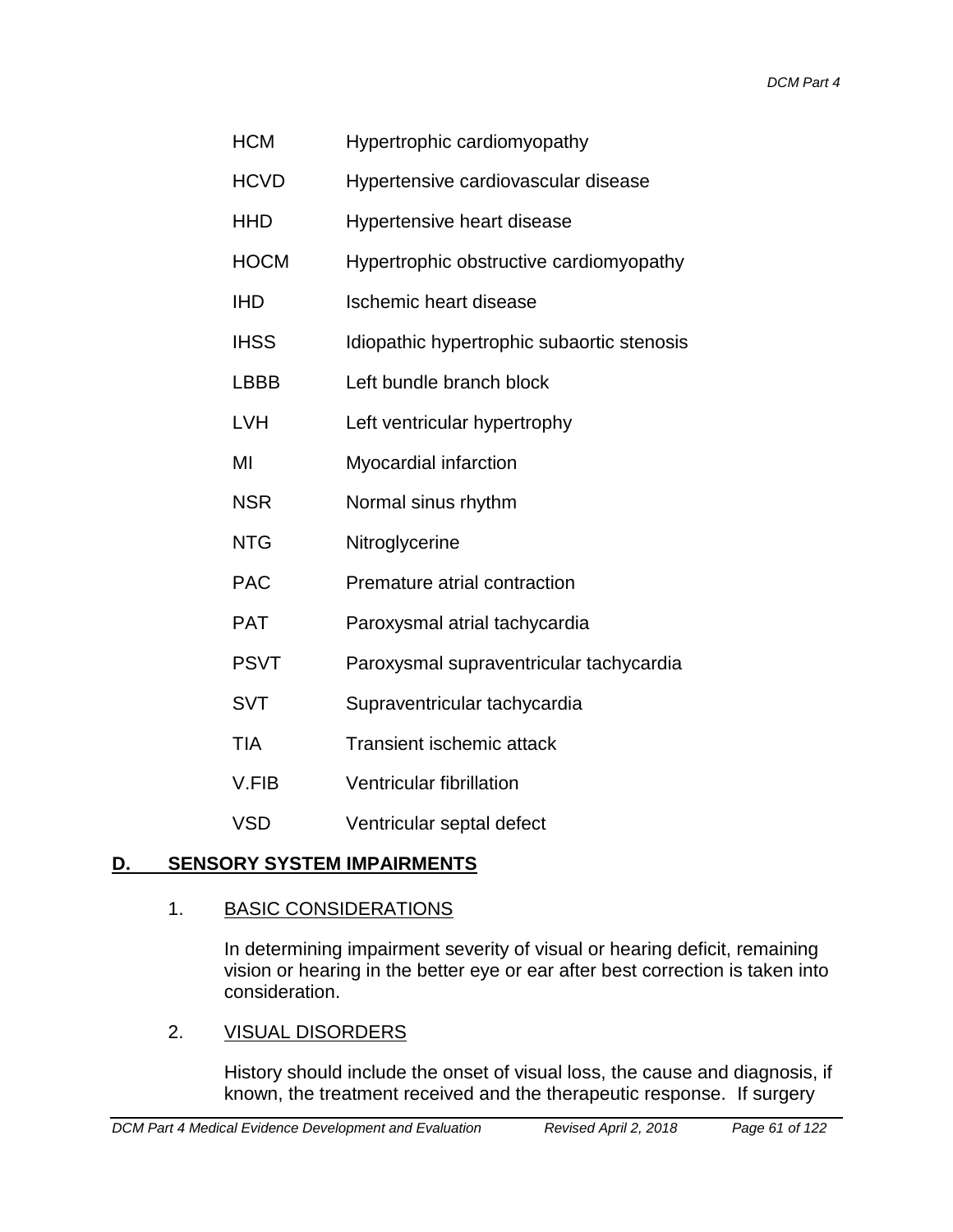has been done, date of surgery and therapeutic results are all parts of adequate documentation.

Physical examination should describe the eye findings in detail, including funduscopic examination.

Central visual acuity is measured by a Snellen's test for far vision and by a Jaeger's test for near vision. In assessing impairment severity, one should always utilize the best corrected vision (with eye glasses or contact lenses) in the better eye.

Visual field examinations should be carried out via a parametric device utilizing a 3 millimeter white objective disc target at a distance of 330 millimeter. The illumination during the examinations should not be less than 7 foot candles. The hand held arc perimeter and the Goldmann perimeter are also acceptable as an alternative to the preferred arc perimeter.

Tangent screen perimeters and various automated perimeters while helpful in clinical practice are not desirable instruments for disability determination purposes. This is mainly due to the fact that many of these devices record an erroneously more constricted visual field than the arc perimeter or the Goldmann perimeter.

In cases where visual field loss is a component of the impairment severity assessment, a copy of the appropriately labeled visual field chart must be included in file.

#### 3. HEARING DISORDERS

Generally, in clinical practices, a distinction is made between conductive and sensori-neural hearing loss.

When the hearing loss is due to external canal or middle ear abnormalities, it is conductive. Hearings loss due to the inner ear and/or the eighth cranial nerve is classified as sensori-neural.

Conductive hearing loss in the majority of cases is not expected to last for 12 months, as opposed to sensori-neural losses which, as a rule, fulfill durational criteria.

A special condition relative to hearing impairments is Meniere's disease. It is characterized by recurrent, severe vertigo, sensori-neural hearing loss and tinnitus. These attacks are associated with nausea and vomiting. Occasionally, recurrent feelings of fullness or pressure in the affected ear is part of the clinical picture. The hearing loss is usually progressive although in the initial stages it is often fluctuating.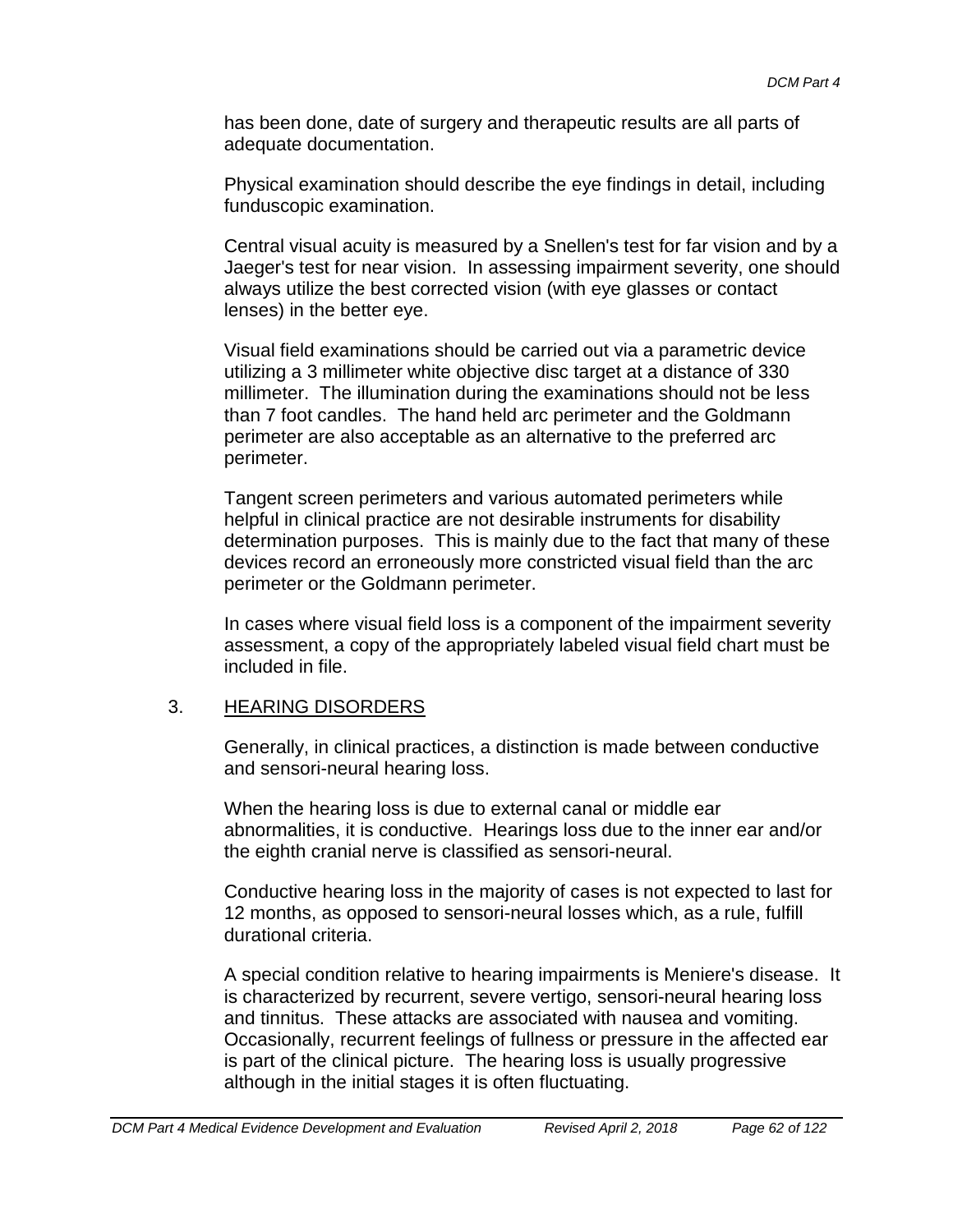History should include the cause of the hearing loss if it is known, along with the diagnosis and the development of symptoms. If Meniere's disease is the working diagnosis, detailed history as to vertigo, tinnitus and fluctuating hearing loss should be elicited.

Physical examination of the ear should be done and results recorded in file. The standard tuning fork tests (Rinne and Weber's) are often helpful in documentation of a hearing impairment. The presence of an audiometric examination by an audiologist does not eliminate the need for a physical examination, as the audiometry concerns itself with measurements of hearing but not with etiological abnormalities which are necessary to document in order to establish a medically determinable impairment along with data relative to durational requirements. In sensorineural hearing loss, often a detailed neurological examination is necessary.

Audiometry is the standard measurement used to document the degree of hearing loss. As it is primarily a measurement, the audiometer used must meet the standards of the American National Standards Institute.

The hearing in the better ear is the value used for proper determination of impairment severity.

If medical evidence suggests hearing is restorable by hearing aid, the pure tone testing and speech discrimination testing are to be done with simultaneous use of a hearing aid.

Results of the audiometric examination along with a copy of the actual chart should be included in the file for adequate documentation. A complete audiometric exam should include the results of:

- a. Air conduction test,
- b. Bone conduction test,
- c. Speech discrimination test.

In vestibular-labyrinthine disorders (i.e. Meniere's disease), additional special studies (such as caloric test, electronystagmography, polytomograms and x-rays of the skull and temporal bone) are needed for proper documentation.

#### 4. GLOSSARY OF SENSORY TERMS, SYNONYMS, ABBREVIATIONS

AD Right ear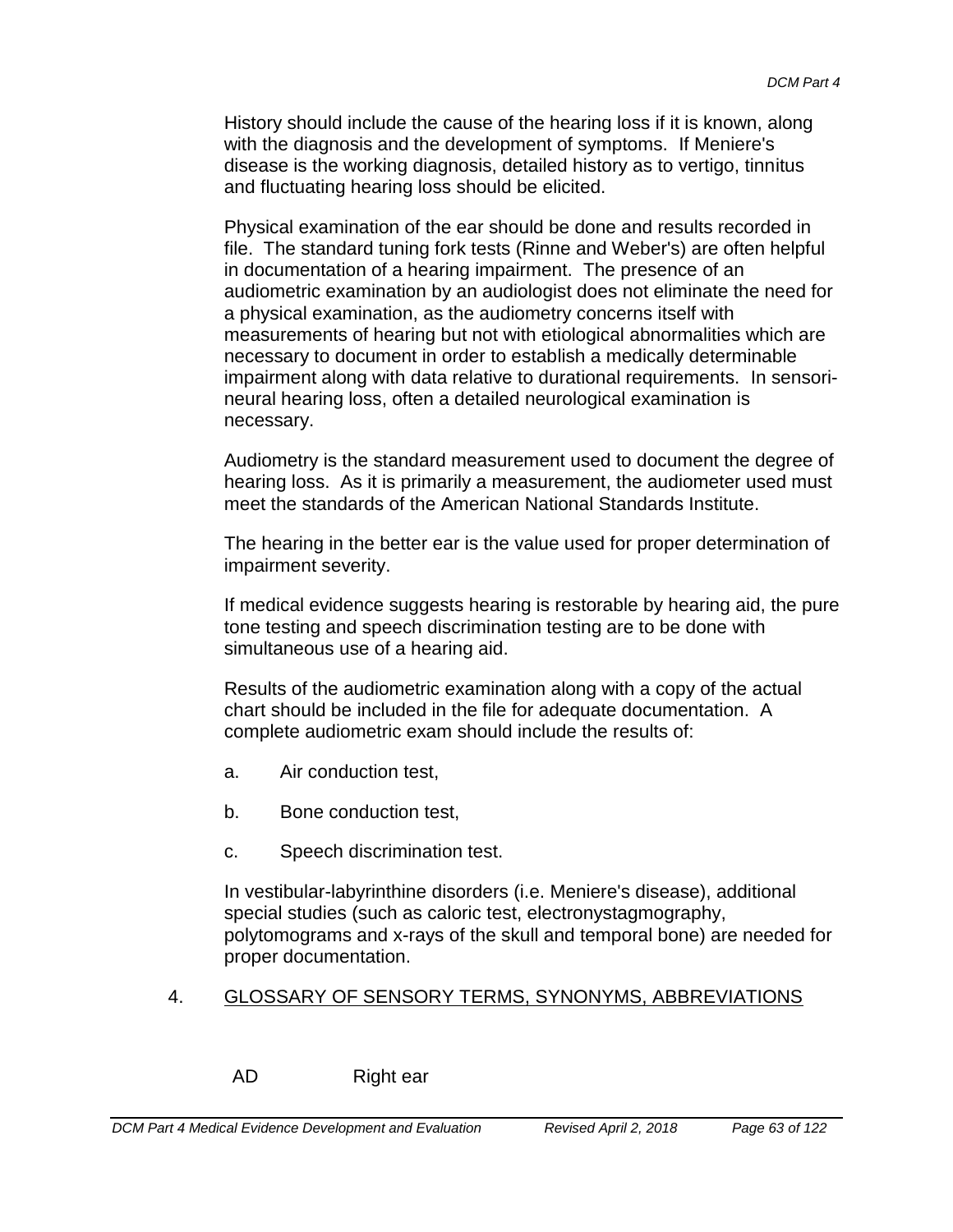AU Both ears

Aur Ear auricle

bilat. Bilateral

DB Decibels

EENT Eye, ear, nose and throat

OD Right eye

OPH Ophthalmology

OS Left eye

OU Both eyes

PERLA Pupils equally reactive to light and accommodation

SRT Speech reception threshold

VA Visual acuity

## **E. RESPIRATORY IMPAIRMENTS**

#### 1. BASIC CONSIDERATIONS

Generally, documentation of respiratory impairments of any kind consists of medical evidence relative to:

- a. Adequate history,
- b. Physical examination,
- c. X-ray findings,
- d. Other special studies of the respiratory system.

In the presence of chronic respiratory failure, claimants invariably complain of shortness of breath. This allegation alone is not sufficient for documenting a respiratory impairment, but it is essential as the initial step toward establishing the diagnosis of chronic pulmonary disease. In evaluating respiratory impairments, a distinction generally is made between obstructive and restrictive pulmonary conditions.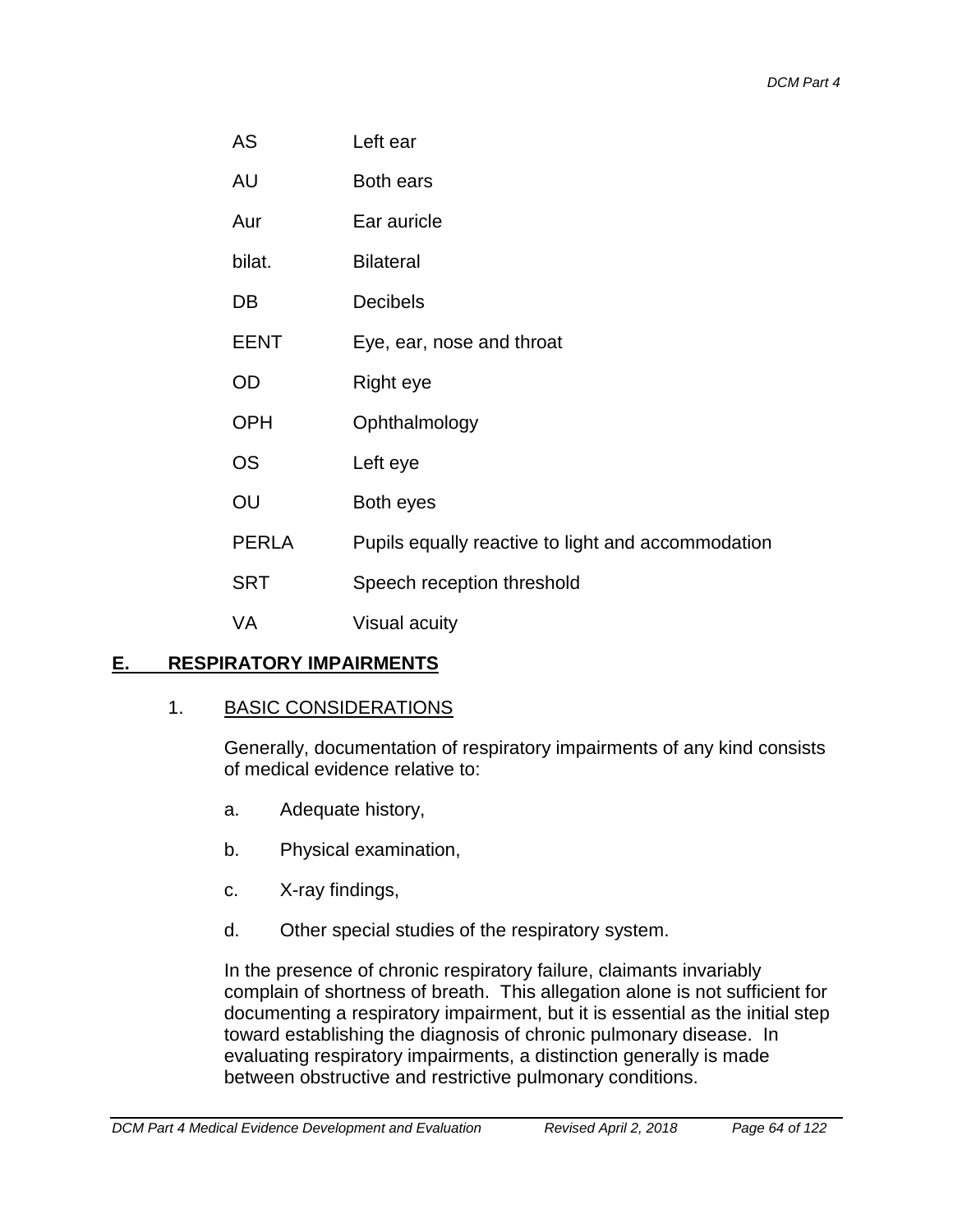## 2. OBSTRUCTIVE DISORDERS

Obstructive disorders are characterized by an increased resistance in the airways (blockage) which results in a prolongation of air passage during expiration (exhaling). This condition often includes the loss of lung elasticity, bronchospasm, edema of the bronchial mucosa and thick bronchial secretion.

A mechanical example illustrating the condition is a balloon pump with the function of pumping air in and out a tube system. Bronchospasm would be corresponding with sudden narrowing of the tubing system permitting less room for air to pass through. Edema and bronchial secretion further aggravates the same problem. The loss of lung elasticity would be analogous with the pump's inability to pump out all the air it sucked in with a resultant residual of air. The end result is that the absolute efficiency of the pump decreased while resistance of the tubing increased. These two factors in combination result in a grossly deficient air exchange.

Accordingly, the major symptom of all obstructive disorders is dyspnea (shortness of breath), even at rest. The term obstructive lung disease is often combined with the term "chronic" denoting long term disorder, largely involving irreversible changes in the respiratory system's structure and function, ultimately producing a clinical picture called chronic respiratory failure.

The most frequently occurring chronic obstructive pulmonary diseases are:

- a. Emphysema,
- b. Bronchial asthma.

Since many asthmatics at a later stage of their condition develop emphysema as well, the distinction between the two conditions is not always easy or clear. Both conditions have the common characteristic of episodic nature and, in the end stage, they both can lead to chronic respiratory failure.

Claimants with these conditions usually present a history of dyspnea (shortness of breath), which is the number one item in the required documentation. In addition, a common complaint is chronic coughing with or without expectoration (sputum).

Upon physical examination, the physician is likely to find an increased AP (anteroposterior) diameter of the chest wall, often referred to as "barrel chest" in case of emphysema. The same finding is somewhat unreliable and it is not present at the early stages of bronchial asthma, only at the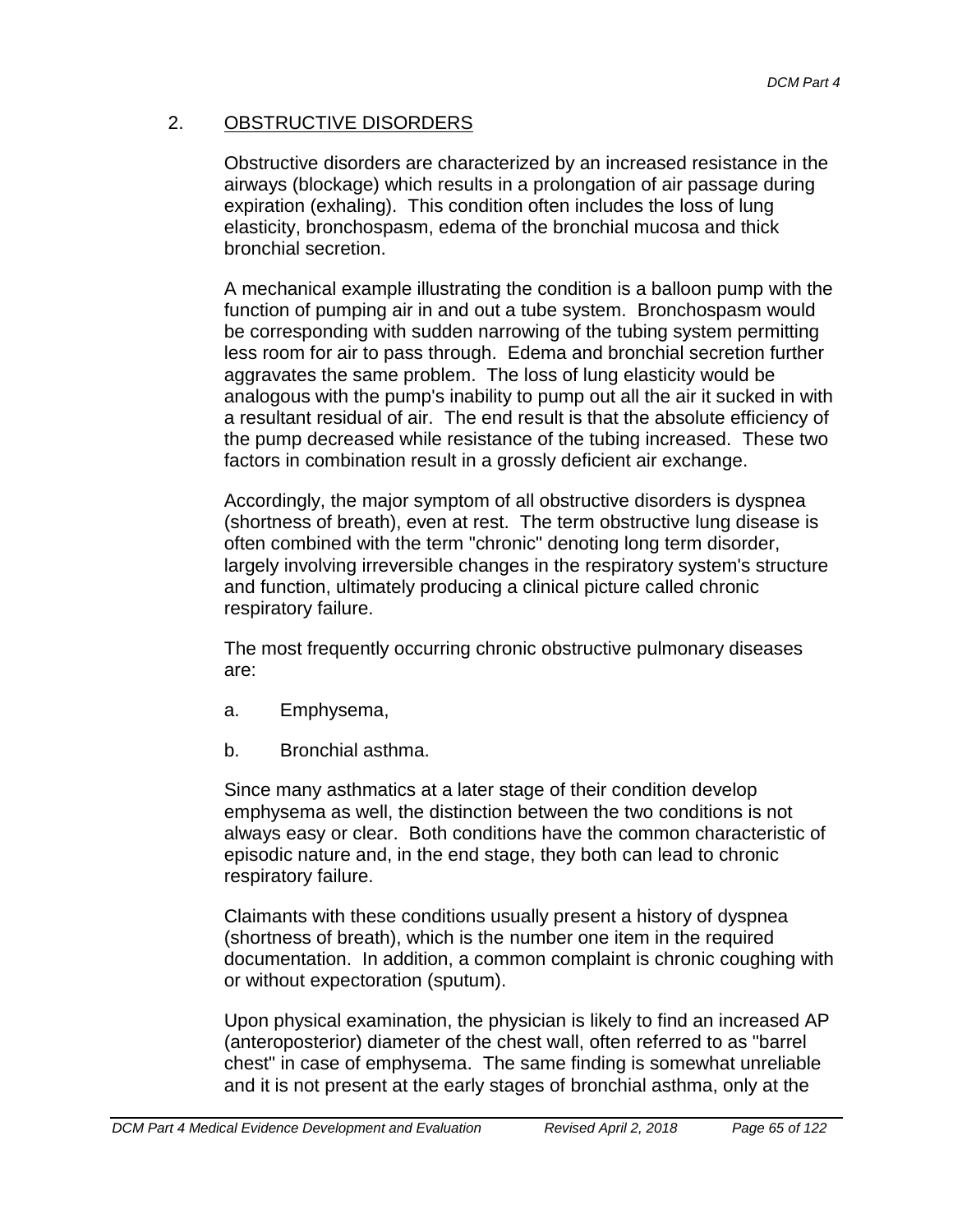stage where chronic respiratory failure and sequential emphysema complicates the clinical picture. Use of the accessory muscles of respiration with ordinary breathing might be noted as well as flaring of the nostrils. When the patient is in chronic respiratory failure, signs of cyanosis may be observed.

On percussion, the examining physician may find increased resonance or tympanitic chest. Again, these findings are present in emphysema only and early stages of asthma may present with a completely normal physical examinations with the exception of an examination performed during an acute asthmatic attack when the findings are primarily present on auscultation.

During an acute asthmatic attack, prolonged expiration (exhaling), coarse rhonchi, rales and expiratory wheezing can be present.

In emphysema, the auscultation is of limited value. If any findings are mentioned, they are likely to be decreased breath sounds.

These are some general system findings relative to chronic obstructive pulmonary disease such as clubbing of the fingernails, cyanosis and dyspnea.

It is to be emphasized that not all these findings are present at the same time in all patients. Individual judgment is to be used, but the preponderance of these findings should be present in order to establish the presence of a chronic obstructive pulmonary disease.

On chest x-ray the most common findings are:

- a. Hyperaeration of the lungs (increased transparency of the lung tissue to x-ray),
- b. Flattening of the diaphragm or tenting of the diaphragm at it's rib insertion,
- c. Occasionally, large bullae may be seen.

Pulmonary function studies measure the lung's capacity for moving and containing air, that is, ventilation. With some exceptions, generally, pulmonary function studies are used in the evaluation of obstructive disorders whereas in the evaluation of restrictive disorders, arterial blood gas studies are of greater value.

Pulmonary function studies are to be obtained only when clinically a pulmonary impairment is clearly established based upon history, physical examination and chest x-ray findings. A mere complaint of dyspnea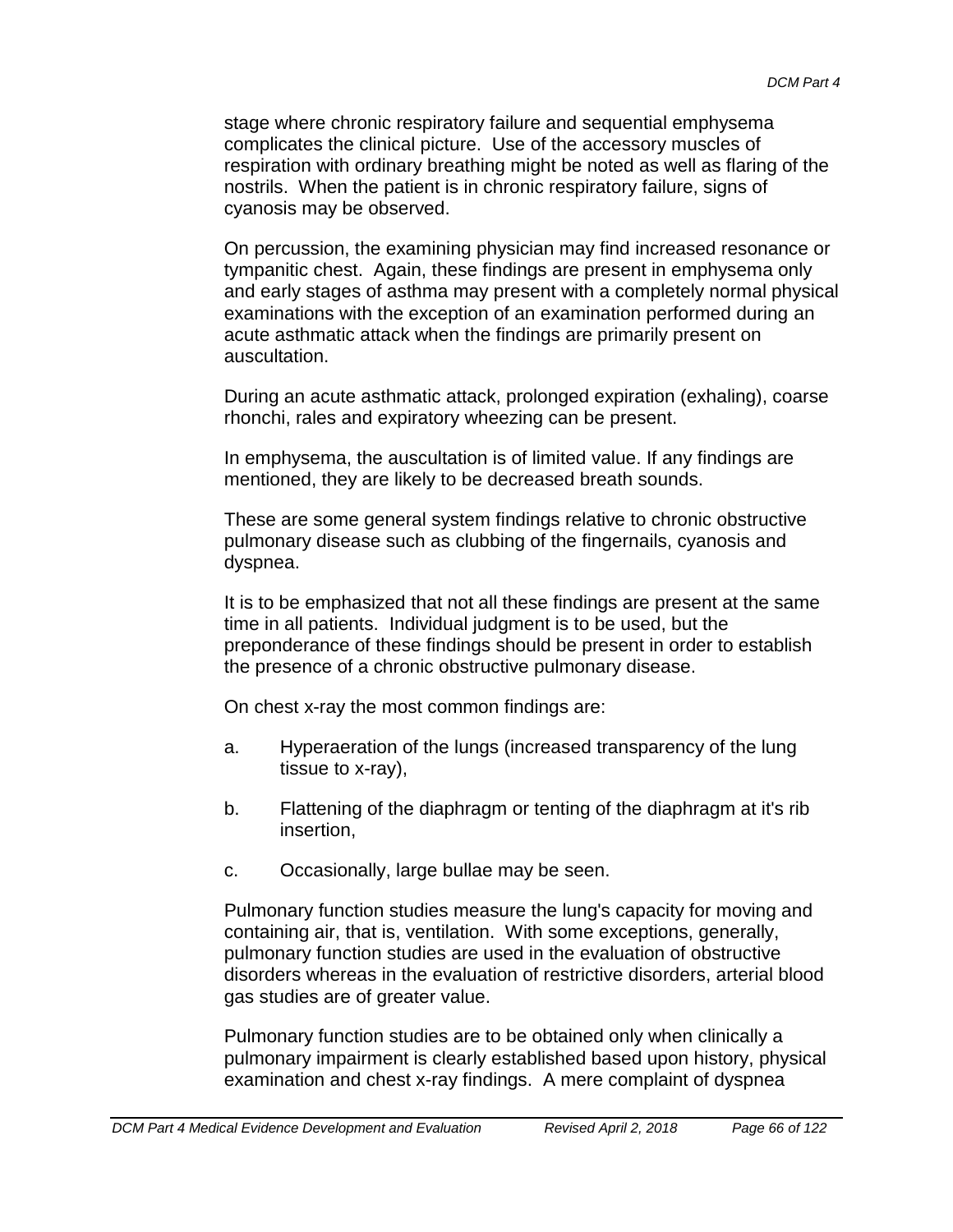without corroborating objective evidence is not sufficient indication to purchase a pulmonary function study.

The documentation requirements for pulmonary function studies are as follows:

- a. Identification of the spirometer by manufacturer and model number,
- b. Properly labeled spirogram showing distance per second on the abscissa and distance per liter on the ordinate,
- c. Calibration of volume units through mechanical means if the spirogram is generated by means other than direct pen linkage to a mechanical displacement type spirometer (giant syringe),
- d. FVC (FEV-1) recorded at a paper speed of at least 20 mm. per second.

## 3. RESTRICTIVE DISORDERS

Restrictive disorders are another group of respiratory tract diseases which are also characterized by limitation or reduction of the volume of air which can be moved in and out of the lungs. As opposed to obstructive disorders, the problem here appears to be that our example pump is quasi-encapsulated in a hard shell, not permitting the pump to expand adequately, that is, the lung's capacity to expand and to contact is reduced. The result is again inadequate air exchange. The shortness of breath is more prominent on exertion.

Two conditions are particularly known to produce such a restrictive disorder:

- a. Mechanical restrictions This involves the loss of ventilatory volume due rib cage, thoracic skeletal abnormalities such as kyphosis and scoliosis as well as paralysis of the diaphragm.
- b. Fibrotic degeneration of the lungs (pulmonary fibrosis) This involves decreasing lung tissue elasticity.

Frequently, both obstructive and restrictive pulmonary diseases are present in the same individual.

History should establish the complaint of dyspnea, (that is, shortness of breath) particularly on exertion.

On physical examination, various findings might be present. If the restrictive condition is a result of mechanical restrictions, physical examination should reveal the reason for the disruption of the anatomical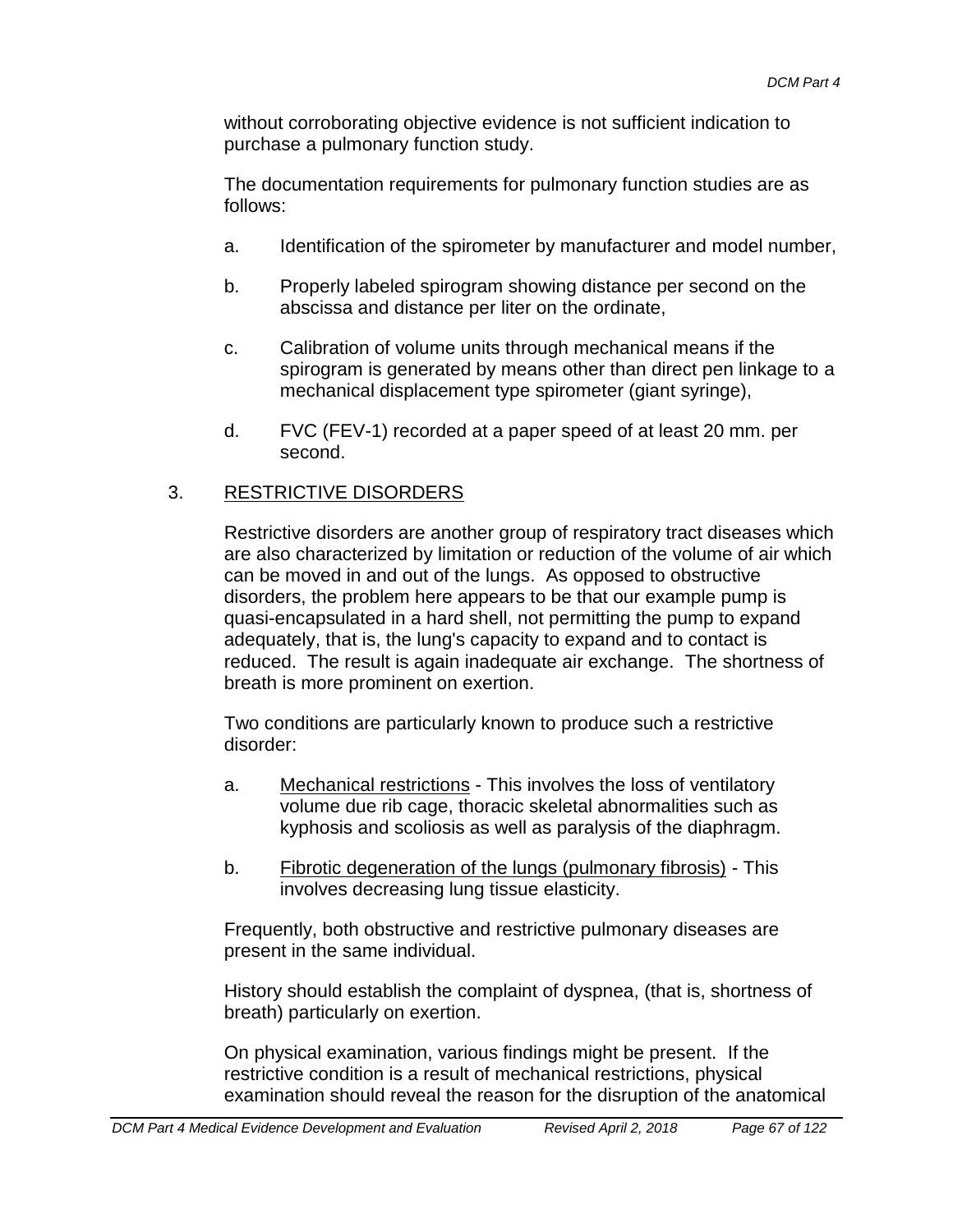mechanisms of ventilation (such as the fixation of the rib cage, paralysis of the diaphragm, thoracic or other skeletal abnormalities such as kyphosis or scoliosis.)

If the restrictive condition is a result of fibrotic lung conditions, the only physical finding might be markedly diminished breath sounds or some dullness on percussion.

The chest x-ray in fibrotic conditions may be normal, or might e characteristic of conditions known to cause fibrotic restriction (such as, sarcoidosis, diffuse pulmonary fibrosis, etc.)

Arterial blood gas studies are used to analyze the concentration and percentage of oxygen and carbon dioxide in the arterial blood coming from the lungs (that is, to measure respiration.)

The testing procedure is somewhat invasive and painful. It involves an arterial puncture, often times combined with exercise testing of the claimant. The technique is to determine the acid base balance in the blood, the arterial carbon dioxide and the oxygen partial pressure in the blood, drawn from arteries leaving the lungs.

These test are reflective of the efficiency of oxygen/carbon dioxide transfer in the lungs and are most useful in the evaluation of pulmonary disorders in which there is lung tissue damage, scarring or fibrosis.

The diagnosis of fibrotic pulmonary condition may be established by biopsy. A biopsy should never be purchased as a consultative examination. If it is available as evidence of record it establishes the diagnosis but does not establish the degree of impairment severity.

s evidence of record, carbon dioxide diffusion capacity may be available. This test is subject to a high degree of technical error and should not be purchased as a consultative examination but if available it should be considered as any other medical evidence.

In the usual case, arterial blood gas studies would not be substituted for pulmonary function studies in chronic obstructive pulmonary diseases. The ideal documentation of the severity of chronic obstructive lung disease is, as discussed previously, the pulmonary function study.

However, there are some chronic obstructive pulmonary conditions in which the main process involved is shunting. Such impairment could be reflected by blood gas studies establish a disabling pulmonary condition in the wake of a chronic primarily obstructive pulmonary disease, the blood gas values are acceptable in lieu of pulmonary function studies only if the claimant is clinically clearly in chronic respiratory failure.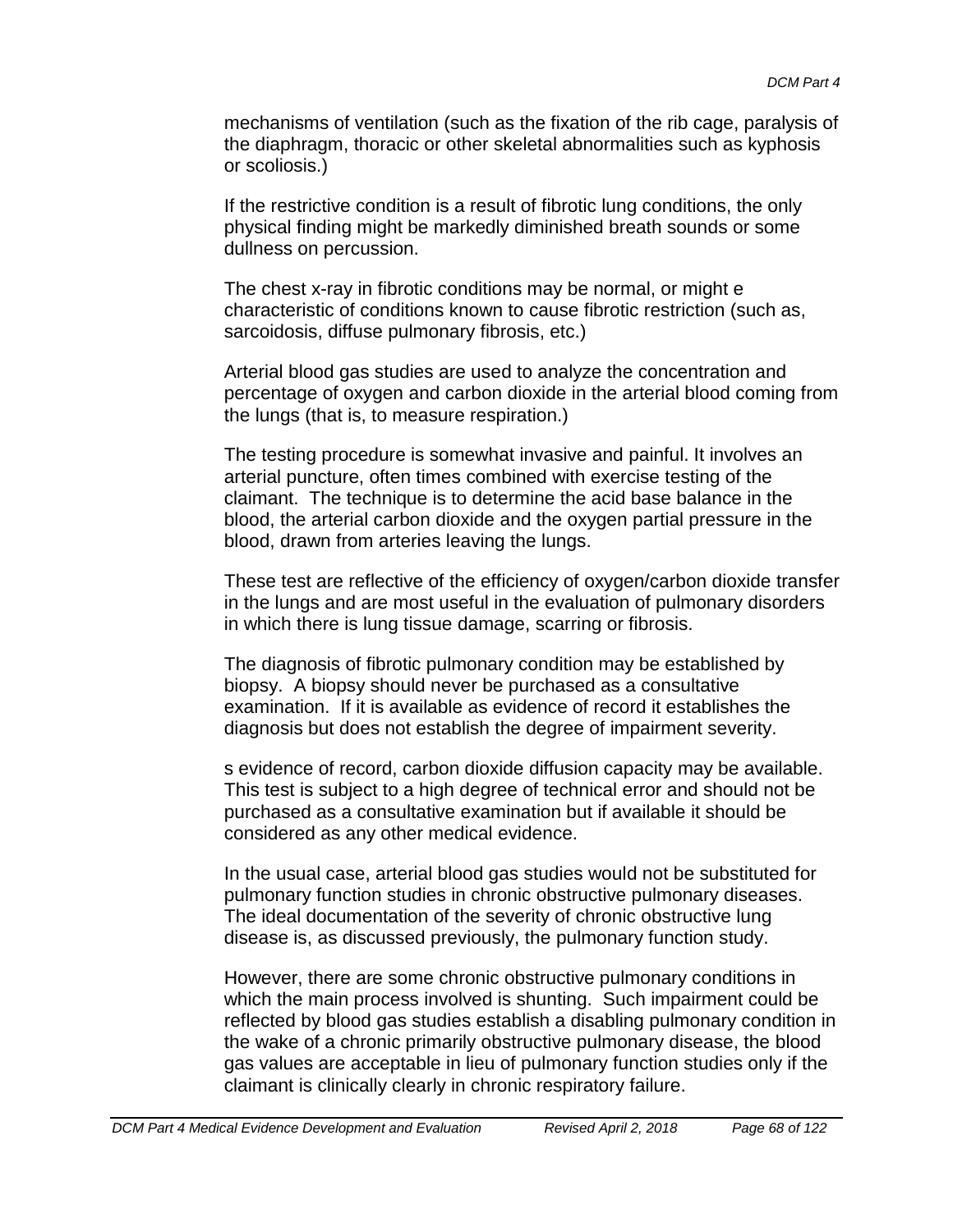For instance, an individual who has chronic obstructive pulmonary disease which is now acutely superimposed by bronchitis or pneumonia, may be producing blood gas values of disabling severity. This is due to the fact that his or her ability to compensate for the obstruction is temporarily compromised. However, after resolution of the acute superimposition, (recovery from bronchitis or pneumonia) the ventilatory function may significantly improve. Accordingly, when the pulmonary disease is primarily obstructive in nature and evidence of record blood gas studies are available indicating a disabling pulmonary condition, particular attention is to be paid to determine that the claimant is indeed in chronic and not acute (temporary) respiratory failure.

Less often the converse might occur when a claimant has a condition which is primarily restrictive in nature and pulmonary function studies are indicating a disabling degree of restrictive pulmonary condition. If chronic respiratory failure is clinically established, the pulmonary function study results could suffice in documenting primarily restrictive pulmonary disorder.

If pulmonary function studies are used in evaluating restrictive pulmonary diseases, the value to be considered is the vital capacity.

Lung scan results may be available in file. As with lung biopsy it should not be purchased as a consultative examination. If it is available, it should be used in the establishment of diagnosis and overall assessment.

## 4. PULMONARY TUBERCULOSIS

The reason for pulmonary tuberculosis not having been given as an example or categorized under obstructive or restrictive conditions, is that it may produce various clinical pictures depending on the stage of the disease and the extent of the lung involvement. It is very rare, in this day and age, that treated tuberculosis per se would reach disabling severity. However, in certain cases when the disease involves an extensive area of lung parenchyma, significant loss of respiratory function may result. In such case, documentation with either a pulmonary function study and/or arterial blood gas studies could be used for determining severity. In the usual case, the presence of an active lesion as documented by a positive sputum test would not be a determinant of severity.

## 5. PULMONARY MALIGNANCY

This condition will be discussed under MALIGNANCIES.

## 6. AUTOIMMUNE DISEASES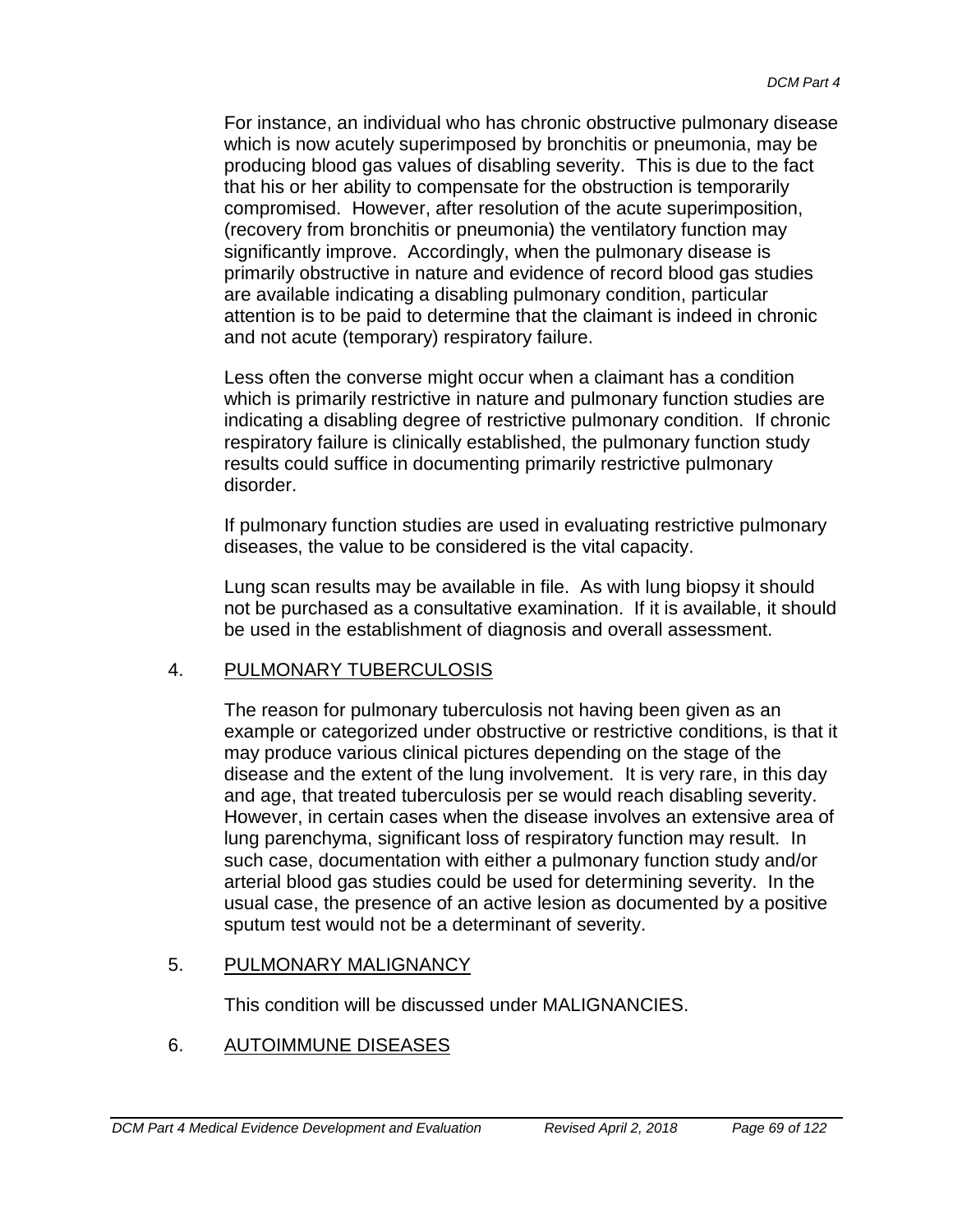These diseases involving the lungs will be discussed under MULTIPLE BODY SYSTEMS.

#### 7. COR PULMONALE

This condition involves both the lungs and the heart. The causative factor is the heart condition. It will be discussed under CARDIOVASCULAR IMPAIRMENTS.

#### 8. DISEASES OF THE LARYNX

Since the larynx is part of the respiratory system it will be discussed here.

The most common potentially disabling condition affecting the larynx is cancer. In most cases, a laryngectomy is performed resulting in partial or total loss of ability to speak. The degree of speech loss would determine the claimant's ability to perform work related activities. Impairment severity would be determined by two factors:

- a. The degree to which the claimant's natural ability to speak is compromised, and
- b. The degree to which the patient's speech is restored by using various electronic assisting devices.

In evaluating speech one should consider it's:

- a. Intelligibility,
- b. Volume
- c. Sustainability,
- d. Speech structure.

#### 9. OTHER INFECTIOUS DISEASES OF THE LUNGS (MYCOTIC INFECTION, ETC.)

These types of lung disorders are usually both obstructive and restrictive. They can be evaluated either on the basis of the impairing impact on the claimant's pulmonary function or in some cases, on the basis of other systemic involvements (brain, heart, etc.).

When pulmonary function is the determinant of severity, pulmonary function studies or arterial blood gas studies may be used for evaluation.

10. OCCUPATIONAL LUNG DISEASES (SILICOSIS, ASBESTOSIS, PNEUMOCONIOSIS, BERYLLOSIS, ETC.)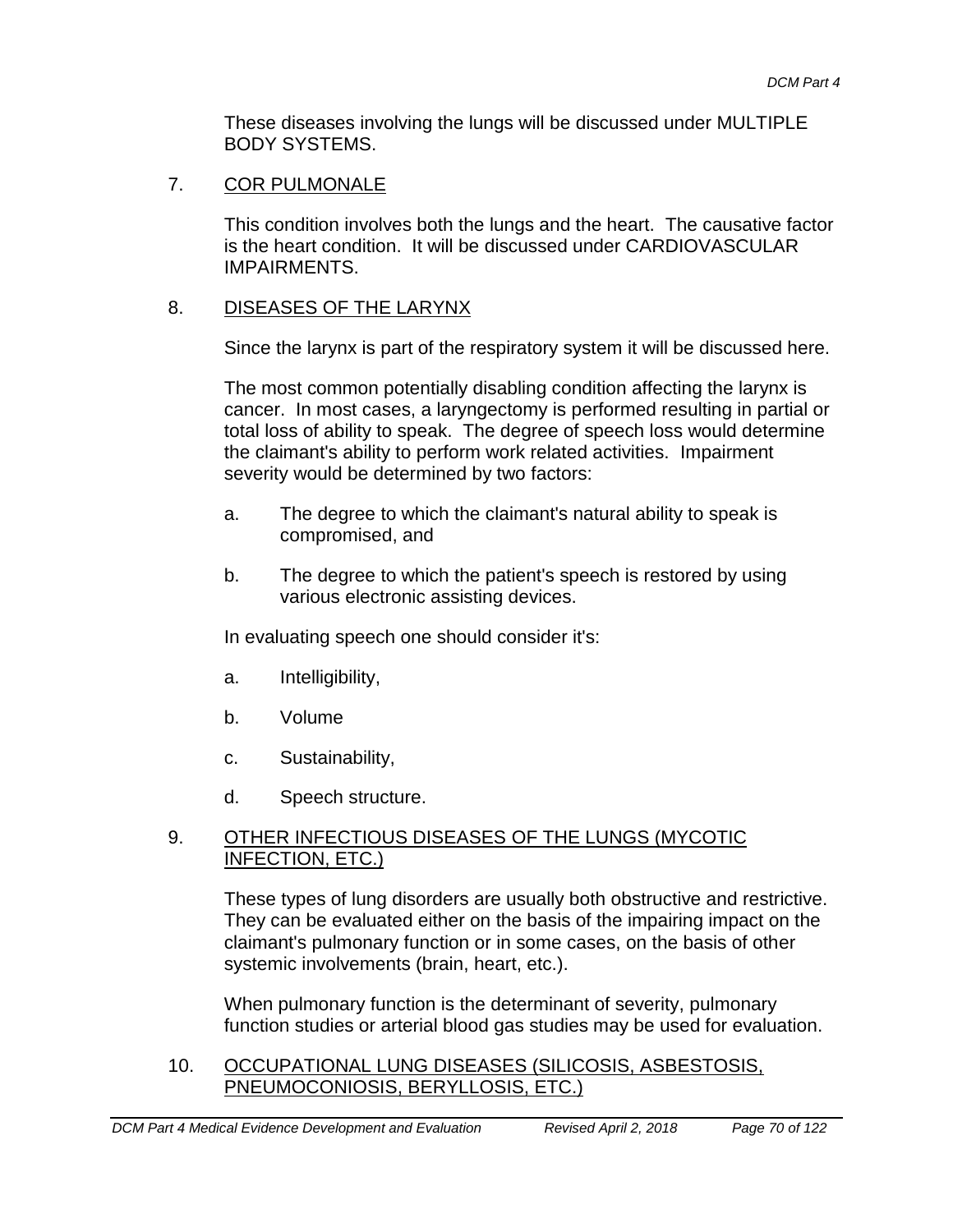These diseases can cause nodular or diffuse fibrous degeneration, as well as generalized granulomatous disease with resultant impairment of pulmonary function. For determination of the impairment's severity, both pulmonary function studies (vital capacity) and/or arterial blood gas studies can be useful.

### 11. GLOSSARY OF RESPIRATORY TERMS, SYNONYMS, ABBREVIATIONS

- COPD Chronic obstructive pulmonary disease
- COLD Chronic obstructive lung disease emphysema
- CDAL Workers pneumoconiosis
- CWP Black lung disease
- FEV-1 Forced expiratory volume in one second
- FVC Force vital capacity
- MVV Maximal voluntary ventilation
- PA Co<sub>2</sub> Arterial partial pressure of Co<sub>2</sub> (mm Hg.)
- PAL, Chest x-ray (Postero-anterior and Lateral)
- PA 02 Arterial partial pressure of 02 (mm Hg.)

Pulmonary In- sufficiency Respiratory failure

- SOB Shortness of breath, dyspnea
- TB Tuberculosis
- WNL Within normal limits

## **F. GASTROINTESTINAL IMPAIRMENTS**

## 1. BASIC CONSIDERATIONS

Disorders of the gastrointestinal system that are found to be disabling, are disabling either because of resultant malnutrition or due to complications of the impairment. Since therapeutic response is considered in the overall severity assessment, documentation of therapy and response is often essential for adequate documentation of the claim.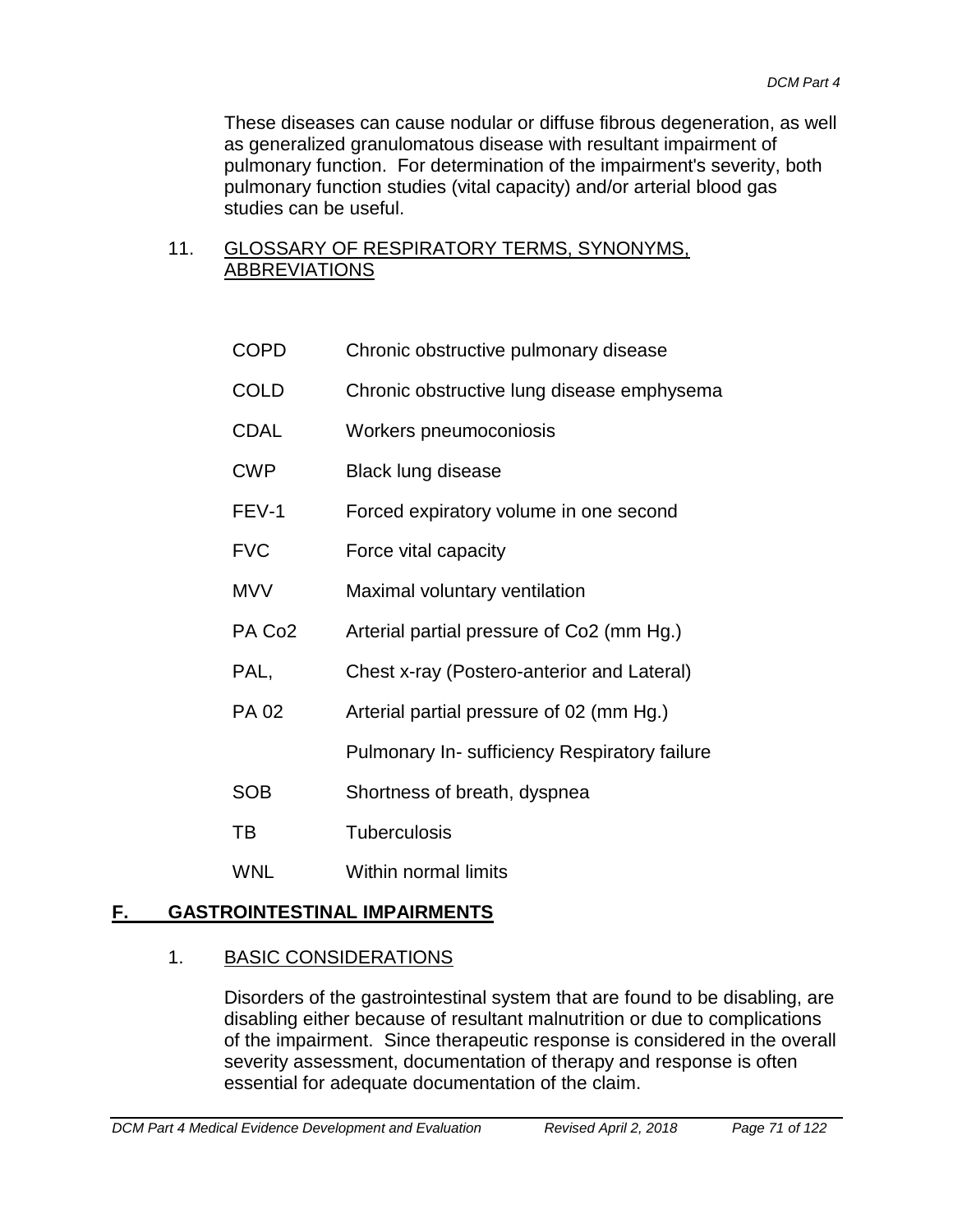The more common gastrointestinal problems include recurrent upper gastrointestinal hemorrhage, stricture, stenosis or obstruction of the esophagus, peptic ulcer disease, chronic liver disease, chronic ulcerative or granulomatous colitis and regional enteritis. Significant weight loss due to miscellaneous gastrointestinal disorders also often occurs.

Most of these, as well as other less common gastrointestinal disorders, require documentation in terms of the claimant's past medical history, physical examination findings, as well as findings by means of special studies (e.g. x-ray examination, endoscopic examination, biochemistry findings, etc.)

## 2. RECURRENT UPPER GASTROINTESTINAL HEMORRHAGE

Documentation of this condition requires that the claimant's past history evidence hematemesis, preferably confirmed by medical personnel. The latter is desirable because lay observers tend to mistake any bleeding through the mouth for hematemesis. Bona fide hematemesis involves a large amount of bright or dark red material proven to be blood on chemical testing.

Generally massive hematemesis results in immediate hospitalization, thus on physical examination aided by special studies it is easily confirmed. By use of nasogastric tube placed in claimant's stomach and suctioning, generally a large amount of blood is obtained.

An alternative means of documentation consists of use of esophagigastroscopy through which the hemorrhage can be directly observed. In order to consider upper gastrointestinal bleeding as "recurrent", by definition, it has to occur at least twice sufficiently far apart to assure the reviewer that indeed the bleeding is recurrent and not one occurrence being interrupted by temporary remission. Exact time frame cannot be given but it is desirable that at least several weeks elapse between the episodes to qualify for the term "recurrent."

"Hemorrhage" refers to brisk bleeding, not simply oozing. Accordingly systemic symptoms are expected to accompany through hemorrhage. These systemic findings include decreased hemoglobin level, faintness, dizziness, tachycardia, in more severe cases loss of consciousness. Documentation should be secured whenever possible relative to the source of bleeding since many of the causative conditions are correctable by surgery.

Optimal documentation also includes evidence to the fact that claimant's coagulation system is intact.

## 3. STRICTURE, STENOSIS OR OBSTRUCTION OF THE ESOPHAGUS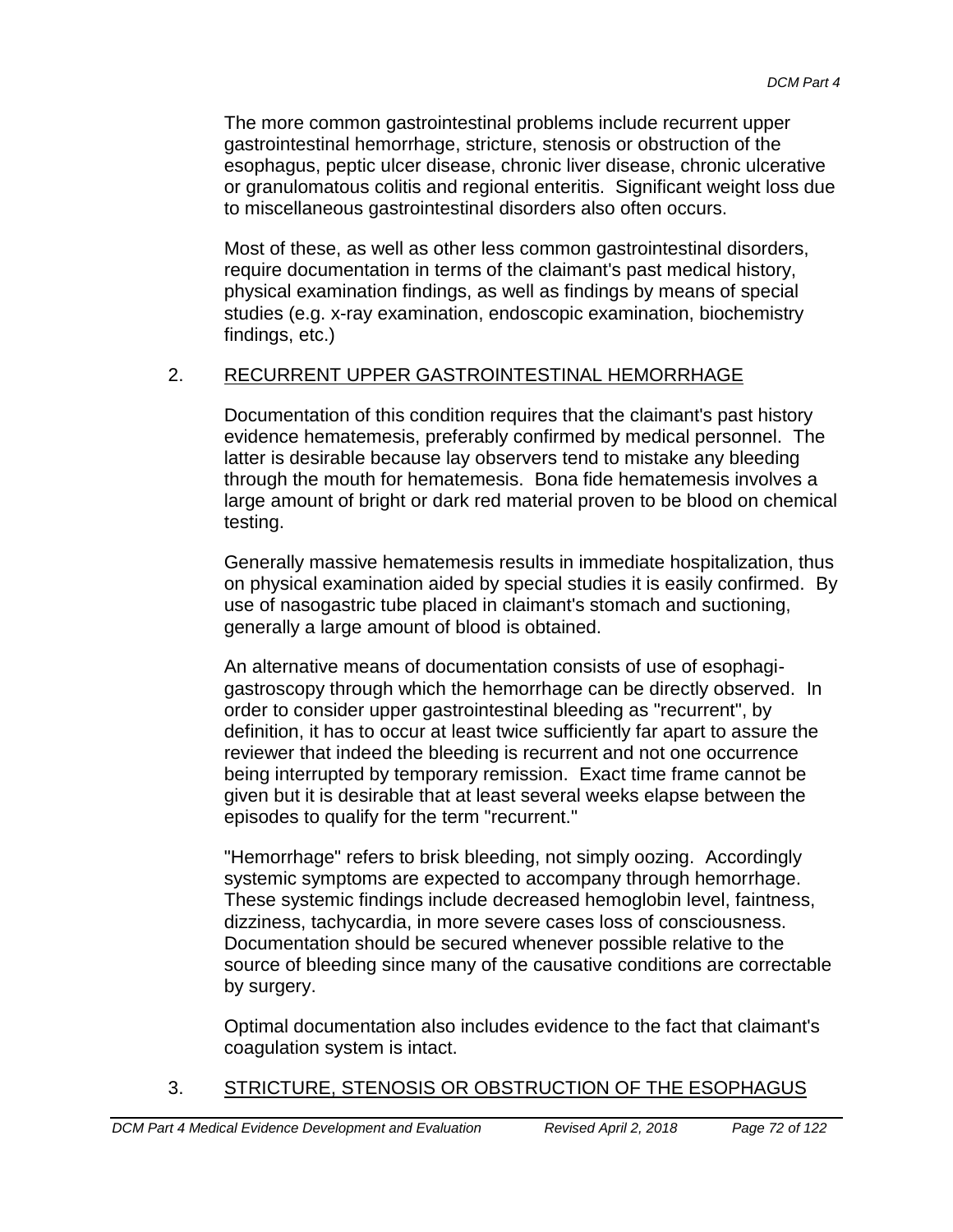Documentation of these disorders must evidence substantial weight loss caused by the disorder.

Documentation of the specific disorder requires demonstration of the condition by both esophagoscope and x-ray studies.

Biopsy and cytology studies of the strictured area are often valuable to determine the etiology and the stricture. The most frequent causative conditions are neoplasm and fungal diseases. While neoplastic diseases are rarely reversible, fungal diseases are often treatable and reversible. Accordingly, whenever these studies are available as evidence of record they should be secured.

NOTE: Cytology studies or biopsies should never be ordered as consultative examinations by the Railroad Retirement Board.

If stricture is not neoplastic in origin, it is desirable that documentation evidence that dilations of esophagus has been tried, since the majority of benign esophageal strictures are treatable enabling claimant to maintain adequate nutritional status.

### 4. PEPTIC ULCER DISEASE

Claimant's medical history includes epigastric pain, at times accompanied by vomiting.

In bleeding ulcers, history of hematemesis may be obtained.

If the claimant underwent surgery for the ulcer, recurrence of the disease is significant information. Documentation of recurrence goes beyond history; it is to be demonstrated by special studies.

X-ray evidence of recurrent ulcer is often difficult following definitive surgery, due to the fact that typically there is a great deal of distortion of the area of previous ulcer by the surgery. As a result, recurrence of ulcer is more often suspected than actually proven by x-ray. Consequently, unless the recurring ulcer is unusually large, proper documentation relies upon gastroscopic findings.

An infrequent but potentially disabling complication of peptic ulcer disease is fistula formation.

Inoperable fistulas are usually complications of ulcer surgery. As a result of the fistula, a large volume of fluid is being continuously lost. The claimant who is unable to compensate for the loss of a large amount of fluid gradually becomes malnourished.

Documentation of fistula formation should demonstrate accordingly: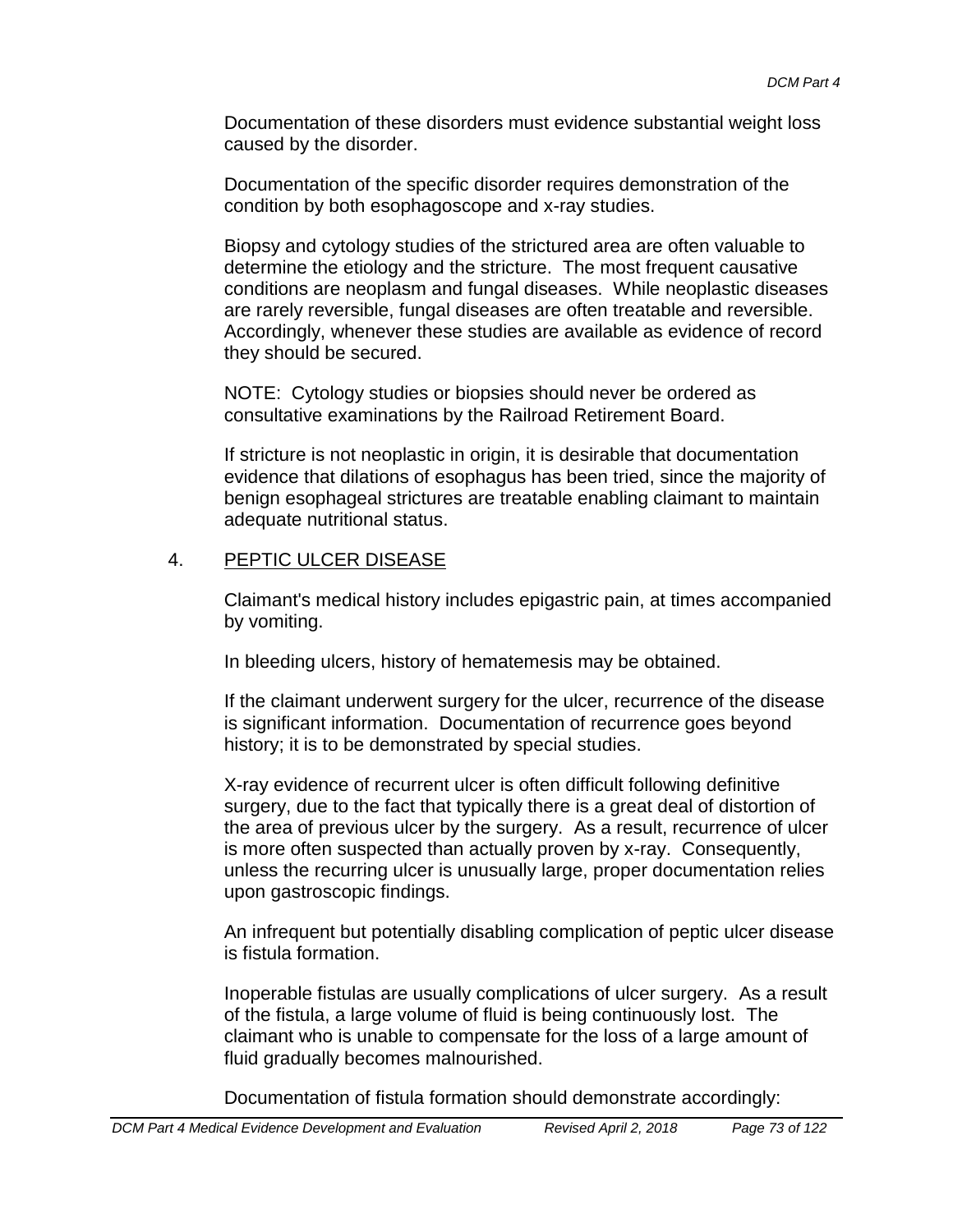- a. X-ray evidence of fistula,
- b. Measurement of daily fluid loss,
- c. Signs of malnutrition.

Physical examination findings are not characteristic in uncomplicated ulcer. There may be vague abdominal tenderness and/or distention. If obstruction occurred, severe abdominal distention is a common finding. Because of the impact peptic ulcer disease might have on the claimant's nutritional status, a report of the claimant's height and weight is always an inherent part of the physical examination report. Whenever the claimant's poor nutritional status is considered as a significant factor in finding of disability, documentation should be secured to evidence that the claimant has none of the remedial causes of peptic ulcer complications (such as obstruction.)

To satisfy this aspect of documentation repeat upper GI x-ray series are desirable along with statement from the treating physician regarding claimant's compliance in following diet and medication.

# 5. CHRONIC LIVER DISEASE

Symptoms vary depending on the stage of the disease. Anorexia, fatigue, nausea and weakness are common elements of history which also might be positive for habitual excessive drinking and/or hepatitis.

During history taking, special attention is being paid to previous episodes of hematemesis to elicit the possibility of esophageal varices. It is to be noted that past history of hematemesis is not tantamount to having esophageal varices, as a host of other conditions can cause hematemesis.

History of massive hematemesis, supported by direct endoscopic observation by a physician of bleeding varices, is considered sufficient documentation of the severity of chronic liver disease.

An alternative to this direct endoscopic observation is x-ray evidence of varices enabling the professional reviewer to attribute the hematemesis to the varices.

A palliative therapy performed to alleviate the problems caused by esophageal varices is shunt operation. Documentation of this operation requires the operative report describing the procedure. The term "shunt operation" refers to porto-caval shunting procedures. Shunt procedures performed to manage otherwise intractable ascites (Le Veen shunt) are not to be considered as a shunt operation for esophageal varices.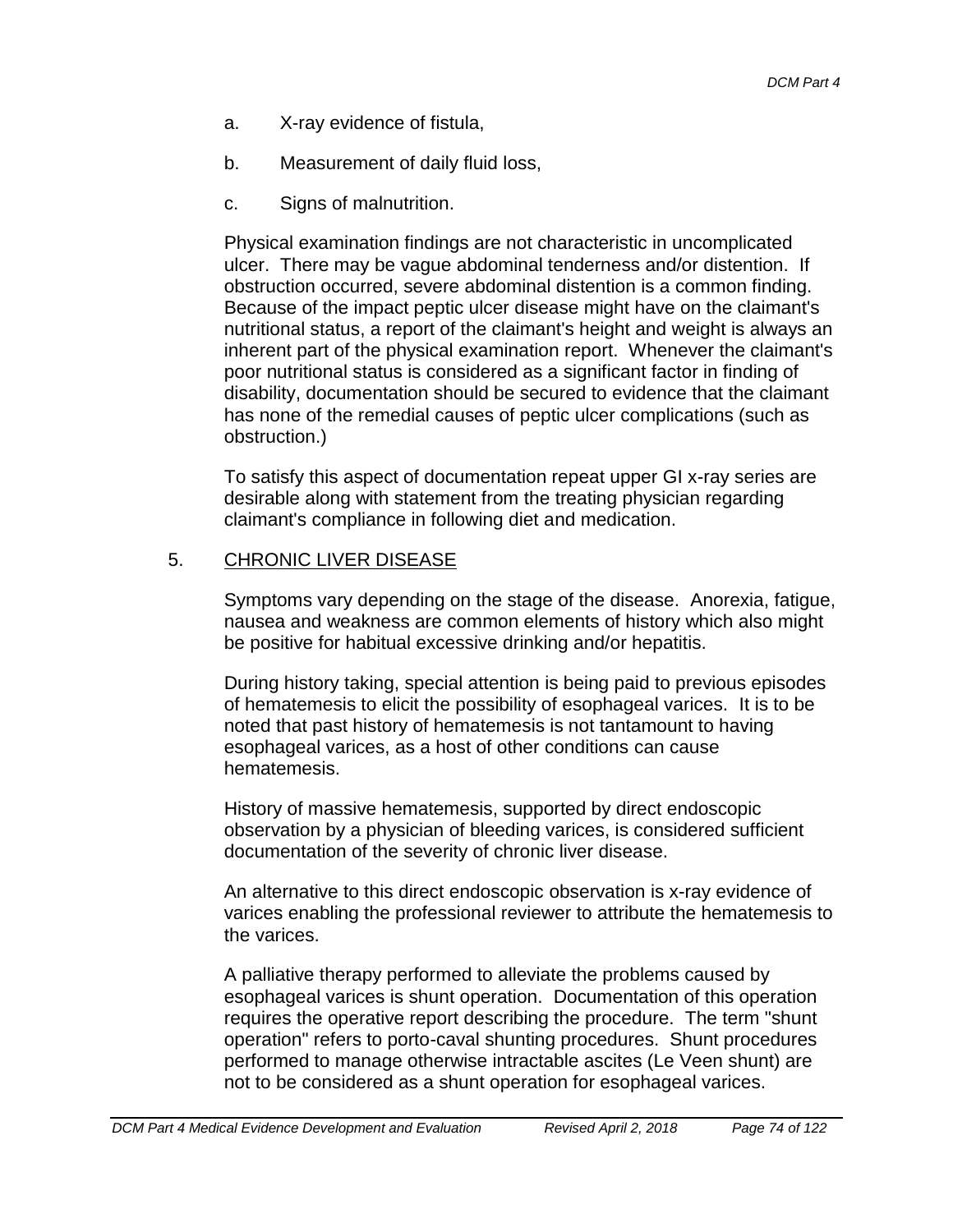Physical examinations findings in chronic liver insufficiency are varied and numerous. Jaundice, hepatomegaly, ascites are the most common findings. When the claimant's consciousness is impaired due to hepatic insufficiency in the wake of established chronic liver disease, the diagnosis of hepatic encephalopathy should be considered. The initial symptoms include drowsiness, sluggish movements and speech disturbances, which symptoms eventually progress to confusion, stupor and frank coma.

Some claimants with chronic liver disease develop skin and/or endocrine abnormalities. Spider nevi, palmar erythema and gynecomastia are some examples.

Routine laboratory evaluation of claimants with chronic liver disease shows several significant abnormalities.

Blood chemistry studies will demonstrate low serum albumin and elevated serum globulin values. One of the most widely used blood chemistry studies in documenting chronic liver disease is serum bilirubin. In order to utilize serum bilirubin values as evidence of chronic liver disease, they must be fractionated. Fractionated bilirubin studies divide the bilirubin by chemical means into total and direct bilirubin. Claimants with hemolytic jaundice will have constant elevated bilirubin without liver disease but the bilirubin is almost all total bilirubin. This is in contract with claimants with genuine liver disease whose bilirubin values are elevated in the total and the direct fraction.

Several serum enzyme values, if significantly elevated, are indicative of hepatic dysfunction. It is to be noted that the abnormal enzyme value must be at least three to four times greater than normal to document significant functional impairment. Enzymes most often elevated are SGOT, SGPT, LDH and alkaline phosphatase.

The most valuable special study in establishing the presence and severity of chronic liver disease is liver biopsy. Documentation requires a detailed pathological report of liver biopsy, for the term "cirrhosis" is used too liberally in clinical practice. Fibrosis and disorganization of the liver structure must be reported to substantiate the diagnosis of cirrhosis of the liver.

If ascites is present, it has to be documented not only as a physical finding but also needle aspiration of abnormal cavity should evidence the presence of fluid. Ultrasound examination of the abdominal cavity constitutes an acceptable alternative documentation to needle aspiration.

# 6. CHRONIC ULCERATIVE COLITIS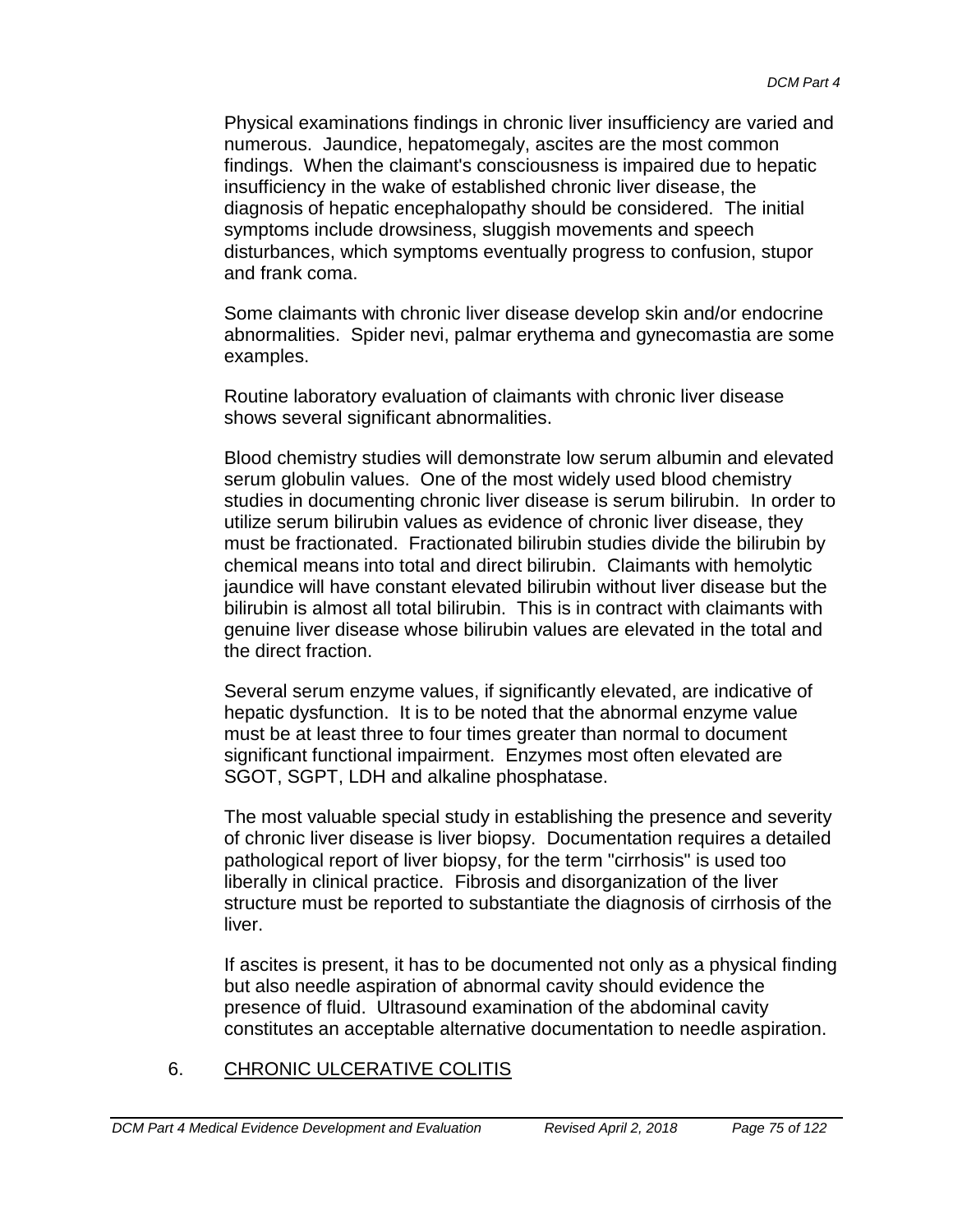Usual history of these claimants consists of a series of episodes of bloody diarrhea with minimal or no symptoms between attacks. Recurrent bloody stools should be demonstrated by proctoscopic or colonoscopic evidence of active colitis by direct visualization. X-ray evidence is not a requirement and it is frequently not done; however, if barium enema results are available as evidence of record substantiating the condition, they should be secured.

Occasional blood in passed stool is not evidence that colitis has recurred or that it is active.

One of the most significant complications of this condition is anemia due to blood loss as a result of recurrent bloody stools. Anemia, when present, should be documented by repeated hematocrit determinations.

Since another potential sequela of this disease is significant weight loss, height and weight values are an inherent part of the documentation of chronic ulcerative colitis.

In some cases, chronic ulcerative colitis is not limited to the gastrointestinal system, but it may involve other organs or body systems. The most often affected areas include the joints (arthritis), the eyes (iritis) and the liver. Proper documentation of systemic manifestations requires an accurate clinical description of the organ involved.

When the condition is complicated by fistula formation, intractable abscess or stenosis, intermittent obstruction might be the result. Proper documentation of intermittent obstruction requires not only an accurate description of clinical findings of obstruction, but also corroboration by abdominal x-rays.

# 7. REGIONAL ENTERITIS

Due to the vagueness of symptoms, this condition is not only difficult to diagnose but it is equally difficult to identify past history and/or chief complaints characteristic of regional enteritis. Systemic symptoms such as anorexia and weight loss, often accompany the initial episodes of diarrhea. Visual complaints due to iritis and joint pains due to arthritis are found as complications of this condition.

On physical examination, elevated temperature might be found. Abdominal pain, distention or mass on palpation, perianal fistula and/or abscess formation, are not infrequently present. Abnormal funduscopic findings, joint swelling and jaundice indicate systemic manifestations.

Laboratory findings are not specific, thus the presence of the condition can only be proven by x-ray description of findings or macroscopic observation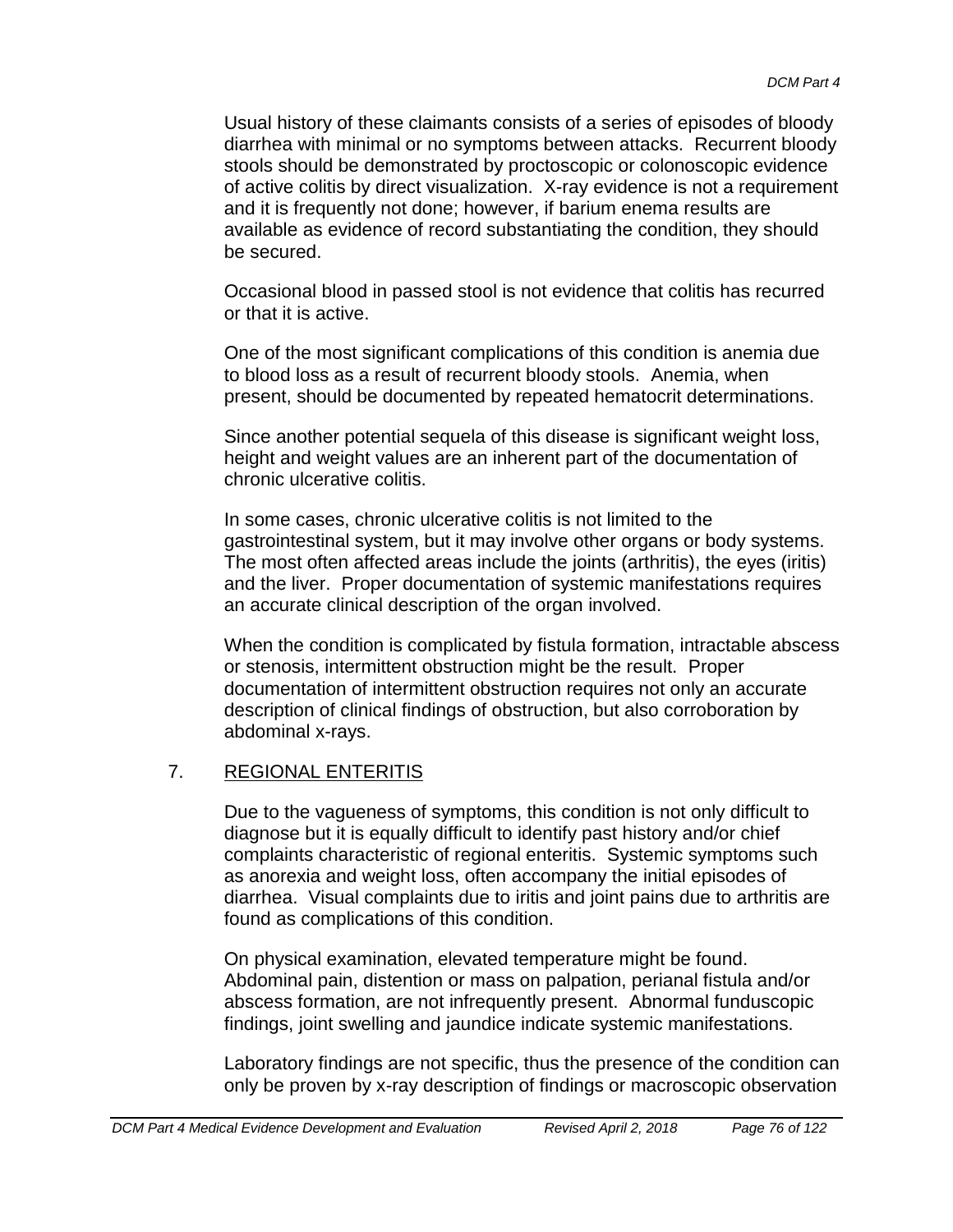during surgery. In the latter instance, detailed and specific description of macroscopic findings is required. It is to be noted that biopsy of the lesion is not diagnostic of regional enteritis.

Persistent or recurrent intestinal obstruction must be documented by repeated x-ray finding of obstruction. Physical findings of abdomen are important, but x-ray evidence takes precedence.

Although, in general documenting the presence and severity of an impairment, by accurate description of findings is more important than establishment of an exact diagnosis, it is important for proper documentation of gastrointestinal disorders that an exact gastrointestinal diagnosis be made to account for the gastrointestinal findings. This is a requirement because many emotional conditions can cause gastrointestinal symptoms such as loss of appetite, nausea, vomiting, diarrhea and weight loss.

#### 8. GLOSSARY OF GASTROINTESTINAL TERMS, SYNONYMS, ABBREVIATIONS

| <b>BILIT&amp;D</b> | bilirubin total and direct              |
|--------------------|-----------------------------------------|
| BS                 | Bowel sounds                            |
| G                  | Gastrointestinal                        |
| <b>HAA</b>         | Hepatitis associated antigen            |
| <b>IJ BYPASS</b>   | Ileo-jejunal bypass                     |
| <b>JAUND</b>       | Jaundice                                |
| LGI                | Lower gastrointestinal                  |
| <b>NG</b>          | Nasogastric                             |
| <b>PR</b>          | Per rectum                              |
| <b>RDA</b>         | Recommended dietary allowance           |
| RECT.              | Rectal                                  |
| <b>RLQ</b>         | Right lower quadrant, abdomen           |
| <b>RUQ</b>         | Right upper quadrant, abdomen           |
| <b>SGOT</b>        | Serum glutamic oxaloacetic transaminase |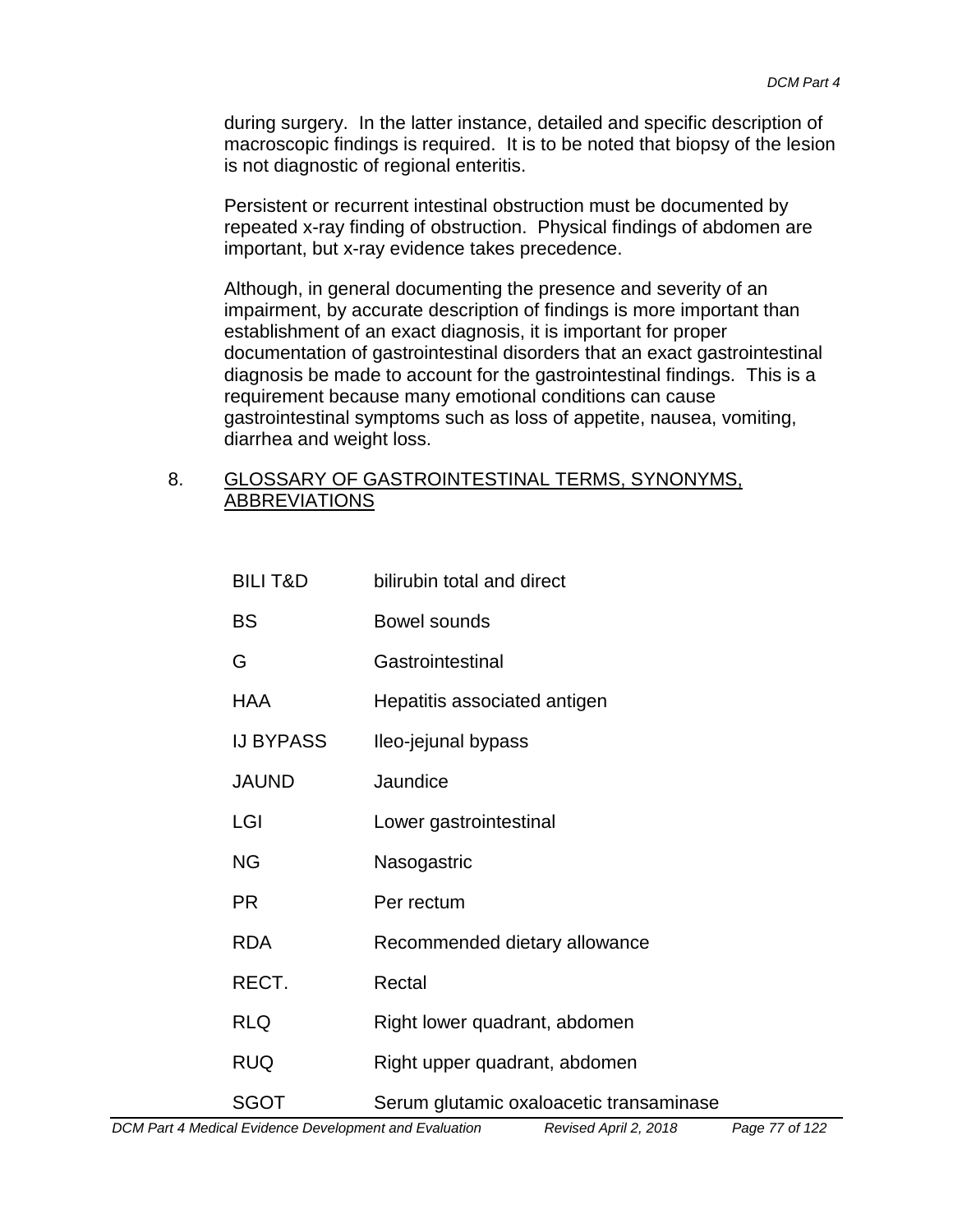- SGPT Serum glutamic pyruvic transaminase
- SMB Small intestine
- TPN Total parenteral nutrition
- TWE Tap water enema
- UGI Upper gastrointestinal
- WN Well nourished

# **G. GENITO-URINARY IMPAIRMENTS**

### 1. BASIC CONSIDERATIONS

Impairments of this body system include various conditions, involving organs of the genito-urinary apparatus. As with other body systems documentation includes adequate history physical examination and special studies confirming the presence of a genito-urinary system disease. With few exceptions, disability resulting from these disorders is determined by the resultant renal failure. In addition, treatments for renal failure (such as hemodialysis, peritoneal dialysis, kidney transplantation) may also have an impact on the impairment severity.

One of the conditions representing an exception from the previously described group of genito-urinary disorders is nephrotic syndrome. This condition can cause disability even if bone fide renal failure is not present. Nephrotic syndrome is a collection of low serum albumin, increased fats (cholesterol and triglycerides) and edema. These manifestations reflect the essence of the syndrome, that is, excessive protein loss due to kidney damage.

Documentation requirements of genito-urinary disorders are similar in all cases, regardless of the underlying condition if chronic renal failure ensued. They will be outlined next. The somewhat different documentation standards of the nephrotic syndrome will follow.

#### 2. CHRONIC RENAL FAILURE

Since the long-term prognosis of chronic renal failure is principally different from that of acute renal failure, documentation of the chronic nature of claimant's renal disorder and the subsequent renal failure is an essential part of claims development. Medical evidence fulfilling this requirement (that is, providing longitudinal perspective over claimant's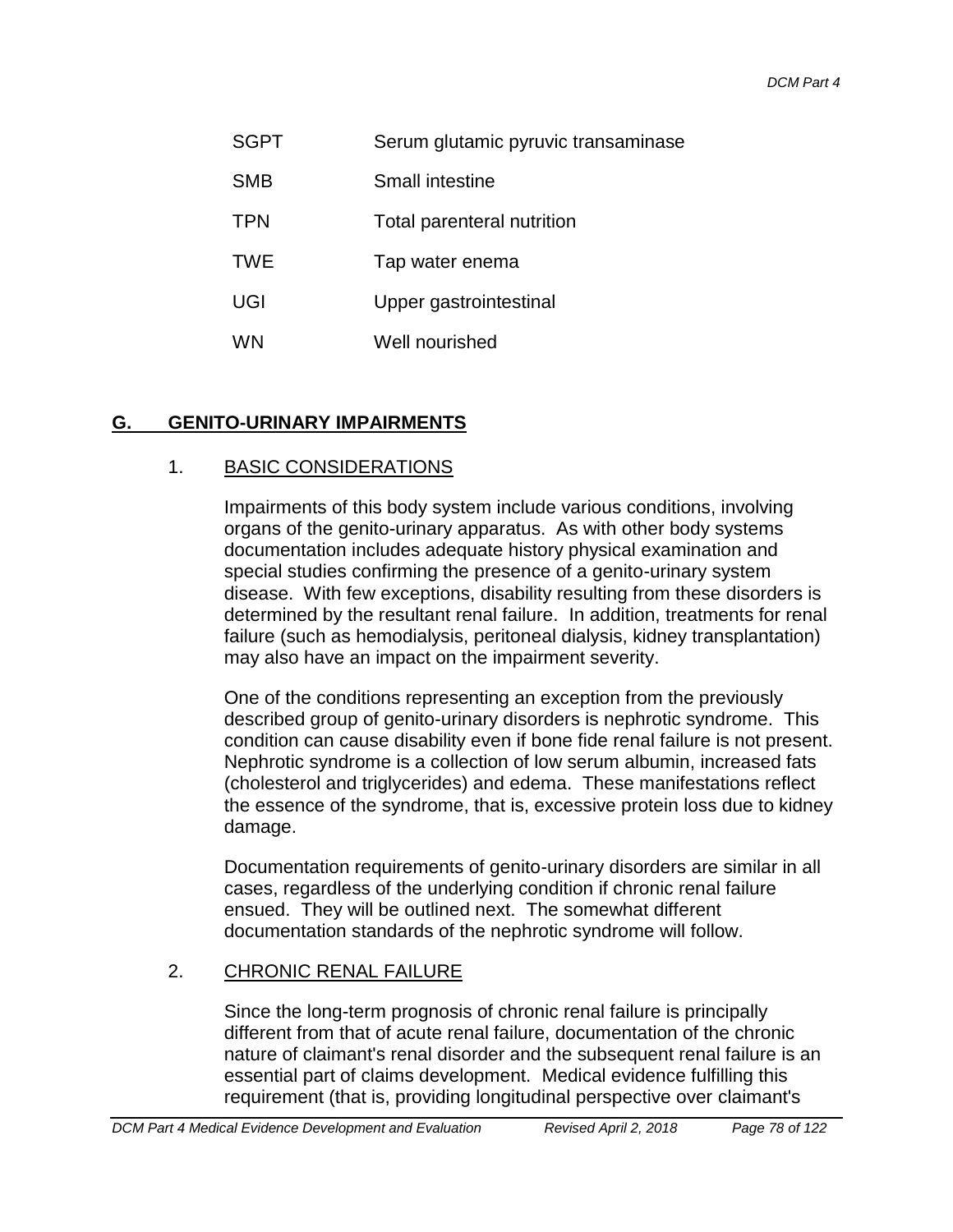condition) include hospital records and/or outpatient records. Considering the debilitating nature of chronic renal failure, patients are almost invariably under continuous medical care, thus ample medical evidence should be available as evidence of record in most cases.

Systemic manifestations (such as anorexia, weight loss, weakness, fatigue and lassitude of chronic renal failure) along with symptoms of associated anemia, glucose intolerance, peripheral neuropathy or osteodystrophy are all non-specific. They are results of retention of various metabolic by-products under normal circumstances excreted by the kidneys (urea, creatinine, potassium, etc.).

Physical examination findings vary, as well. Neuromuscular manifestations seen on physical examination include muscular twitching as well as peripheral neuropathy affecting sensory or motor functions or both.

Malnutrition, leading to severe weight loss and muscular wasting, is common. Accordingly, documentation of the claimant's height and weight in the physical examination report are always desirable.

Further complications of chronic renal failure have to be documented. For instance, the common and uncomfortable symptom of intractable pruritus can reach disabling proportions. Hypertension, edema and heart failure are frequent sequelae of persistent fluid overload. Pericardial irritation or inflammation (pericarditis) may be the cause of substernal chest pain which is often confirmed by ECG or echocardiograph findings.

Documentation of the need for chronic dialysis (either peritoneal or hemodialysis) is essential in the determination of the severity of chronic renal failure.

In case of renal transplant, documentation should secure medical evidence pertaining not only to the fact that is has been performed but also relative to the period of convalescence (that is, adequacy of renal function twelve months following surgery.)

Complications, if any, should be documented, as well. Renal infections, rejection, systemic complications and side effects of steroid and/or immunal suppressive therapy are not uncommon postsurgically.

Primary diagnostic confirmation of chronic renal failure is by special studies. Laboratory testing of blood and urine (that is, serum creatinine and creatinine clearance in a pooled 24-hour urine collection) are the most basic studies.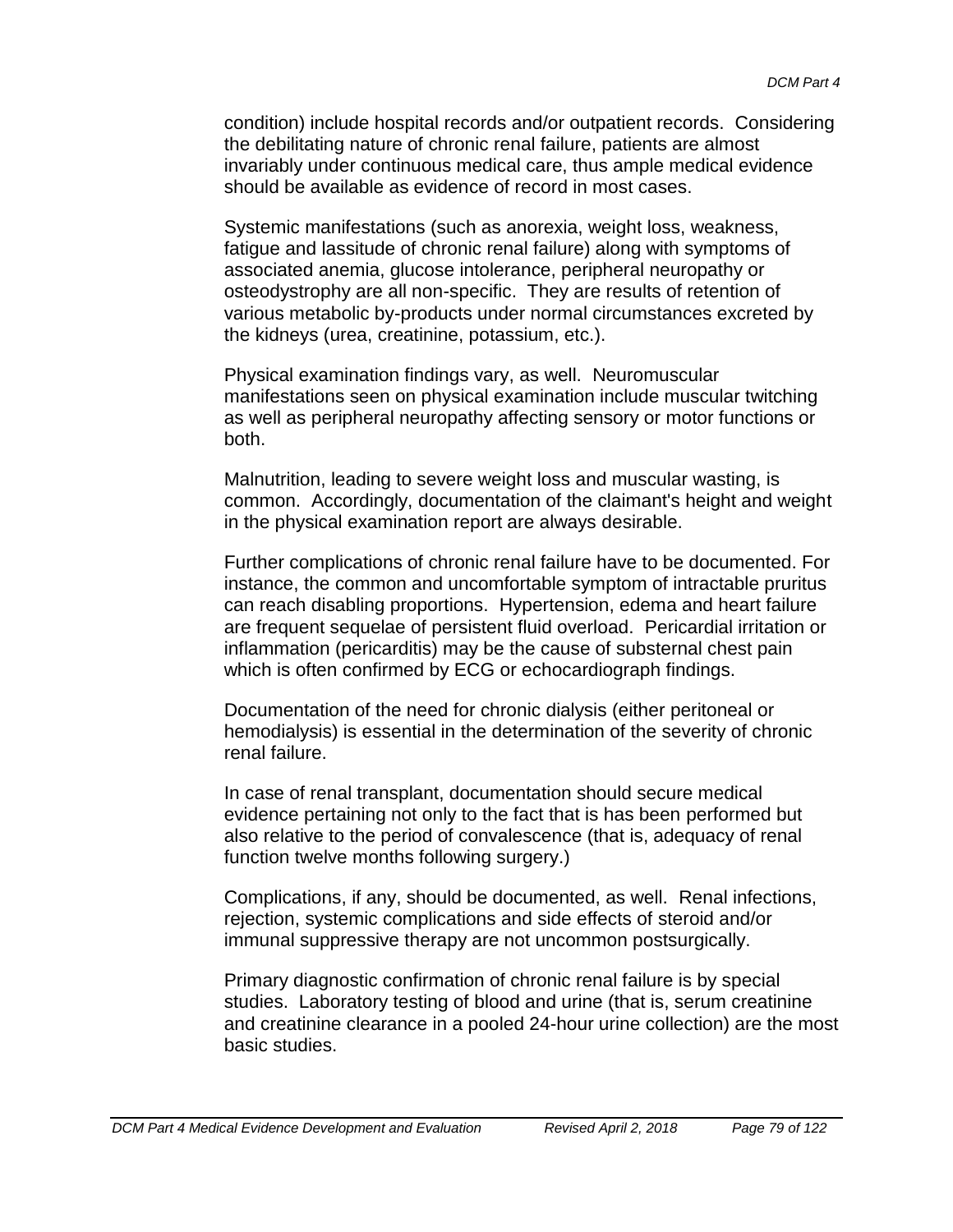In addition to these primary studies, adjunct laboratory results are often desirable. Results of blood gases, electrolytes, serum calcium and phosphorous are often available as evidence of record. Complete blood count often documents low hematocrit indicating anemia. A bone x-ray may show osteoporosis, osteitis fibrosa and/or pathological fractures. A chest x-ray and ECG will show congestive heart failure, when present.

#### 3. NEPHROTIC SYNDROME

Abnormalities in serum and urinary protein characterize this genito-urinary system impairment.

Documentation of this condition relies heavily upon evidence of record as these claimants are invariably under continuous medical supervision. History is best obtained from hospital or outpatient records.

Confirmation of the impairment is obtained through serum albumin determination and urinary protein determination in a 24-hour interval. Serum cholesterol is another adjunctive laboratory evidence in establishing the presence of this renal disorder.

In addition to these special studies, adequate documentation should reveal appropriate physical findings.

Physical findings should include descriptions of the extent and location of tissue edema, the presence of absence of ascites, pleural and/or pericardial effusion, hydrarthrosis, etc.

If renal biopsy was performed, results of the biopsy should be secured.

NOTE: Due to the invasive nature of the procedure a renal biopsy should never be ordered as consultative examination by the Railroad Retirement Board.

The determination of impairment severity of the nephrotic syndrome depends on the level of serum albumin and urinary protein. These parameters should be viewed in light of the claimant's therapeutic response.

#### 4. GLOSSARY OF GENITO-URINARY TERMS, SYNONYMS, ABBREVIATIONS

- A/G Albumin globulin ratio
- Alb Albumin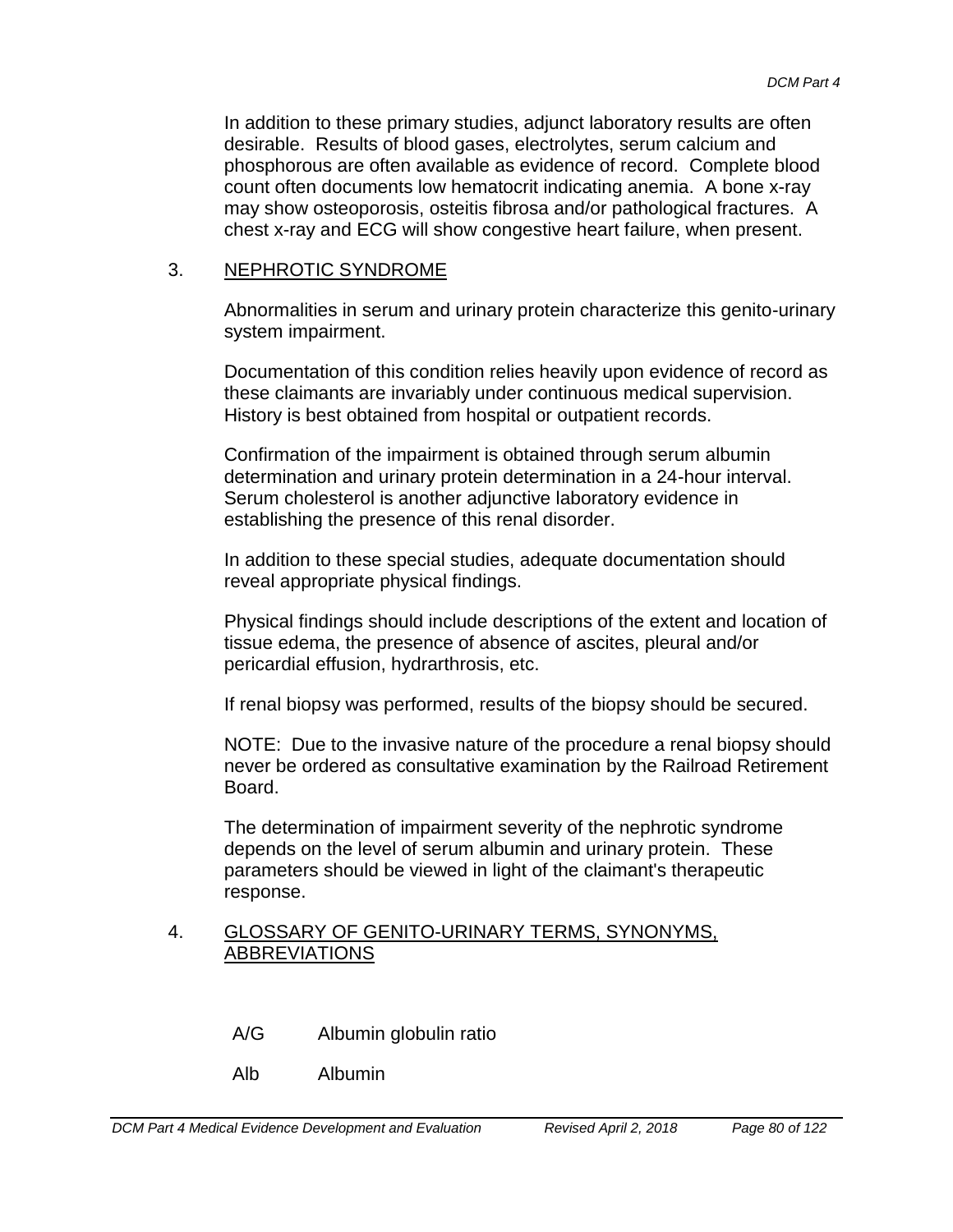- BUN Blood urea nitrogen
- Ca Calcium
- Creat Creatinine
- GFR Glomerular filtration rate
- GU Genito-urinary
- IVP Intravenous pyelography
- KUB Kidney, ureter and bladder x-ray

Retro Pyelo Retrograde Pyelography

Sod Bicarb Sodium bicarbonate

- TP Total protein
- TUR Transurethral resection
- UA Routine urinalysis
- UTI Urinary tract infection

# **H. HEMIC-LYMPHATIC IMPAIRMENTS**

#### 1. BASIC CONSIDERATIONS

This group of disorders include disorders of the different blood cells (red blood cells, white blood cells and platelets), as well as the factors involved in the coagulation process.

Red blood cell disorders are often manifested by anemia which results in pallor and weakness. Diseases affecting white blood cells are usually characterized by frequent bacterial infections since these cells play a predominant role in the body's immune defense mechanism. Platelet disorders, along with vascular disorders and clotting factor deficiencies, result in hemorrhagic tendencies.

The more common red cell disorders are due to deficient red blood cells. However, polycythemia vera is characterized by an increase in red blood cells. As a result of this increase in the red blood cells, the blood becomes thick (hyperviscosity) and the resultant impaired blood flow is responsible for most of the clinical signs and symptoms.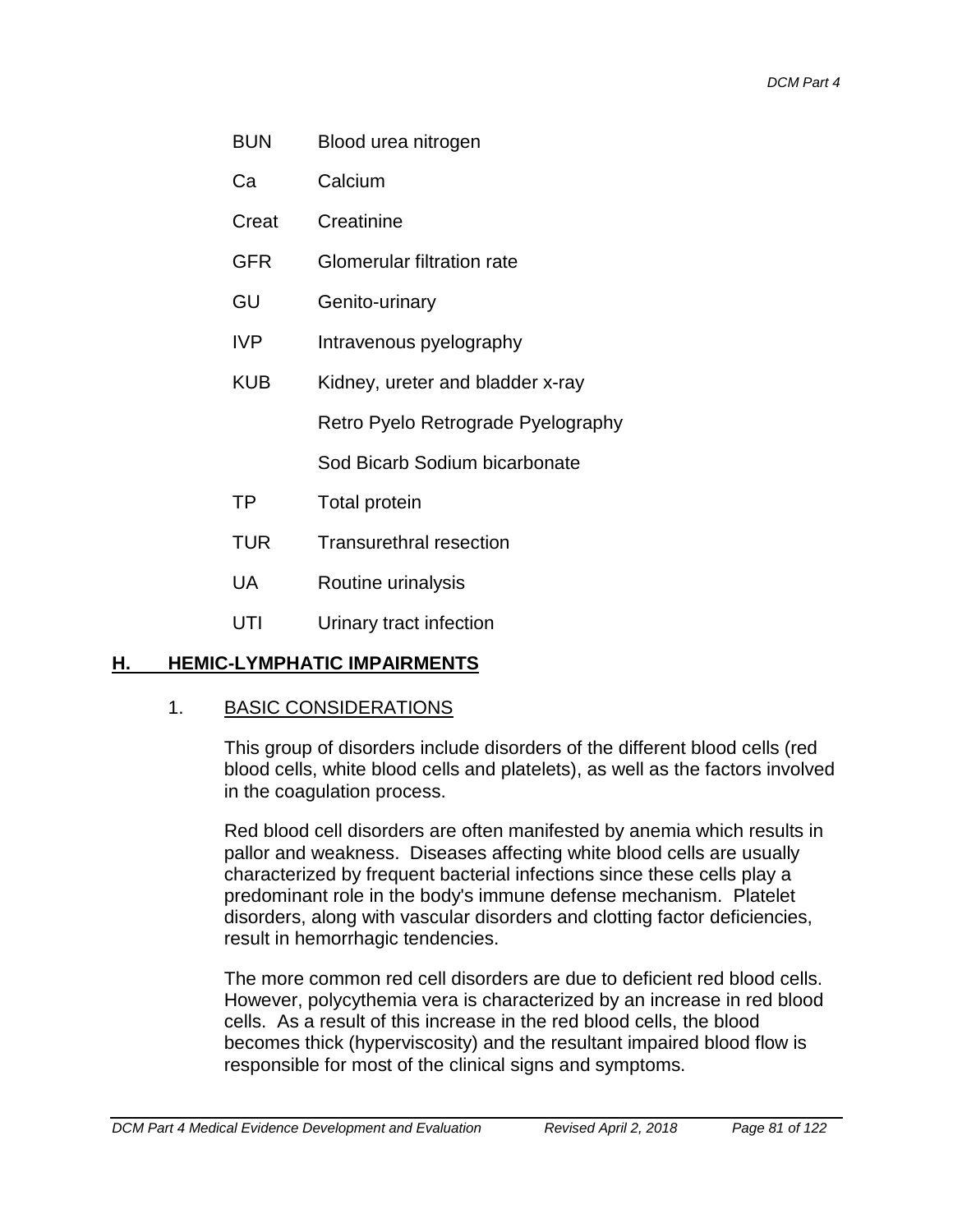The most common red blood cell disorders result in anemia. There are varied causes of anemia, due to deficient red cell production because of lack of component substances (e.g. iron deficiency, folic acid deficiency) or because of bone marrow failure (hypoplastic and aplastic anemia). Some anemias are due to excessive red cell destruction (e.g. hemolytic anemias, such as sickle cell anemia), and some are a result of a combination of both decreased production and increased destruction (chronic disease malignancy, renal disease.)

The white blood cell disorders are also characterized by either reduction in their number (granulocytopenia) or an abnormal accumulation of abnormal white cells (leukemia).

Plasma cell disorders are characterized by the proliferation of a group of cells normally involved in immunoglobulin synthesis. Multiple myeloma is a neoplastic disease characterized by the over-production of abnormal immunoglobulins. The presence of abnormal cells results in pathologic fractures, bone pain and recurrent infections.

MACROGLOBULINEMIA is another plasma cell disorder which involves IgM synthesis and results in hyperviscosity (thickening of the blood) symptoms and recurrent bacterial infections. Diagnosis is made by serum or urine protein electrophoresis and/or immunoelectrophoresis.

A finding of disability due to these disorders is based on the recurrent systemic infections and/or bone abnormalities. They should be documented accordingly.

Coagulation disorders may be classified into three groups based on the stages of clotting:

- a. Vascular phase (e.g. anaphylactoid purpura, hereditary telangiectasia,)
- b. Platelet phase (e.g. idiopathic thrombocytopenic purpura, congenital platelet defects such as wiskott-aldrich syndrome,) and,
- c. Coagulation phase (e.g. Hemophilia.)

These groups of disorders may result in a finding of disability, because of the recurrent bleeding tendencies requiring frequent blood transfusions. In addition, bleeding into major organs (e.g. the brain) can cause irreversible resultant changes.

Many of the hemiolymphatic disorders are classified as neoplasms because of the presence of abnormal cells that tend to proliferate and take over the normal cells in the blood and the bone marrow. The most common of these are the lymphomas, foremost of which is Hodgkin's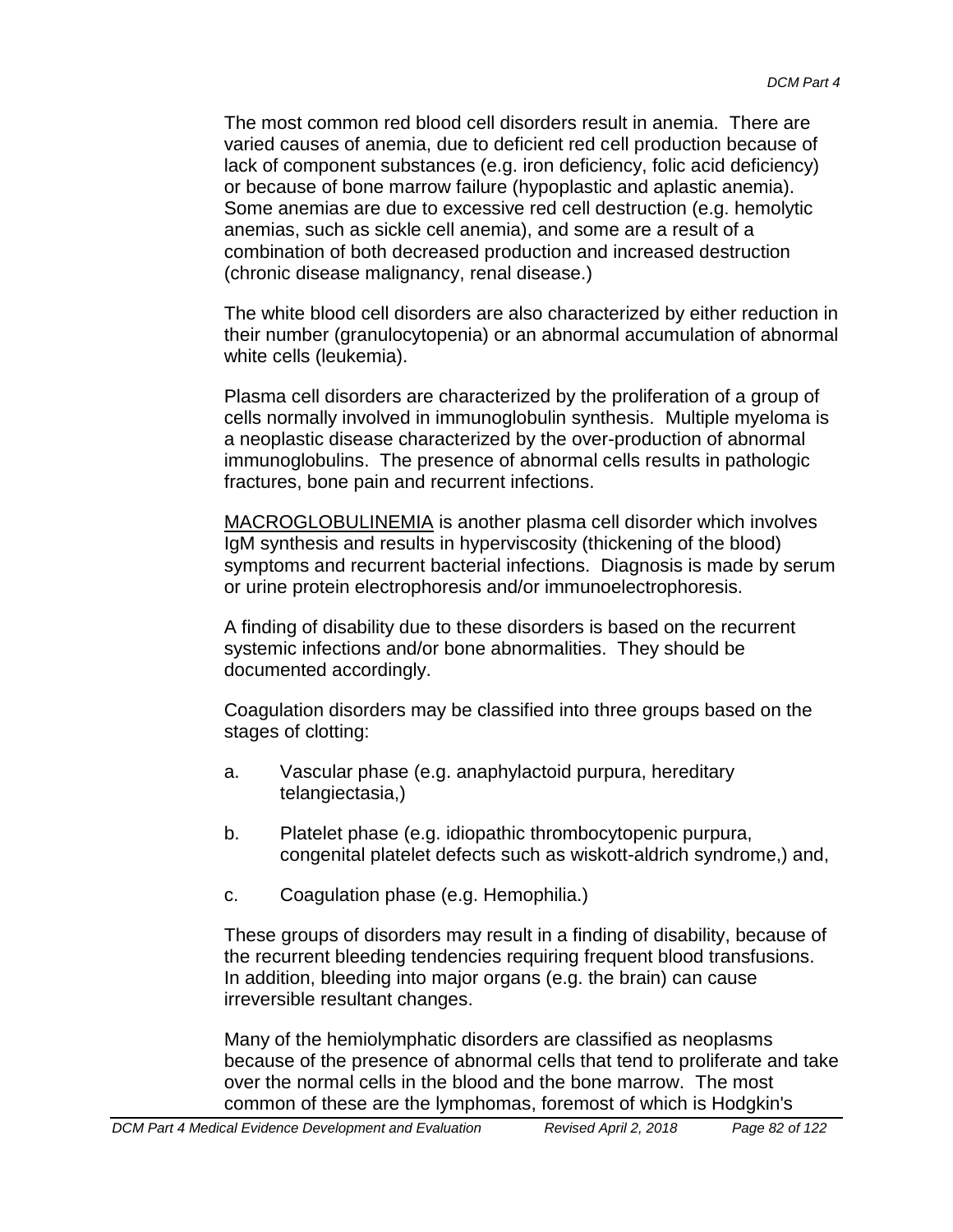disease. A finding of disability occurs when the disease is uncontrolled by prescribed therapy or if there is a metastasis, to distant organs.

The documentation of hemic-lymphatic disorders preferably include more than a one-time consultative examination (internist) and appropriate laboratory test. Hospitalization and/or out-patient records to document the longitudinal course of the alleged disorder is also always desirable.

Since these conditions require ongoing medical monitoring, as a rule hospital records should be available.

### 2. DISORDERS OF THE RED BLOOD CELLS

These diseases are characterized by the anemia caused by either excessive blood loss, deficient red cell production and/or excessive red cell destruction.

Regardless of the cause, the documentation should include a history of the symptoms (e.g. weakness, lassitude, excessive bleeding, etc.) and the diagnosis, if already established.

Physical examination findings should include pallor, noted not only on the skin but also in the mucous membranes (e.g. conjunctiva, buccal mucosa). In some cases where there is excessive red cell destruction, splenomegaly may be noted.

Laboratory findings to establish the diagnosis include, the red blood cell count, hemoglobin and/or hematocrit.

The following discussion of sickle cell anemia reflects the special features of this disease not seen in other anemias. History should include the episodes of sickle cell crisis, its frequency, severity and the type of therapy received (i.e. blood transfusions, prolonged hospitalizations, etc.) Inquiry as to the involvement of major organs (such as the lungs, brain and heart) is needed since it is not uncommon for sickle cell disease to cause organ damage. Frequent hospitalizations due to repeated sickle cell crisis may be significant in the process of finding the degree of severity of disability. Medical records from previous hospitalizations generally provide optional documentation of this order.

Physical examination findings in sickle cell disease include joint swelling and/or deformity, which may be marked, especially during a crisis. Splenomegaly is also a common finding.

Laboratory examination to document the diagnosis of sickle cell anemia include hemoglobin electrophoresis, red blood cell count (decreased and a peripheral smear (typically showing sickle cells).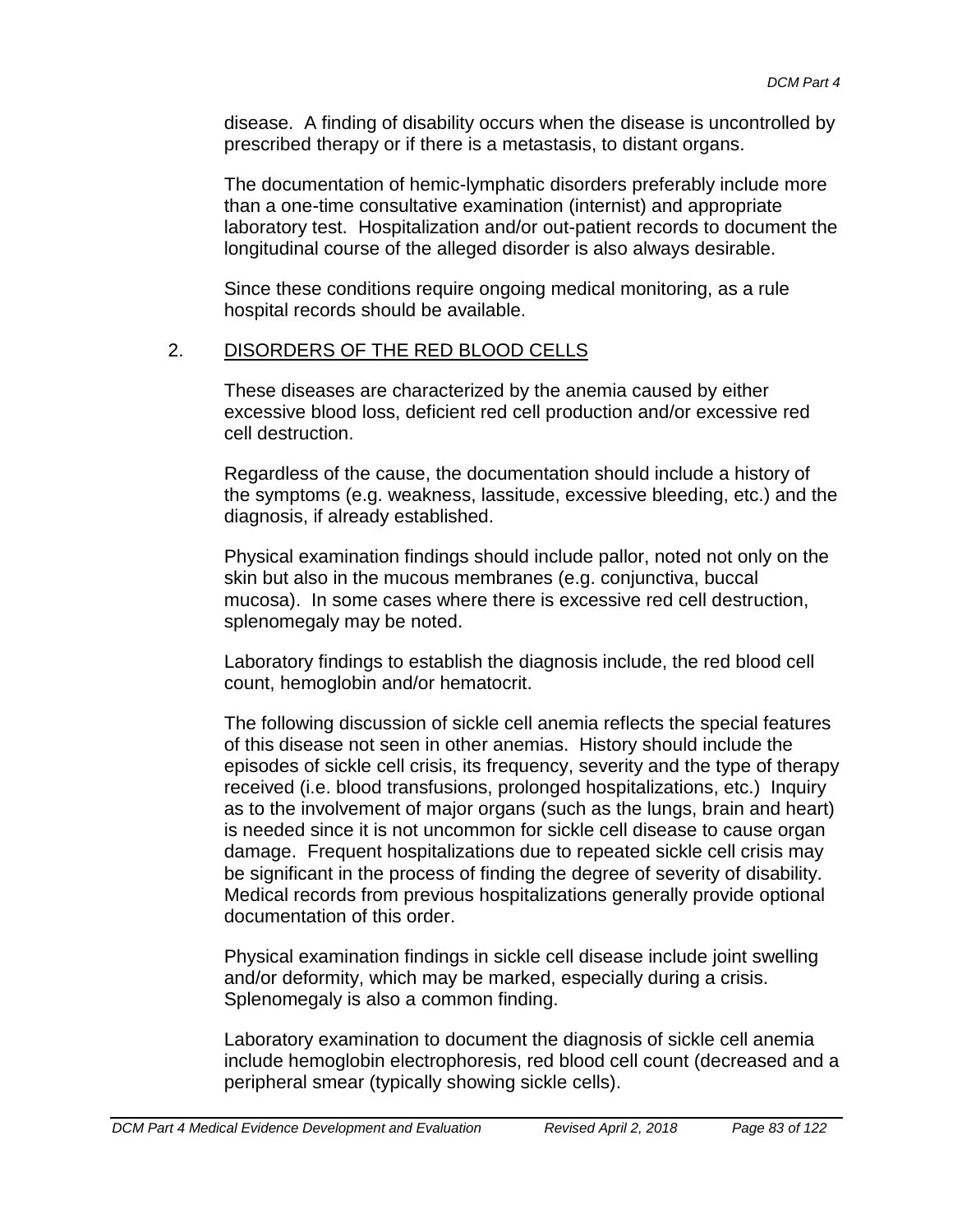# 3. DISORDERS OF THE WHITE BLOOD CELLS

The most common disease of this group is leukemia, acute and chronic.

History usually consists of an apparently infectious process with acute onset, although it may have an insidious onset with progressive weakness and pallor.

The less common, granulocytopenia (a reduction in white cells) may present with the same history.

Leukemia is usually treated with chemotherapy. It is important to elicit a history of drug side effects since these may cause symptoms, affecting the impairment severity assessment.

Physical examination findings seen in this group of disorders include, pallor, splenomegaly and lymphadenopathy.

Special studies confirming the diagnosis are complete blood count, peripheral blood smear examination and/or bone marrow puncture examination showing the abnormal white blood cells. The latter test (bone marrow puncture) is an invasive and painful procedure and should not be ordered as a consultative examination by the Railroad Retirement Board.

### 4. HEMORRHAGIC DISORDERS

These are diseases which are characterized in hemorrhagic tendencies. This may be due to a defect in the vascular system, the platelets or coagulation factors.

Regardless of etiology, bleeding tendency is the predominant symptom elicited in the history. Many of these disorders (e.g. hemophilia) are hereditary; thus, the family history is an important aspect of documentation.

There are no characteristic findings in this group of disorders, on physical examination, however, hematomas and ecchymoses are common findings. In addition, in hemophiliacs with repeated bleeding in their joints (hemarthrosis) there may be joint swelling and effusion which, if chronic, may result in permanent joint deformity. Hospital records usually include all the required documentation.

Special studies to document the diagnosis include coagulation studies (platelet count, bleeding time, prothrombin time, specific assays for factors V-XIII, etc.)

# 5. LYMPHOMAS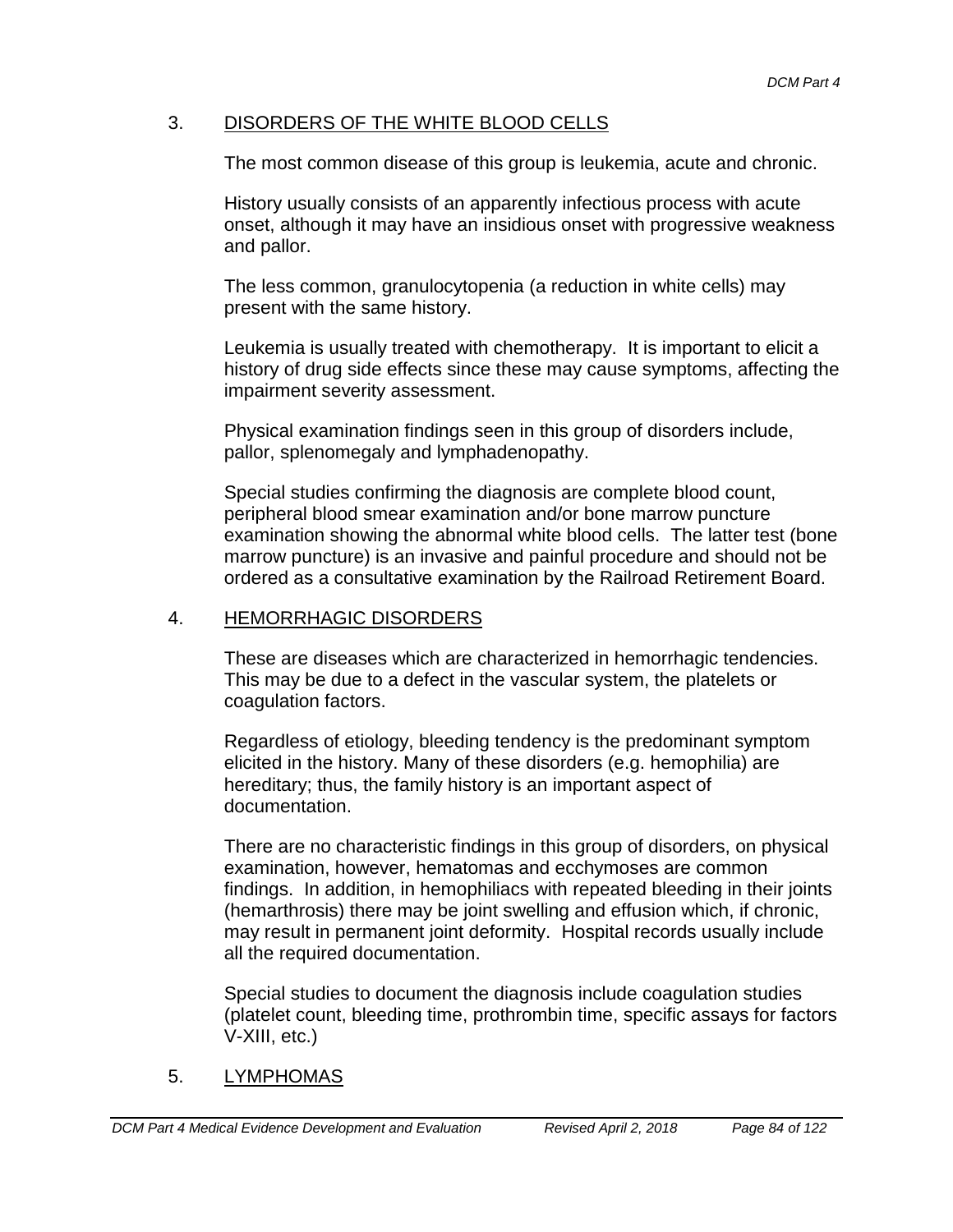The two major types are Hodgkin's disease and non-Hodgkin lymphoma.

History consists of varied systemic symptoms ranging from fever, nights sweats, weight loss to bone pain.

Physical findings include lymphadenopathy which should be differentiated from other diseases causing lymph node enlargement.

Special studies include lymph node biopsy and/or bone marrow examination documenting the characteristic cells. Because they are invasive, they should not be purchased as a consultative exam.

#### 6. PLASMA CELL DISORDER

The most common of these disorders is multiple myeloma which is a progressive and neoplastic disease.

History includes persistent, bone pain and/or pathologic fracture. Recurrent bacterial infection is also common. It is not unusual for renal failure to be the presenting symptom.

Physical examination findings are usually not characteristic or prominent except for pallor.

Special studies include laboratory findings (such as anemia seen in a complete blood count, proteinuria and an abnormal serum protein electrophoresis.) Occasionally, x-ray of the bones may show characteristic punched-out lesions or osteoporosis.

Another plasma cell disorder is macroglobulinemia. History should include fatigue, weakness, bleeding, visual disturbances and headache. Physical examination reveals generalized lymphadenopathy and hepatosplenomegaly. The confirmatory special studies include laboratory diagnosis made by serum protein electrophoresis and/or immunoelectrophoresis.

#### 7. GLOSSARY OF HEMIC-LYMPHATIC TERMS, SYNONYMS, ABBREVIATIONS

| <b>ALL</b> | Acute Lymphocytic leukemia   |
|------------|------------------------------|
| Aniso      | Anisocytosis                 |
| <b>CBC</b> | Complete blood count         |
| <b>CLL</b> | Chronic lymphocytic leukemia |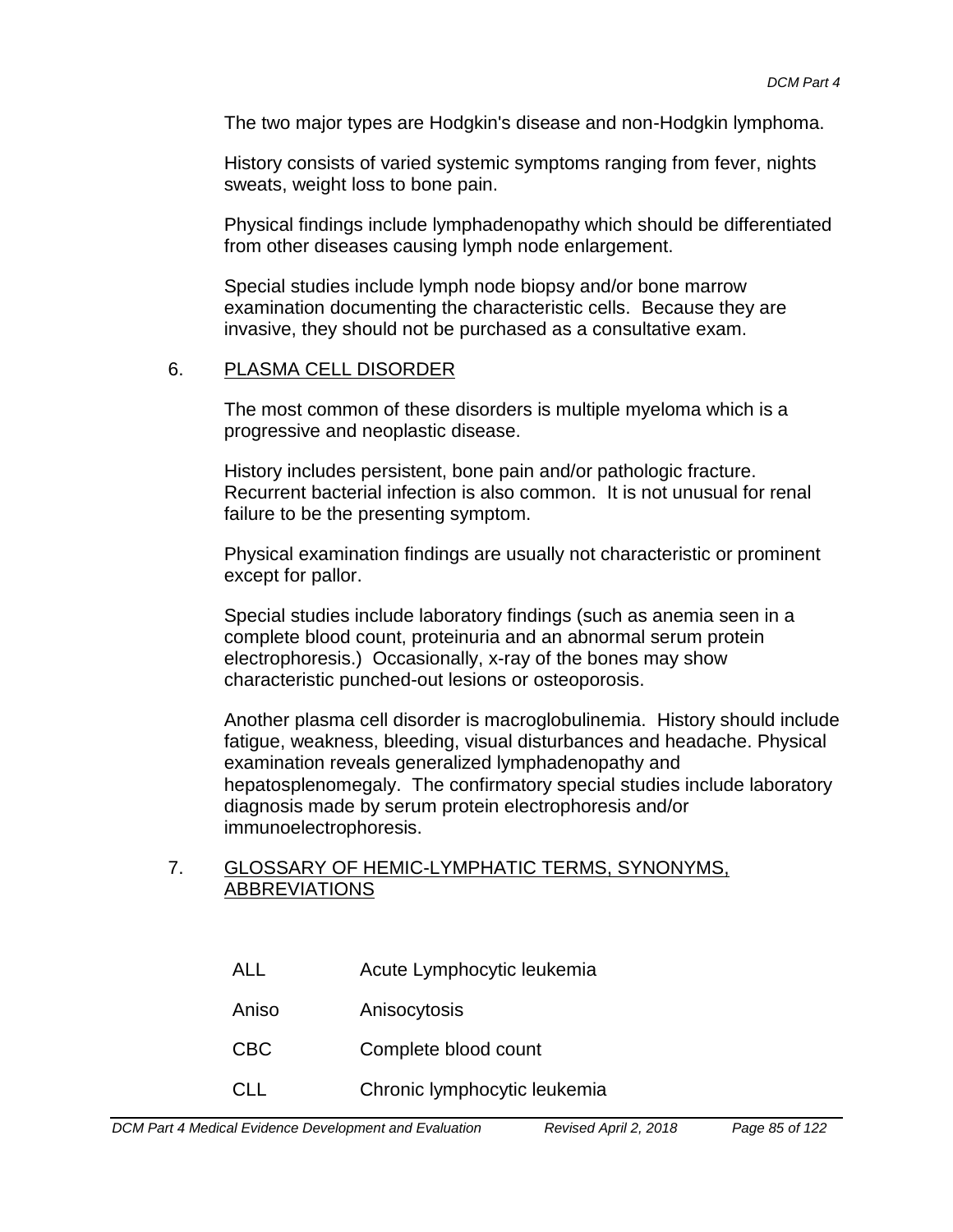| <b>CML</b>     | Chronic myelocytic leukemia         |  |
|----------------|-------------------------------------|--|
| <b>CGL</b>     | Chronic granulocytic leukemia       |  |
| Coag           | Coagulation                         |  |
| EBL            | <b>Estimated blood loss</b>         |  |
| Fe             | Iron                                |  |
| G-6-PD         | Glucose-6-phosphate dehydrogenase   |  |
| HB or Hgb      | Hemoglobin                          |  |
| Hct            | Hematocrit                          |  |
| ITP            | Idiopathic thrombocytopenic purpura |  |
| <b>PTT</b>     | Partial thromboplastin purpura      |  |
| PT/Quick       |                                     |  |
| Time           | One stage prothrombin time          |  |
| <b>RBC</b>     | Red blood cell                      |  |
| Retic          | Reticulocyte                        |  |
| Rh             | Rhesus factor                       |  |
| SS or SC       | Sickle cell                         |  |
| <b>T&amp;C</b> | Type and cross match                |  |
| <b>TIBC</b>    | Total iron binding capacity         |  |
| <b>WBC</b>     | White blood cell                    |  |

### I SKIN IMPAIRMENTS

### 1. BASIC CONSIDERATIONS

Finding of disability on the basis of a skin disorder may result when the skin lesion involve extensive body surface or areas (such as the hands and feet) which are crucial for job-related activities and/or normal daily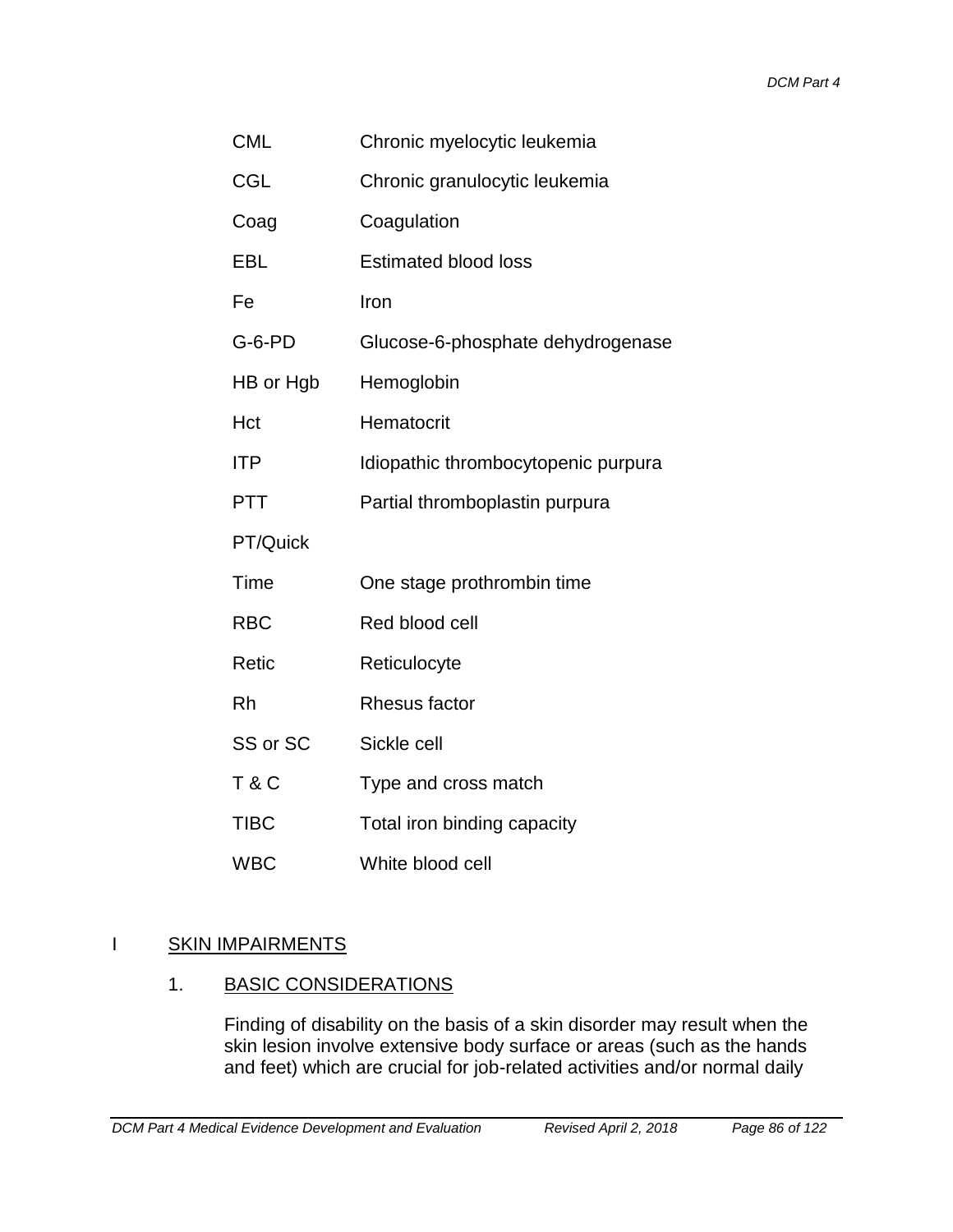functioning. In many instances, the response of the disease to therapy is taken into consideration, as certain skin disorders resist therapy.

As with other impairments, skin impairments must be shown to have persisted or to be expected to persist at disabling severity for at least 12 months following onset.

Certain systemic diseases may include skin abnormalities as one of the systemic manifestations (systemic lupus erythematosus, dermatomyositis, scleroderma). In these cases, along with other body systems involved, the extent of the skin lesion and resultant functional restriction must be documented.

Malignant tumors of the skin require documentation, as outlined in the chapter for malignant tumors.

Some skin disorders result in severe physical disfigurement. Documentation of impairment of this nature is done separately below.

Certain diseases (such as psoriasis) manifest not only skin involvement but also joint swelling (arthritis). Documentation of the body system involved is an inherent part of claims development in these cases. Standards for documentation are outlined in the chapter for musculoskeletal impairments.

#### 3. DOCUMENTATION STANDARDS OF COMMON SKIN DISORDERS

History of the skin condition has to be sufficiently detailed to assist determination of diagnosis as well as prognosis. Onset date of the disorder, description of the symptoms, their location and severity are all elements of adequate documentation. This type of data is usually part of outpatient follow-up records. The same medical evidence also often contains data as to the nature of therapy as well as the therapeutic response. Adverse side effects of therapy should be documented if they occurred.

Physical examination findings are varied however, the majority of skin diseases are diagnosed by characteristic skin lesions. The findings vary from papules, nodules and vesicles to scales, crusts and ulcers. The oral mucosa, the axillary area, the anogenital areas, scalp and nails may be involved in the disease process, thus findings in these areas should be noted.

In cases where contractures occur secondary to burns, it is important to document the areas affected since they may cause significant limitation of motion (i.e. burns involving the chest and the axilla may restrict abduction and/or elevation of the shoulder).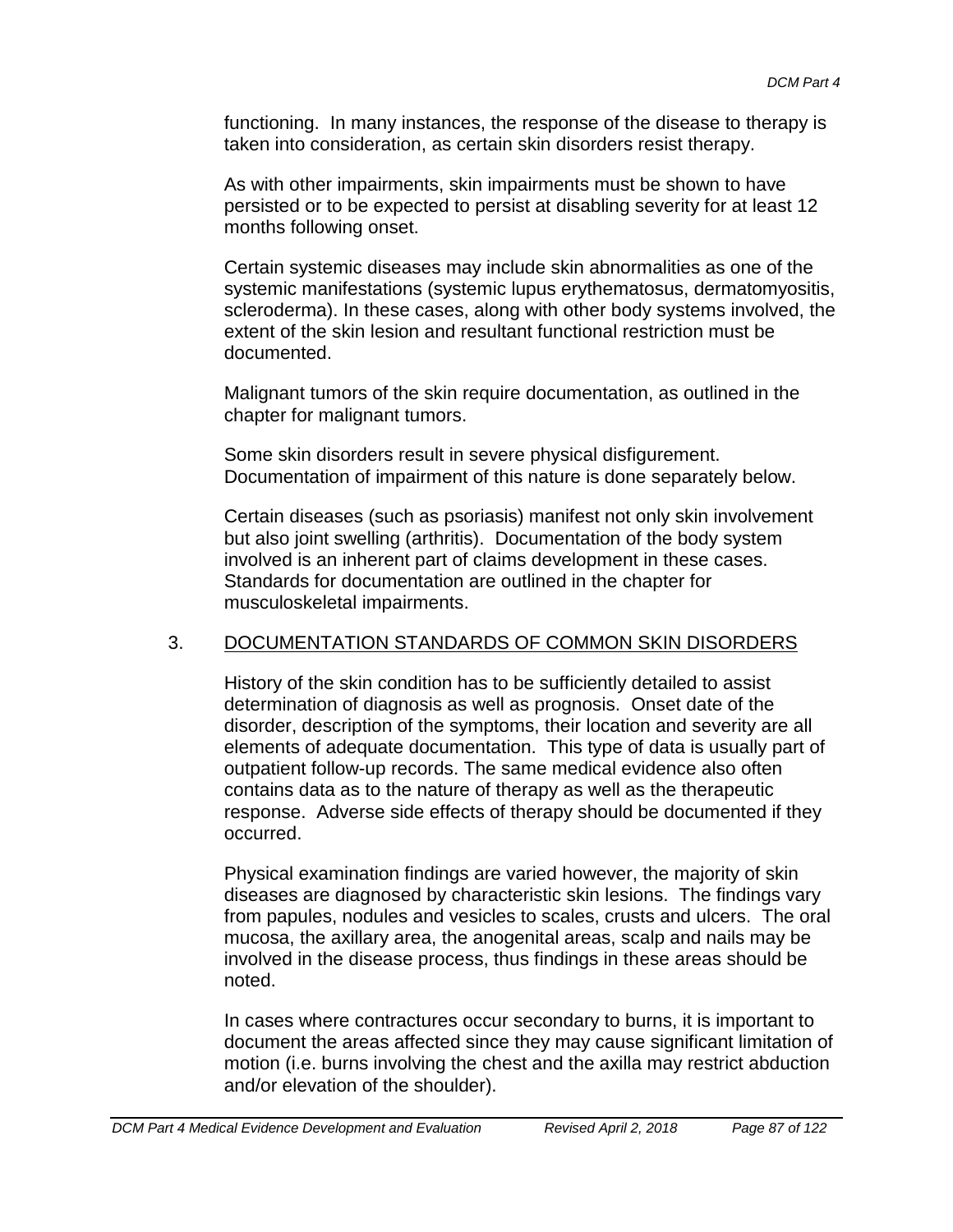There are no specific laboratory diagnostic tests for skin disorders, however, skin biopsy results may give an indication of the exact nature and etiology of the condition.

NOTE: Biopsy should never be ordered as a consultative examination by the Railroad Retirement Board, but when available as evidence of record it is always desirable to obtain this valuable medical evidence.

If the skin disease is a manifestation of a systemic disorder, the appropriate laboratory tests to document the underlying condition are a relevant part of the required medical evidence.

### 3. PHYSICAL DISFIGUREMENT

Although physical disfigurement without functional loss is rarely a basis for finding of disability, severe disfigurement due to any cause (skin disease, burns, etc.) may preclude the claimant from job activities requiring extensive person to person contact or dealing with the public in general.

When disfigurement is found to be a significant factor in impairment severity assessment, the following documentation is necessary:

- a. Detailed physical examination results, describing the physical defect and therapy received along with the side effects of therapy and the therapeutic response.
- b. Description of claimant's daily activities, potential constriction of interest, reclusiveness and relationship with others, in general. This data is necessary to determine the functional limitations the claimant's disfigurement causes not only in a physical but also in a psychosocial sense. Information relative to repeated denial of employment due to claimant's appearance may be considered as adjunctive evidence of a non-medical nature.
- c. Current photographs of the claimant along with close up view of the affected areas are often helpful evidence aiding the impairment severity assessment process. If use of prosthesis has been recommended pictures should be taken while prosthesis is in use.

Frequently, claimants with disfiguring impairments develop secondary psychiatric conditions (e.g. depression) which should be documented and evaluated in addition to the disfigurement caused by the skin lesion itself. Documentation standards for the additional psychiatric impairment, if present, are outlined in chapter for mental impairments.

#### 4. GLOSSARY OF TERMS, SYNONYMS, ABBREVIATIONS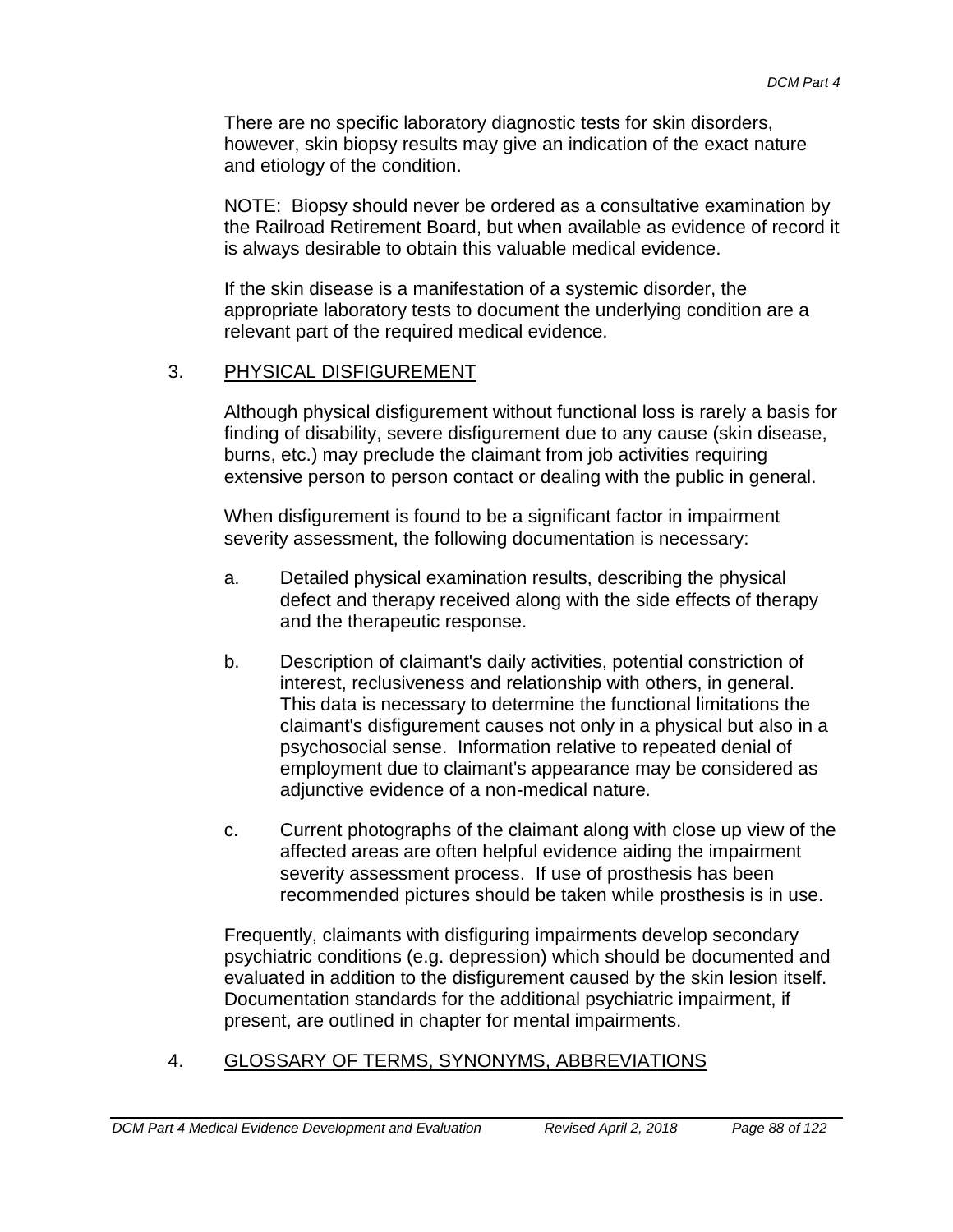- derm Dermatology, dermis
- epith Epithelium (skin)
- SC Subcutaneous
- SMR Submucous resection
- STSG Split thickness skin graft
- UVL Ultraviolet light

# **J. ENDOCRINE SYSTEM IMPAIRMENTS**

# 1. BASIC CONSIDERATIONS

Disability resulting from endocrine disorders is caused by either an excess or deficiency of hormones secreted by endocrine glands. Since hormones enter the blood, rather than ducts, they can impact upon any or all organs through the circulatory system. Accordingly, abnormalities in endocrine function may affect other body systems. Hormones play a major role in metabolism and are crucial for normal physical and mental development, reproduction and homeostasis. If endocrine disorders occur during the early stages in life affecting development, permanent pathological conditions may be the result.

# 2. THYROID DISORDERS

This group of diseases is a result of either excessive or underproduction of hormone. The diagnosis is established by characteristic symptomatology resulting from the hormonal imbalance. Laboratory findings substantiate the level of glandular functioning; thus, thyroid function tests are an inherent part of adequate documentation.

Complete physical examination findings should document any other organ involvement resulting from the thyroid disorder. It is common to find exophthalmos (protrusion of the eyeballs) along with goiter. Chronic exposure of the eyeballs can result in the drying out of membranes covering the eyes. Significant impairment severity can be found on that basis alone. Establishment of severity depends on the ophthalmological findings; specifically, that of exophthalmometry.

In summary, documentation of thyroid disorders should include:

a. History of the disorder, corresponding symptoms,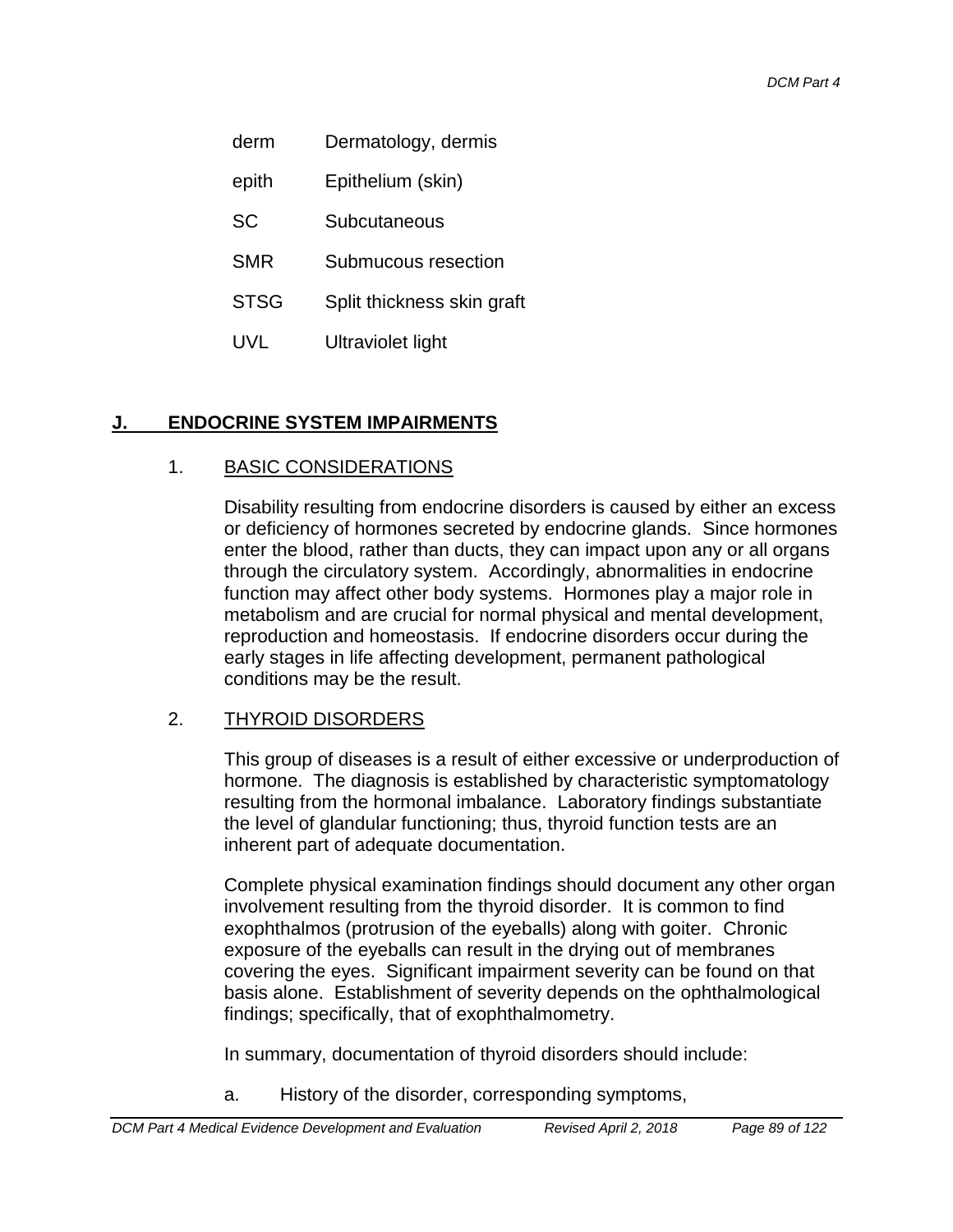- b. Physical examination findings describing involvement of other body systems, if any;
- c. Laboratory tests should include thyroid function studies and,
- d. If exophthalmos is present an ophthalmological examination to document the extent of exophthalmos.

# 3. DIABETES MELLITUS

The diagnosis of diabetes mellitus is customarily established by findings of persistently elevated blood sugar, family history and symptomatology initially characterized by a triad of polyuria, polydipsia and polyphagia.

The degree of elevation of blood sugar level, per se, does not determine the severity of the condition. Complications (that is, end-organ damage resulting from diabetes) are the determining factor of severity.

Acidosis occurring frequently, requiring repeated hospitalizations, should be factored into the impairment severity assessment. Records of repeated hospitalizations are to be secured for review.

Documentation of end-organ damage consists of careful history to identify the organs involved. Commonly, complaints of blurred vision indicate involvement of the retinal blood vessels. Numbness and tingling in the extremities may reflect peripheral neuropathy. In cases where peripheral vascular disease complicates the clinical picture history may vary from intermittent claudication to amputation due to non-healing wound which eventually resulted in gangrene. In cases with ocular (retinal) involvement ophthalmological examination results should be included in file. If renal complications are at issue, signs and symptoms of the renal involvement along with renal function tests are necessary for adequate documentation.

Documentation of diabetes mellitus includes not only a comprehensive history and system review documenting symptomatology, but also a comprehensive physical examination to explore potential end-organ damages. Hospitalization and outpatient records are valuable evidence in determining the course of the disease and the resultant complications.

# 4. DIABETES INSIPIDUS

Abnormalities of the posterior pituitary gland may cause this condition. Diagnosis is usually easily established by history, which also includes the course of the disease.

Laboratory documentation includes an urinalysis indicating low specific gravity. Hospital records generally indicate electrolyte abnormalities upon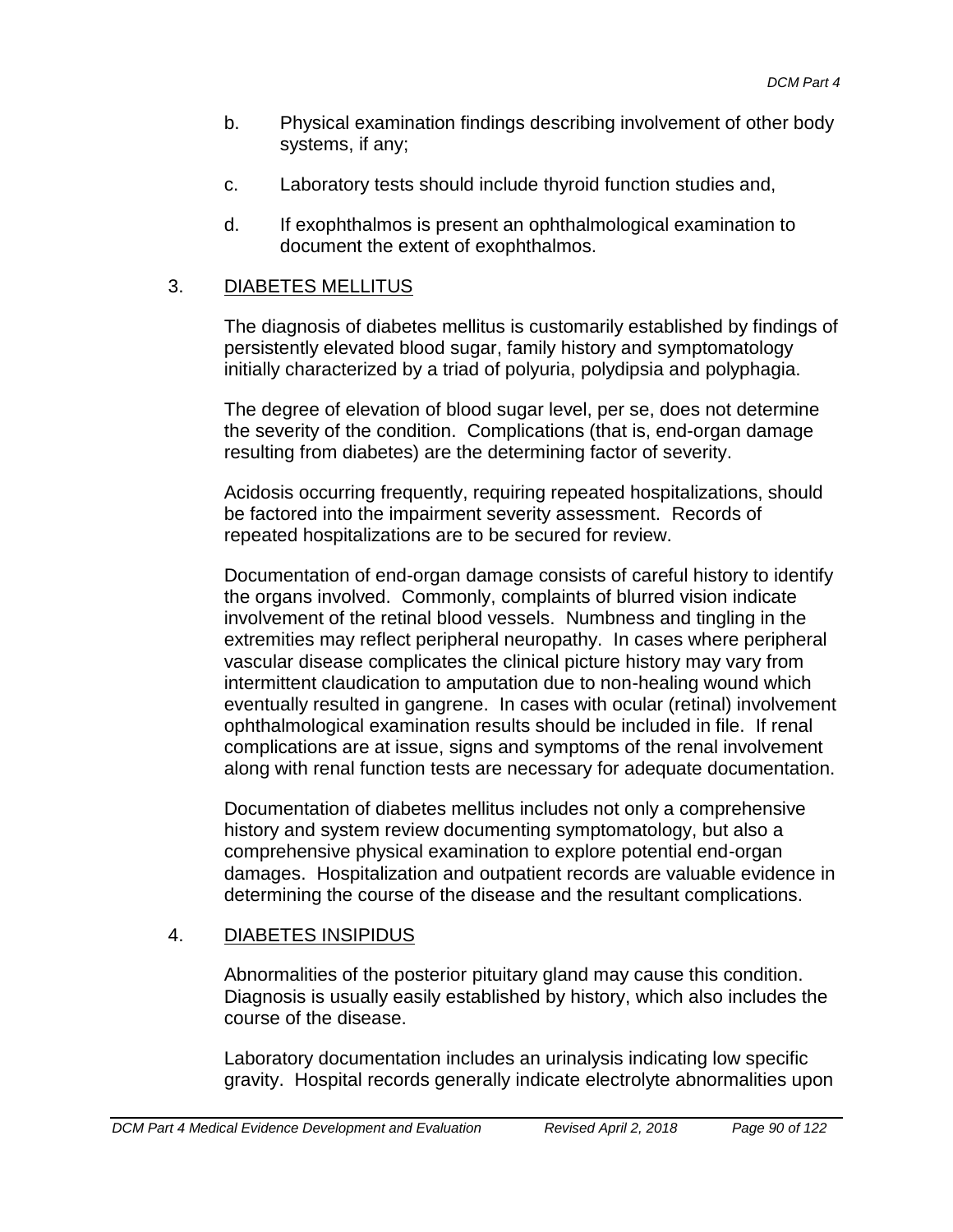admission due to recurrent dehydration, a frequent complication of this condition.

### 5. HYPERPARATHYROIDISM

In addition to history describing the claimant's symptoms, laboratory evidence establishing this condition is elevated parathyroid hormone level. Other laboratory findings include serum calcium and serum phosphorous level. The former is pathologically elevated while the latter is depressed.

Finding of severity is generally commensurate with the manifest bone disorder that is secondary to generalized decalcification of bones.

The x-ray of the bones indicates various abnormalities ranging from signs of decalcification to pathological fractures.

If other body systems are involved physical examination and systems review should document the severity of impairment of corresponding body system. For documentation standards of each body system, the reviewer is cross-referred to the appropriate chapter of this appendix.

# 6. HYPOPARATHYROIDISM

This condition is the opposite of the pathological condition described above.

Documentation standards for the condition are similar to those of hyperparathyroidism; of course, the findings will be different. Generally, the characteristic mineral abnormality (that is, pathologically low serum calcium level supported by parathyroid hormone assay) is sufficient to establish the diagnosis.

As a sequelae to the hormone and mineral imbalance, neuromuscular irritability is found in these claimants. Clinically, this irritability is manifested in severe and recurrent episodes of tetany. The same underlying pathology can expand to the extent that generalized seizures occur. The history of episodes of tetany and/or convulsions are best obtained from hospitalization or outpatient records. A one-time consultative examination is usually inadequate to establish this particular facet of the disorder.

Parathyroid hormone deficiency is known to cause cataracts. If visual complications accompany Hypoparathyroidism, apply the documentation standards outlined in the chapter for visual impairments in this appendix.

# 7. GLOSSARY OF ENDOCRINE TERMS, SYNONYMS, ABBREVIATIONS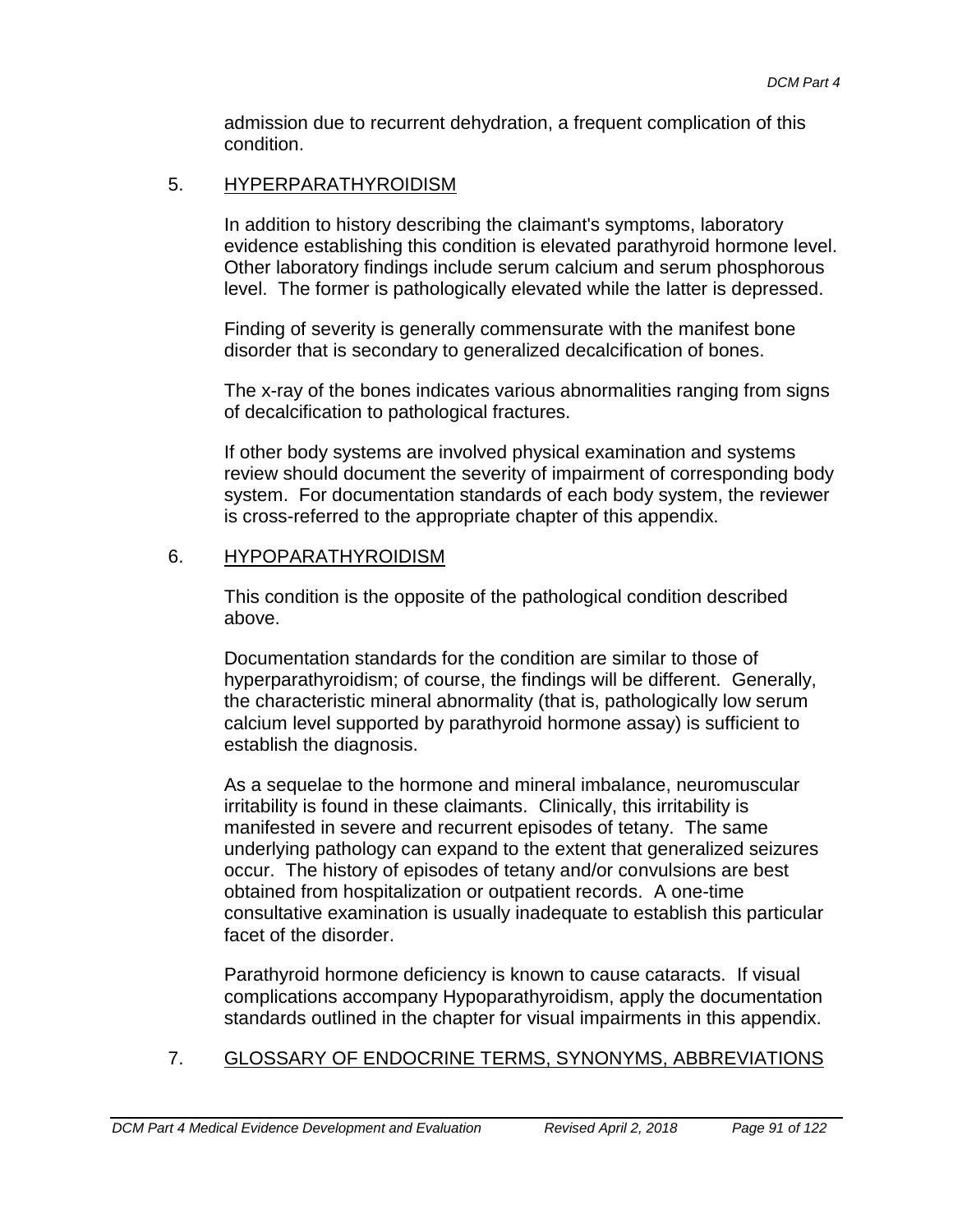- ACTH Adrenocorticotrophic hormone
- ADH Anti-diuretic hormone
- DM Diabetes mellitus
- DI Diabetes insipidus
- DOCA Deoxycorticosterone acetate
- FBS Fasting blood sugar
- FTI Free thyroxine index
- Glu Glucose
- GTT Glucose tolerance test
- 17-OH 17 hydroxysteroids
- I131 Iodine 131 (radioactive iodine)
- 17-KS 17 ketosteroid
- PBI Protein binding iodine
- PPBS Post-prandial blood sugar
- PTH Parathyroid hormone
- PZI Protamine zinc insulin
- RIA Radio-immuno assay
- TSH Thyroid stimulating hormone
- T3 Uptake Triiodothyronine uptake

# **K. NEUROLOGICAL IMPAIRMENTS**

# 1. BASIC CONSIDERATIONS

A neurological examination usually includes the following:

a. Mental Status Examination - This part of the neurological examination provides documentation relative to the claimant's level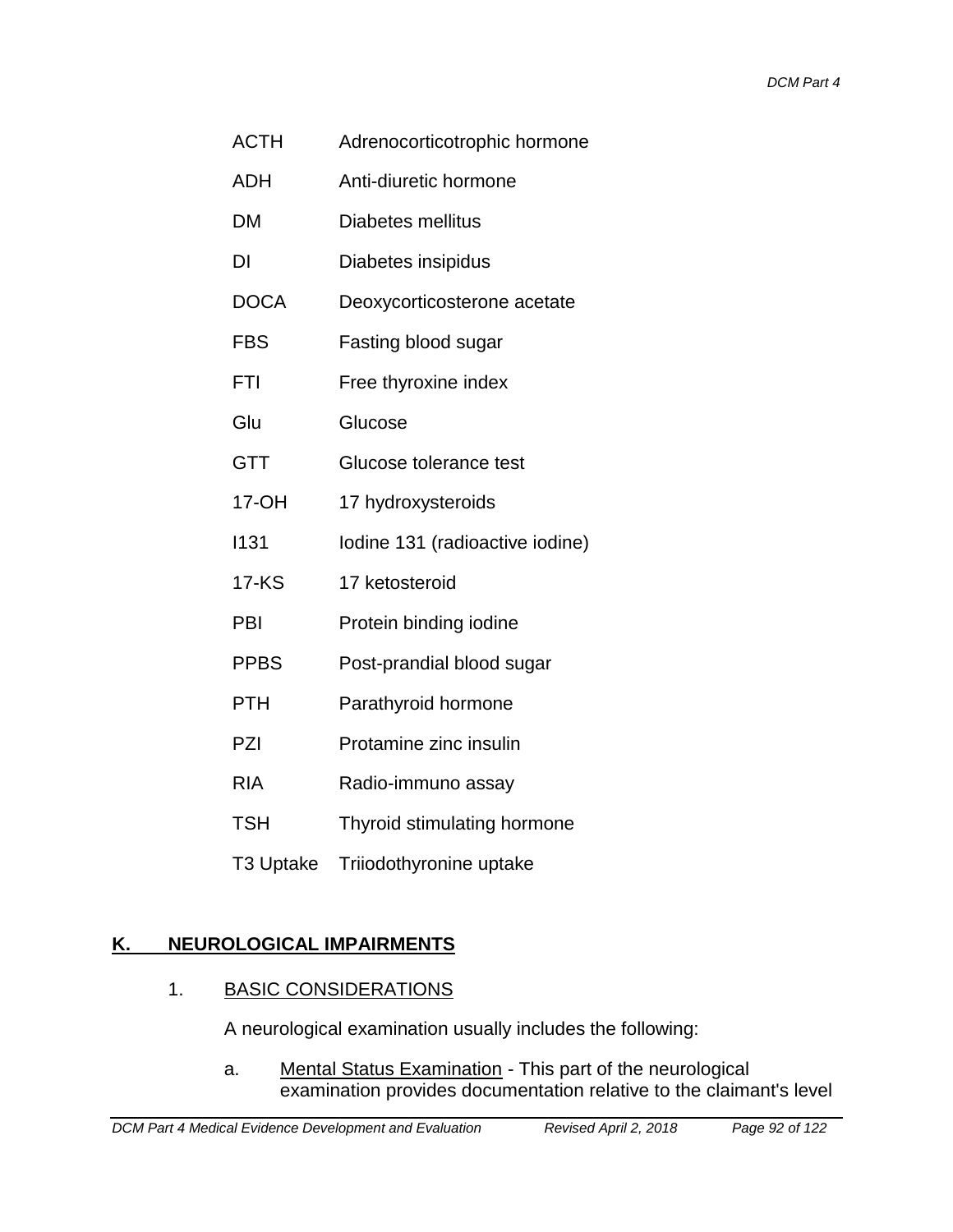of consciousness (alert, comatose, stuporous, confused, etc.); orientation to time, person, and place and intellectual deterioration. Memory is tested along with the claimant's reality testing. Abnormal behavior patterns, if present, should also be noted here.

- b. Speech Claimant's ability to communicate by verbal means should be documented. The presence of aphasia, or other speech impairment, along with any other significant interference of communication should be noted.
- c. Cranial Nerve Examination This should include findings of the testing of cranial nerves, such as ability to swallow, etc. Any hearing or visual defects should be noted as well in this portion of the neurological examination.
- d. Cerebellar Function Tests This portion of the neurological examination is concerned with the claimant's stand or station, gait and coordination in the upper and lower extremities. If ataxia, hemiparesis, limping, or abnormal ambulation is present, a description of the claimant's ability to walk and stand with and without ambulatory devices should be included in the report. Common tests used in this area are: Romberg's test, finger to nose test, rapid alternating movements, etc.
- e. Motor Function Examination This essential portion of the examination includes the presence or absence of rigidity, tremors, weakness, etc. Any abnormalities of muscle groups should be quantified (that is, graded from normal to complete paralysis.)
- f. Sensory System Examination The senses of touch, pain, temperature (hot or cold), vibration and muscle joint position sense are tested. Sensation may be normal, decreased, absent or heightened. Stereognosis (recognition of shapes by touch with eyes closed) is also tested.
- g. Reflex Examination A reflex, by definition, is a response evoked by a stimulus; it may or may not be conscious. A set of reflexes is usually tested. Examples of the upper extremity reflexes are, the biceps and triceps reflex. Examples of superficial reflexes in the face include the corneal reflex. In the lower extremities, the knee jerk or patellar reflex and the ankle jerk or Achille's reflex is tested as well as some pathological ones (such as the Babinski reflex). Superficial reflex in the abdomen is the abdominal reflex and the cremasteric reflex.

# 2. EPILEPSY (SEIZURES)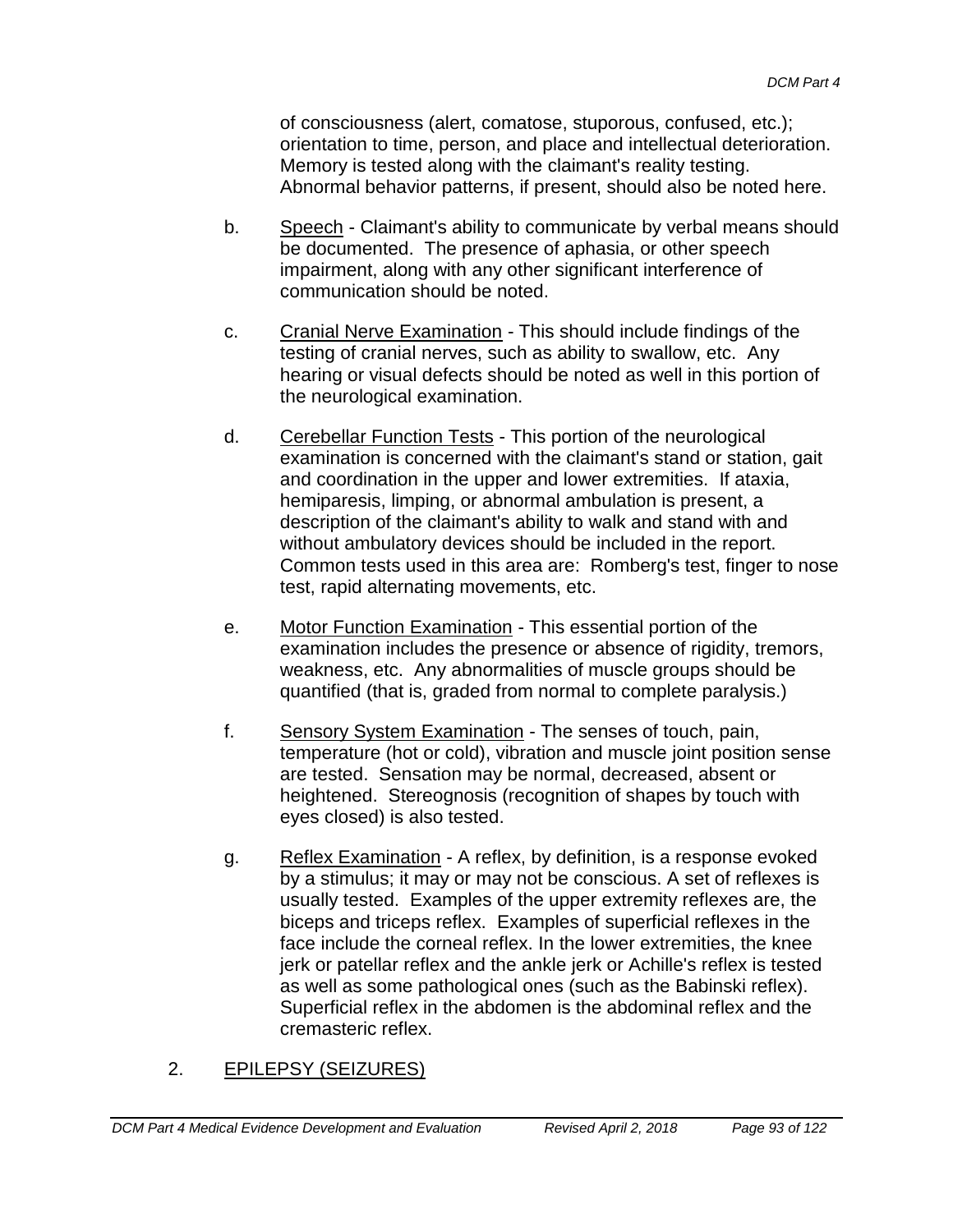Epilepsy is a syndrome as opposed to uniform disease entity. The epilepsy syndrome may be divided into two general categories of its clinical manifestations.

- a. Major Motor Seizures (Grand Mal or Generalized) This type of seizure is characterized by momentary feeling of strangeness (aura) followed by unconsciousness and convulsive movements of the arms and the legs. These events are followed by complete relaxation of the muscles to such an extent that there might be incontinence of urine and sometimes feces. This phase is often followed by sleep or gradual regaining of consciousness.
	- 1) Documentation Requirements
		- a) History Include the following essential items:

Onset of seizures,

Description of seizures.

This portion of the documentation can be obtained several ways, emergency room and/or hospitalization records may have a detailed description of the seizures observed by a doctor, a nurse, or hospital personnel. If these are not available, the claimant's attending physician could be contacted for description, if he himself has observed an alleged seizure. More frequently, the friends or relatives of the claimant have observed a seizure. Therefore, in the absence of medical evidence documenting a detailed seizure description, lay evidence may be used to document an alleged seizure. The claimant's description of his own seizure, is however, unacceptable, since he is supposed to be unconscious during a seizure and thus would not be aware of what actually happens during an episode. This portion of the documentation is crucial for documentation of a seizure disorder since the objective findings are usually negative. A seizure patient commonly has a normal neurological examination and many seizure disorders will manifest with a normal EEG.

b) Frequency of Seizures - This information may be obtained from the claimant's treating physician and/or relatives who live with the claimant. This information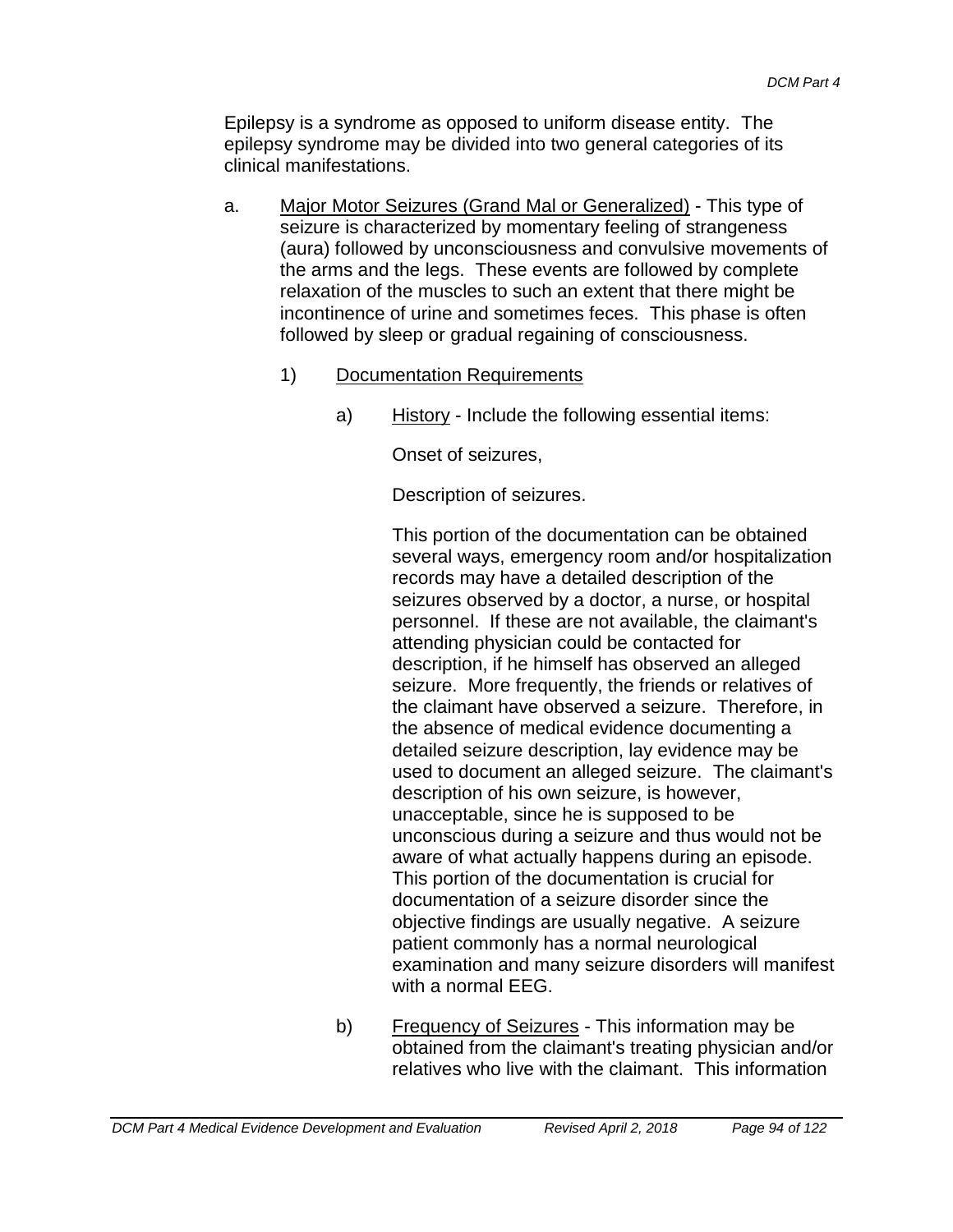may also be found in out-patient progress notes and/or follow-up notes (clinic records).

If the claimant alleges daytime and/or nighttime seizures, the frequency of each one must be clearly documented. In addition, if seizures occur only at night, information as to the presence of any residuals occurring the day after a seizure, is essential. This is to provide information as to how these residuals would affect the claimant's ability to function during the day. The frequency of seizures usually imposes considerable difficulty in verification.

Actual frequency is subject to a great deal of variability. Certain patients may experience no seizures for many months, then suddenly may have several attacks within a brief period of time.

The following information in c), d), and e) must be obtained in detail when seizures occur in such a manner.

- c) Prescribed Therapy This should include the names and dosages of the medications the claimant is taking to control his seizures. Statements relative to the claimant's compliance to prescribed therapy is needed, since most seizures are controlled by anticonvulsive therapy. The determination of blood levels of Dilantin or other anticonvulsive drugs are useful in determining whether treatment is being followed. On cases adjudicated after 1980, this type of evidence is desirable to secure.
- d) Physical Examination Physical examination findings should include the complete neurologic examination. While a completely normal neurological examination is often present in a substantial number of claimants with genuine seizure disorder, this portion of the documentation is an indispensable part of the documentary process. If the examination is not normal, the abnormal findings may include injury secondary to a seizure episode (such as bruises, lacerations, tongue bite, etc.).
- e) Laboratory An EEG (Electroencephalogram) should also be in the record substantiating the presence of convulsive disorder. A positive EEG does not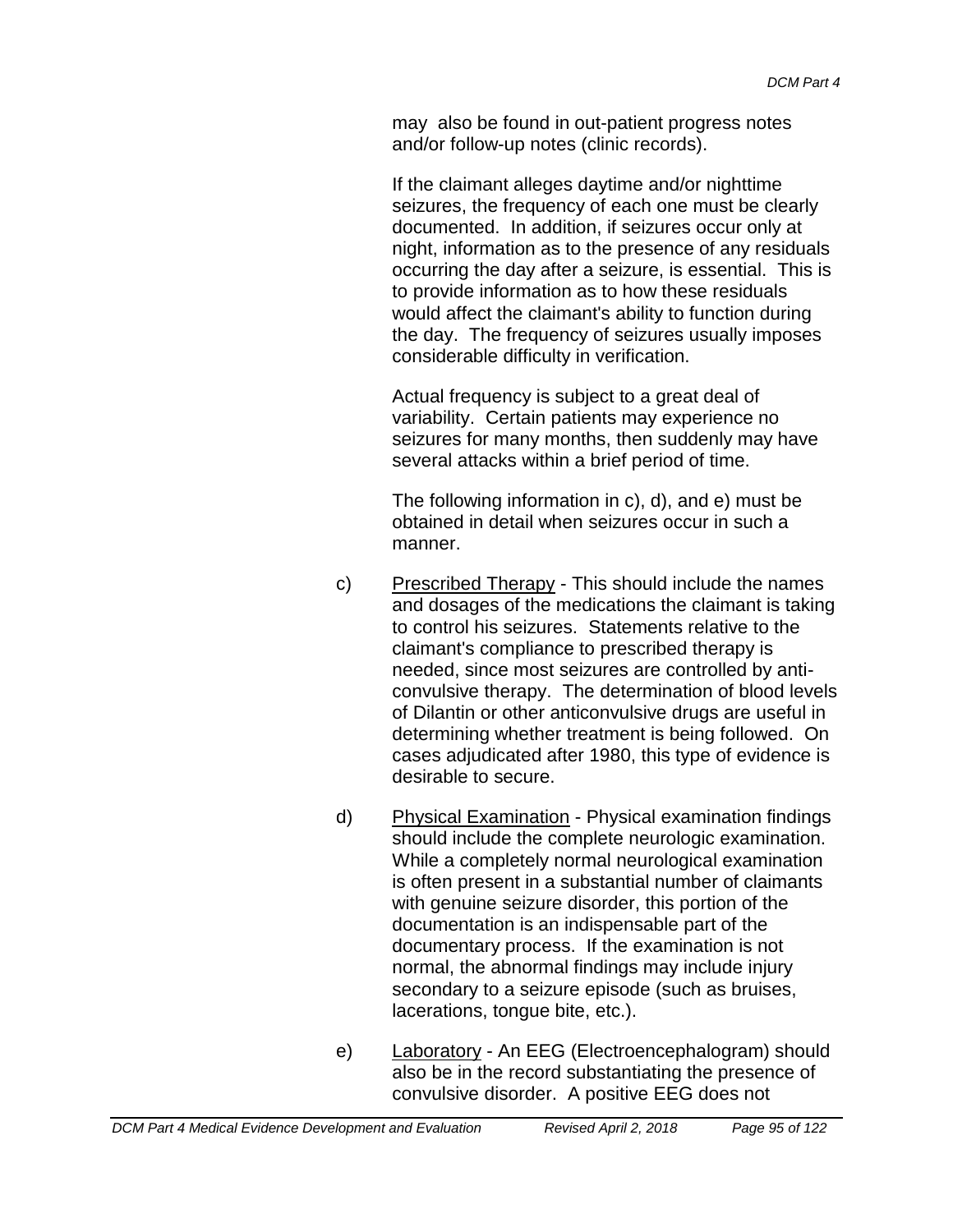necessarily mean that the impairment is severe; however, it serves to confirm the diagnosis of epilepsy. On the other hand, a normal EEG does not necessarily rule out a seizure disorder or imply that the impairment is not severe. Fifteen percent of epileptics have a normal EEG. Due to the statistically significant number of individuals who have a genuine seizure disorder with concomitant normal EEG, an allowance can be made in the presence of normal EEG if the preponderance of evidence indicates a disabling seizure disorder. Nevertheless, this provision is not intended to eliminate the need for documentation of EEG as when it is present and it is positive it increases the likelihood significantly as to the presence of a genuine seizure disorder.

The anticonvulsant serum level is an essential documentation requirement in seizure disorders, since the most important factor in determining the severity of seizure disorders is the response to therapy (that is, whether frequency and intensity of the seizures will occur in spite of adherence to prescribed therapy). The serum level of each prescribed medication should be obtained.

An acceptability of an EEG is unlimited, except when secondary changes occurred in the clinical manifestations of the seizure disorder.

- b. Minor Motor Seizures This category may be further divided into:
	- 1) Petit Mal This consists of a brief interruption of consciousness, sometimes accompanied by rhythmical blinking of the eyelids. Recovery usually immediately follows and the entire episode usually occurs within seconds. A classic petit mal may be developed by getting a detailed description of a seizure in the same manner as obtained in a seizure description in major motor seizures. A petite mal seizure is usually very brief in its episode. The seizure episode itself is not determinant of severity. It is the postictum manifestation, if any, which interferes with the claimant's ability to perform work related functions; therefore, the documentation of postictal manifestations in petite mal (as well as the other less common types of minor motor seizures) is essential in the documentation of these types of seizure disorders. Such postictal manifestations, which are usually behavioral, as well as their duration, should be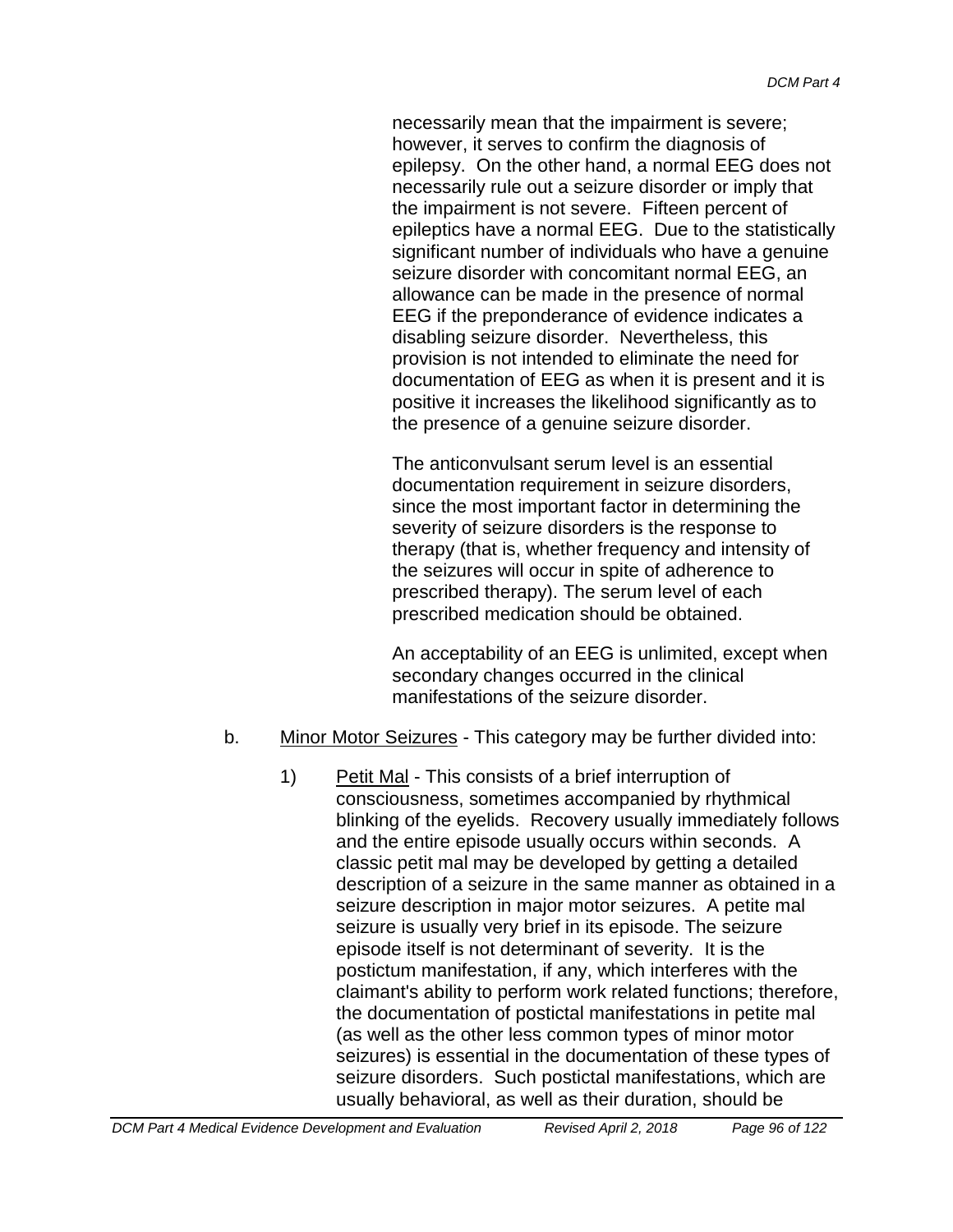documented in the file. Unlike the previously described major motor seizure disorder which does not have a characteristic EEG pattern or doesn't necessarily have positive EEG finding whatsoever, this type of seizure disorder has a very specific EEG abnormality without which pattern the diagnosis of petite mal is considered unsubstantiated and undocumented. This absolutely necessary positive EEG finding is 3 per second, spike and a wave EEG pattern.

There are two less common types of minor motor seizures that are sometimes classified as petit mal. The EEG findings for classic petit mal are not necessarily characteristic of the two less common types of minor motor seizures.

The first one is myoclonic jerks. This is sudden and involuntary contraction of the muscles of the trunk or extremities. They may e slight, or they may become so violent that the claimant may drop an object held in the hand. The seizure should be adjudicated under the minor motor seizure disorder.

The other type of minor motor seizure is akinetic seizure (drop attacks). This is characterized by a sudden loss of tone in all the muscles resulting in the patient's fall to the ground. If there is any loss of consciousness, it is usually very brief. Again the documentation of this is the same as the documentation of petit mal and the adjudication would also be done under minor motor seizures.

2) Focal Seizures - During an attack of focal seizure, the claimant remains conscious. The seizure itself consists of clonic movements in localized groups of muscles such as the hand or the forearm. There may be momentary weakness of the muscles involved (Todd's paralysis). These are classified under minor motor seizures. Focal seizures very rarely have postictal manifestations.

> Certain focal seizures may cause a spread of epilepsy discharge causing clonic movement throughout the body (Jacksonian seizure). In such cases, consciousness is lost. Further manifestation of the Jacksonian seizures are similar to those of a Grand Mal type. Documentation of this type of seizure disorder should involve very careful detailed description of the seizure to enable an independent reviewer to determine whether adjudication should be done under major motor seizures or minor motor seizures. The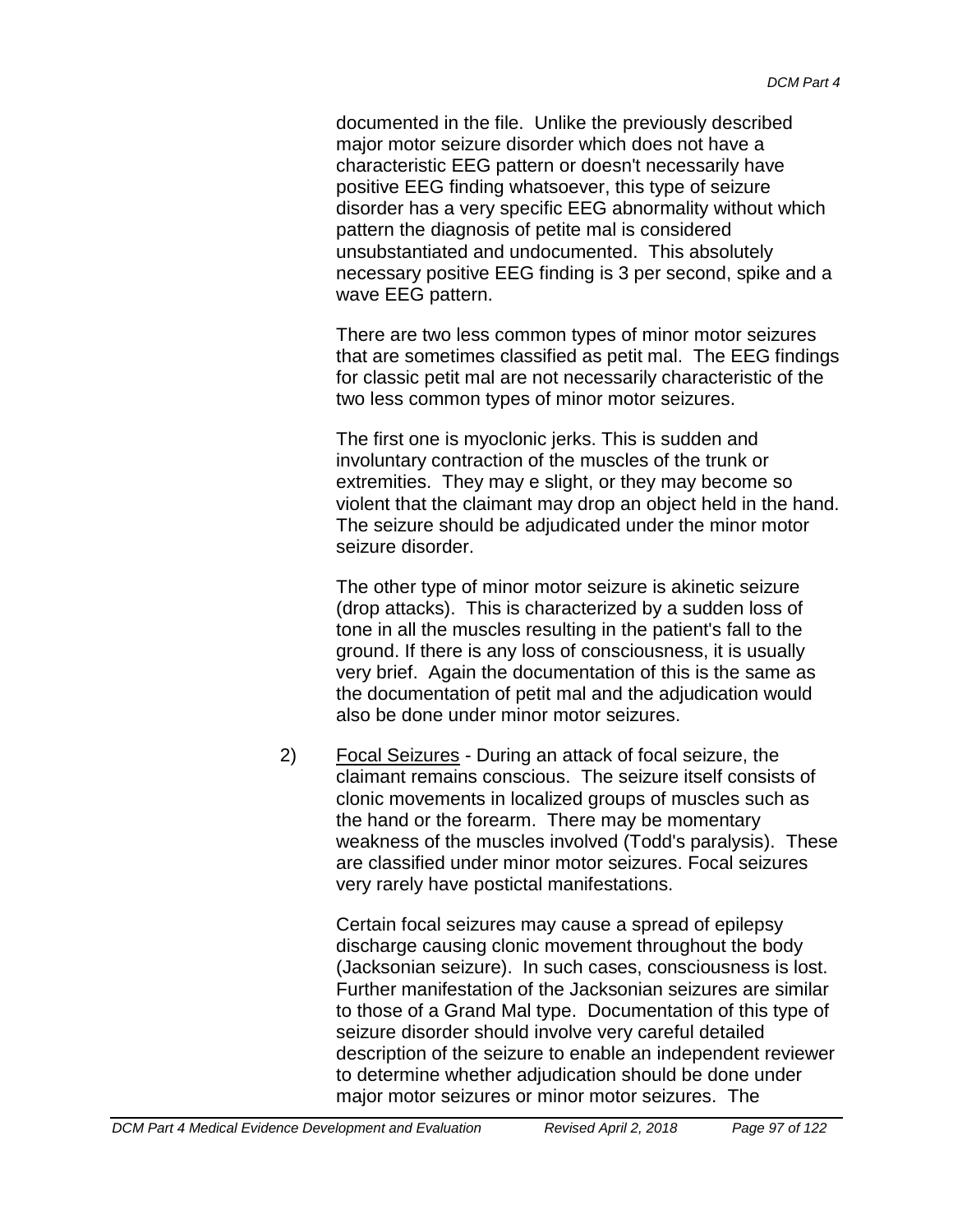predominant manifestations should be the guide to be used in this determination. Nevertheless, previously outlined documentation requirements apply to whichever type of seizure is more predominant, whether it be the major motor seizure or the minor motor seizure.

A special type of focal (or partial) seizure is the psychomotor or temporal lobe seizure. This is the complex disorder of sensation ranging from sensory hallucination (sight, sound, taste or smell) to highly organized psychic disturbances. Occasional chewing movement and smacking of the lips are accompanying symptoms. Frequently, this type of seizure disorder results in the alteration of consciousness (dreamy and confused state) as opposed to loss of consciousness. These phenomenon are followed by repetitive, usually stereotype, automatism which involve only partially purposeful or totally inappropriate bizarre behavior. There is complete amnesia of these events after the attack. In these types of seizure disorders, documentation should include, as in other seizures, a detailed description of the seizures.

3. CEREBROVASCULAR ACCIDENT (STROKE) - This condition often occurs without any forewarning signs, but even if some forewarning signs have been present for some time the event is usually dramatic. In a matter of several minutes, the claimant develops a wide scale of neurological symptoms, the specifics of which depend on the area affected by the accident. Functional loss directly after the occurrence of the CVA tends to be much greater than the residuals after the stormy, dramatic event settles. Accordingly, the functional loss observed immediately after the stroke, tends to be much more exaggerated and affects greater neurological functions than the residuals will be once the accident takes a more chronic and less precipitous course.

Proper documentation of this condition consists of documentation of the time the cerebrovascular accident occurred, possible forewarning signs (transient ischemic attacks), description of the functional loss (symptoms, signs and findings), as well as documentation of a waiting period of approximately three months to permit the individual to regain all the functions that were only temporary lost and to assess the residual symptoms which are unlikely to improve with time. Results of detailed neurological examinations, three months after the alleged episode of CVA, are crucial to the determination of severity. This should include the same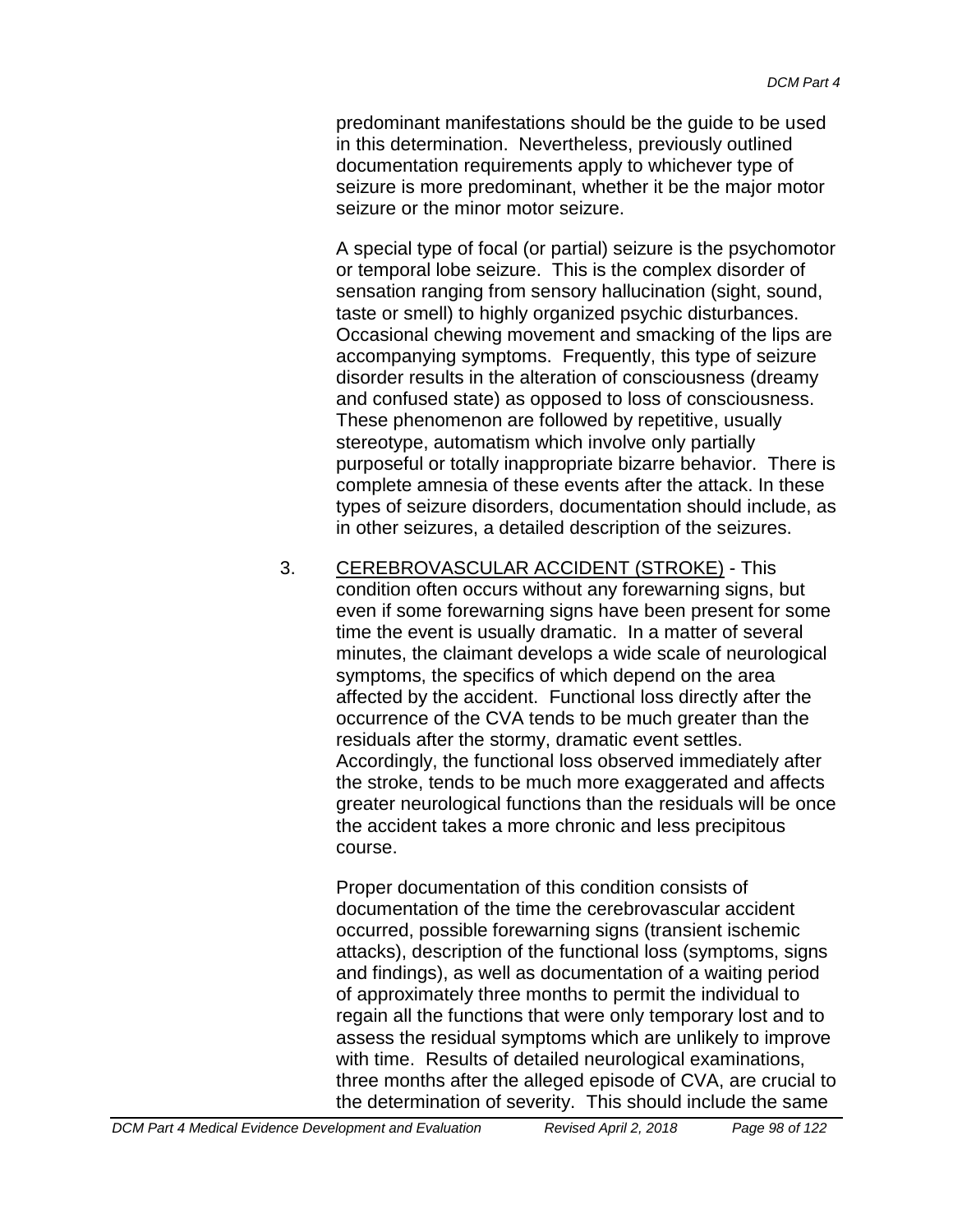detailed findings as detailed under basic considerations of the complete neurological examination. If any motor dysfunction is present due to the episode, this should be documented by detailed description of the motor system (that is, if there is any weakness, spasticity and/or cerebellar abnormalities such as ataxia, incoordination, tremor). The neurologic findings should be completed and detailed to enable an independent reviewer to determine the degree of interference the neurologic abnormalities would impose on the claimant's remaining ability do fine and/or gross movements as well as the degree of interference that it could impose on the patient's ability to stand and walk.

4. CEREBRAL PALSY - The term cerebral palsy embraces s group of disorders of the motor system present at birth. This is true even if at times all signs of the disease may not be immediately apparent at birth. The most common clinical feature is spastic paraplegia with brisk tendon reflexes and extensor plantar responses. There is a spasm of the muscles at that time. Sometimes, only the upper extremities are involved, but, more commonly, one upper and one lower extremity is involved. Accompanying intellectual disability and epilepsy are often present in cerebral palsy. As with any other neurologic disorders, the diagnosis of cerebral palsy should be established and this can be made by obtaining records from the claimant's attending physician or past medical records of hospitalization documenting the neurologic dysfunctions which led to the diagnosis of cerebral palsy. If the claimant is seen as an adult, it is more difficult to obtain birth records which document the possible cause or the cerebral palsy. However, previous medical records, hospital records or outpatient follow-up would also document the neurologic dysfunctions which would have been the basis for documenting cerebral palsy.

By definition, cerebral palsy is a static condition, that is, progression or improvement of the condition is not expected throughout life. When the diagnosis of cerebral palsy is definitely established, the neurologic findings need not be very recent. Nevertheless, they should contain a complete documentation of the neurologic findings (that is, including the motor, sensory and reflex findings as well as cerebellar examination).

In cerebral palsy, there are various degrees of severity of the neurologic dysfunction. In many cases, cerebral palsy may result in motor dysfunction that would be so severe as to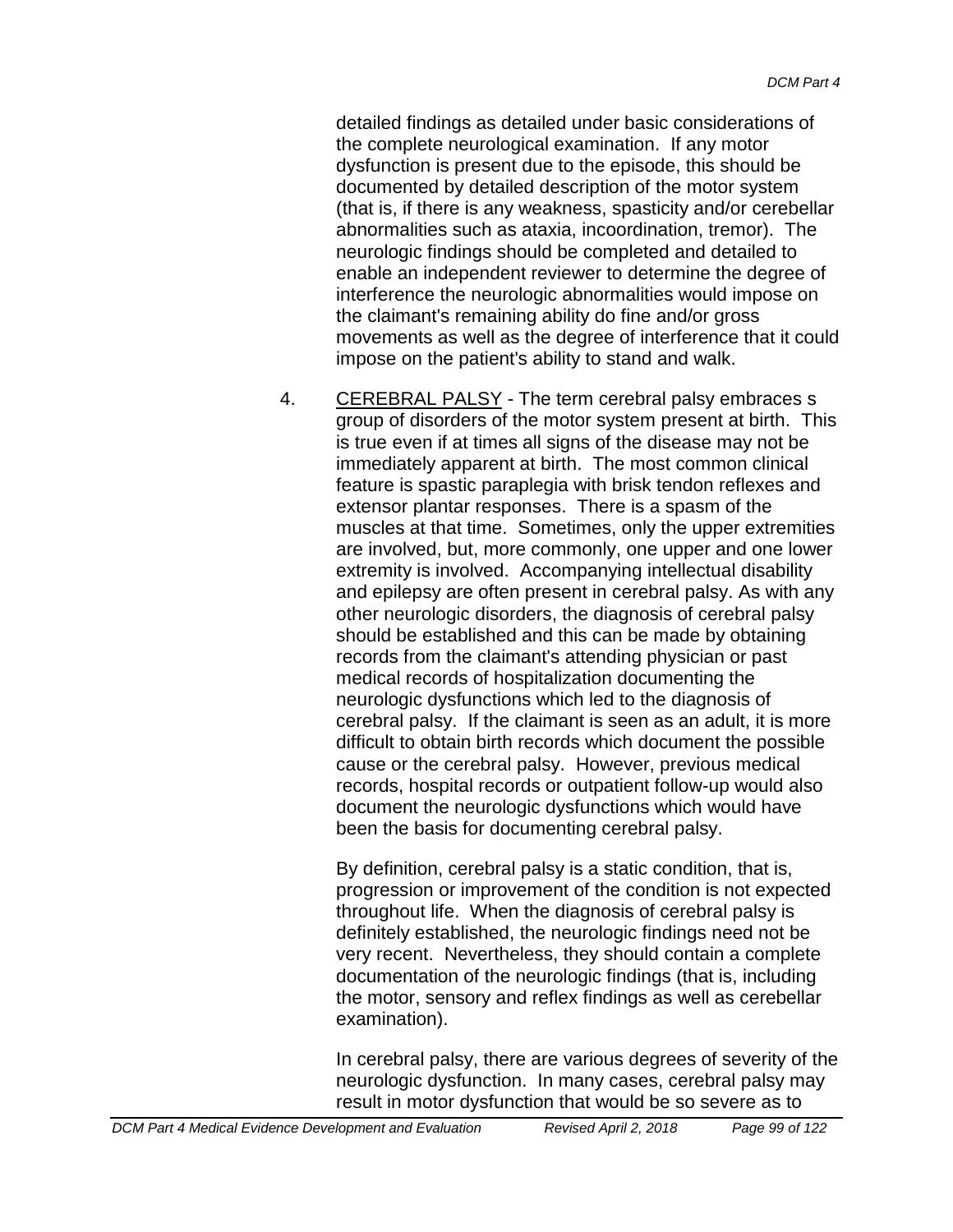interfere with the claimant's ability to walk, stand and/or to perform fine and gross motor manipulations. However, in certain cases where there is less severe neurologic dysfunction, a finding of severity may be made when it is combined with other disorders (such as seizure disorder, Intellectual Disability, significant behavioral or emotional disorder and/or significant speech, hearing or visual problems). In the latter type of cases, documentation should include not only the establishment of the diagnosis of cerebral palsy and the corresponding neurologic findings, but should also include an IQ testing; when Intellectual Disability is present, or if any mental impairment is present such as autism and/or emotional disorders, a detailed psychiatric examination report should be in the file. When there is evidence of a significant defect in speech, hearing or vision, the documentation of this additional impairment should also be made accordingly.

5. HEAD INJURY - Compound fractures and depressed fractures of the skull often result in cerebral trauma. The most severe forms of brain damage with gross traumatization usually result in unconsciousness and there is a danger of intercranial bleeding. Persistent eurologic deficits after recovery are often found. The resulting neurologic manifestations of head injuries are similar to that seen in cerebrovascular accidents; therefore, the documentation of head injury is the establishment of the diagnosis, the chronology of events leading to the head injury and the resulting neurologic residuals.

In addition to normal neurologic findings, a head injury may also result in a seizure disorder which should then be documented just like any seizure case. Likewise, the head injury may result in chronic organic brain syndrome which would be documented as outlined under mental impairment.

6. INTRACRANIAL TUMOR - The usual symptoms of intracranial tumors are caused by irritation and destruction of the nerve tissue as well as intracranial pressure. Deficits arising as a result of a brain tumor depend on which area of the brain is affected. Brain tumors vary from the most common (which is the benign gliomas) to the malignant brain tumors. It is crucial in the documentation of brain tumors to obtain the pathology report documenting what type of brain tumor is present since there are certain forms of malignant gliomas (such as glioblastoma multiform). Other types of brain tumors should be documented not only by the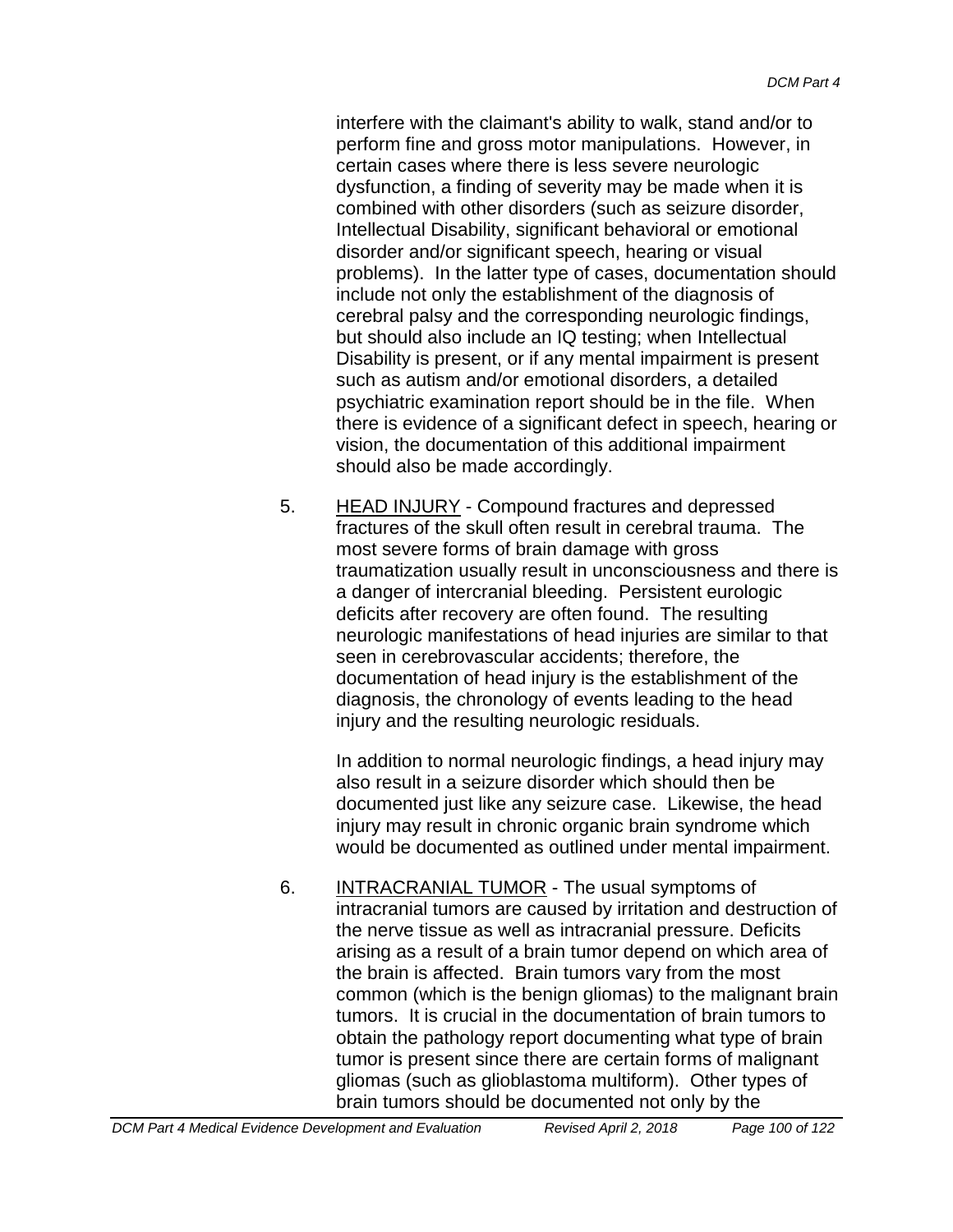pathological classification of type of brain tumor present, but also the resulting neurologic dysfunction. Therefore, the crucial evidence needed for these types of tumors is the neurologic examination findings. It is also crucial to establish if there is any evidence of metastasis anywhere else secondary to the brain tumor.

- 7. PARKINSONISM Parkinsonism is a syndrome which includes generalized poverty of movement, tremor and rigidity. It is a progressive degenerative disorder affecting the basal ganglia. Documentation needed in Parkinsonism is the history of the disease (that is, the signs and symptoms) which must support the diagnosis. Disease is fairly characteristic (that is, the first and most prominent symptom is tremor). Rigidity usually follows the same distribution as the tremor. Eventually, bradykinesia may also be noted. With progression of symptoms, there is significant neurologic dysfunction resulting in disturbance in the patient's ability to perform fine and gross as well as dexterous movements and his ability to walk and stand is also markedly affected. The crucial documentation for parkinsonism includes not only the characteristic history and the course of the disease, but also the response to therapy as well as the detailed neurologic examination findings.
- 8. CHOREA This condition is characterized by sudden jerking movement of the limbs which, although not fully coordinated, may have the appearance of poor manners. The two most common types are the Huntington's chorea and sydenham chorea. Sydenham chorea is a benign disorder of childhood and is usually one of the manifestations of rheumatic fever. On the other hand Huntington's chorea is a progressive disorder consisting of dementia and bizarre involuntary movements. It is a hereditary disorder and mental deterioration usually occurs sooner or later. The latter type of chorea (Huntington's) is the most serious one, since it is a degenerative disease and usually results in very severe neurologic dysfunction. Documentation of the resulting motor dysfunction could be done with a comprehensive neurologic examination. In addition, there is mental deterioration, and possibility of development of chronic brain syndrome occurs eventually. Documentation of this resulting impairment could be done as in the documentation for chronic brain syndrome outlined under the mental impairments category (that is, with detailed mental status as well as the description of daily activities).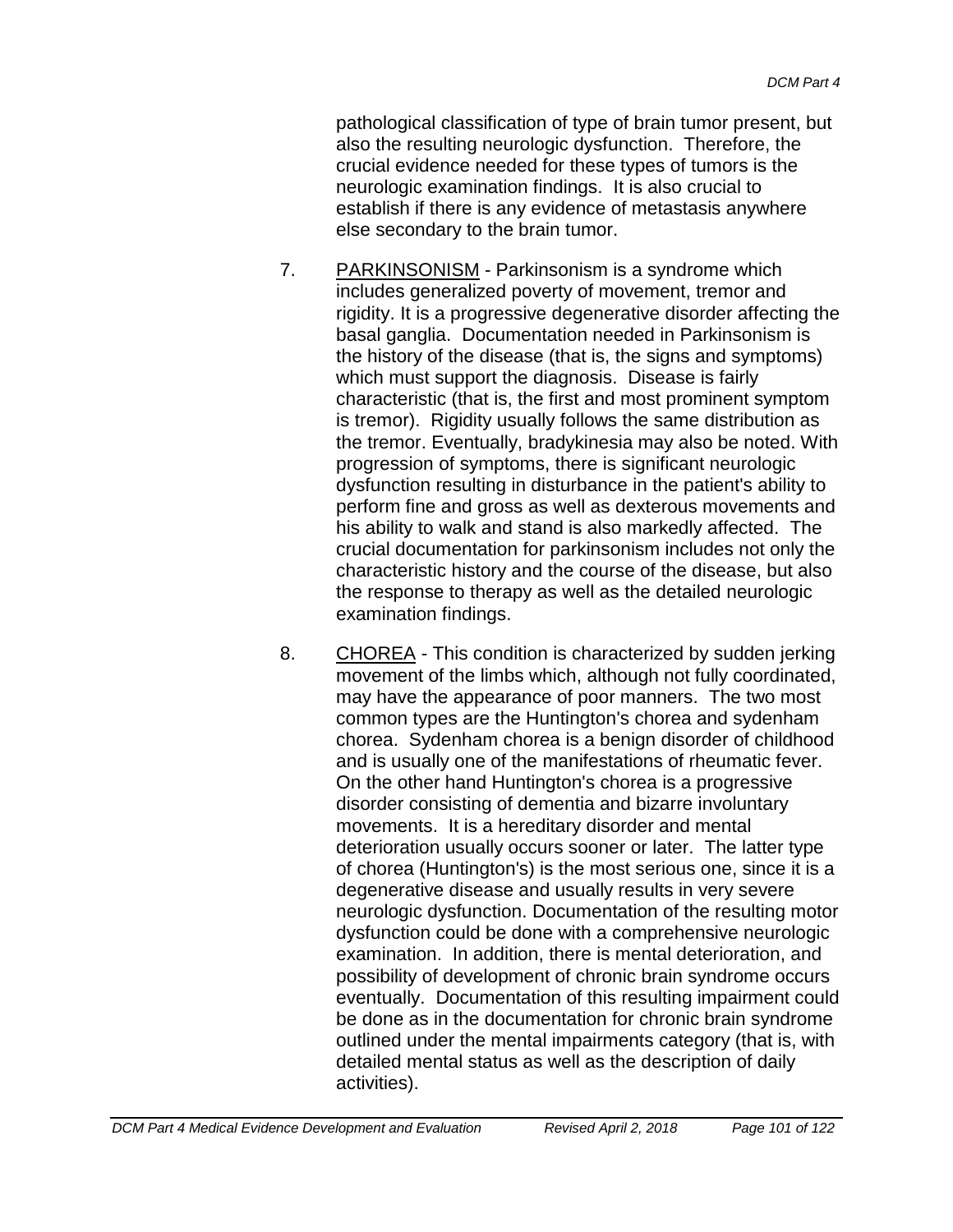- 9. MULTIPLE SCLEROSIS This is a chronic disease which is caused by the absence of the covering of the nerve cells and is clinically manifested by a variety of neurologic symptoms and signs which have a tendency toward remission and exacerbation. The chief character of the symptoms is the multiplicity and the tendency to varied nature as well as severity with passage of time. Documentation of this disorder includes the history, which is crucial to determine the course of the disease and the response to therapy. Change of the symptoms occurs frequently; therefore, it is important that current neurological findings be in the file to allow determination of current severity. There are no characteristic laboratory findings of multiple sclerosis, therefore, laboratory evidence may be helpful when positive but does not negate the presence of the disease when it is negative (example CAT scan).
- 10. DISEASES OF THE SPINAL CORD This includes diseases such as compression of the spinal cord by tumor or cervical spondylosis, subacute combined degeneration of the cord and syringomyelia. The careful establishment of the diagnosis and the history, the course of the disease, the supporting laboratory findings (such as the results from a myelogram, a CAT scan and/or EMG) should be secured if available. When the diagnosis is established, the resulting neurologic dysfunction should be documented with a comprehensive neurologic examination. If there is any persistent disorganization of motor function that would result in the inability of the patient to use his upper extremities for manual manipulation or the use of his lower extremities for standing and/or walking, such a finding should be described in detail as it can limit the claimant's residual functional capacity. In certain spinal cord disorders where there is involvement of the cranial nerves, the cranial nerve examination (part of the comprehensive neurologic examination) should allow the evaluation of the presence of significant bulbar signs, if any. In certain cases (such as poliomyelitis), certain residuals result, in addition to significant motor dysfunction involving one or two extremities. There may be difficulty with swallowing or breathing or with the patient's ability to speak intelligibly; therefore, in addition to the complete neurologic examination, comprehensive physical examination with general observations should document if any of the above abnormalities are present.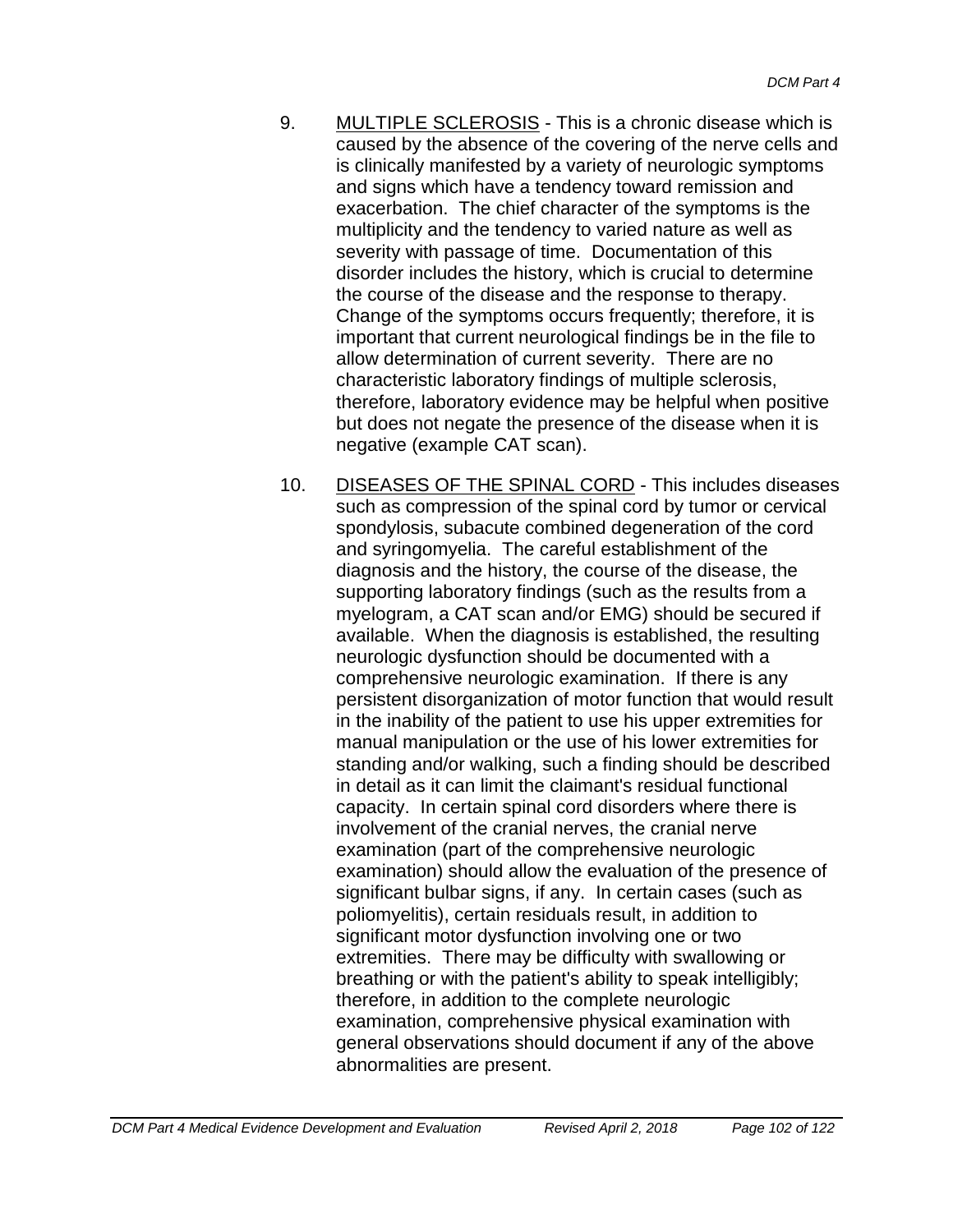11. DISORDERS OF MUSCLES - This includes the classic muscular dystrophy and myasthenia gravis. Types of these disorders involve not only the muscle itself but the innervation of these muscles. Significant muscle weakness with resulting atrophy is a common finding. In myasthenia gravis there may also be difficulty with speaking, breathing, and swallowing, which findings should be taken into consideration when evaluating the overall physical examination findings.

> Response to therapy should also be documented in the file. Overall, however, disorders of muscles would result in finding of severity when there is significant motor dysfunction resulting from muscular weakness. The comprehensive neurologic examination which should be in file would include, among other things, the description of the muscles, and the presence or absence of atrophy. The muscle strength of the affected muscle group should be quantitated. It is not sufficient that the report would only say mild, moderate, or severe weakness, but this should be illustrated in more detail by a description of how the muscle group would respond to resistance and gravity.

12. PERIPHERAL NEUROPATHY - This type of impairment may be the result of end-organ damage by diseases such as diabetes mellitus. The diagnosis is established by the symptoms (that is, numbness and tingling of extremities) and by the neurologic findings (that is sensory deficits). In severe cases, there are motor deficits documented by muscle weakness and/or atrophy. Again, documentation of this type of disorder is adequate with a comprehensive neurologic examination.

#### 13. GLOSSARY OF NEUROLOGICAL TERMS, SYNONYMS, ABBREVIATIONS

- ALS Amyotrophic lateral sclerosis
- ANS Autonomic nervous system
- CAT scan Computerized axial tomography
- CNS Central nervous system
- CP Cerebral palsy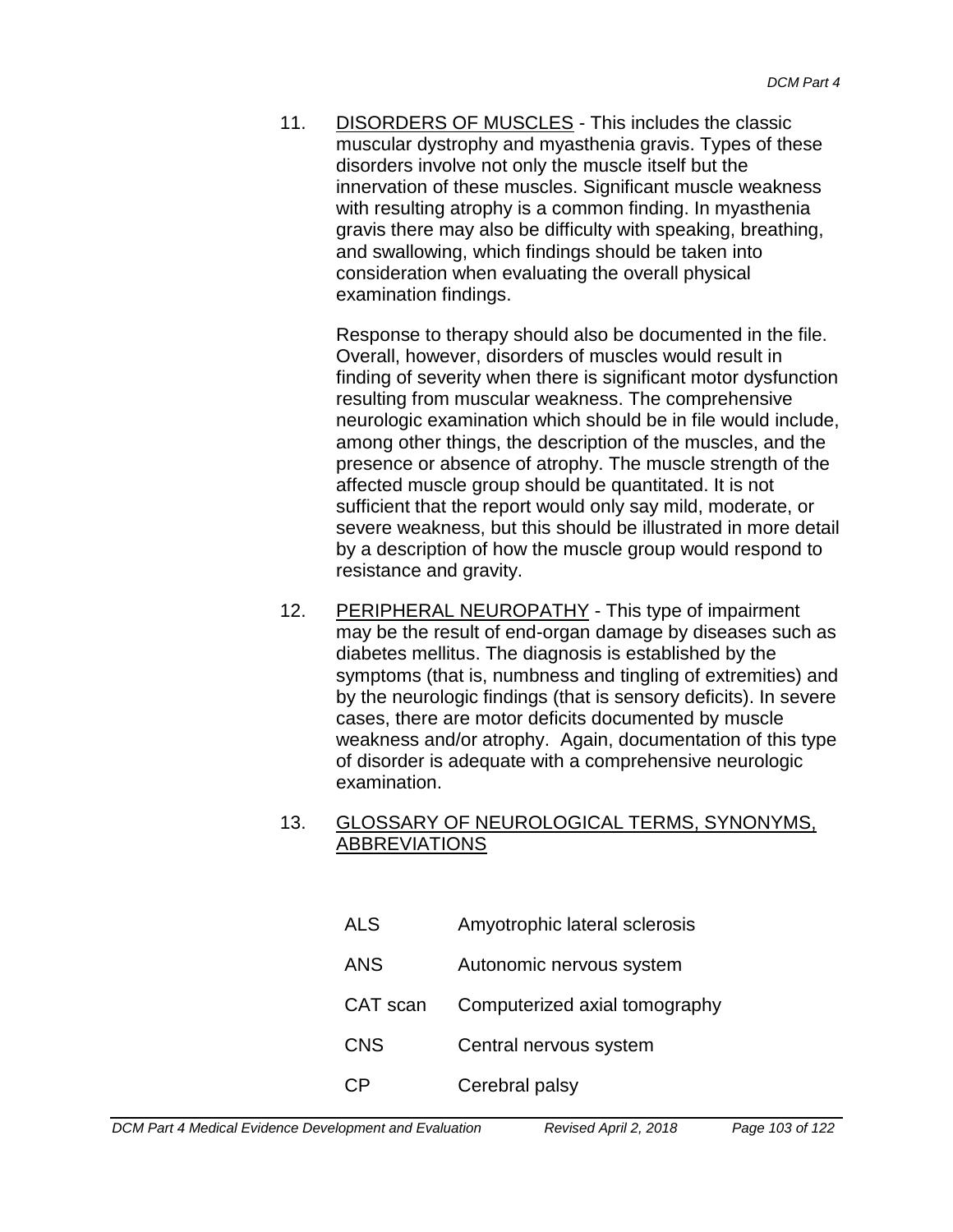| CSF        | Cerebro-spinal fluid             |  |
|------------|----------------------------------|--|
| <b>CVA</b> | Cerebro-vascular accident        |  |
| DT         | Delirium tremens                 |  |
| <b>DTR</b> | Deep tendon reflex               |  |
| EEG        | Electroencephalogram             |  |
| <b>EMG</b> | Electromyography                 |  |
| <b>EOM</b> | <b>Extraocular movements</b>     |  |
| GM         | Grand mal                        |  |
| <b>HNP</b> | Herniated nucleus pulposus       |  |
| ΚJ         | Knee jerk                        |  |
| LP         | Lumbar puncture                  |  |
| MS         | Multiple sclerosis               |  |
| MD         | Muscular dystrophy               |  |
| Phenobarb  | Phenobarbital                    |  |
| <b>TIA</b> | <b>Transient ischemic attack</b> |  |

# **L. MENTAL IMPAIRMENTS**

1. BASIC CONSIDERATIONS

For disability evaluation purposes, four different categories of mental impairments should be distinguished:

- a. Intellectual Disability,
- b. Chronic organic brain syndrome,
- c. Functional psychotic disorders,
- d. Functional nonpsychotic disorders.
- 2. **INTELLECTUAL DISABILITY**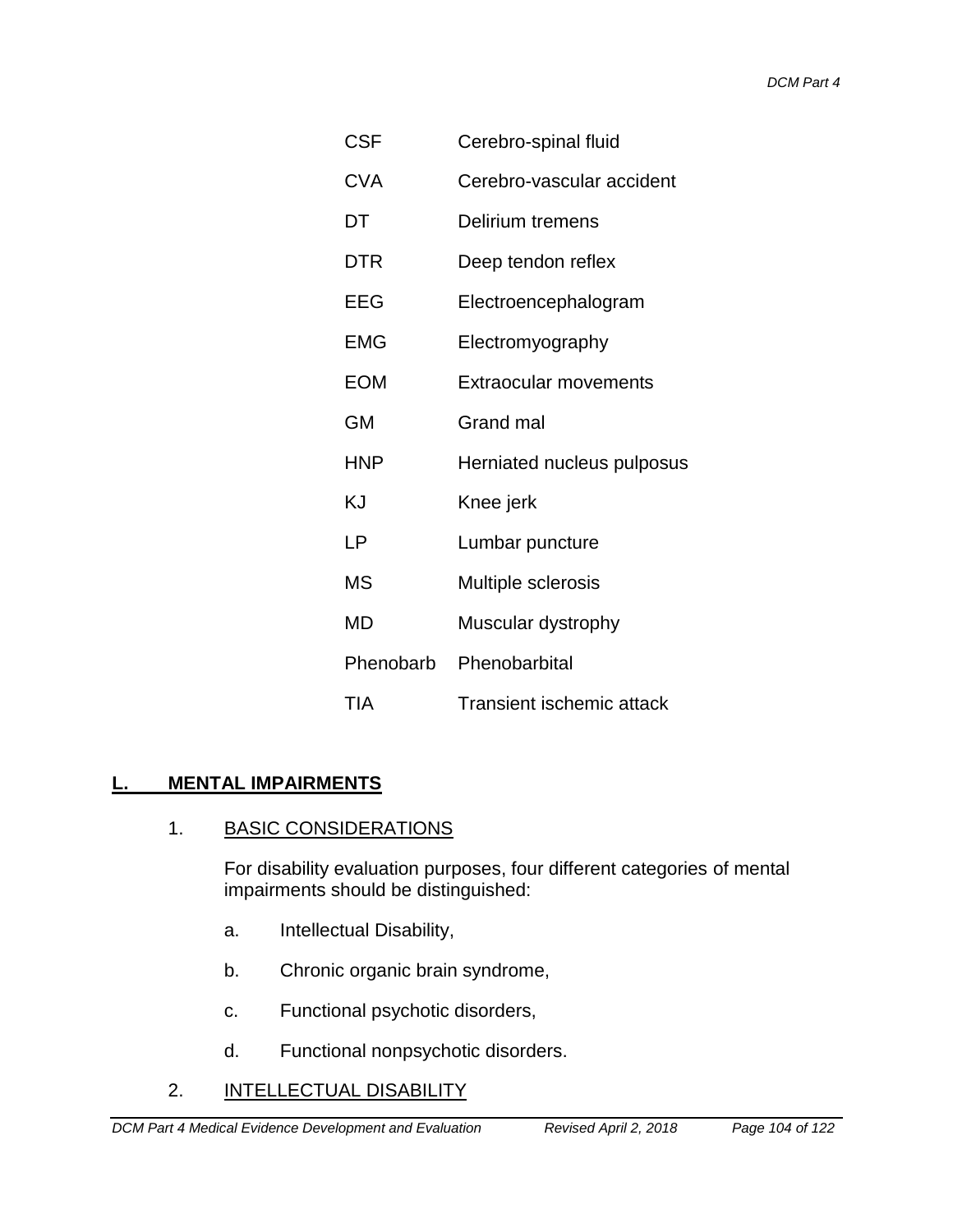Among these four types of mental impairments, Intellectual Disability is the most objectively, numerically assessed. Intellectual Disability is a lifelong condition characterized by below-average intelligence with resultant impairment in learning, maturity, and social adjustment. This assessment is carried out by the use of standardized measurements of intelligence often referred to as psychometric testing. Psychometric testing is professionally administered by psychologists. Accordingly, while organic brain syndromes, functional psychotic disorders, and functional nonpsychotic disorders are best assessed by physicians, the optimal assessment of Intellectual Disability lies in the field of psychology. In some instances of organic brain syndrome, where the impairment primarily affects the intelligence, psychometric testing is also useful to establish an objective measure of intellectual deterioration.

There are several types of psychometric testing that yield a numerical measurement of intelligence (IQ). It is generally agreed that the Wechsler Intelligence Scale (revised) is the most reliable intelligence testing. This scale provides three different IQ values: the full scale IQ (computed by utilizing two subtest scores); the performance score (performance IQ); and, the verbal score (verbal IQ).

NOTE: In assessing the impairment severity of the claimant the lowest of the three subtest scores always prevails.

The second most popular psychometric testing provides only one IQ score. This test is the Stanford-Binet Intelligence Test. There are several other acceptable intelligence tests, (Leiter, McCarthy, Cattel, Raven); however, either the Wechsler or the Stanford-Binet is always desirable.

Several tests are often erroneously used for assessment of intelligence and they are unacceptable as they either measure something other than intelligence or they are not well standardized. The most often mistakenly used tests are:

- a. Peabody Picture Vocabulary Test,
- b. Vineland Social Maturity Test,
- c. The Denver Developmental Achievement Test,
- d. The Slosson Intelligence Test.

Intellectual Disability is a lifelong condition which is not subject to significant improvement once the intelligence level has reached its final plateau. Nevertheless, during the early years of development, it is subject to change, particularly depending on the degree of Intellectual Disability. Accordingly, when assessing the acceptability of psychological testing one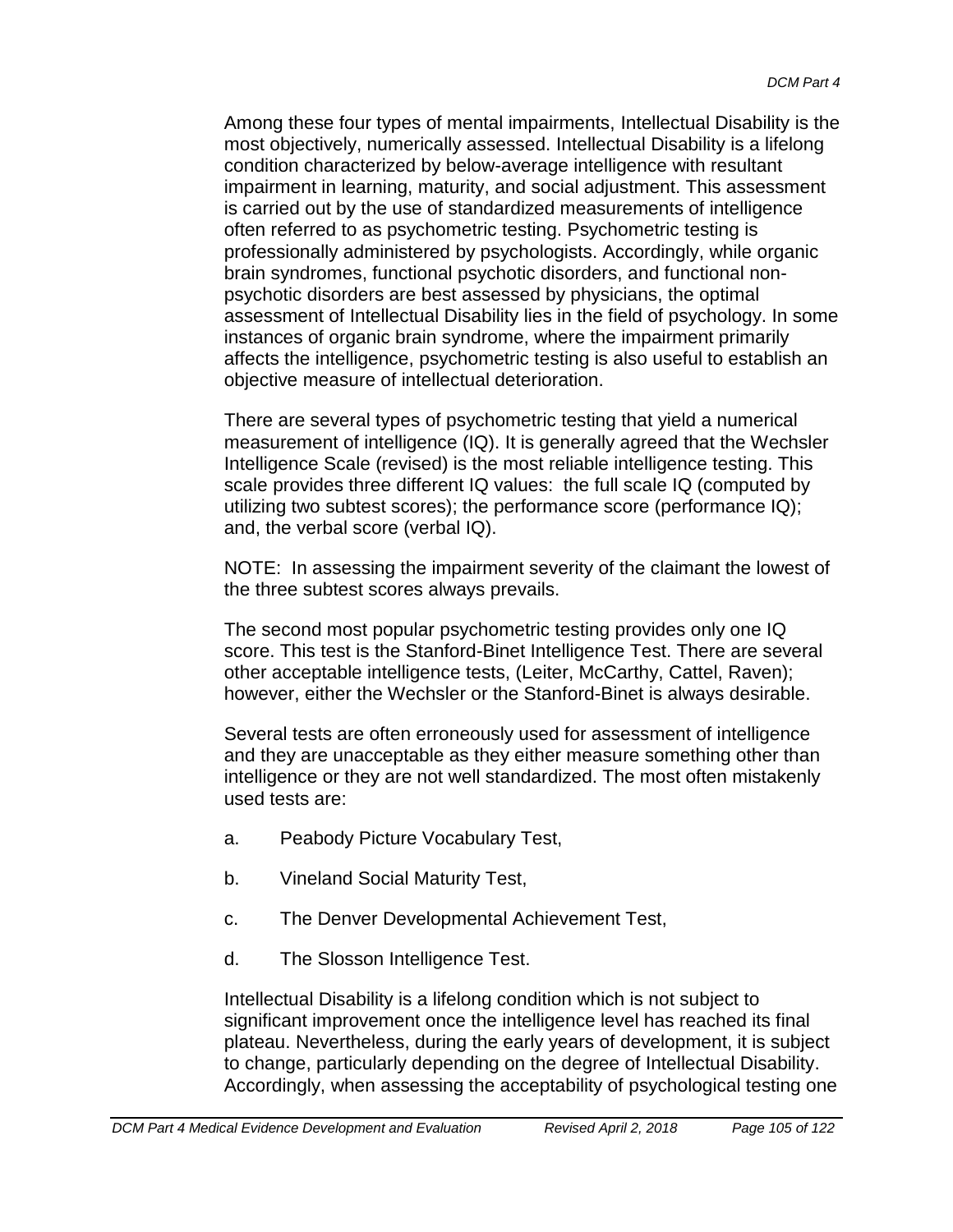should consider the claimant's age at the time of the testing as well as the date of testing as it relates to the date adjudication.

#### TIMELINESS OF PSYCHOMETRIC TEST RESULTS

| <b>IQ Score</b>    | Age at testing        | <b>Time Limit</b> |
|--------------------|-----------------------|-------------------|
| Below 40           | Before 7 Years        | 2 Years           |
| Over 40            | <b>Before 7 Years</b> | 1 Year            |
| Below 40           | Before 7 Years        | 4 Years           |
| Over <sub>40</sub> | Before 7 Years        | 2 Years           |
| Any IQ             | At 16 or Older        | No Limit          |

Medical evidence is always desirable to verify that the claimant's IQ is consistent with his daily activities, scope of interest, ability to relate to others, and general behavior.

In assessing the medical evidence one should be conscious of the fact that an IQ of 59 or below is characteristic of the lowest two percent of the general population.

There are some special circumstances, particularly in the profoundly intellectually disabled range, where, due to the claimant's condition, a well standardized IQ testing cannot be performed. In these instances, psychological or medical reports (specifically describing the claimant's behavior with attention to the obvious intellectual, social, and physical impairment) should be secured.

#### 3. ORGANIC BRAIN SYNDROME, FUNCTIONAL NONPSYCHOTIC DISORDERS, AND FUNCTIONAL PSYCHOTIC DISORDERS

These disorders are best evidenced by a psychiatrist's report.

Psychiatric judgment in clinical practice relies heavily on observations of the interviewer (that is, the psychiatrist draws inference from what he sees as the patient's behavior) as to the nature of the patient's mental functions.

Two salient features of this have particular significance for disability assessments: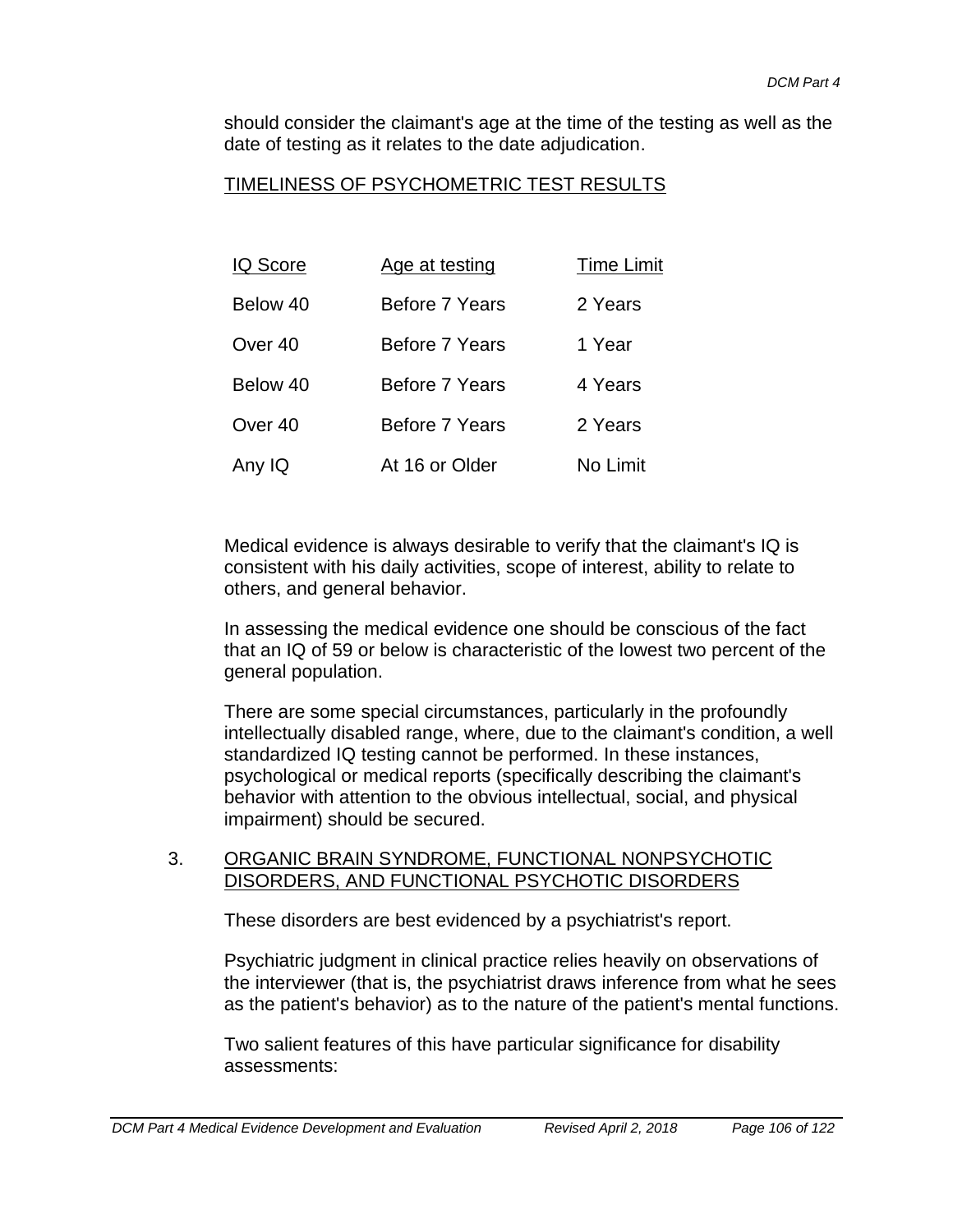The clinician observes and describes behavior. This is the type of objective evidence required for independent assessment.

Although there are varied schools of thought in the field of psychiatry which may affect the diagnosis, treatment, approach, etc., in a clinical setting, these variances have little impact on the required documentation. It is so, because it is the actual observation and descriptions which are central to the disability assessment. The definition of disability requires that the individual have a medically determinable impairment substantiated by signs, symptoms, and ancillary findings.

The evidence should contain three basic characteristics: it should be current, complete, and objective, requiring a minimum amount of extrapolation relative to the claimant's functioning. The timeliness of this evidence is required for both determining current severity and duration.

Obtaining detailed objective evidence (as opposed to subjective judgments) is very important and often difficult.

For example, if the psychiatrist just sates that the claimant "appears paranoid," this is inadequate documentation as it represents a conclusion only and does not relay how that conclusion was reached. On the other hand, if the physician states that "the claimant appears paranoid as he glanced around the room after entering, stating that he just wants to make sure the office is not electronically bugged", then we have objective data. In the latter example, the psychiatrist clearly demonstrated why he concluded that the person was paranoid.

Another example concerns cognitive functioning. The psychiatrist might state "the memory and concentration are o.k." This is inadequate evidence, as the data used to come to this conclusion is not presented. Instead, the report should disclose the procedure and response (such as, "the claimant's immediate memory is good as measured by his ability to repeat five items after two minutes waiting").

Proper documentation should include medical evidence relative to the following four elements of claimant's condition.

a. Medical History - Every well documented file should contain a medical history. In Mental disorder claims, longitudinal information is often more important than it is in other body systems. A report of past psychiatric hospitalizations might be helpful in documenting the continuing nature of the mental disorder. It can also aid in determining whether a particular behavior is in response to an acute stress or is part of a long-term process.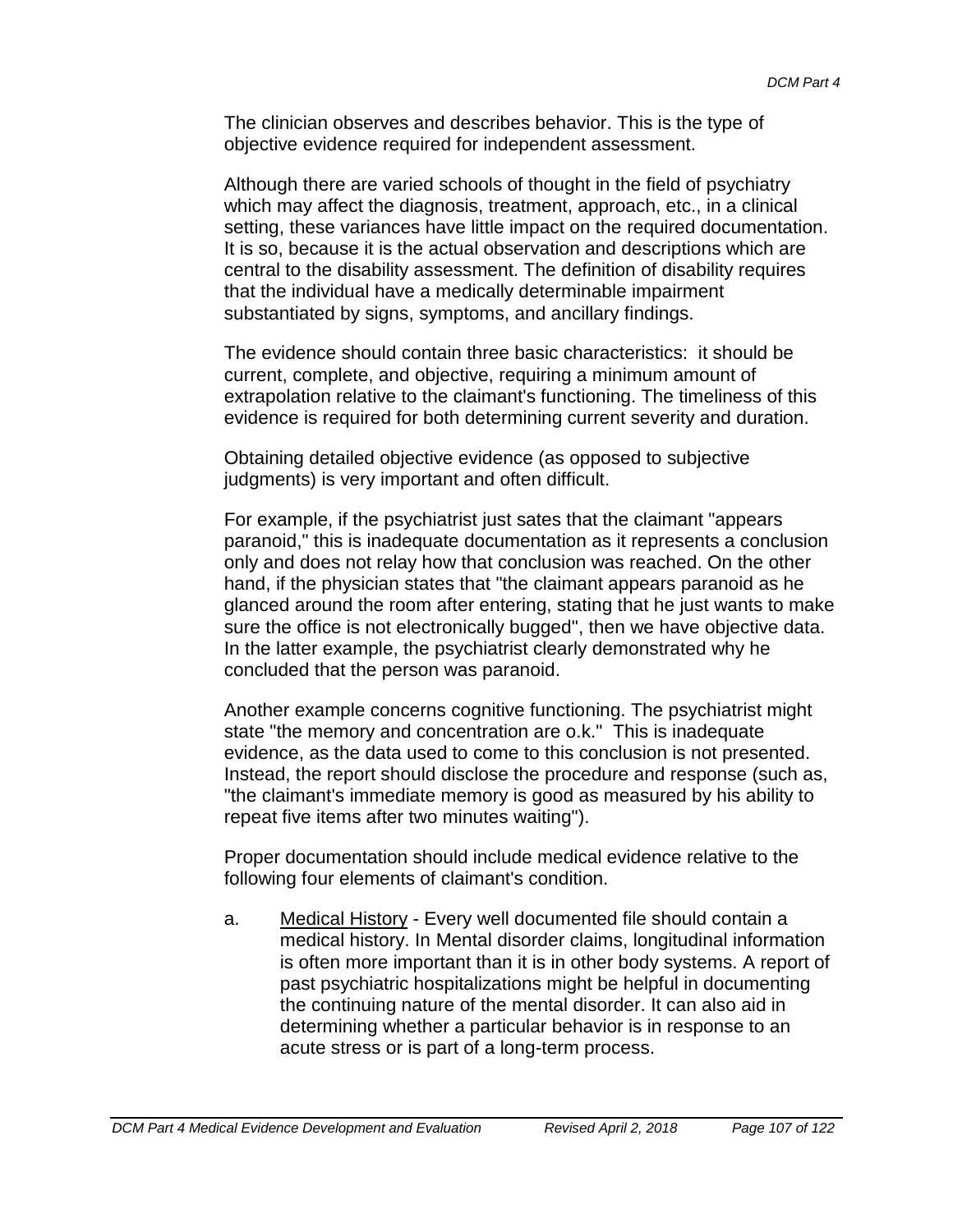For example, sudden severe paranoia may be a newly emerged problem but it might have been present in low grade form for a number of years. It might also be an acute response to drug ingestion from the streets (such as, PCP, LSD, etc.) or prescribed medications (such as, corticosteroid). The first instances would be more consistent with a psychosis such as schizophrenia, while the latter are limited to the duration of the affect of the drug with only a few or no postpsychotic residuals. Historical data can also be used to determine whether longitudinally significant deterioration has taken place.

The perspective that a well-documented psychiatric history provides is especially useful when the only current medical data in file for the mental disorder is a one-time evaluation by a consultative examination. This may or may not be representative of the claimant's usual functioning. A medical history provides the background with which the current medical information can be correlated. This is similar to a strip of movie film comprised of many individual still pictures none of which alone portrays the whole story. Only by observing each still picture in a series and in proper sequence does a coherent progression of events emerge. More than one individual piece of medical evidence is needed in order to portray the development, current status, and potential duration of a mental disorder.

- b. Mental Status A vital part of psychiatric evidence is the mental status examination. This can be defined as a systematized description of the psychiatrist's observations and impressions of the claimant. There are several parts of the mental status examination and each one is an important component in assembling the total picture of claimant's functioning. The following are several important sections:
	- 1) There should be a description of the claimant's appearance noting areas such as dressing, personal hygiene, type of distress and motor activity.
	- 2) A description of the claimant's attitude toward the interviewer is helpful in trying to draw conclusions about the claimant's behavior in a work situation. For example, if the claimant establishes a profile of hostility when facing questions posed to him, difficulty might be anticipated in the person's relationship to coworkers and supervisors.
	- 3) The manner in which the claimant expresses himself gives an indication of possible underlying psychopathology. Such phenomena is pressured speech, loosened associations,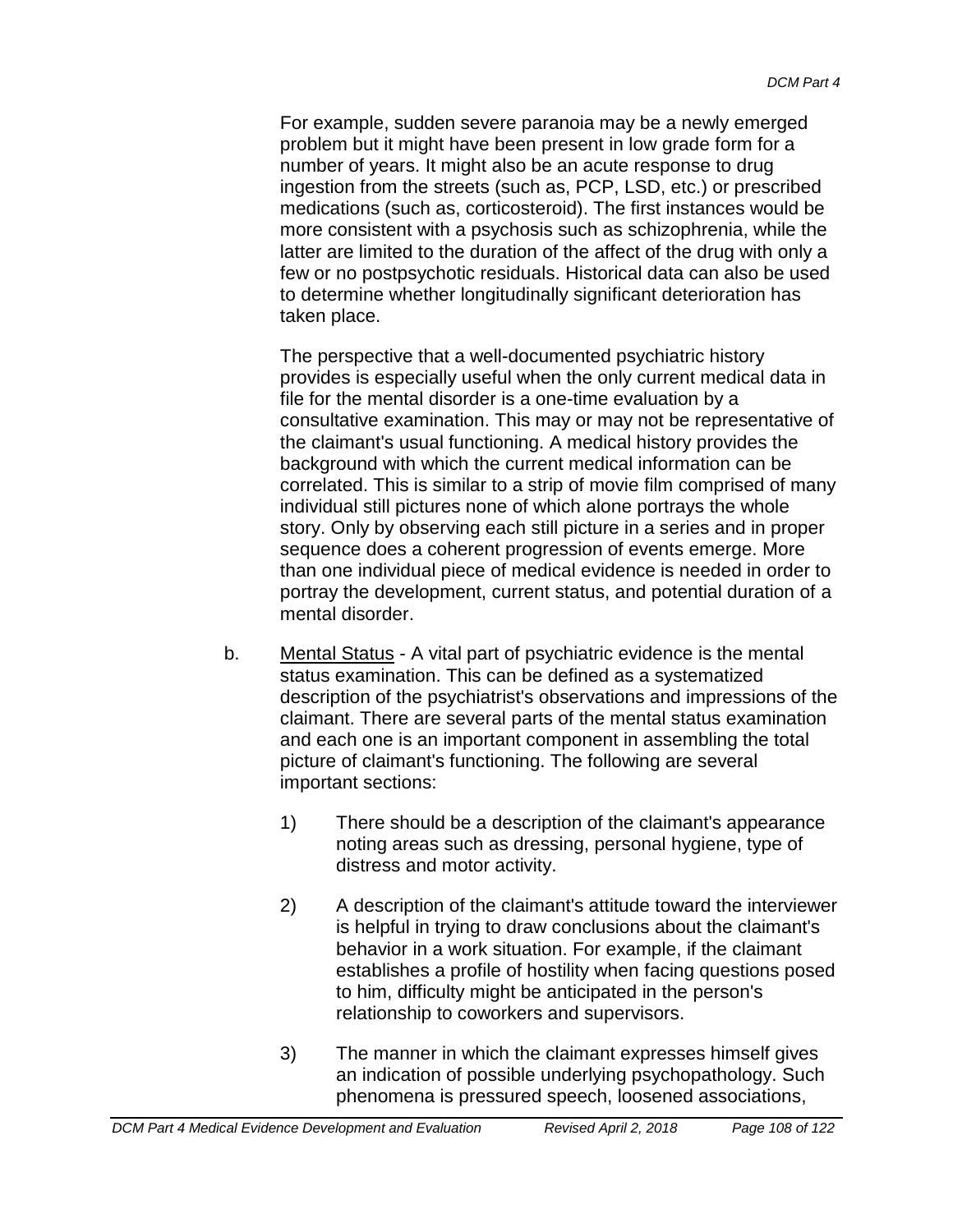disturbances in perception (hallucinations), disturbances in content of thought (delusions), or disturbances in form of thought (loosening of associations, incoherence, flight of ideas, ideas of reference, etc.), along with some "soft signs" of thought disturbances (poverty of thought, thought blocking, circumstantiality, tangentiality), are potentially incapacitating. Being aware of these disorders is important because they influence work and school behavior.

- 4) Speech content gives us an idea of what the claimant's main concerns are. The previously mentioned perceptual disturbances, disturbances in content and form of thought, somatic preoccupations, suicidal and homicidal ideations, phobias and obsessions are examples of significant findings.
- 5) A description of claimant's emotional state, both from the interviewer's and the claimant's point of view, is valuable information about the claimant's mental life. Mood disorders (such as, mania and depression) can be impairing; especially, as they affect energy level and concentration. Thus, it is necessary to see if they are present.
- 6) An assessment of the claimant's appropriate level of cognitive functioning is important in determining the extent that the claimant can learn new tasks and cope with the changing requirements of a work situation. A person's orientation, memory, attention, concentration, ability to abstract, fund of general information and level of judgment need to be tested.

Assessment of the claimant's insight into his mental condition will permit better prognostication regarding treatment compliance.

c. POST MORBID FUNCTIONING - Residuals of a psychiatric illness affect post morbid functioning and, therefore, it is necessary to have an account of the individual's daily activities after some of the acute symptoms have subsided. For example, after an acute schizophrenic episode there often is a prolonged postpsychotic depression during which the psychotic symptoms (delusions, hallucinations, incoherence) are no longer evident. Nevertheless, there might be a series of residuals present (such as, pronounced lack of energy, disturbance in eating or sleeping, feeling of hopelessness and helplessness, at times suicidal ideations, suicidal attempts, etc.). Although these symptoms might not be described as schizophrenic by nature they do interfere with normal functioning.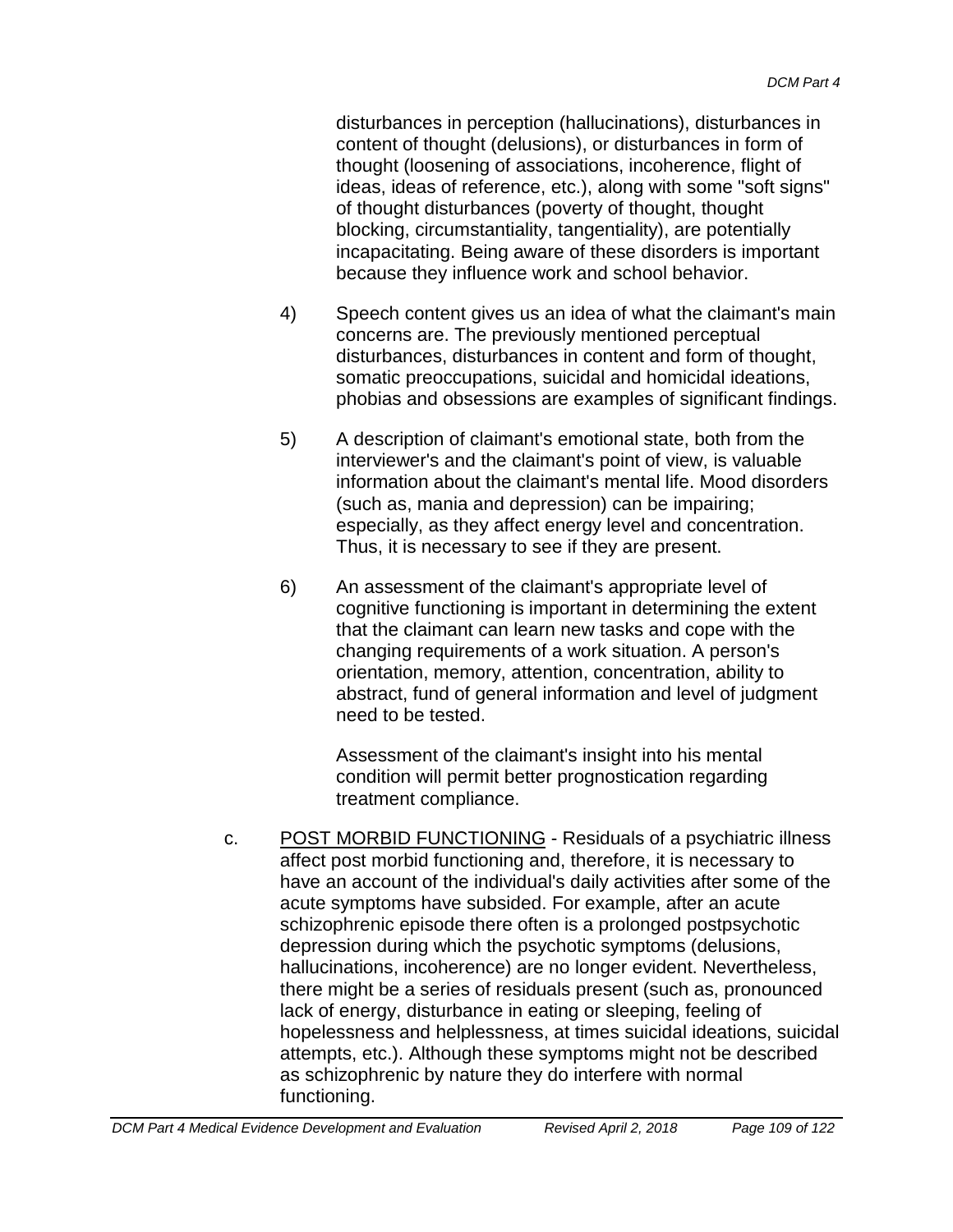A contrasting example would be manic depressive illness where the person's behavior can e quite disturbed during the manic episode but with treatment, his ability to function may be remarkably good after a few weeks. Due to the fluctuations of symptoms of psychiatric conditions, a single current examination may not always sufficiently describe an individual's sustained ability to function. The claimant's level of functioning may vary considerably over a period to time depending on the claimant's ego strength, stability of condition, regression potential, stress tolerance and other factors. The level of functioning at any particular point in time may appear relatively efficient or very poor. Proper evaluation the claimant's sustained customary functioning is best obtained by longitudinal evidence.

d. DAILY ACTIVITIES - The task of disability documentation does not end by simply confirming the claimant's allegations by clinical findings. The process involves a second step of documenting the impact the verified psychiatric impairment has on the individual's ability to function. Documentation of the claimant's activities, which is representative of the individual's customary daily psychological functioning, is a vital part of the documentation of mental claims. The documentation should cover the description of the claimant's typical daily activities, scope of interest and ability to relate to others. In cases where the claimant's condition is not psychotic, his ability to attend to personal hygiene should be documented as well. Often, it is necessary to obtain documentation relative to the claimant's sleep pattern, appetite, energy level, relationships with others, nature of these relationships, ability to engage in hobbies and other discretional activities and to take care of household chores.

A description of these activities can be deceptively optimistic, particularly in cases of psychiatric claimants with supporting families or claimants who live in various highly structured settings such as halfway houses, day care centers, nursing homes, etc. In assessing the claimant's daily activities, scope of interest and ability to relate to others (that is, the claimant's quality of life) one should be cognizant of the independence with which the claimant participates in these described activities, the frequency and appropriateness of the activities and the general quality of the claimant's daily living.

For instance, if it is stated that the claimant watches television all day it should not be automatically assumed that the claimant watches television as a choice as opposed to other recreational activities, that claimant selects the programs that he enjoys, or even that the program, per se, registers while the claimant is sitting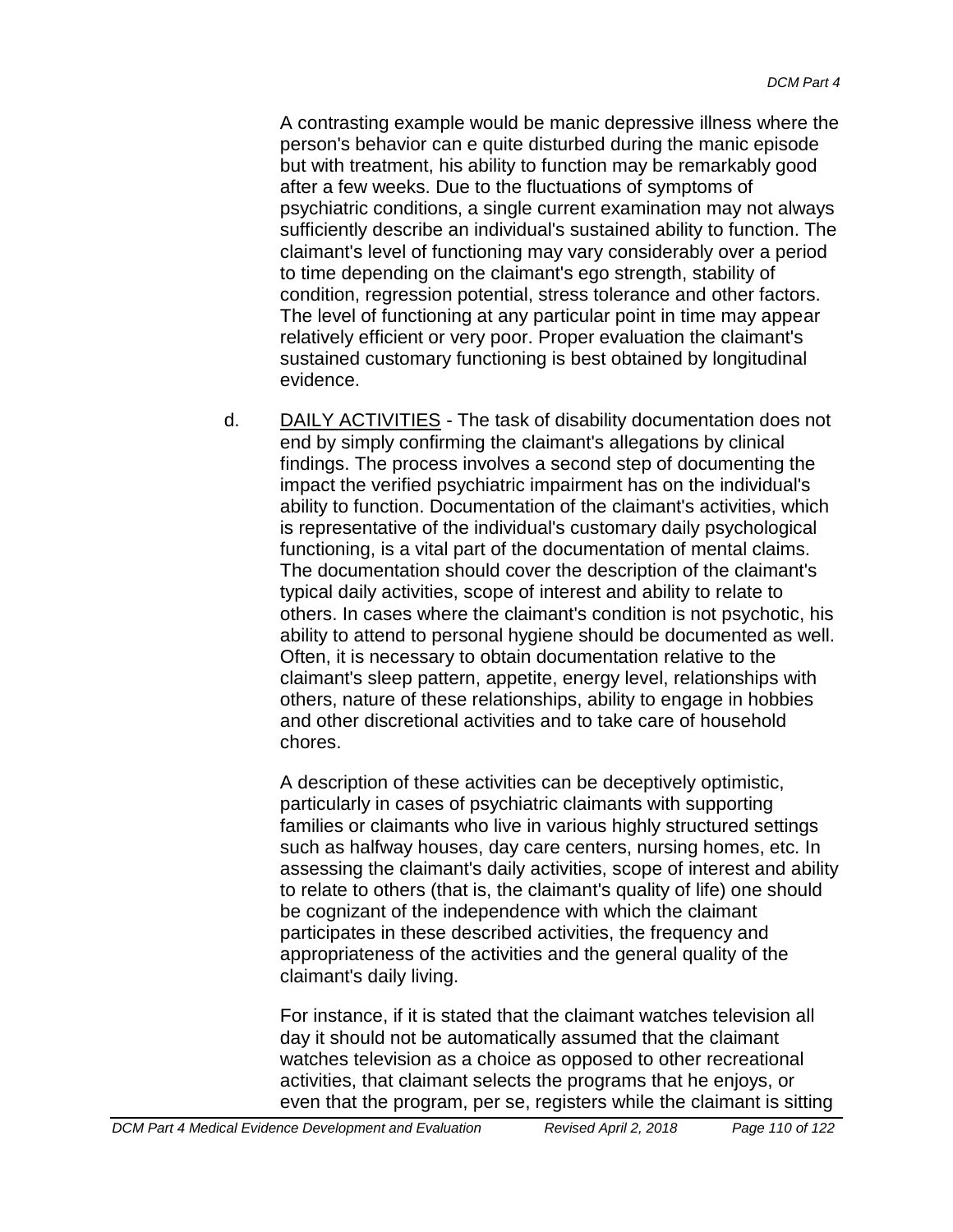in front of the television set. In some instances the family puts the claimant in front of the television set, turns it on, and the claimant, removed from reality, sits in front of the television not as a result of free choice but rather as a sign of withdrawal, indecisiveness, and diminished motivations

Similar individual judgment should be applied in assessing each and every aspect of the claimant's daily activities, scope of interest, ability to relate to others and (in nonpsychotic disorders) ability to attend to person hygiene.

Many mental disorders have a common feature; that is, the disorder is characterized by one or more psychotic episodes interrupted by intervals with different degrees of recovery. This recovery is typically varied and uncertain. Documentation of the claimant's daily functioning should be comprehensive, pertaining to as large a portion of the claimant's daily living as possible. Certainly, the documentation should describe usual daily functioning for a greater length of time than, for instance, a period of acute hospitalization.

It should be clear that the documentation must enable the examiner to form an objective opinion, free of assumptions and predictions about claimant's current functioning.

Due to the nature of mental impairments, it is often desirable to obtain a statement from the examining physician/psychologist regarding the claimant's ability to handle his own finances.

In summary, the medical documentation of psychiatric claims is multiple. The first step is to substantiate the presence of a medically determinable impairment; the second is to document the historical background and longitudinal aspect of the mental disorder. This is followed by the description of a comprehensive mental status. The fourth element is to secure documentation relative to the claimant's customary daily living, which should be current, typical, and representative of the claimant's usual daily functioning. This documentation should be thorough and detailed to enable the independent reviewer to assess the claimant's impairment severity, residual functional capacity, and competence to manage their own affairs.

## 4. GLOSSARY OF MENTAL TERMS, SYNONYMS, ABBREVIATIONS

CBS Chronic organic brain syndrome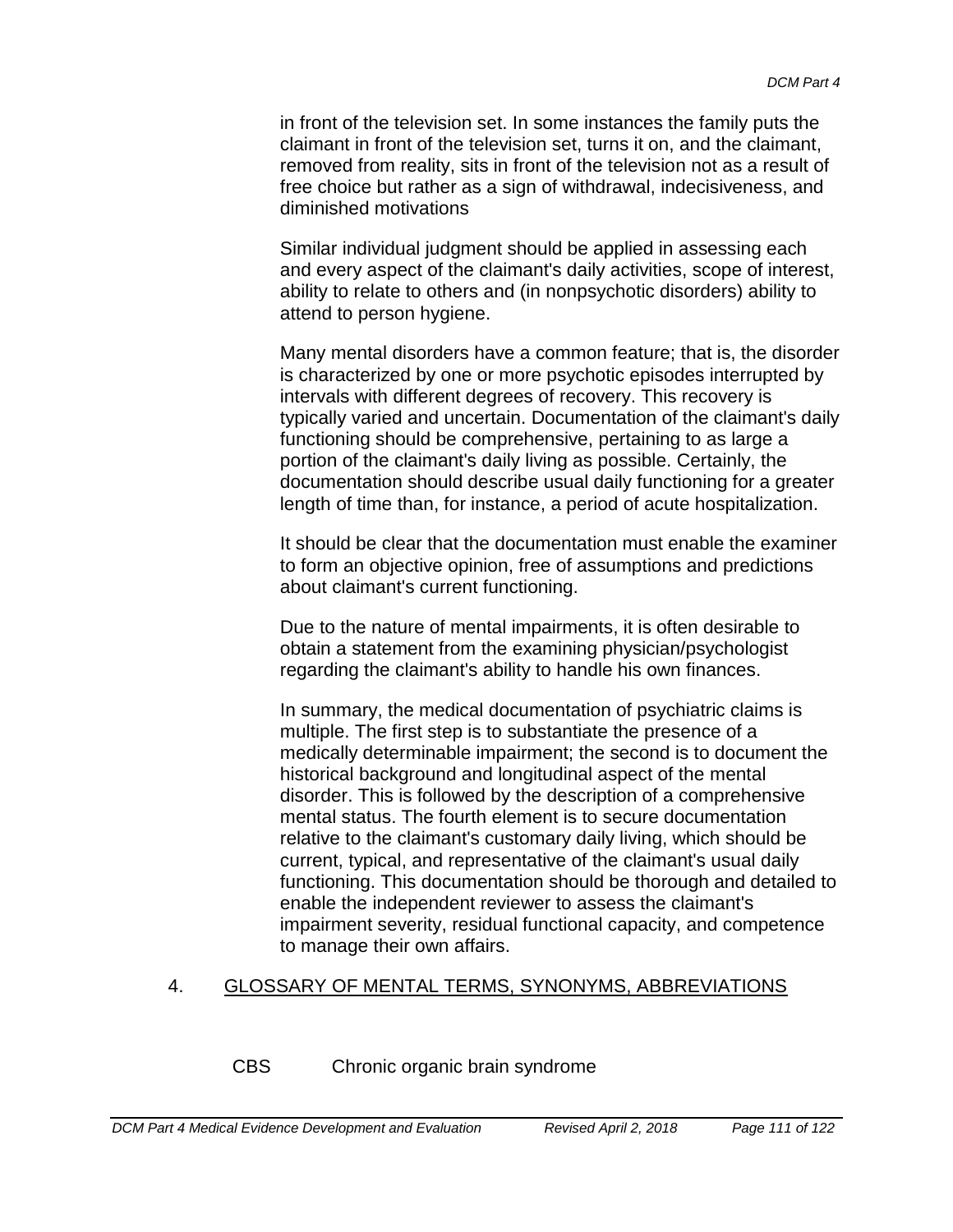- CPZ Chlorpromazine (a type of neuroleptic medication)
- CNS Central nervous system
- CVA Cerebrovascular accident
- DT Delirium therapy
- ECT Electroconvulsive Tremens
- EST Electrosh ck therapy
- FSIQ Full scale IQ
- IQ Intelligence quotient
- MAIO Monoamine oxidase inhibitor (A type of antidepressant medication)
- MSW Master of Social Work
- OBS Organic brain syndrome
- OT Occupational therapy
- PIQ Performance IQ
- SH Social history
- VIQ Verbal IQ

The following section briefly defines the specific behavior manifested in frequently seen psychiatric symptoms. This indicates the kind of information needed to determine how the disease process is manifesting itself, possibly causing disability.

### Agitation

This is a manifestation of restlessness with hyperactivity (such as, handwriting, pacing, etc.) and general perturbation. In essence, the behavior can't keep up with the thought processes and results in inappropriate behavior.

#### Autistic or Other Regressive Behavior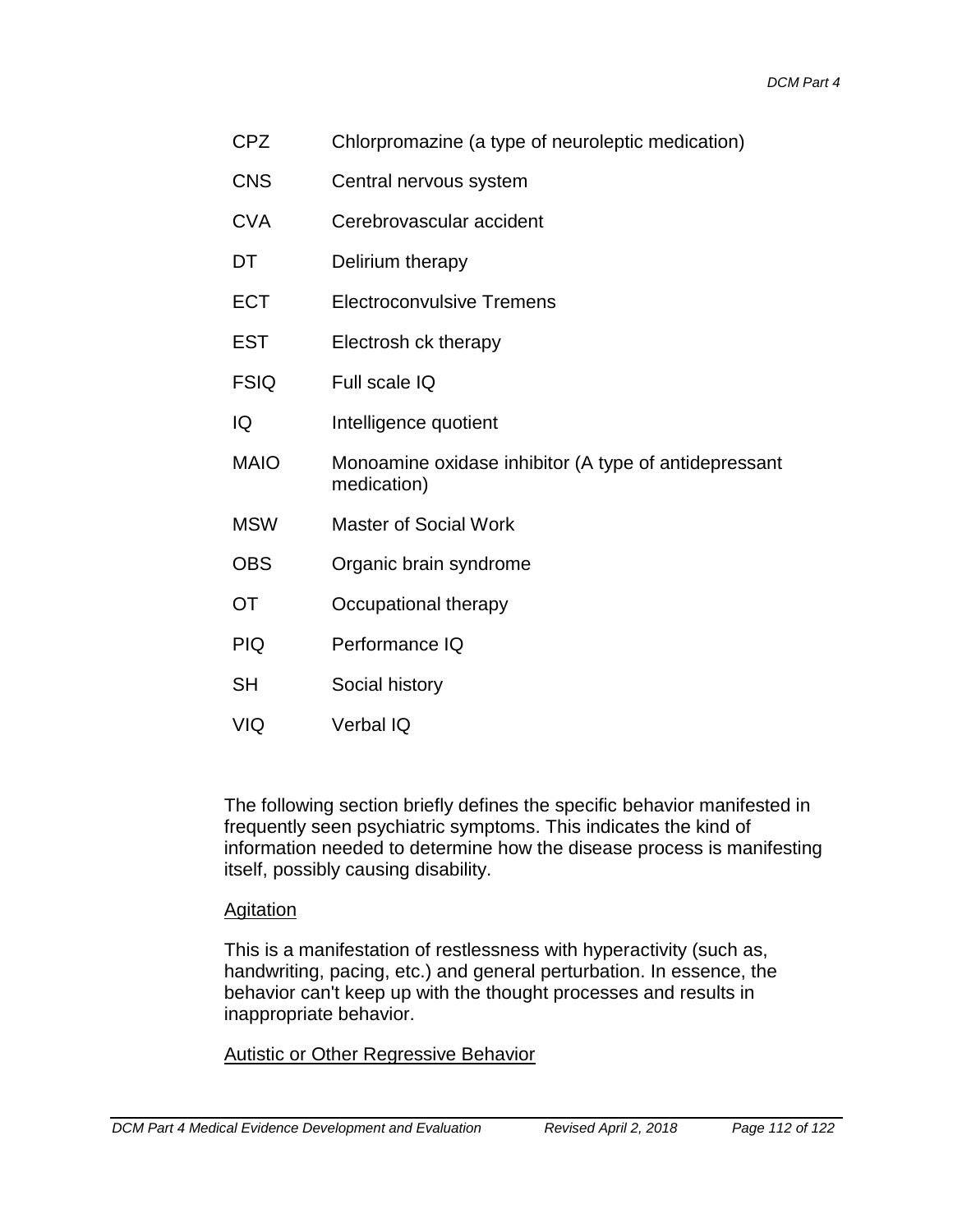Regression refers to the act of returning to some earlier level of adaption (e.g., a shift from mature behavior to less mature behavior, either mental or physical).

Autistic behavior is manifested by the individual's total absorption with himself. He responds only to internal stimuli, daydreams, fantasies, delusions, hallucinations, etc. External stimuli is either ignored or interpreted only in terms of the individual.1/

#### **Delusions**

"A belief engendered without appropriate external stimuli and maintained by one in spite of what to normal beings constitutes incontrovertible and 'plain-as-day' proof or evidence to the contrary. Further, the belief held is not one which is ordinarily accepted by other members of the patient's culture or subculture....Delusions are misjudgment of reality based on projection."2/

1/ Psychiatric Dictionary Fourth Edition; Leland E. Hinsie, M.D. and Robert Jean Campbell, M.D.; Oxford University Press, New York, London, Toronto, 1974, p.78.

2/ Ibid, p. 191.

A delusion is a belief that is obviously contrary to demonstrable facts  $3/$  as opposed to a hallucination which is a sense perception to which there is no external stimulus.

Phantasy/fantasy is a conscious or unconscious product of imagination, consisting of a group of symbols synthesized into a unified story by a secondary process. 4/ Phantasies are not psychotic symptoms and are not necessarily pathological, either.

### **Depression**

"A pathological state of conscious psychic suffering and guilt, accompanied by a marked reduction in the sense of personal values, and a diminution of mental, psycho-motor, and even organic activity, unrelated to actual deficiency....."5/

Depression is generally thought of as a lowering of mood-tone, synonymous with dejection, sadness, gloominess, despair, despondency, etc. Claimants with depression will also exhibit a change in their activity levels, usually with a marked reduction, although there may be a restlessness and increased psycho-motor activity. There will also be demonstrated difficulty in thinking (e.g., forgetfulness, obsessive thinking, anxieties, worries, inability to complete thoughts, etc.).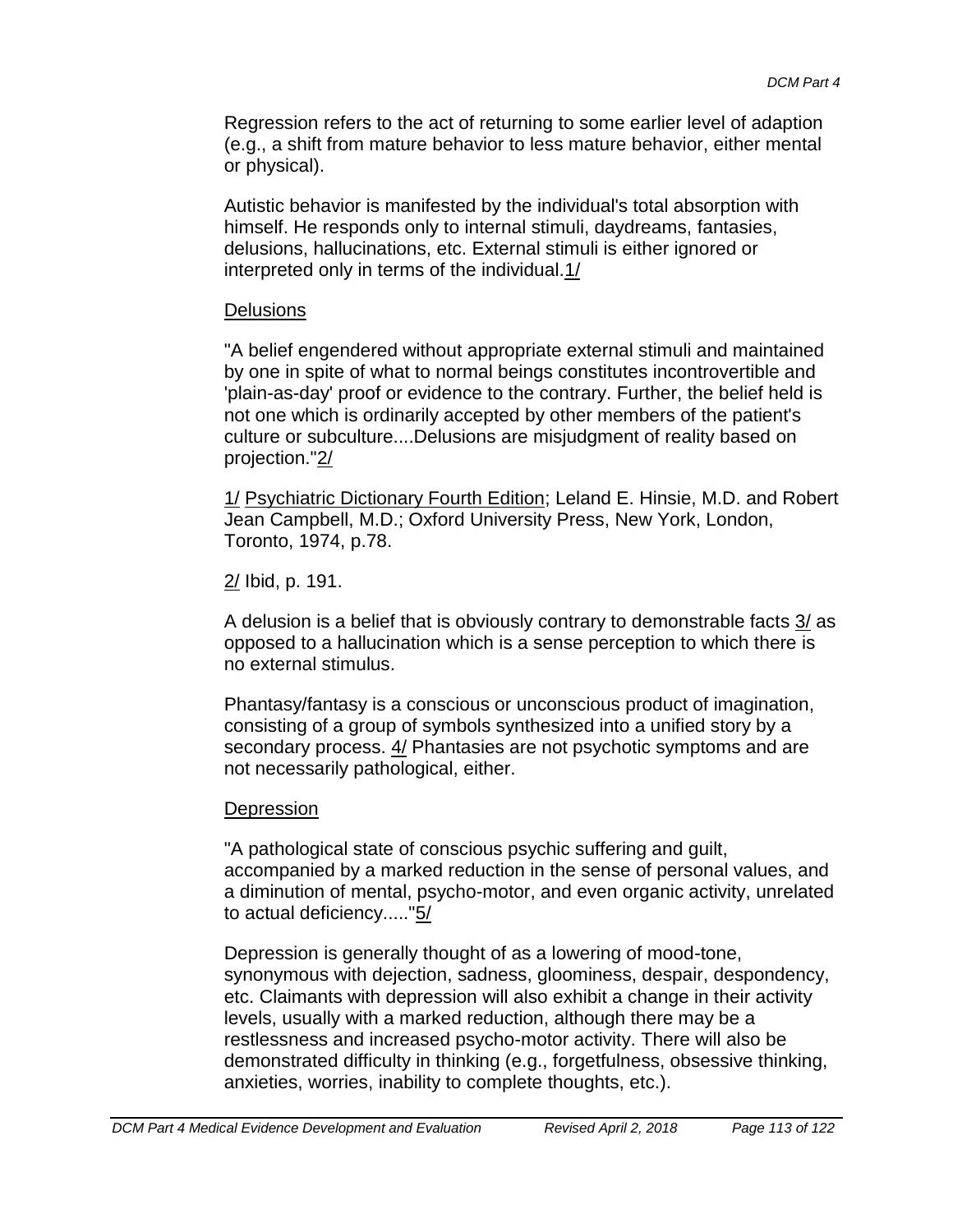3/ Ibid, p. 333.

4/ Ibid, p. 564.

5/ Ibid, p. 200.

# Elation

"An affect consisting of feelings of euphoria, triumph, intense selfsatisfaction, optimism, etc." 6/

# Hallucinations

"An apparent audio-visual perception of an external object when no such object is present. The auditory and visual stimuli have no source in the environment; rather, they are sensations arising within the individual himself." 7/

# Illogical Association of Ideas

Associations are the innumerable related threads which guide thinking. In some psychotic conditions, the associations are interrupted and lose their continuity. As a result, thinking becomes haphazard, seemingly purposeless, illogical, confused, incoherent, abrupt and bizarre. Among the many possible association disturbances are clang associations association based on similarity of sound, without regard for differences in (meaning), indirect associations, thought-deprivation (blocking), inappropriate application of cliches, impoverishment of thought, replacement of thinking proper by a senseless compulsion to associate 8/ and ideas of reference (a morbid impression that the conversation, smiling, or other actions of other persons have reference to oneself.). 9/

6/ Ibid, p. 258-9.

7/ Ibid, p. 333.

8/ Ibid, p. 69.

9/ Ibid, p. 372.

# Inappropriateness of Affect

Affect is the nonverbal aspect of communication or qualification of the verbal communication. It is the feeling-tone, emotion, or mood accompaniment of an idea or mental representation. To some extent, it is culturally/sub-culturally determined. Typical disturbances include indifference, blunted affect, shallowness, flatness and constriction of the affect.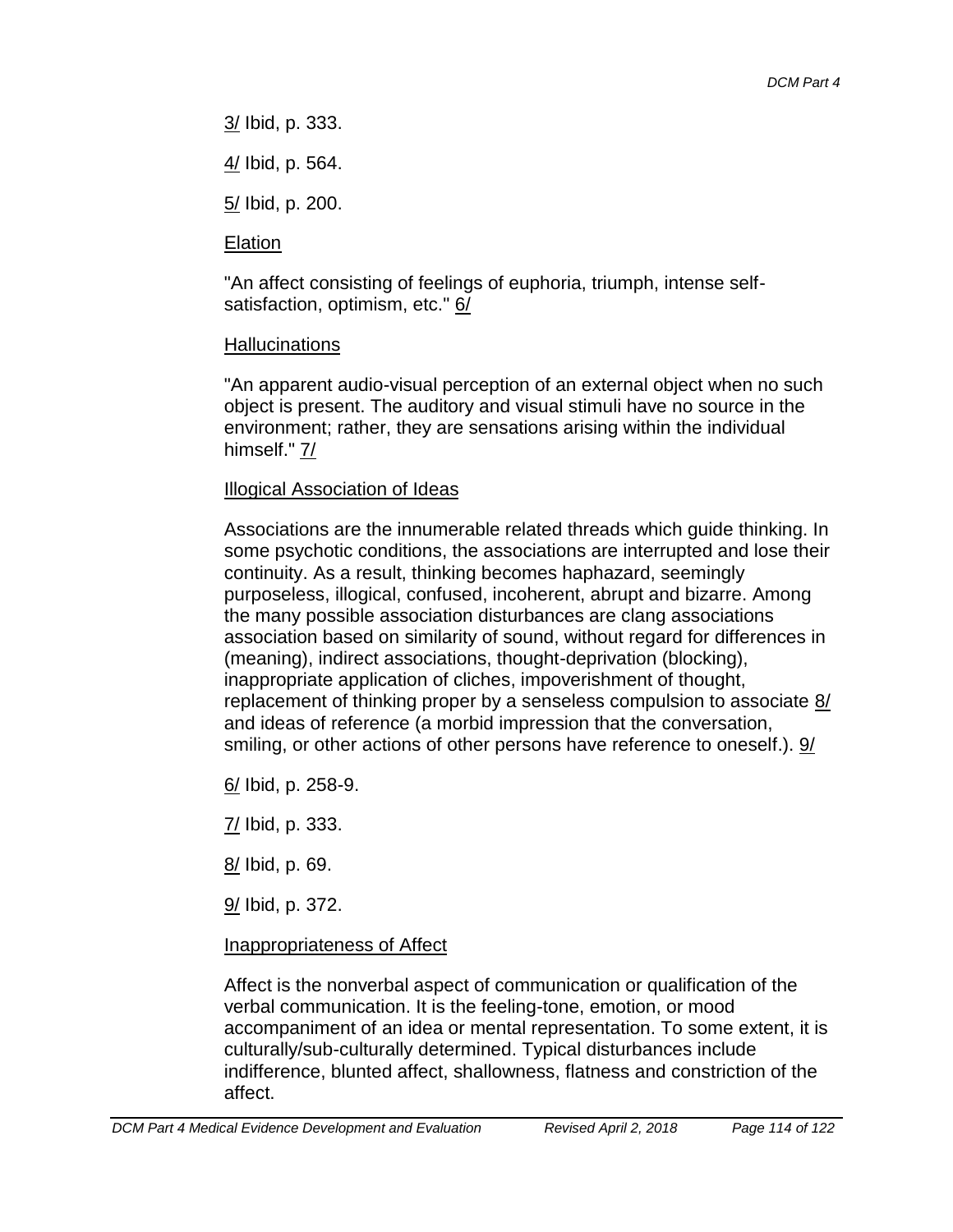Mood is often inconsistent or exaggerated with a lack of adaptability and capacity for appropriate modulation of mood tone. There may be an incongruity between the affect displayed at the verbal productions of the individual. 8/ Affect may be behavior manifestations of intrapsychic pathology (e.g., response to hallucinations or delusions.)

Psycho-motor Disturbances

Normal activity is controlled or disturbed by movement which is psychically determined. This could be manifested by either a reduction or an increase in psycho-motor activity (such as, psycho-motor retardation; stereotypes, (which are constant repetitions of any motion, catatonia; dysarthria, which is difficulty with articulation; stammering and tremors).

## **M. MALIGNANT TUMORS**

## 1. BASIC CONSIDERATIONS

Although medical science has taken giant steps in treating many malignancies, the diagnosis of cancer is still an ominous one which is recognized by most physicians. Accordingly, malignant tumors represent a special group of impairments. The special nature of these impairments is manifested in the fact that while impairment severity assessment in other categories of impairments is primarily an evaluation of function (with only secondary emphasis on diagnosis) with respect to malignancies the opposite is true.

The well established diagnosis of malignancy, with very few exceptions, represents at least a significant impairment. Most malignancies are not only considered significant but, if some other provisions are met, they are also considered for a time period automatically disabling.

These provisions can be divided into three categories:

- a. Some malignancies are considered disabling by simply establishing the diagnosis, (e.g., oatcell carcinoma of the lung). This group of malignancies carry the worst prognosis; that is, an individual having been diagnosed as such would have an extremely short life expectancy.
- b. The second group of malignancies is less invasive; thus, in order to find a claimant disabled with these malignancies, usually the presence of a metastasis is required (e.g., carcinoma of the kidneys). In some instances the required metastasis qualifies for the finding of disability only if it is located beyond the region of the primary tumor, indicating wide spread neoplastic pathology (e.g., arcinoma or sarcoma of the large intestine).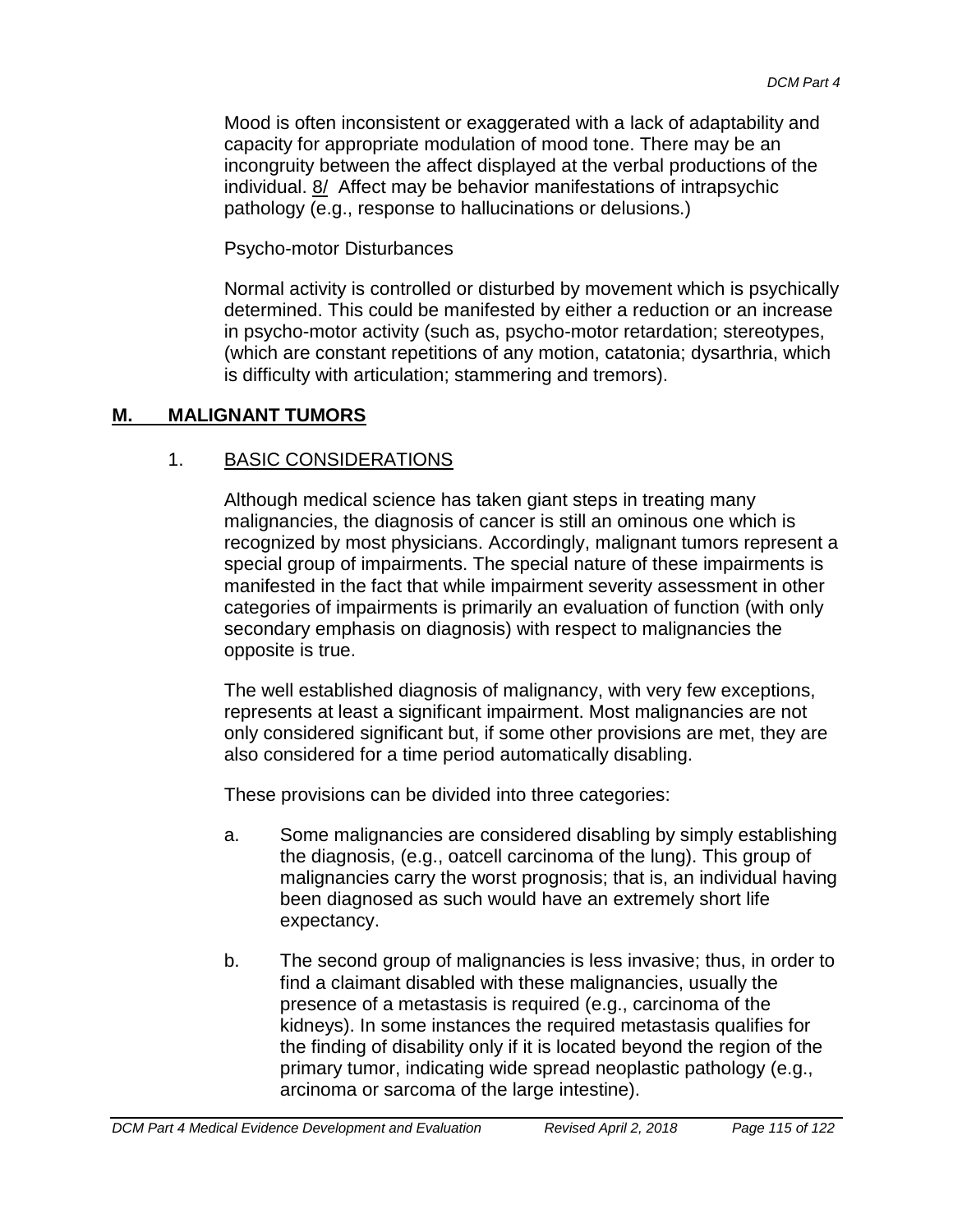c. The third group of malignancies will be found disabling if they show resistance to therapy; either surgery (unrespectable tumors) or chemotherapy (e.g., inoperable carcinoma of the stomach or carcinoma of the prostate gland not controlled by prescribed therapy).

Whichever classification a given claimant's malignancy falls under, if the medical criteria are fulfilled the finding of disability is warranted for a time period regardless of the momentary functional impairment manifested by the claimant.

Again, the underlying principle is that if an individual meets the specified criteria, death is expected to follow in a short period of time, even if momentarily the individual is in remission.

The logical question follows: How long is the assumption valid? At what point in time should the reviewer concern himself with the actual functional limitations caused by the malignancy? At what point should residual functional capacity be assessed, thus focus be shifted from diagnosis to function?

Although the answer to this question is somewhat arbitrary, most physicians agree that three years after onset usually a more or less stable functional assessment of impairment severity can be carried out.

Accordingly, as a rule, documentation of malignancies needs to develop specific diagnostic and in some instances therapy-resistance criteria only for three years, after which period documentation should be secured as to current impairment severity and resultant residual functional capacity. The only exception is acute leukemia where, the time limit is two and a half years after the diagnosis was established.

## 2. DOCUMENTATION

The operative report and the pathological report are generally the most desirable evidence supporting the diagnosis of malignancies. As a rule, efforts should be made to secure this valuable evidence. Because of the nature of malignancies claimants require hospitalization during the diagnostic work-up and often during therapy as well. Accordingly, the desired documentation should be available as evidence of record. The reports and/or summaries should contain sufficient details establishing the diagnosis with which clinical signs and symptoms of the disease, along with other available laboratory evidence, should be consistent.

The site of primary lesion and any recurrence of metastasis must be specified in all malignancy claims.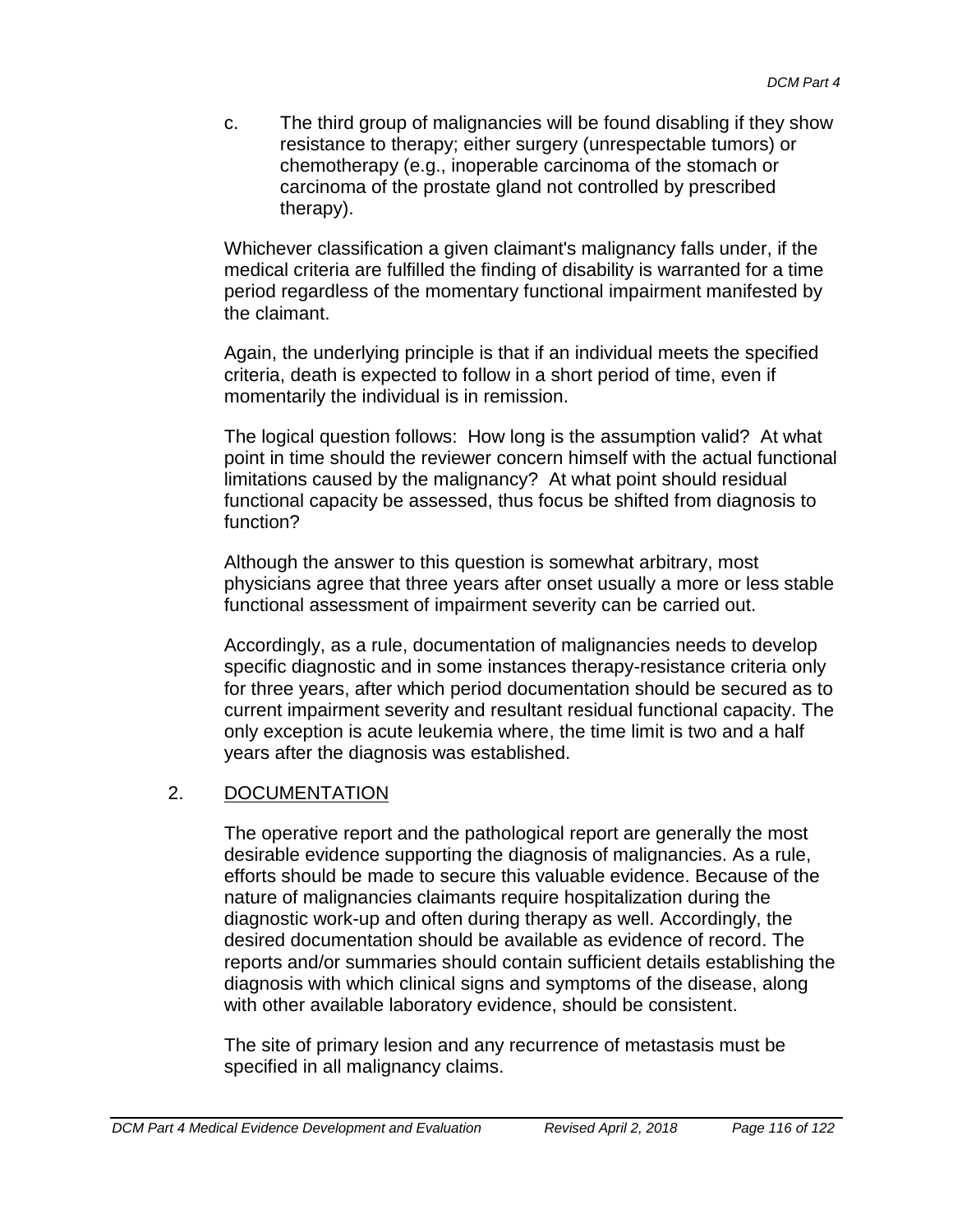The operative report should be comprehensive. Detailed and definitive findings of gross and microscopic examination of available surgical specimen should be in file.

The presence of local or regional recurrences, if any, should be included in the report along with a description of metastases.

Post-therapeutic residuals must be described in detail, as well as the side effects of therapy. Frequently, the therapy applied to control the malignancy causes functional limitations due to its side effects.

Chemotherapy, radiation therapy and surgery are the most common forms of treatment for malignancies. Often times, these modalities are used in combination. Therapeutic regimen and therapeutic response to chemotherapy vary widely. Hence, a description of therapy as well as the long-term therapeutic plan is always desirable evidence. Side effects of therapy may change in the course of administration. Effectiveness of therapy can be adequately assessed only if sufficient time (usually several months) elapsed since initiation of therapy to allow full therapeutic effects and side effects show significant individual differences. The most frequently encountered side effects of chemotherapy include: gastrointestinal side effects, skin reactions and central nervous system symptoms. It is not uncommon for individuals not to experience any significant side effects at all or only a mild degree in the course of chemotherapy.

Chemotherapy is frequently administered in 6 to 12 month cycles and the response to therapy usually can be determined during this period. Severe reactions to therapy may last 5 to 7 days following administration. Severe reactions may occur as often as once a month. Documentation during this period should include signs and/or symptoms indicating recurrence or metastasis, if present.

Radiation therapy can cause skin or other soft tissue damage (e.g. scarring) as a side effect. Not infrequently, the radiation affects the bone marrow as well, with a resultant decrease in the cellular elements of the blood manifesting as anemia, leukopenia and/or thrombocytopenia. In the presence of these side effects adequate documentation should include evidence relative to these findings.

Radical surgery as a therapeutic modality frequently causes functional limitations. Most often these limitations are appropriately evaluated under the musculosketal system, and at times under other corresponding body systems. When the musculosketal system is most affected, documentation should include description of range of motion in degrees, status of musculature as well as a description of abilities to perform fine and gross manipulations.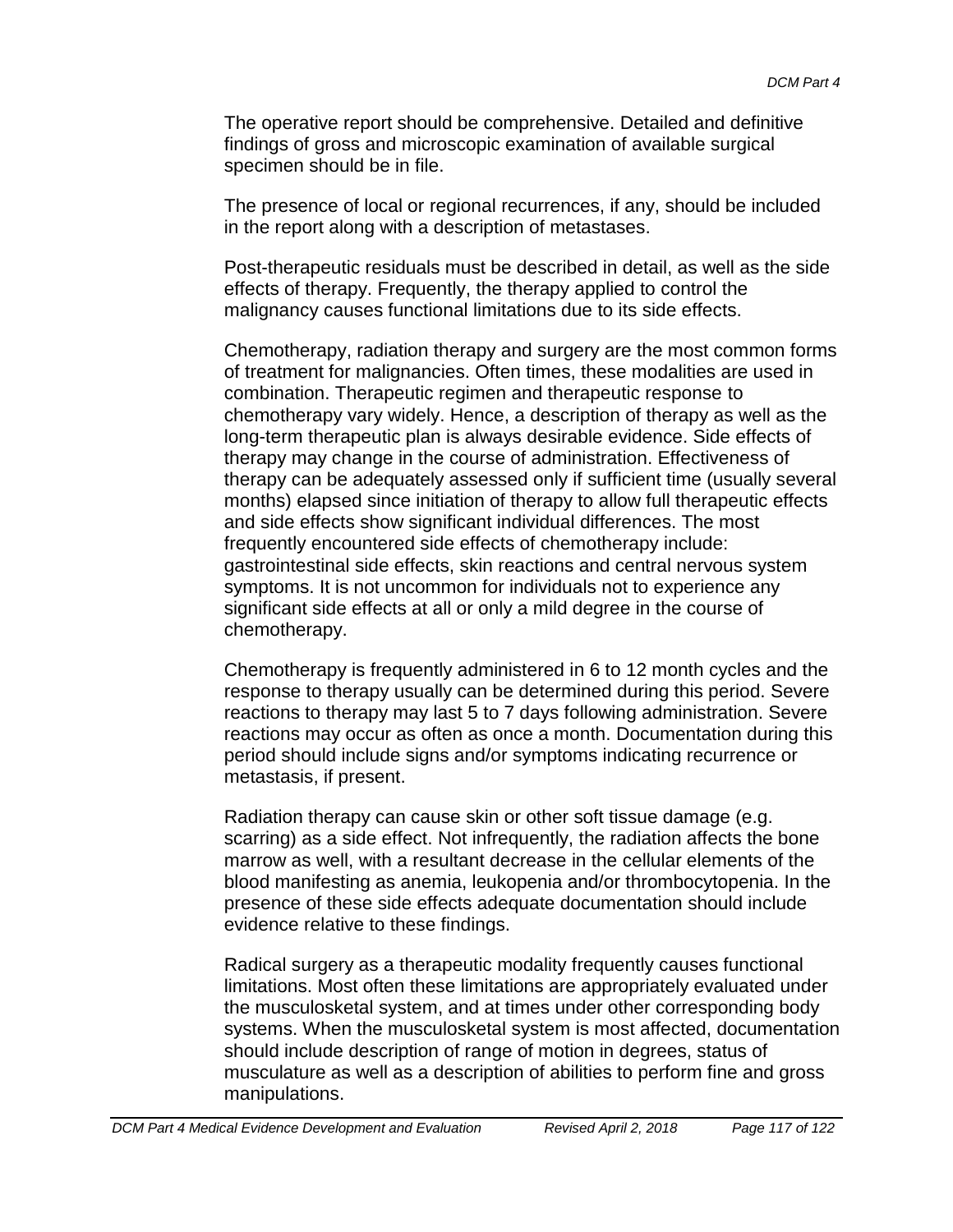In general, a good functional description of the affected body system is always desirable and often essential. The following is an example of the diverse descriptions necessary for adequate documentation:

- 1. Cancer of the larynx often/requires laryngectomy. Documentation should include the effects of surgery on claimant's speech, such as:
	- a. Intelligibility,
	- b. Volume,
	- c. Sustainability,
	- d. Speech structure.

In addition, documentation should be developed regarding the claimant's ability to lift and carry, since the ability to close the glottis is lost.

2. Cancer of the tongue and/or mandible often affects the claimant's abilities to speak as well. Adequate documentation should cover not only this function but facial disfigurements should be documented as well.

### 3. GLOSSARY OF MALIGNANT TUMOR TERMS, SYNONYMS, ABBREVIATIONS

| Alk Phos   | Alkaline phosphatase             |
|------------|----------------------------------|
| Bx         | <b>Biopsy</b>                    |
| <b>BSO</b> | Bilateral salphingo-oophorectomy |
| Ca or CA   | Carcinoma                        |
| D & C      | Dilatation and curretage         |
| <b>DUB</b> | Dysfunctional uterine bleeding   |
| FS         | Frozen section                   |
| Metas.     | Metastases                       |
| TAH        | Total abdominal hysterectomy     |
| TUR        | <b>Transurethral resection</b>   |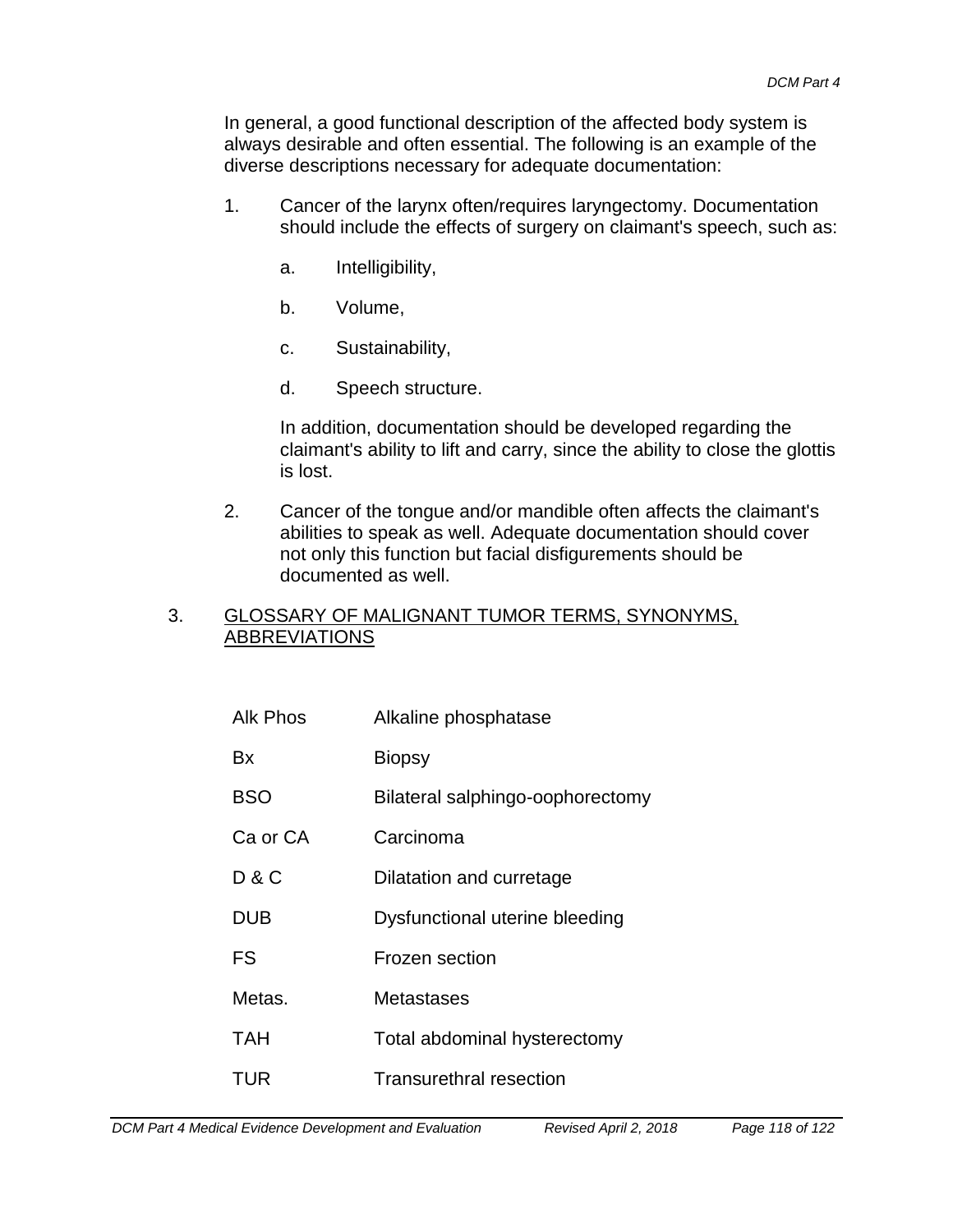### **N. MULTIPLE ORGAN SYSTEM IMPAIRMENTS**

#### 1. BASIC CONSIDERATIONS

This section includes diseases manifested by abnormalities involving more than one body system. This may be a result of their nature; that is, they are not confined to one single organ. In some other instances, the disorder may start out in one body system but later may affect other organs. Foremost of this type of disorder are the so-called rheumatic diseases which are manifested mainly by involvement of the joints.

Further examples are the connective tissue disorders (such as, systemic lupus erythematosus; scleroderma, dermatomyositis, polyarteritis nodosa, sarcoidosis, ulcerative colitis and regional enteritis). Sarcoidosis is discussed more at length under pulmonary Impairments. Ulcerative colitis and regional enteritis are discussed under gastrointestinal impairments.

### 2. SYSTEMIC LUPUS ERYTHEMATOSUS

This inflammatory disorder of unknown origin affects the connective tissues. The majority of cases occur in females; symptoms may affect any organ system.

The diagnosis is made by the clinical findings which are varied. Characteristic butterfly rash in the face is often present. In some instances, alopecia (loss of hair) may occur. Some patients complain of photosensitivity. Lung involvement is manifested as recurrent pleurisy or pneumonia. The covering membrane of the heart may also be affected (pericarditis).

Since the small blood vessels may be involved, purpura (small hemorrhages under the skin) is a common finding. Kidney involvement occurs in many patients, although this may be asymptomatic for a long time. A nephrotic syndrome-like clinical picture may be the initial manifestation of the disease.

When the central nervous system is involved, manifestations range from mild personality changes to frank psychosis, organic brain syndrome and epilepsy. Permanent joint deformity (such as, ankylosis or subluxation) may occur, when joints are chronically swollen after extended duration of the condition.

The LE cell test is most correlated with SLE but it is not pathognonmic.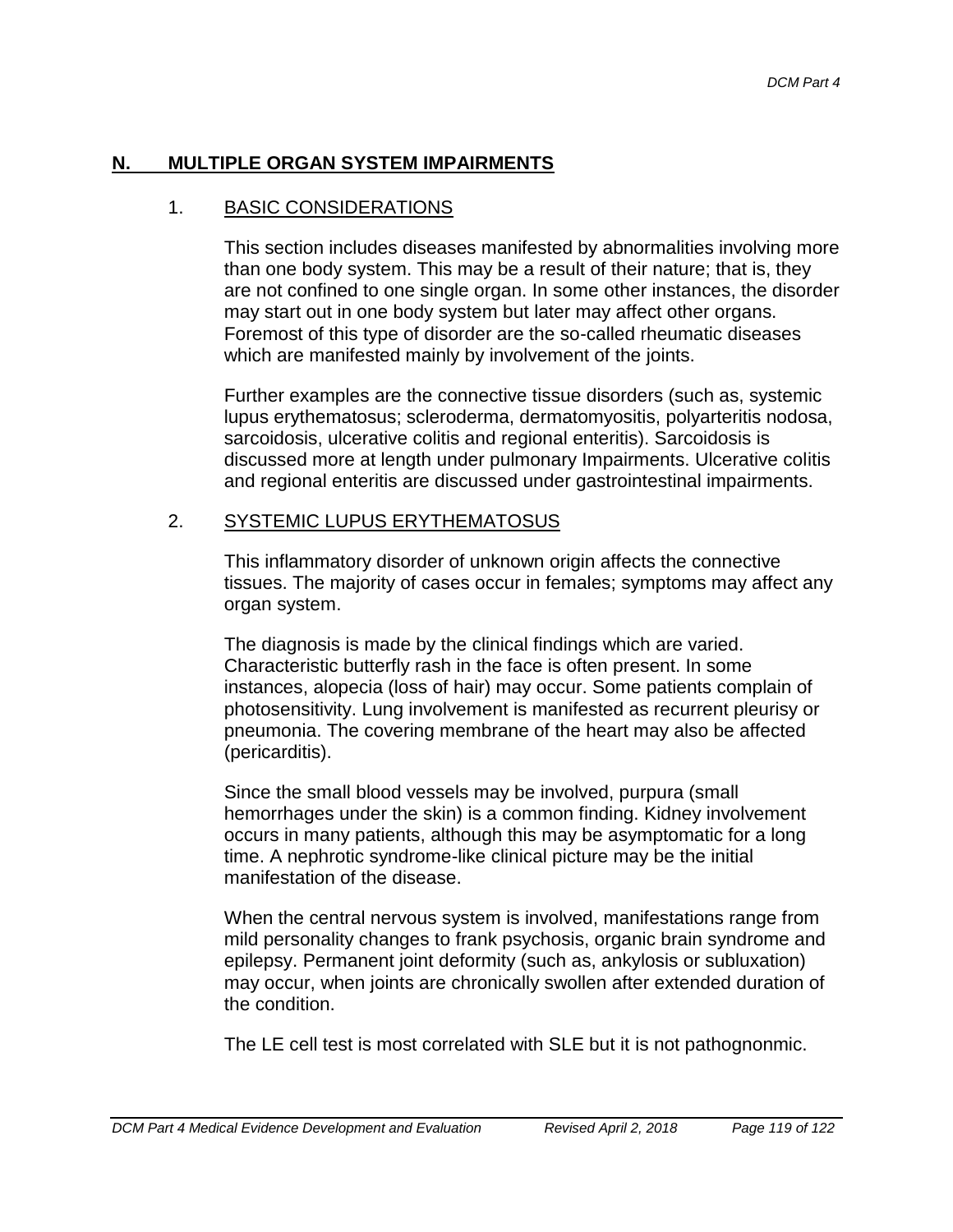The antinuclear antibody test (ANA) is also useful for establishing the diagnosis, although this is usually done by correlating all available medical evidence including history, physical findings and other laboratory tests.

The course of systemic lupus erythematosus is commonly chronic. Relapses and long periods of remission are also seen. Those patients with heart and kidney involvement have a less favorable prognosis than those with only skin and joint involvements.

Documentation of systemic lupus erythematosus claims require obtaining hospital and/or outpatient records which usually contain either positive ANA test or positive LE preparations test. In some instances, as evidence of record, results of skin and/or other organ biopsy are available documenting the diagnosis.

NOTE: Biopsy should never be ordered as a consultative examination by the Railroad Retirement Board, but when available as evidence of record, this valuable medical evidence is always desirable.

Since a significant component in the assessment of the impairment severity is the resultant end organ damage, adequate documentation includes evidence relative to organ/system involvement and damage. Documentation standards for various systemic involvements are crossreferred to the corresponding organs or systems.

### 3. OBESITY

Chronic obesity is associated with problems affecting musculosketal, cardiovascular, pulmonary and vascular systems. Impairments resulting from this end organ involvement is the determining factor for findings of severity in massive obesity.

Documentation of the body system involved is crucial in addition to documenting the severity of obesity. Documentation of obesity itself includes measurements of height and weight. The height and weight of the claimant should be measured without shoes.

In obese patients with hypertension, it is important to document the blood pressure measured with the appropriate size cuff since blood pressures of obese patients taken with the regular cuff may show falsely high readings.

When the claimant alleges a past history of heart disease with the possibility of congestive heart failure, reasonable efforts should be exerted to document such episodes by obtaining hospital and/or outpatient records to determine if the claimant indeed has signs and symptoms of congestive heart failure.